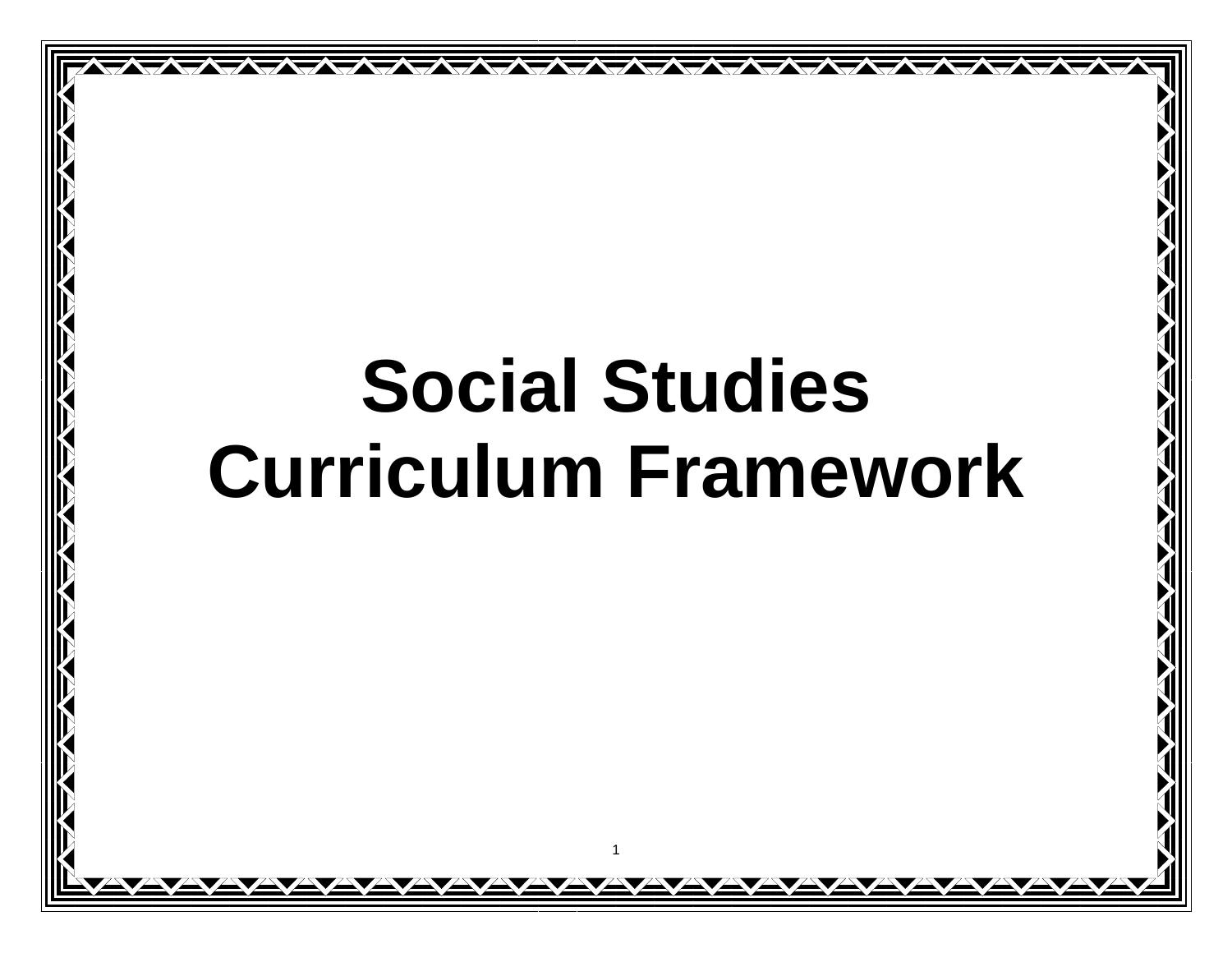# **Social Studies Curriculum Framework**  Archdiocese of Louisville

*College, Career, and Civic Life: C3 Framework for Social Studies Standards* provides a vision for Social Studies education. It is designed to guide states, districts, and dioceses in the creation of Social Studies standards.

#### **Inquiry Arc**

In today's world, the Archdiocese of Louisville recognizes that inquiry is at the center of all learning. The Inquiry Arc represents a frame for teaching and learning Social Studies. There are four dimensions to the Inquiry Arc which should be integrated into daily instruction.

Dimension 1: Developing Questions and Planning Inquiries

Dimension 2: Applying Disciplinary Tools and Concepts (Civics, Economics, Geography, and History)

Dimension 3: Evaluating Sources and Using Evidence

Dimension 4: Communicating Conclusions and Taking Informed Action

The Archdiocese of Louisville Social Studies Curriculum Frameowrk was adapted from the **New York State K-8 Social Studies Framework**. That document was created by the New York State Education Department and the University of New York.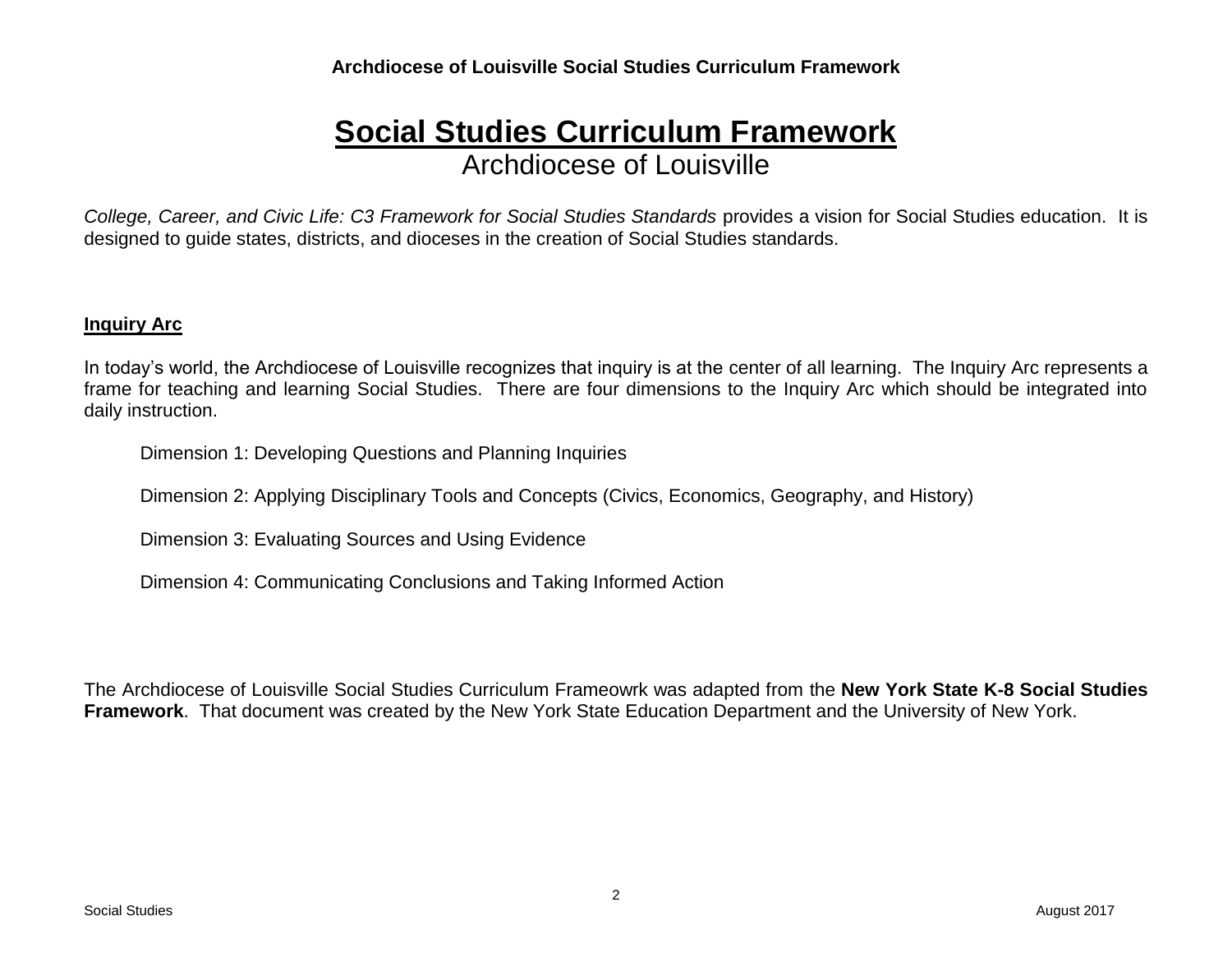#### **Social Studies Practices**

The Social Studies Practices span all areas of Social Studies and represent a progression from Kindergarten through Grade 12. These practices develop the social science and historical thinking skills students will need to be civic minded and stewardly citizens of our world. The Social Studies Practices include:

- Gathering, Interpreting, and Using Evidence
- Chronological Reasoning and Causation
- Comparison and Contextualization
- Geographic Reasoning
- Economics and Economic Systems
- Civic Participation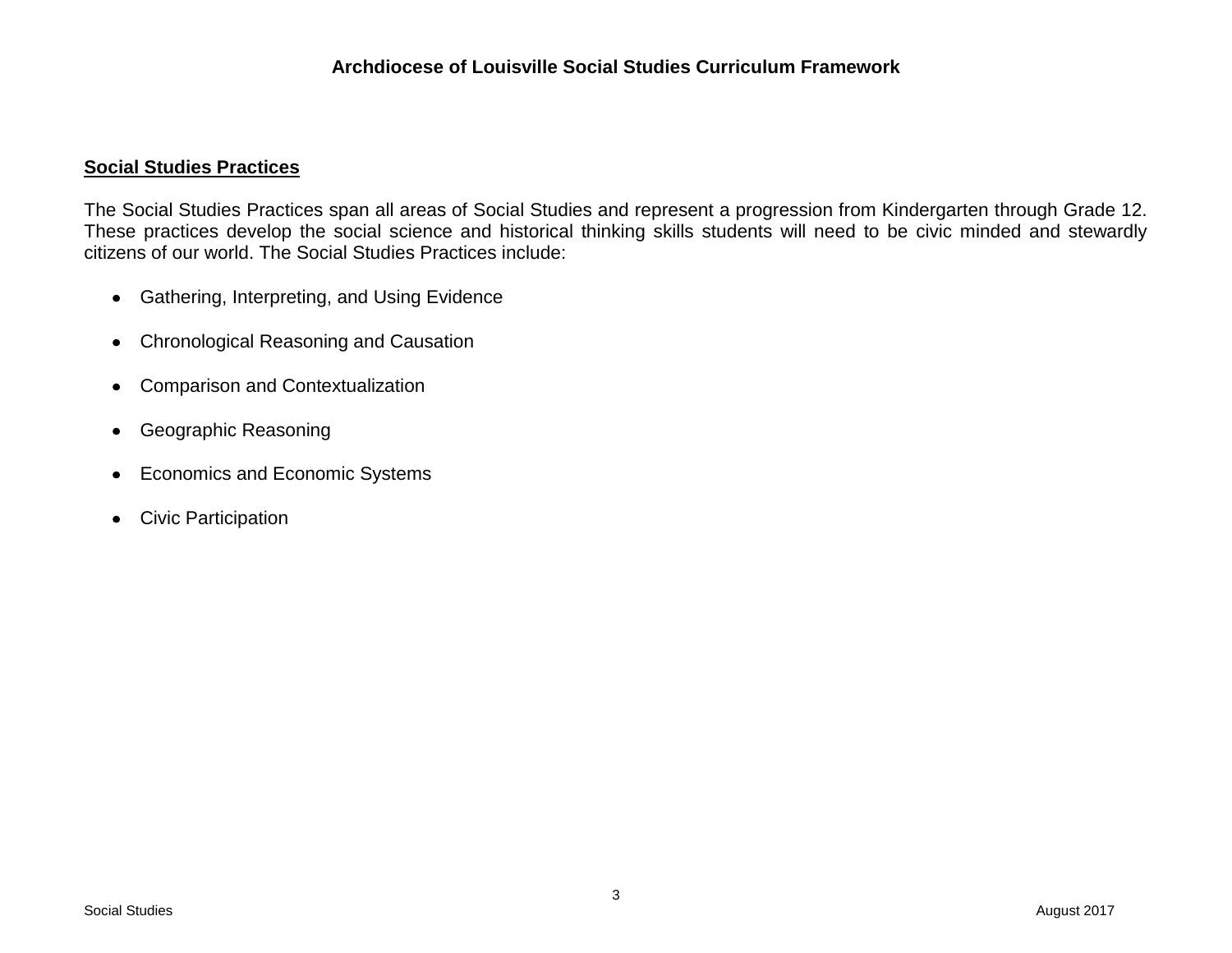#### **Focus for Each Grade Level**

In the Archdiocese of Louisville Social Studies Curriculum Framework, each grade level has a particular focus. These include:

**Kindergarten** – Self and Others

**Grade One** – My Family and Others, Now and Long Ago

**Grade Two** – My Community and Other Communities

**Grade Three** – Communities around the World

**Grade Four** – Kentucky History and Geography and Regions of the United States

**Grade Five** – Western Hemisphere

**Grade Six** – Eastern Hemisphere

**Grade Seven** – United States History from the Early Days until the End of the Civil War

**Grade Eight** – Reconstruction until Modern Times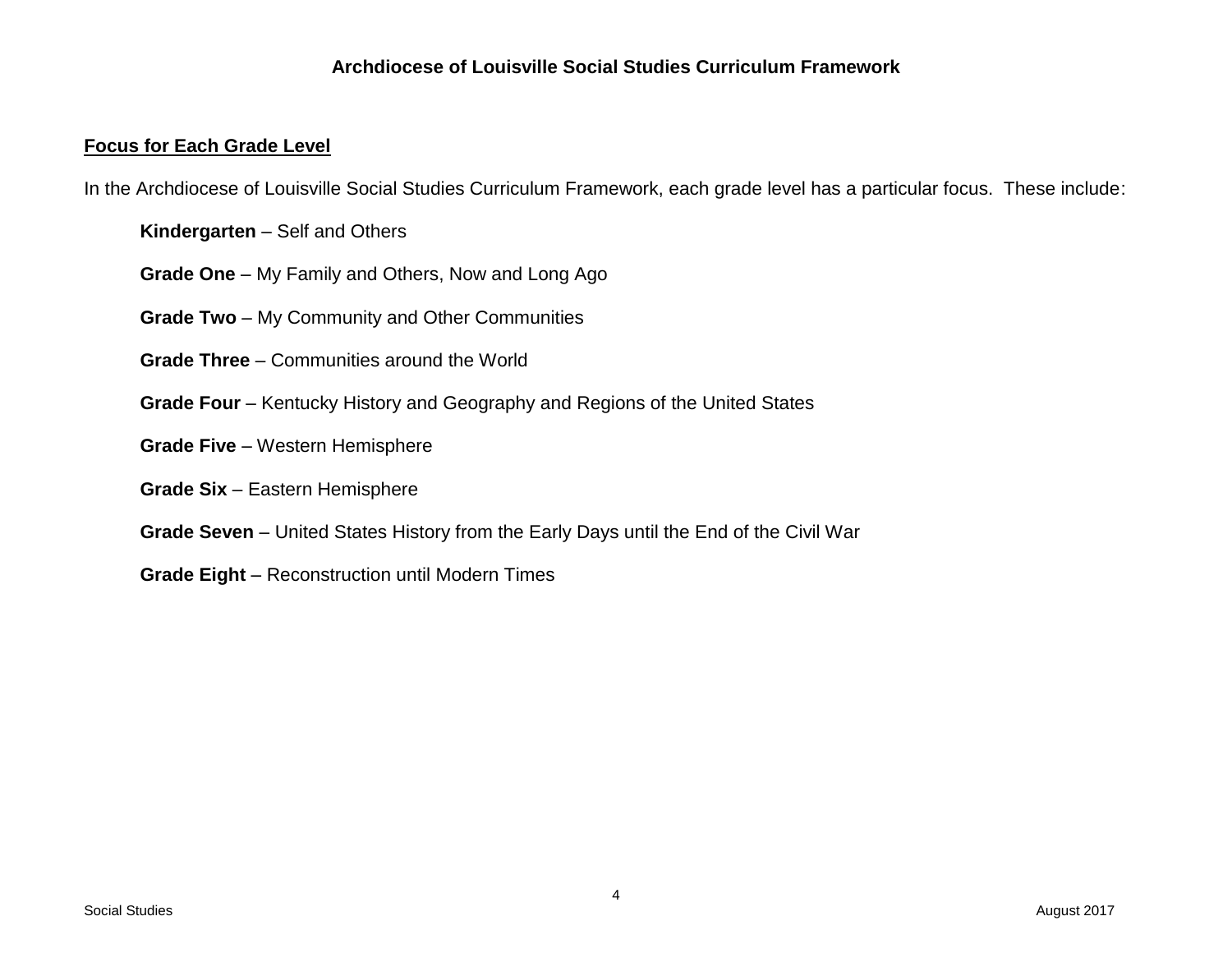|                                                     | Social Studies - Pre-Kindergarten                                                                                                                                                                                                                                       |
|-----------------------------------------------------|-------------------------------------------------------------------------------------------------------------------------------------------------------------------------------------------------------------------------------------------------------------------------|
| <b>Essential Understandings</b>                     | <b>Guided Questions</b>                                                                                                                                                                                                                                                 |
| Knowledge of personal information is essential.     | Why is it important to know your personal information?<br>$\bullet$                                                                                                                                                                                                     |
| Community awareness leads to active<br>citizenship. | How does understanding our community help us to be better citizens?<br>$\bullet$                                                                                                                                                                                        |
| <b>Content Guidelines</b>                           | <b>Performance Standards</b>                                                                                                                                                                                                                                            |
| Personal Information                                | Students will:<br>state first and last name<br>$\bullet$<br>recite address<br>$\bullet$<br>recite phone number<br>$\bullet$<br>recite parents' names<br>$\bullet$<br>recite birthday<br>$\bullet$                                                                       |
| <b>Community Relationships</b>                      | recognize and appreciate similarities and differences between self and others<br>recognize and describe the roles of workers in the community<br>begin to recall recent and past events<br>identify characteristics of the places where they live and play<br>$\bullet$ |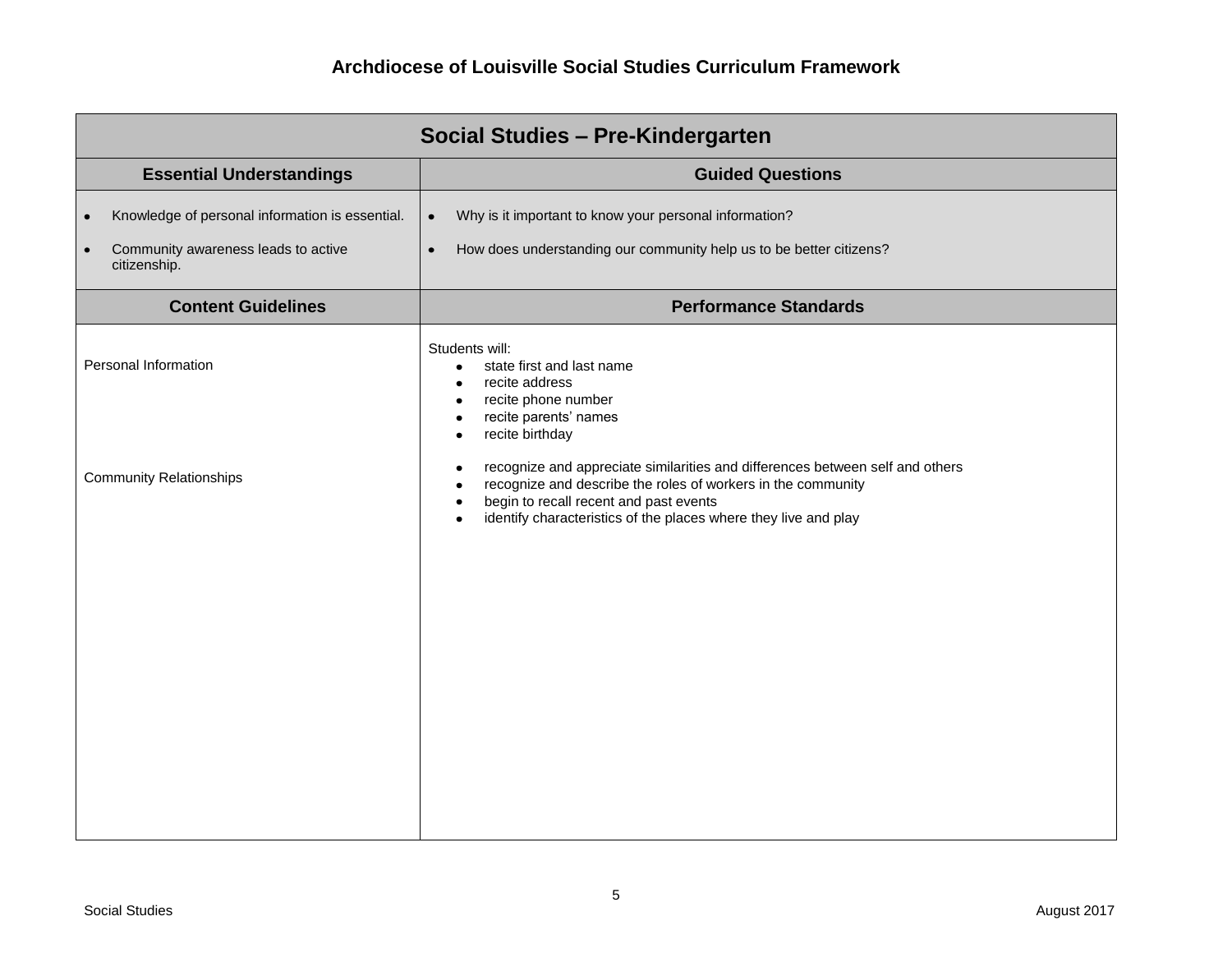THIS PAGE INTENTIONALLY LEFT BLANK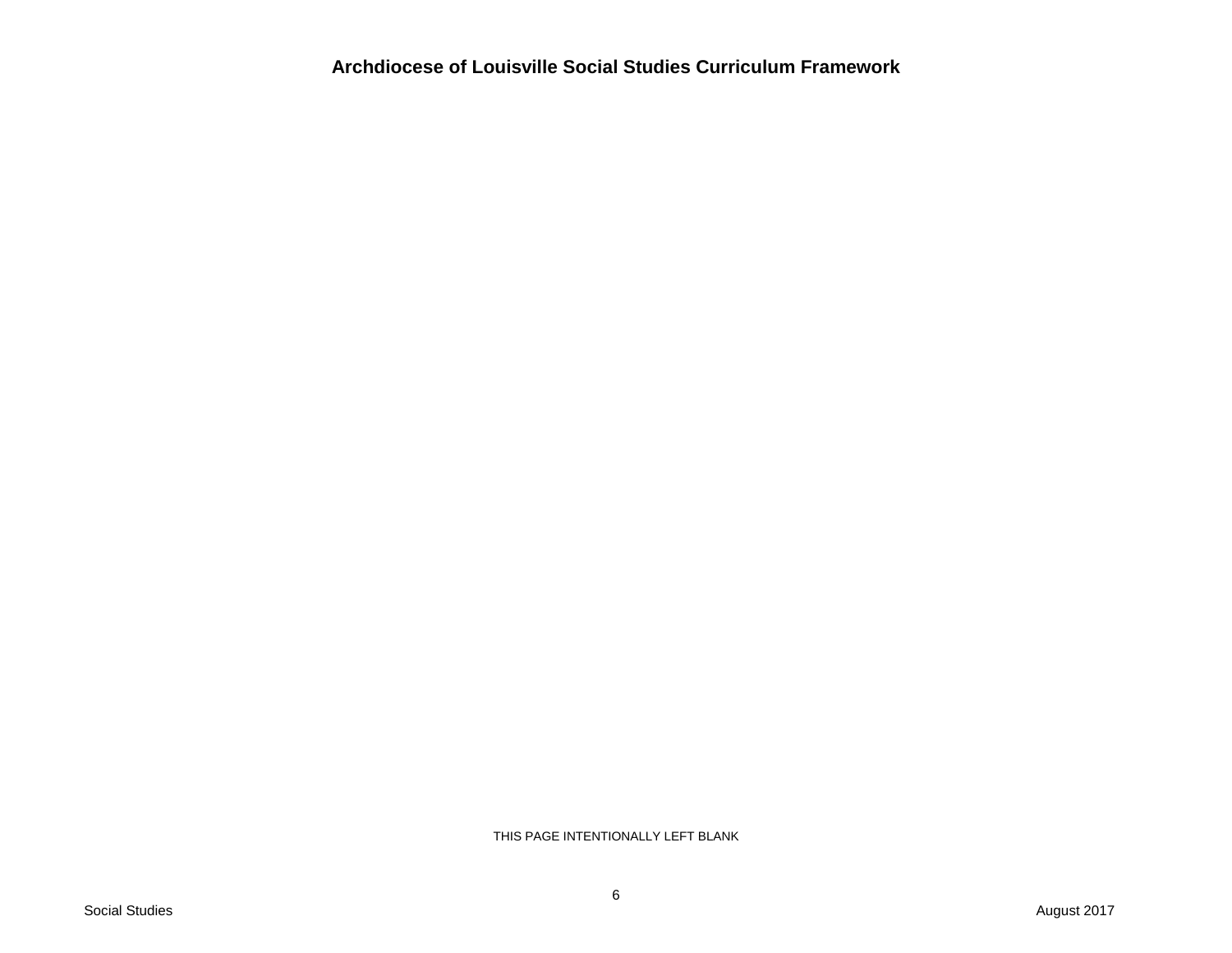# **Kindergarten**

In Kindergarten, students study "Self and Others" in the context of their immediate surroundings. They learn about similarities and differences between children, families, and communities, and about holidays, symbols, and traditions that unite us as Americans. Students learn about respect for others and rights and responsibilities of individuals.

The goal for Kindergarten students is to wonder and reason, building a rich foundation of inquiry. Students will explore, question, and investigate important social elements in their environment.

Through the Practices in the Inquiry Arc, students will:

- come to the understanding of civic-mindedness
- use their personal experiences to explore possible reasons for events, leading to the idea that historical events are driven by cause and effect
- question and evaluate the motivations behind economic decision-making
- investigate relationships between the environment and their communities  $\bullet$

Students will begin to develop the essential practices of determining compelling questions to guide their exploration and evaluating information to plan and implement appropriate actions to address authentic problems.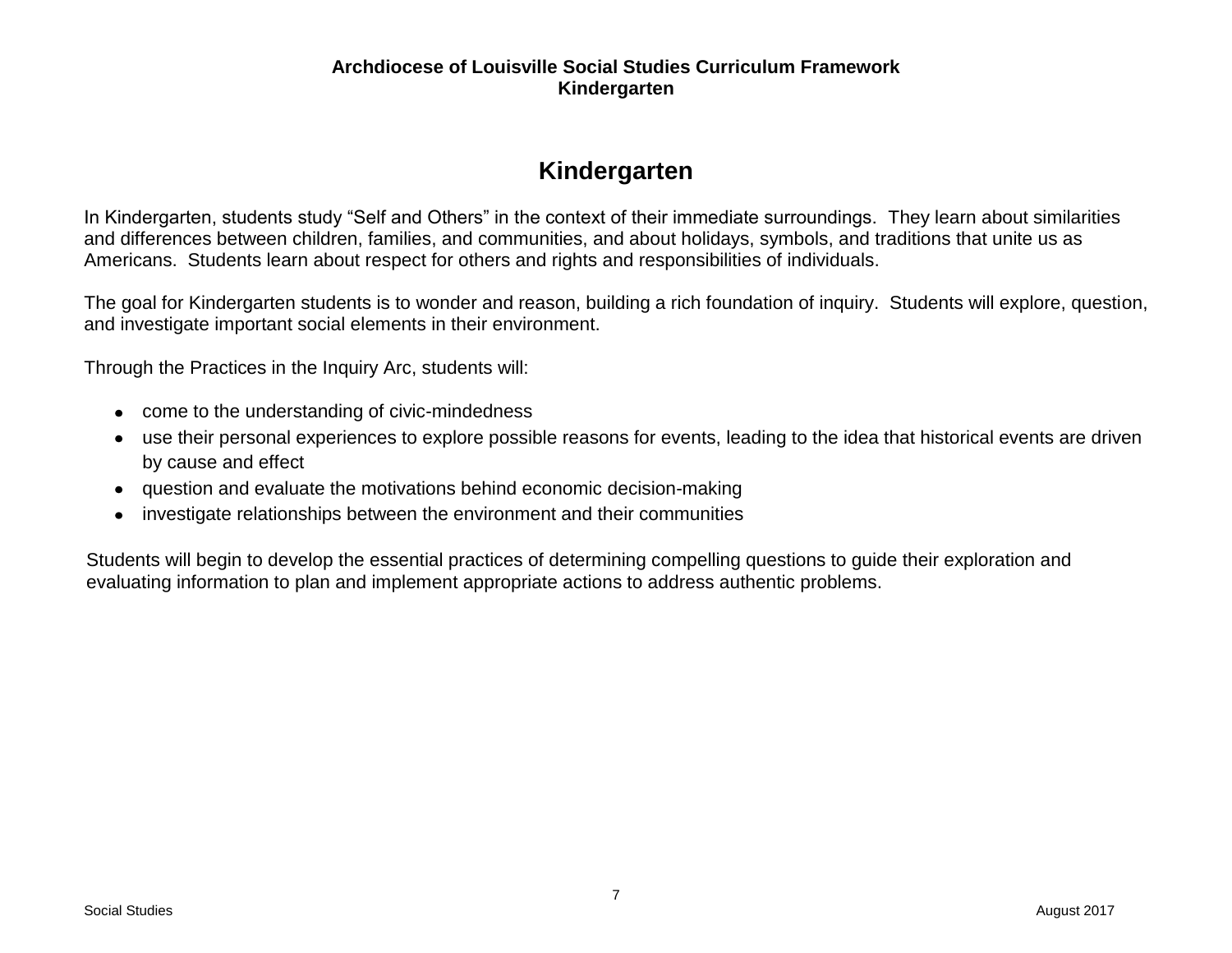| <b>Social Studies Practices - Kindergarten</b>        |                                                  |                                                        |
|-------------------------------------------------------|--------------------------------------------------|--------------------------------------------------------|
| K.A. Gathering, Interpreting, and Using               | K.B. Chronological Reasoning and Causation       | K.C. Comparison and Contextualization                  |
| <b>Evidence</b>                                       | Students will independently and collaboratively: | Students will independently and collaboratively:       |
| Students will independently and collaboratively:      | K.B.1 Retell an important life event in          | K.C.1 Identify similarities and differences between    |
| K.A.1 Ask questions.                                  | sequential order.                                | home and school.                                       |
| K.A.2 Recognize forms of evidence used to make        | K.B.2 Understand the concept of time             | K.C.2 Identify similarities and differences between    |
| meaning in social studies.                            | measurements, including days, weeks, and         | him/her and others.                                    |
| K.A.3 Identify the differences and similarities       | months.                                          |                                                        |
| between a globe and a map.                            | K.B.3 Identify causes and effects, using an      |                                                        |
| K.A.4 Identify opinions expressed by others.          | example from his/her family life.                |                                                        |
|                                                       | K.B.4 Identify change over time in his/her life. |                                                        |
|                                                       | K.B.5 Identify events of the past, present, and  |                                                        |
|                                                       | future in his/her life.                          |                                                        |
|                                                       | K.B.6 Identify routines and patterns in his/her  |                                                        |
|                                                       | life.                                            |                                                        |
| K.D. Geographic Reasoning                             | K.E. Economics and Economic Systems              | <b>K.F. Civic Participation</b>                        |
| Students will independently and collaboratively:      | Students will independently and collaboratively: | Students will independently and collaboratively:       |
| K.D.1 Ask geographic questions about where            | K.E.1 Identify examples of scarcity and choices  | K.F.1 Demonstrate respect for the rights of others.    |
| places are located and why they are located           | made due to scarcity.                            | K.F.2 Participate in activities focusing on issues in  |
| there, using location terms and geographic            | K.E.2 Identify examples of goods and services.   | the classroom or school.                               |
| representations such as maps, photographs,            | K.E.3 Identify what money is and how it is       | K.F.3 Identify the role of the individual in           |
| satellite images, and models.                         | used in society.                                 | classroom participation.                               |
| K.D.2 Identify natural events or physical features    | K.D.4 Identify the difference between needs      | K.F.4 Show respect in issues involving differences     |
| such as land, water, air, and wind.                   | and wants.                                       | and conflict.                                          |
| K.D.3 Describe how the environment affects            |                                                  | K.F.5 Identify acceptable social actions required for  |
| his/her activities.                                   |                                                  | particular situations.                                 |
| K.D.4 Identify a pattern.                             |                                                  | K.F.6 Identify the principal and priest and their role |
| K.D.5 Identify examples of human activities that      |                                                  | within the school.                                     |
| change a place.                                       |                                                  | K.F.7 Identify and follow rules in the classroom and   |
| K.D.6 Identify personal information (e.g.,            |                                                  | school.                                                |
| address and phone number).                            |                                                  | K.F.8 Identify personal information (e.g., address,    |
| K.D.7 Recognize iconic United States symbols          |                                                  | phone number, birth date, first and last name).        |
| (e.g., United States flag, bald eagle, Liberty Bell). |                                                  | K.F.9 Participate in the Pledge of Allegiance.         |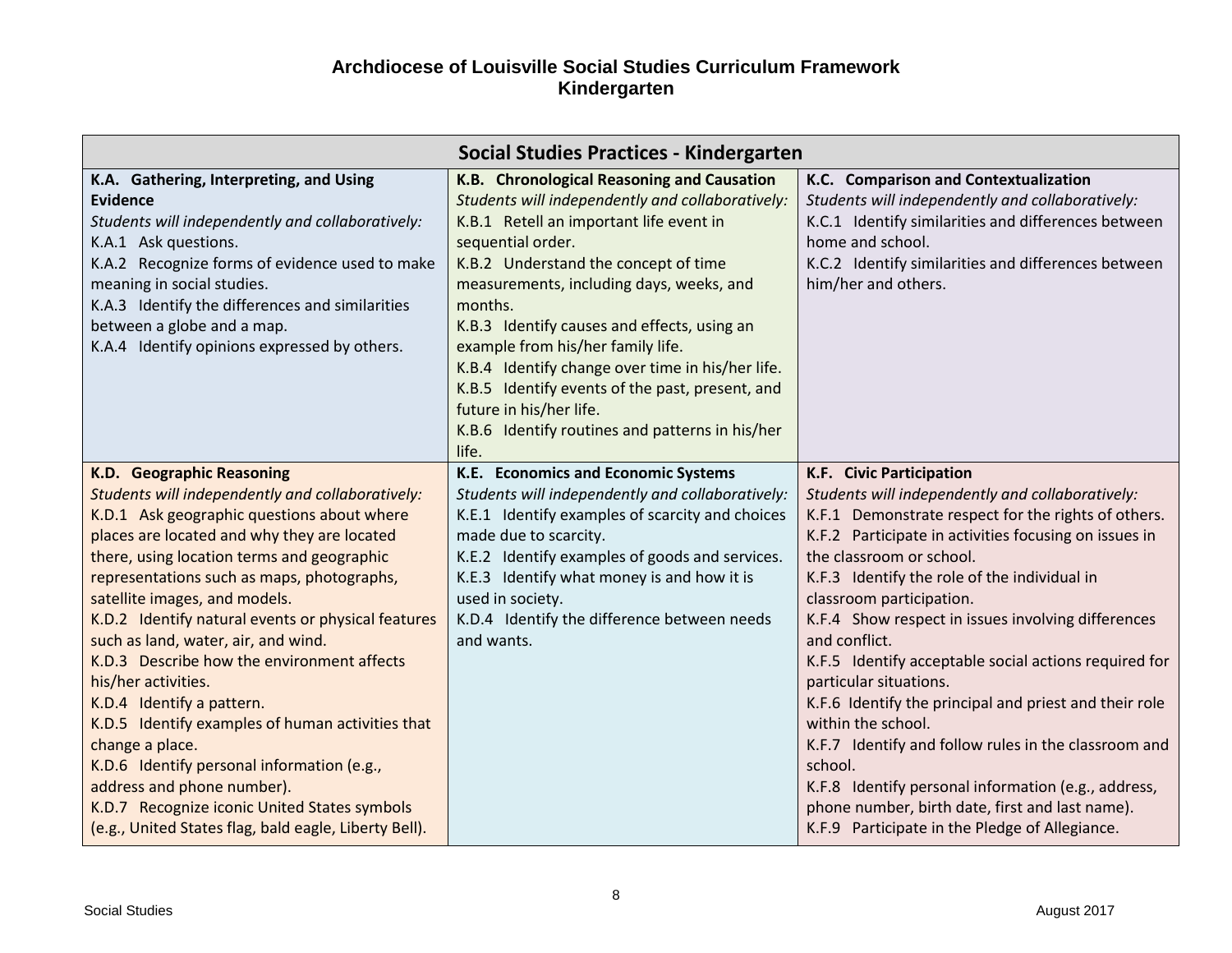|  | <b>Individual Development and Cultural Identity</b>                                                                                                                                                                                                                                                                                                                   |
|--|-----------------------------------------------------------------------------------------------------------------------------------------------------------------------------------------------------------------------------------------------------------------------------------------------------------------------------------------------------------------------|
|  | K.ID.1 Children's sense of self is shaped by experiences that are unique to them and their families, and by common experiences shared by a<br>community or nation.                                                                                                                                                                                                    |
|  | K.ID.1a A sense of self is developed through physical and cultural characteristics and through the development of personal likes, dislikes, talents,<br>and skills.                                                                                                                                                                                                   |
|  | * Students will use a variety of information to develop their sense of self.                                                                                                                                                                                                                                                                                          |
|  | K.ID.1b Personal experiences shape our sense of self and help us understand our likes, dislikes, talents, and skills, as well as our connections to<br>others.                                                                                                                                                                                                        |
|  | * Students will create A BOOK ABOUT ME that includes information about their gender, race/ethnicity, family members, likes and<br>dislikes, talents, and skills.                                                                                                                                                                                                      |
|  |                                                                                                                                                                                                                                                                                                                                                                       |
|  |                                                                                                                                                                                                                                                                                                                                                                       |
|  | K.ID.2 Children, families, and communities exhibit cultural similarities and differences.                                                                                                                                                                                                                                                                             |
|  | K.ID.2a Each person is unique but also shares common characteristics with other family, school, and community members.<br>Students will identify characteristics of themselves that are similar to their classmates and characteristics that are different, using<br>$\ast$<br>specific terms and descriptors such as gender, race or ethnicity, and native language. |
|  | K.ID.2b Unique family activities and traditions are important parts of an individual's culture and sense of self.<br>Students will explain how their families celebrate birthdays or other special days.                                                                                                                                                              |
|  | K.ID.2c Children and families from different cultures all share some common characteristics, but also have specific differences that make them<br>unique.                                                                                                                                                                                                             |
|  | * Students will learn about and respect individual differences.                                                                                                                                                                                                                                                                                                       |
|  |                                                                                                                                                                                                                                                                                                                                                                       |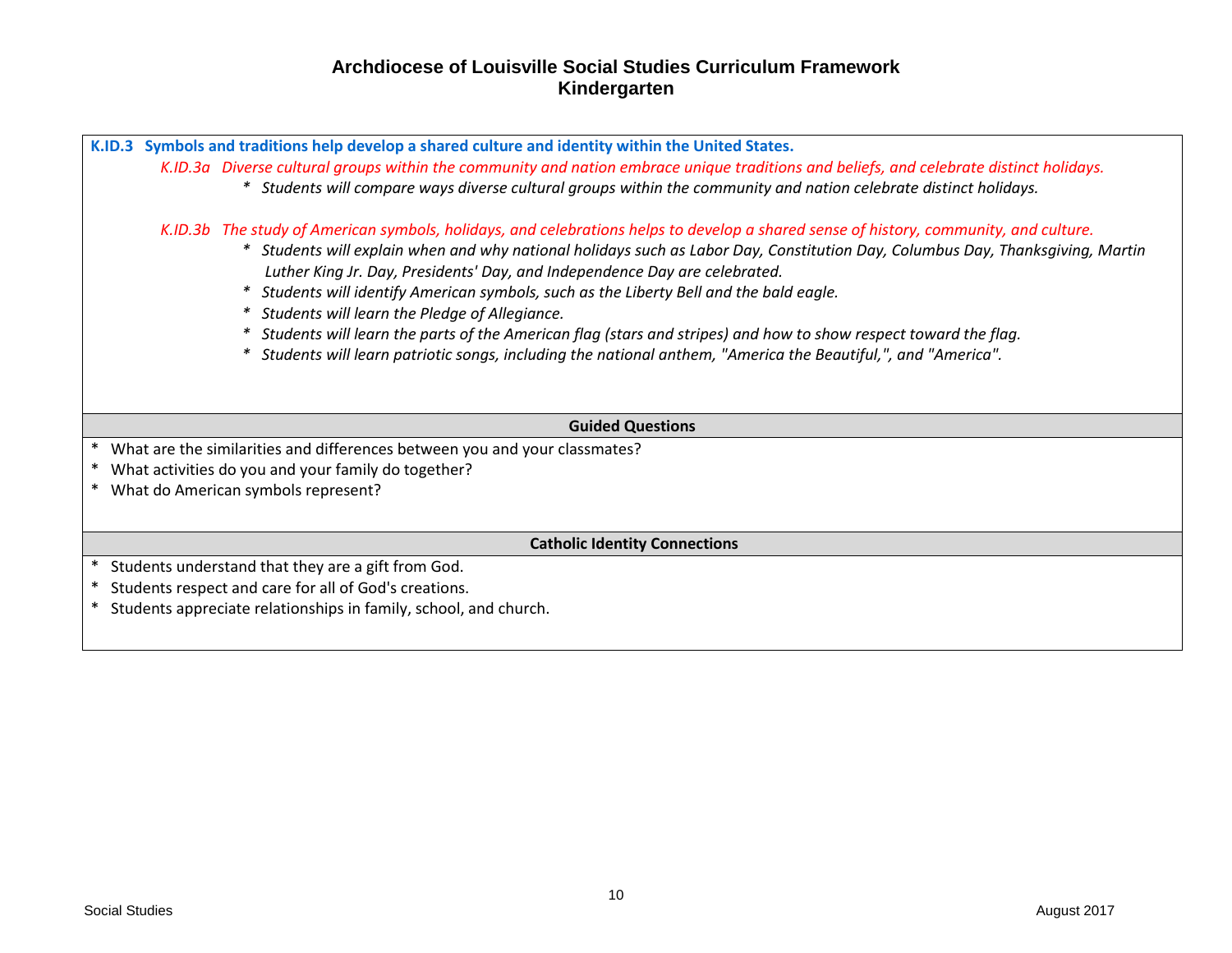|                                      | <b>Civic Ideals and Practices</b>                                                                                                                                                                                                                                                                                                                                                                                                             |  |  |
|--------------------------------------|-----------------------------------------------------------------------------------------------------------------------------------------------------------------------------------------------------------------------------------------------------------------------------------------------------------------------------------------------------------------------------------------------------------------------------------------------|--|--|
|                                      | K.Cl.1 Children and adults have rights and responsibilities at home, at school, in the classroom, and in the community.<br>K.Cl.1a Children have basic universal rights or protections as members of a family, school, community, nation, and the world.<br>* Students will identify basic rights they have (e.g., provision of food, clothing, shelter, and education, and protection from<br>abuse, bullying, neglect, and discrimination). |  |  |
|                                      | K.Cl.1b Children can be responsible members of a family or classroom and can perform important duties to promote the safety and<br>general welfare of the group.                                                                                                                                                                                                                                                                              |  |  |
|                                      | * Students will be given the opportunity to perform duties in the classroom (e.g., cleaning up a center, serving as line leader,<br>straightening up the library, serving as a messenger).                                                                                                                                                                                                                                                    |  |  |
|                                      | K.Cl.2 Rules affect children and adults, and people make and change rules for many reasons.<br>K.Cl.1c Children and adults must follow rules within the home, school, and community to provide for a safe and orderly environment.<br>* Students will discuss rules for fire, water, traffic, school, and home safety, and what would happen if rules were not<br>followed.                                                                   |  |  |
|                                      | K.Cl.1d People in authority make rules and laws that provide for the health and safety of all.<br>* Students will discuss classroom routines and rules (e.g., raise hand to ask or answer a question during circle time, walk<br>quietly in the halls when going to another area).                                                                                                                                                            |  |  |
|                                      | K.Cl.1e Children and adults have opportunities to contribute to the development of rules and/or laws.<br>* Students will be given an opportunity to create new rules as needed for class activities.                                                                                                                                                                                                                                          |  |  |
|                                      | <b>Guided Questions</b>                                                                                                                                                                                                                                                                                                                                                                                                                       |  |  |
|                                      | * What are the different expectations at home and at school?<br>* Why are rules important?<br>* What are the basic needs of a family?                                                                                                                                                                                                                                                                                                         |  |  |
| <b>Catholic Identity Connections</b> |                                                                                                                                                                                                                                                                                                                                                                                                                                               |  |  |
| $^{\ast}$<br>$\ast$                  | Students strengthen their personal relationship with God.<br>Students are able to turn to God for guidance.<br>Students show respect and participate during daily prayer.                                                                                                                                                                                                                                                                     |  |  |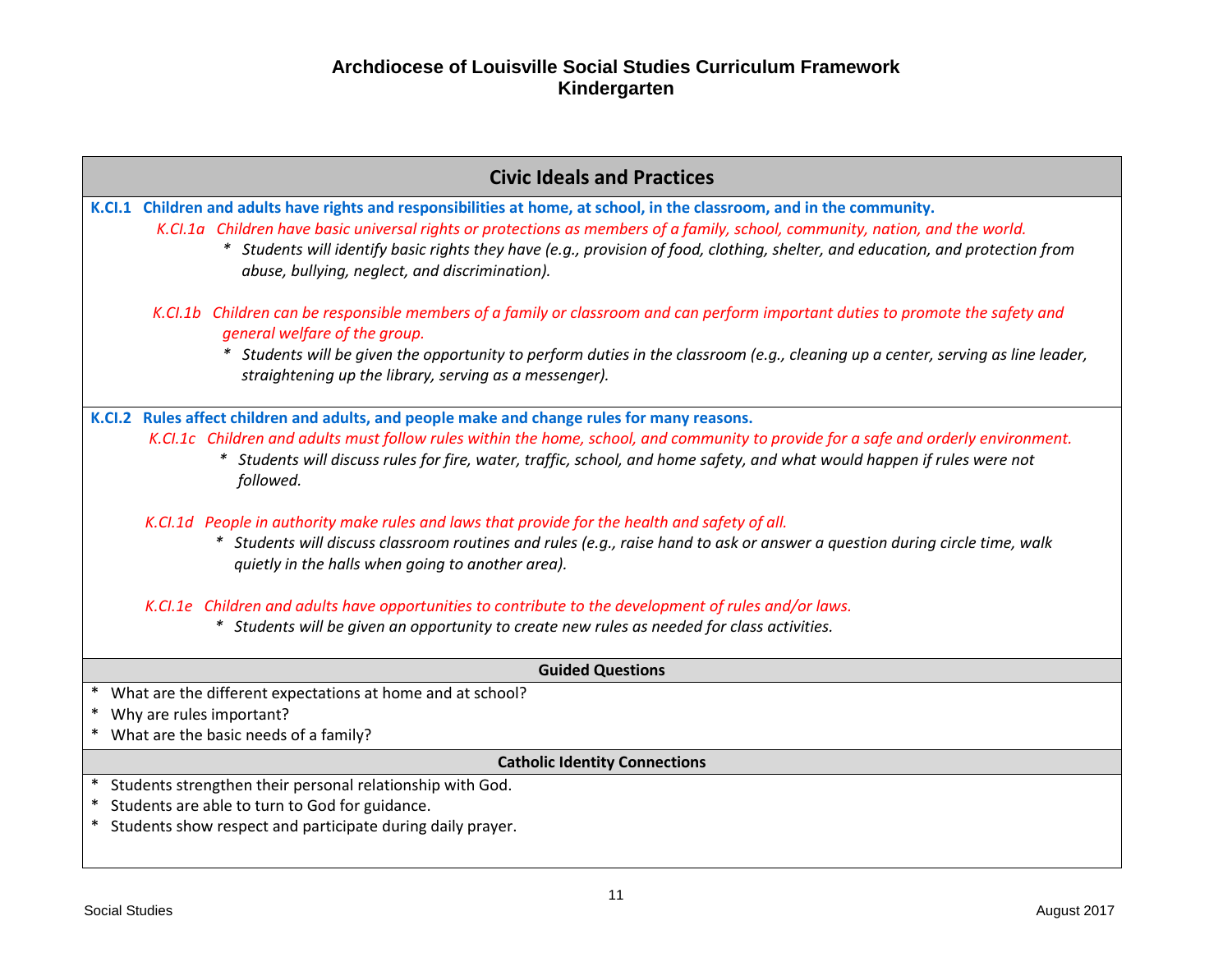| Geography, Humans, and the Environment                                                                                                                                                                                                                                                                                                                                     |  |  |
|----------------------------------------------------------------------------------------------------------------------------------------------------------------------------------------------------------------------------------------------------------------------------------------------------------------------------------------------------------------------------|--|--|
| Maps and globes are representations of the Earth's surface that are used to locate and better understand places and regions.<br>K.G.1<br>K.G.1a A globe represents Earth, and maps can be used to represent the world as well as local places or specific regions.<br>* Students will identify the differences and similarities between a globe and a map.                 |  |  |
| K.G.1b Places and regions can be located on a map or globe, using geographic vocabulary.<br>* Students will locate on a map familiar places or buildings in the community (e.g., school, grocery store, train station,<br>hospital).                                                                                                                                       |  |  |
| K.G.1c Places, physical features, and man-made structures can be located on a map or globe and described using specific<br>geographic vocabulary.                                                                                                                                                                                                                          |  |  |
| * Students will correctly use words and phrases to indicate location and direction (e.g., up, down, near, far, left, right,<br>straight, back, behind, in front of, next to, between).                                                                                                                                                                                     |  |  |
| K.G.2 People and communities are affected by and adapt to their physical environment.<br>K.G.2a Climate, seasonal weather changes, and the physical features associated with the community and region all affect how<br>people live.<br>Students will describe and give examples of seasonal weather changes and illustrate how weather affects people and<br>communities. |  |  |
| <b>Guided Questions</b>                                                                                                                                                                                                                                                                                                                                                    |  |  |
| * What do maps and globes tell us?<br>How do weather, seasons, and climate affect our daily activities?<br>How do we communicate directions?                                                                                                                                                                                                                               |  |  |
| <b>Catholic Identity Connections</b>                                                                                                                                                                                                                                                                                                                                       |  |  |
| Students identify God throughout nature.<br>$\ast$<br>Students understand that God created the world.<br>Students practice respect and care for all creation.                                                                                                                                                                                                              |  |  |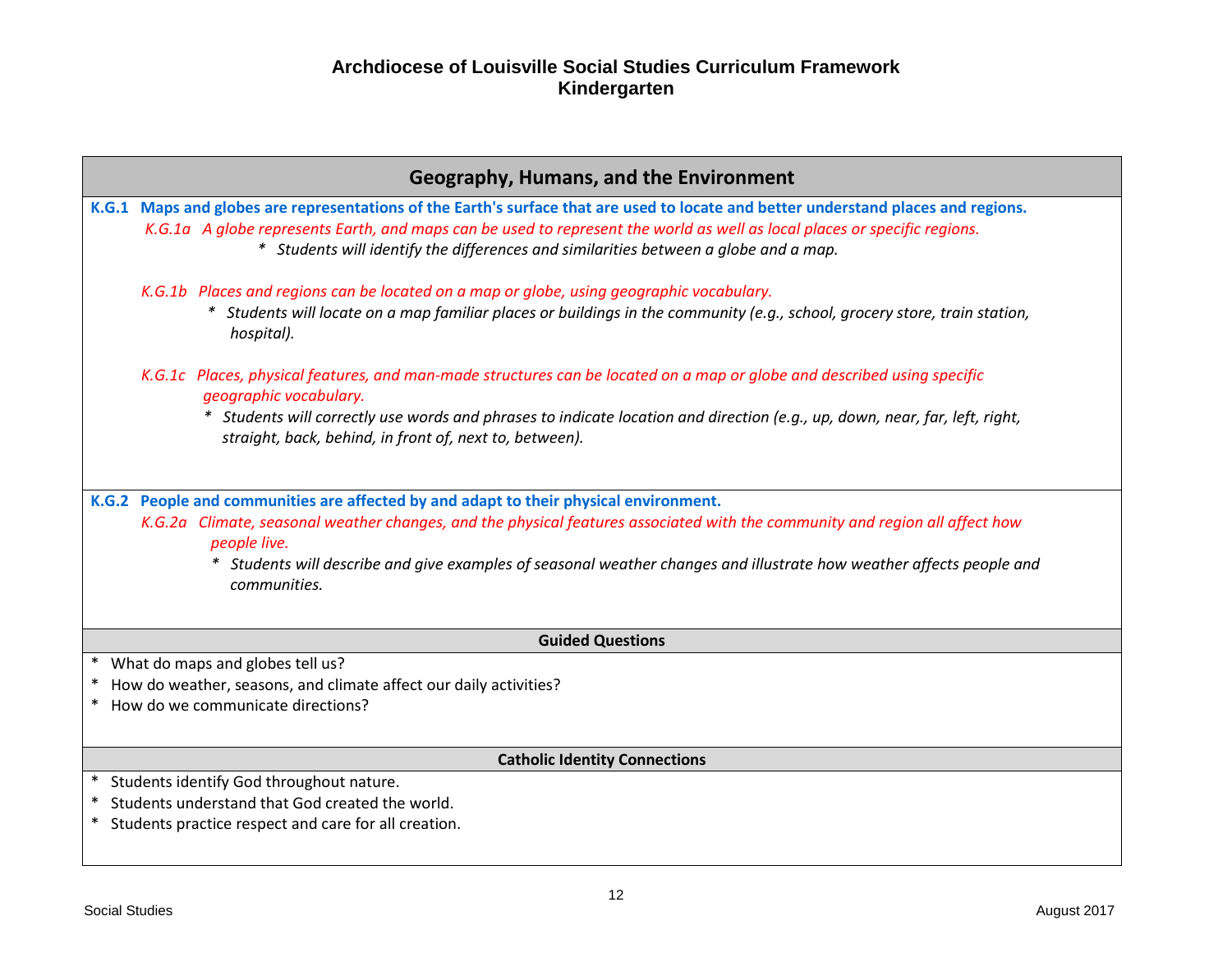| Time, Continuity, and Change                                                                                                                                                                                                                                                                                   |  |
|----------------------------------------------------------------------------------------------------------------------------------------------------------------------------------------------------------------------------------------------------------------------------------------------------------------|--|
| K.TC.1 The past, present, and future describe points in time and help us examine and understand events.                                                                                                                                                                                                        |  |
| K.TC.1a Specific words and phrases related to chronology and time should be used when recounting events and experiences.                                                                                                                                                                                       |  |
| * Students will correctly use words related to chronology and time when recounting events and experiences (e.g., first, next,<br>last; now, long ago; before, after; morning, afternoon, night; yesterday, today, tomorrow; last or next week, month, year;<br>and present, past, and future tenses of verbs). |  |
| K.TC.1b People use folktales, legends, oral histories, and music to teach values, ideas, traditions, and important events from the past.<br>Students will retell a story and explain the value, idea, tradition, or important event that is expressed.<br>∗                                                    |  |
|                                                                                                                                                                                                                                                                                                                |  |
| <b>Guided Questions</b>                                                                                                                                                                                                                                                                                        |  |
| How do we express the sequence of events in a particular situation?                                                                                                                                                                                                                                            |  |
| How do stories change over time and with different people telling the story?                                                                                                                                                                                                                                   |  |
| What are important events and stages in our lives?                                                                                                                                                                                                                                                             |  |
| <b>Catholic Identity Connections</b>                                                                                                                                                                                                                                                                           |  |
| Students illustrate a basic understanding of certain traditions in the Church.                                                                                                                                                                                                                                 |  |
| Students are introduced to the six days of Creation.                                                                                                                                                                                                                                                           |  |
| Students show understanding of the value of prayer.                                                                                                                                                                                                                                                            |  |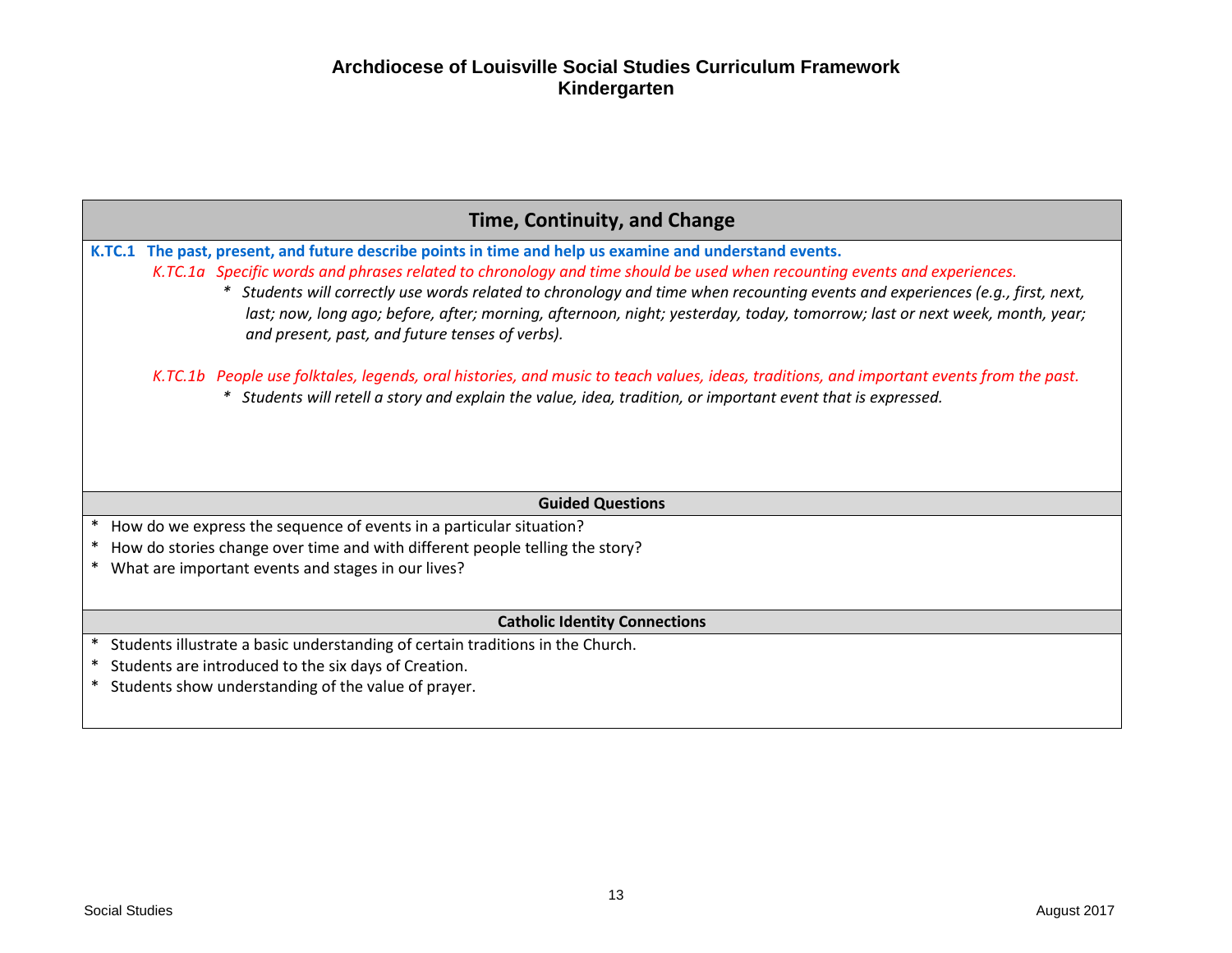| <b>Economic Systems</b>                                                                                                                                                                                                                                                                                                                                                                                                                                                                                                                                                                                                                                                                                                 |
|-------------------------------------------------------------------------------------------------------------------------------------------------------------------------------------------------------------------------------------------------------------------------------------------------------------------------------------------------------------------------------------------------------------------------------------------------------------------------------------------------------------------------------------------------------------------------------------------------------------------------------------------------------------------------------------------------------------------------|
| People have economic needs and wants. Goods and services can satisfy people's wants. Scarcity is the condition of not being able to<br><b>K.ES.1</b><br>have all of the goods and services that a person wants or needs.<br>K.ES.1a A need is something that a person must have for health and survival, while a want is something that a person would like to<br>have.<br>* Students will identify basic needs (food, clothing, and shelter).<br>* Students will distinguish between a need and a want.<br>K.ES.1b Goods are objects that can satisfy people's needs and wants; services are activities that can satisfy people's needs and wants.<br>Students will identify examples of goods and services.<br>$\ast$ |
| K.ES.1c Scarcity is the condition of not being able to have all of the goods and services that a person wants or needs.<br>* Students will identify examples of scarcity.                                                                                                                                                                                                                                                                                                                                                                                                                                                                                                                                               |
| <b>Guided Questions</b>                                                                                                                                                                                                                                                                                                                                                                                                                                                                                                                                                                                                                                                                                                 |
| * What is the difference between a need and a want?<br>What are examples of goods and services?<br>What is the importance of money?                                                                                                                                                                                                                                                                                                                                                                                                                                                                                                                                                                                     |
| <b>Catholic Identity Connections</b>                                                                                                                                                                                                                                                                                                                                                                                                                                                                                                                                                                                                                                                                                    |
| Students are introduced to spiritual needs and wants.<br>Students engage in service to the community in response to the Gospel call.<br>$\ast$<br>Students exercise responsible stewardship toward all creation.                                                                                                                                                                                                                                                                                                                                                                                                                                                                                                        |
|                                                                                                                                                                                                                                                                                                                                                                                                                                                                                                                                                                                                                                                                                                                         |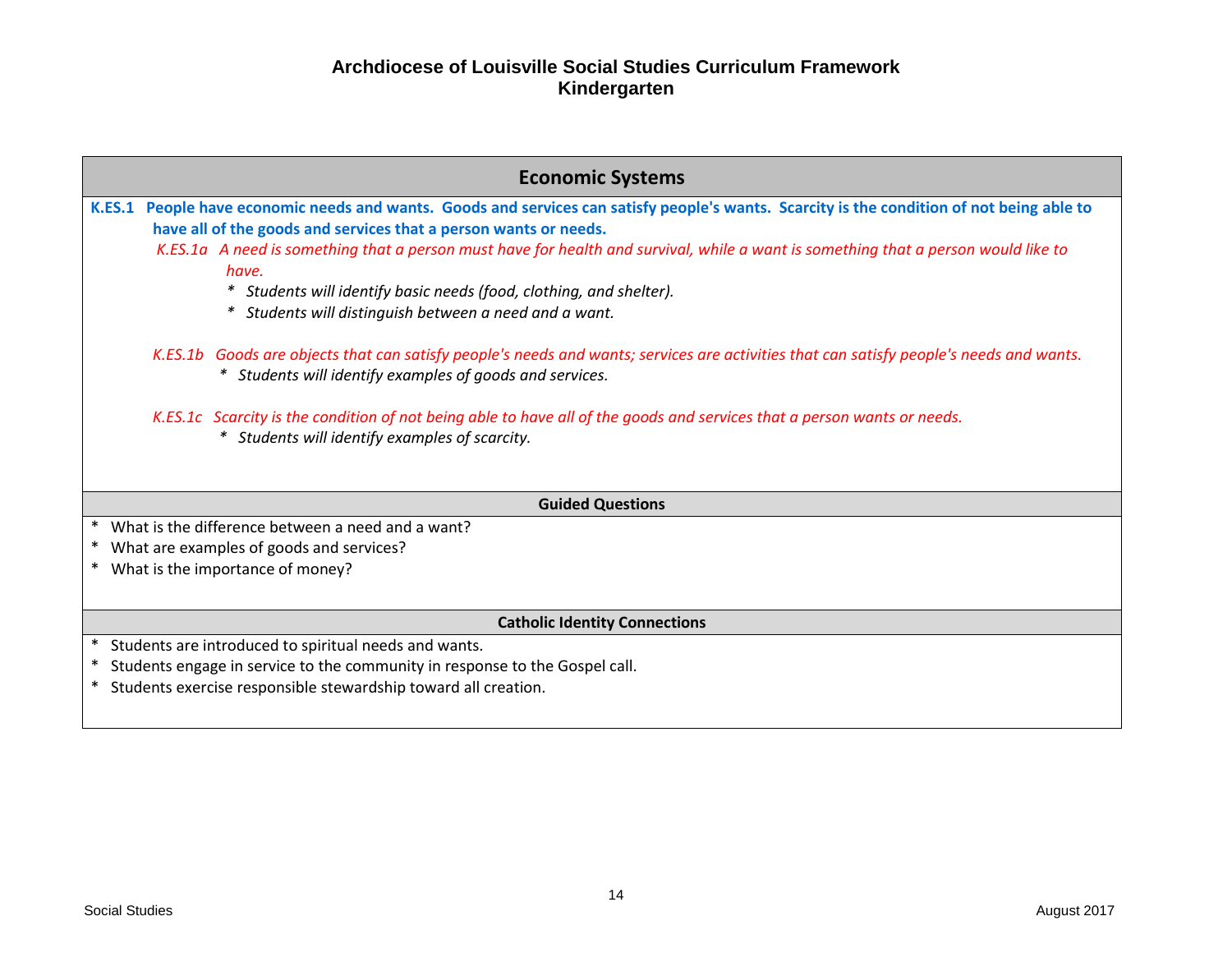# **Connections to English Language Arts and Literacy - Kindergarten**

#### **K.A. Reading Standards for Informational Text**

#### **Key Ideas and Details**

- K.A.1 With prompting and support, ask and answer questions about key details in a text.
- K.A.2 With prompting and support, identify the main topic and retell key details of a text.
- K.A.3 With prompting and support, describe the connection between two individuals, events, ideas, or pieces of information in a text.

#### **Craft and Structure**

- K.A.4 With prompting and support, ask and answer questions about unknown words in a text.
- K.A.5 Identify the front cover, back cover, and title page of a book.
- K.A.6 Name the author and illustrator of a text and define the role of each in presenting the ideas or information in a text.

#### **Integration of Knowledge and Ideas**

- K.A.7 With prompting and support, describe the relationship between illustrations and the text in which they appear (e.g., what person, place, thing, or idea in a text an illustration depicts).
- K.A.8 With prompting and support, identify the reasons an author gives to support points in a text.
- K.A.9 With prompting and support, identify basic similarities and differences between two texts on the same topic (e.g., in illustrations, descriptions, or procedures).

#### **Range of Reading and Level of Text Complexity**

K.A.10 Actively engage in group reading activities with purpose and understanding.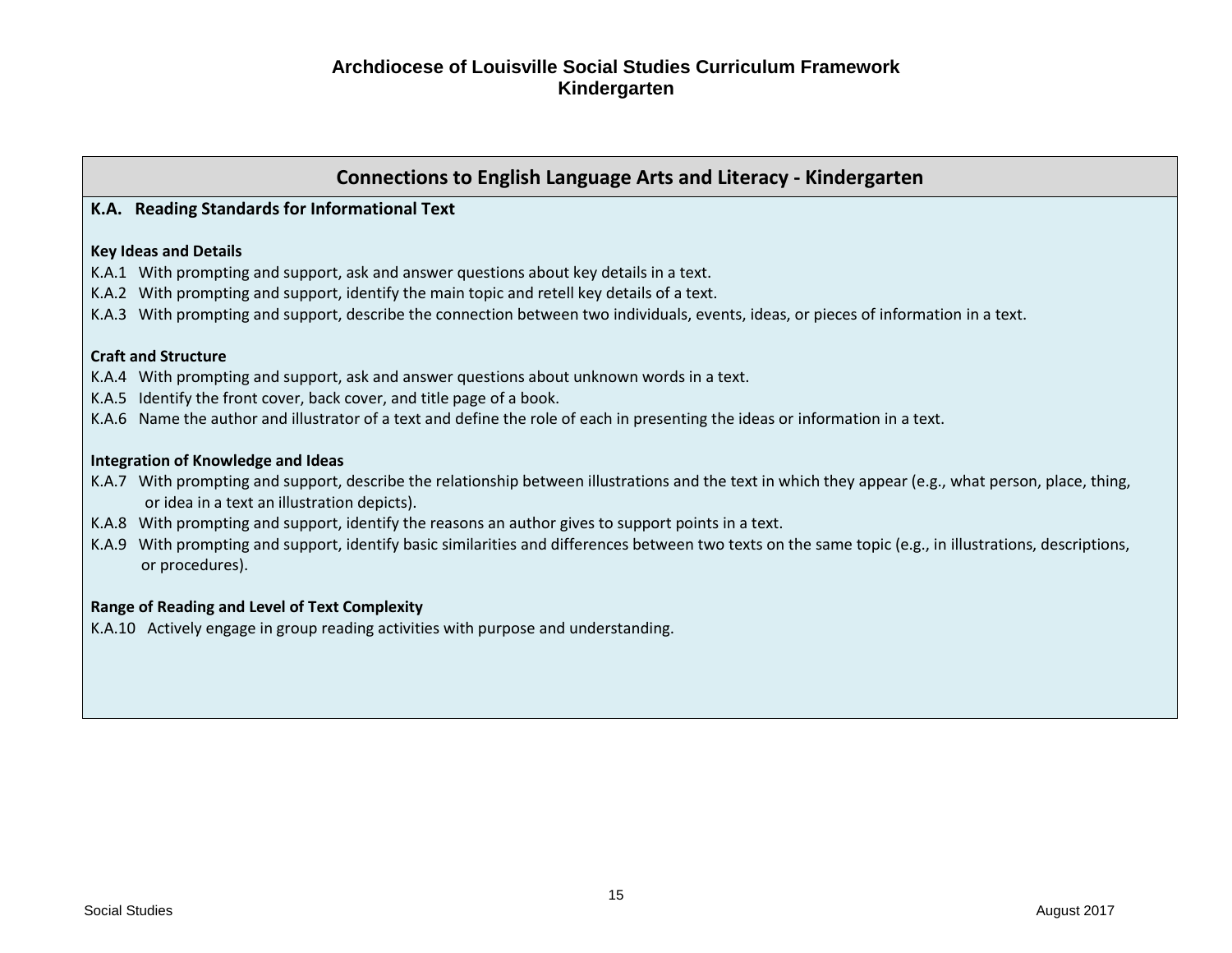THIS PAGE INTENTIONALLY LEFT BLANK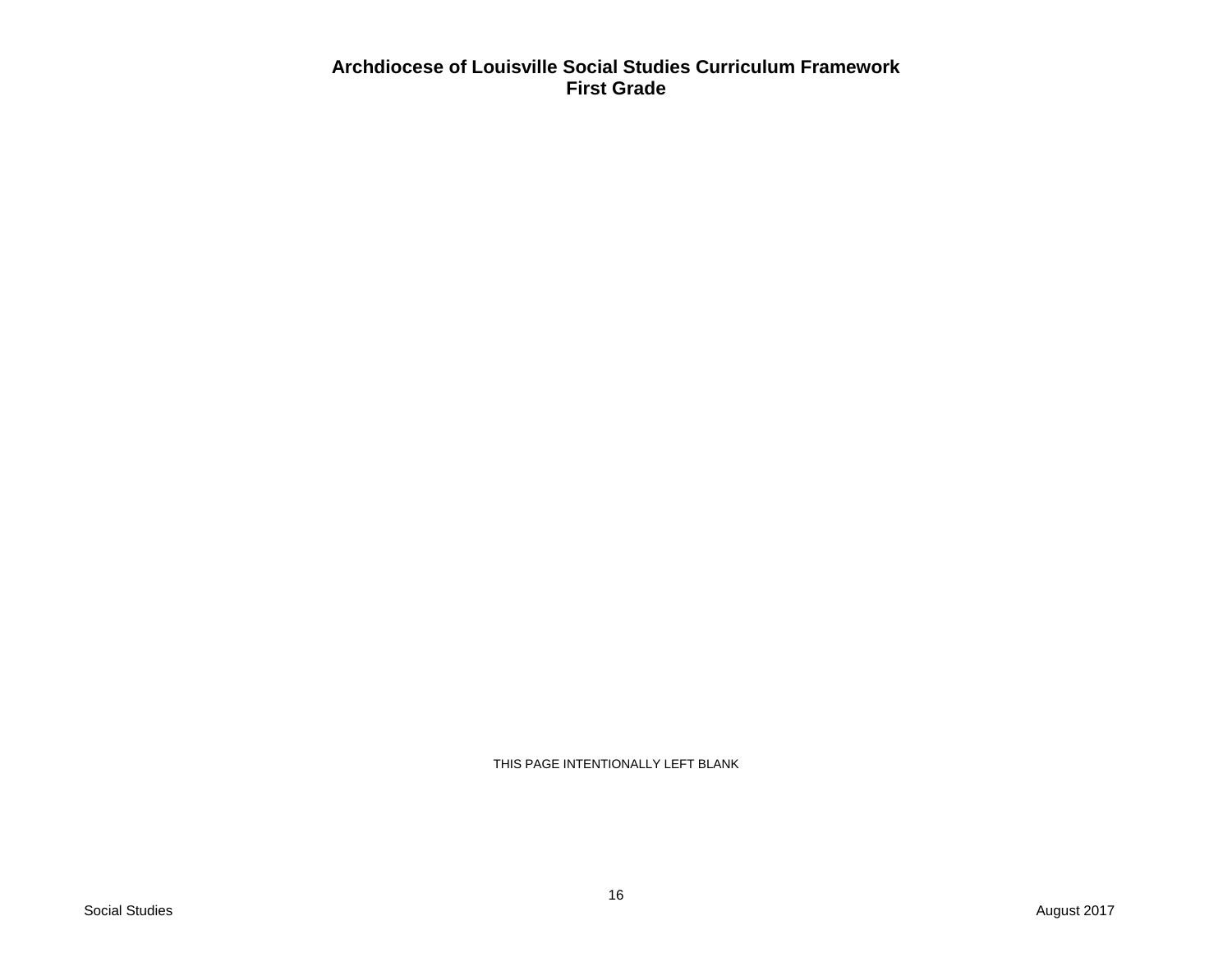# **First Grade**

In First Grade, students learn about "My Family and Other Families, Now and Long Ago." Students examine families and develop an awareness of cultural diversity within the American culture. Responsible citizenship is introduced. The students will increase their geography skills through the use of maps and directions.

The goal for first graders is to deepen their understanding of all Practices in the Inquiry Arc.

Students will:

- make sense of relationships and interactions through cause and effect thinking
- question how roles and responsibilities in their communities relate to rules and decision-making
- develop historical-thinking skills by questioning and evaluating sources
- foster economic decision-making by asking questions and evaluating their roles as consumers
- develop geographic-reasoning skills that will challenge students to see relationships between cultures and the environment
- develop an understanding of how family, traditions, and culture are important to communities

Students will develop an understanding of how these concepts affect their world and see themselves as contributors to the solutions. By the end of first grade, these young learners will be equipped to ask relevant questions and make connections to the world they know.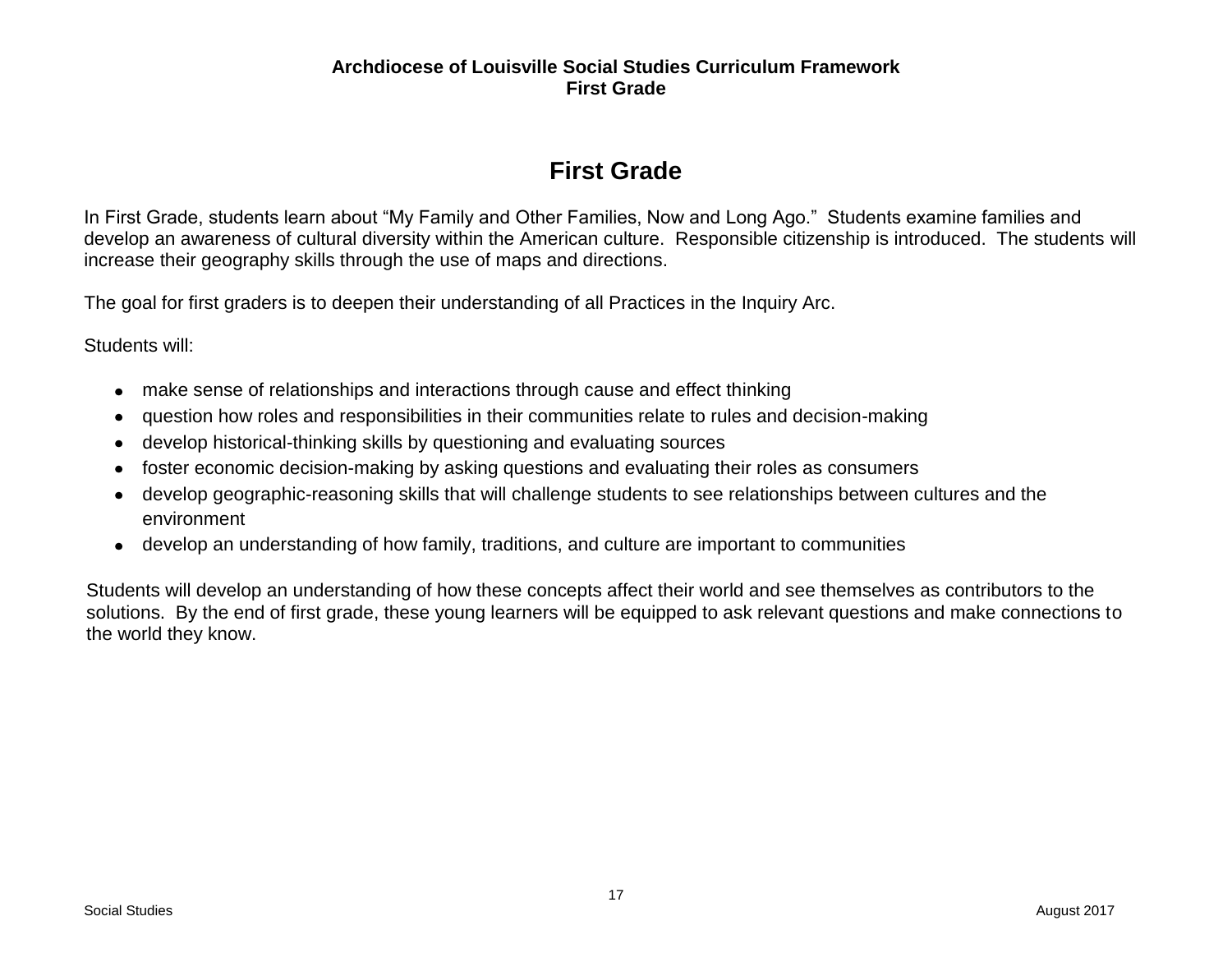| <b>Social Studies Practices - Grade 1</b>                                                                                                                                                                                                                                                                                                                                                                                                                                                                                                                                                      |                                                                                                                                                                                                                                                                                                                                                                                                                                                                                                                           |                                                                                                                                                                                                                                                                                                                                                                                                                                                                                                                                                                                                                                                                                                                                                                                                                                                                              |
|------------------------------------------------------------------------------------------------------------------------------------------------------------------------------------------------------------------------------------------------------------------------------------------------------------------------------------------------------------------------------------------------------------------------------------------------------------------------------------------------------------------------------------------------------------------------------------------------|---------------------------------------------------------------------------------------------------------------------------------------------------------------------------------------------------------------------------------------------------------------------------------------------------------------------------------------------------------------------------------------------------------------------------------------------------------------------------------------------------------------------------|------------------------------------------------------------------------------------------------------------------------------------------------------------------------------------------------------------------------------------------------------------------------------------------------------------------------------------------------------------------------------------------------------------------------------------------------------------------------------------------------------------------------------------------------------------------------------------------------------------------------------------------------------------------------------------------------------------------------------------------------------------------------------------------------------------------------------------------------------------------------------|
| 1.A. Gathering, Interpreting, and Using<br>Evidence<br>Students will independently and collaboratively:<br>1.A.1 Develop questions about his/her family.<br>1.A.2 Recognize different forms of evidence used<br>to make meaning in social studies (including<br>sources such as artm photographs, artifacts, oral<br>histories, maps, and graphs).<br>1.A.3 Identify the creator and/or author of<br>different forms of evidence.<br>1.A.4 Create an understanding of the past by<br>using primary and secondary sources.<br>1.A.5 Identify opinions of others.                                | 1.B. Chronological Reasoning and Causation<br>Students will independently and collaboratively:<br>1.B.1 Understand the concept of time<br>measurements, including days, weeks, months,<br>and years.<br>1.B.2 Retell a real-life family event in<br>sequential order.<br>1.B.3 Identify causes and effects, using<br>examples from his/her family life.<br>1.B.4 Identify events of the past, present, and<br>future in his/her family life.<br>1.B.5 Recognize and identify patterns of<br>continuity in his/her family. | 1.C. Comparison and Contextualization<br>Students will independently and collaboratively:<br>1.C.1 Identify similarities and differences between<br>communities.<br>1.C.2 Identify similarities and/or differences<br>between him/her and others, with detail.<br>1.C.3 Understand the concepts of geography,<br>economics, and history that apply to his/her family.                                                                                                                                                                                                                                                                                                                                                                                                                                                                                                        |
| 1.D. Geographic Reasoning<br>Students will independently and collaboratively:<br>1.D.1 Ask geographic questions about where<br>places are located and why they are located<br>there, using geographic representations such as<br>maps and models.<br>1.D.2 Describe where places are in relation to<br>each other.<br>1.D.3 Identify human-made features; identify<br>natural events or physical features.<br>1.D.4 Describe how environment affects his/her<br>and other people's activities.<br>1.D.5 Identify a pattern and a process.<br>1.D.6 Describe how human activities alter places. | 1.E. Economics and Economic Systems<br>Students will independently and collaboratively:<br>1.E.1 Explain how needs and wants affect<br>choices made by family and community groups,<br>and identify costs and benefits associated with<br>these choices.<br>1.E.2 Distinguish between a consumer and a<br>producer and their relationship to goods and<br>services.<br>1.E.3 Explain how people earn money and<br>other ways that people receive money.                                                                   | 1.F. Civic Participation<br>Students will independently and collaboratively:<br>1.F.1 Demonstrate respect for the rights of others<br>in discussions involving differences and conflicts.<br>1.F.2 Participate in activities that focus on a<br>classroom or school issue or problem.<br>1.F.3 Identify rights and responsibilities within the<br>classroom, school, and community.<br>1.F.4 Identify the role of the individual in<br>classroom and school participation.<br>1.F.5 Show respect in issues involving differences<br>and conflict; participate in the resolution of<br>differences and conflict.<br>1.F.6 Identify social actions that are acceptable for<br>particular situations.<br>1.F.7 Identify the president of the United States<br>and the school principal and their leadership<br>responsibilities.<br>1.F.8 Identify different political systems. |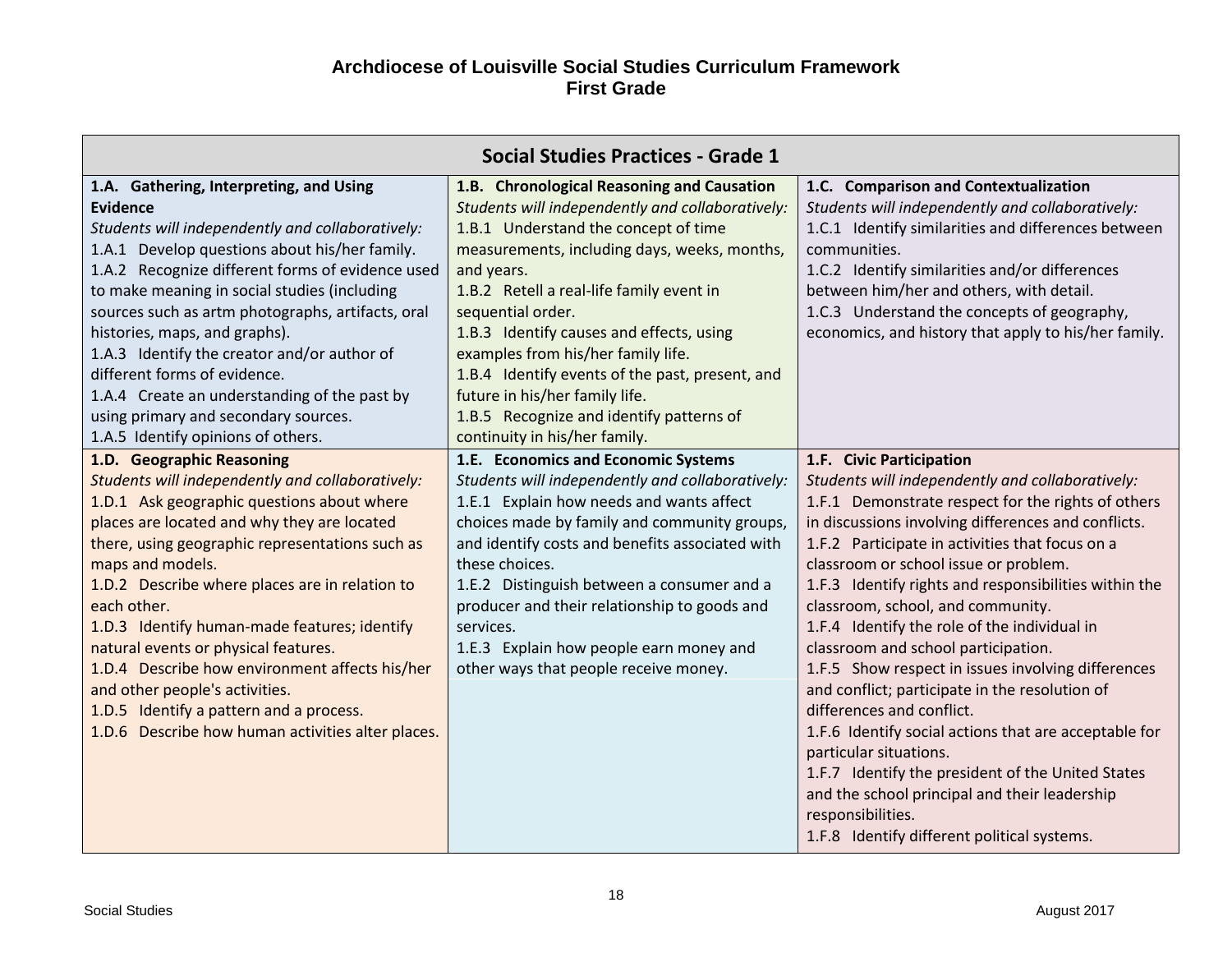| <b>Individual Development and Cultural Identity</b>                                                                                                                                                                                                                                                                         |  |  |
|-----------------------------------------------------------------------------------------------------------------------------------------------------------------------------------------------------------------------------------------------------------------------------------------------------------------------------|--|--|
| 1.ID.1 Language, beliefs, customs, and traditions help shape the identity and culture of a family and a community.                                                                                                                                                                                                          |  |  |
| 1.ID.1a Families are a basic unit of all societies, and different people define family differently.                                                                                                                                                                                                                         |  |  |
| * Students will listen to stories about different families and will identify characteristics that are the same and different.                                                                                                                                                                                               |  |  |
| 1.ID.1b People and families of diverse racial, religious, national, and ethnic groups share their beliefs, customs, and traditions, which creates a<br>multicultural community.                                                                                                                                             |  |  |
| * Students will identify traditions that are associated with their families, and tell why the tradition is important.                                                                                                                                                                                                       |  |  |
| 1.ID.1c Awareness of America's rich diversity fosters intercultural understanding.                                                                                                                                                                                                                                          |  |  |
| * Students will compare the cultural similarities and differences between various ethnic and cultural groups.                                                                                                                                                                                                               |  |  |
| 1.ID.2 There are significant individuals, historical events, and symbols that are important to American cultural identity.                                                                                                                                                                                                  |  |  |
| 1.ID.2a The study of historical events, historical figures, and folklore enables Americans with diverse cultural backgrounds to feel connected to a<br>common national heritage.                                                                                                                                            |  |  |
| * Students will listen to stories about historical events, folklore, and popular historical figures and identify the significance of the event<br>or person.                                                                                                                                                                |  |  |
| * Students will explain when and why national holidays such as Labor Day, Columbus Day, Thanksgiving, Martin Luther King Jr. Day,<br>Presidents' Day, and Independence Day are celebrated.                                                                                                                                  |  |  |
| 1.ID.2b The Pledge of Allegiance and patriotic songs play an important role in understanding and examining the nation's history, values, and<br>beliefs.                                                                                                                                                                    |  |  |
| * Students will be able to recite the Pledge of Allegiance, to begin to understand its purpose and its general meaning, and to sing<br>patriotic songs such as "America the Beautiful", "America" ("My Country 'Tis of Thee"), and "The Star Spangled Banner" and begin to<br>understand the general meaning of the lyrics. |  |  |
| <b>Guided Questions</b>                                                                                                                                                                                                                                                                                                     |  |  |
| How do family customs and traditions help shape the identity and culture of a family?                                                                                                                                                                                                                                       |  |  |
| How do the beliefs, customs, and traditions of diverse groups help shape communities?                                                                                                                                                                                                                                       |  |  |
| How does the study of significant historical figures, events, and symbols impact and enrich our American cultural identity?                                                                                                                                                                                                 |  |  |
| <b>Catholic Identity Connections</b>                                                                                                                                                                                                                                                                                        |  |  |
| We are called to honor the family as part of our Church community.<br>$\ast$                                                                                                                                                                                                                                                |  |  |
| Jesus asks us to treat everyone with love and respect despite different cultures, customs, and beliefs.                                                                                                                                                                                                                     |  |  |
| It is important that we honor and respect our country and recognize the cultural similarities and differences within.                                                                                                                                                                                                       |  |  |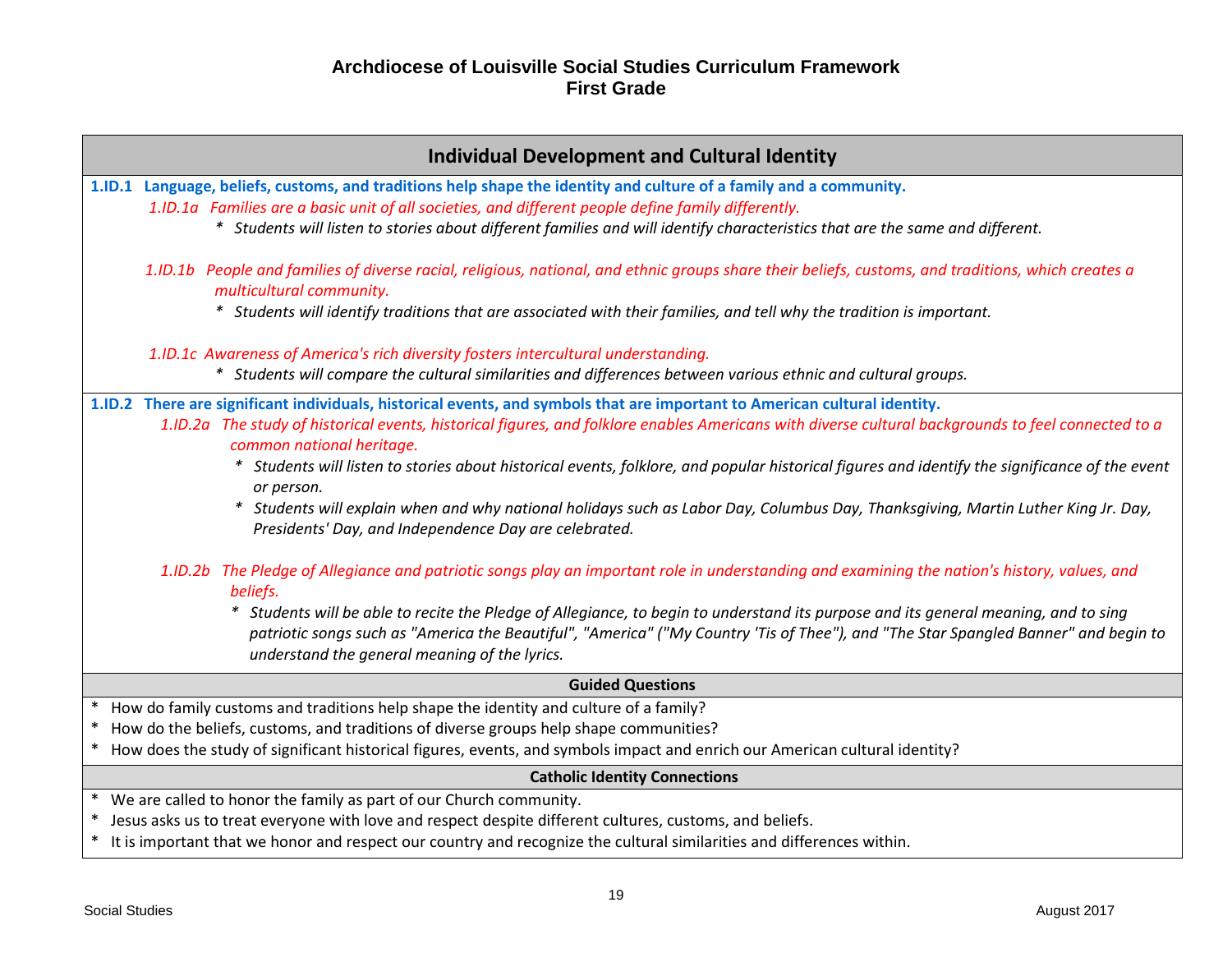|  | <b>Civic Ideals and Practices</b>                                                                                                                                                   |
|--|-------------------------------------------------------------------------------------------------------------------------------------------------------------------------------------|
|  | 1.CP.1 A citizen is a member of a community or group. Students are citizens of their local and global communities.                                                                  |
|  | 1.CP.1a An engaged and active citizen participates in the activities of the group or community and makes positive contributions.                                                    |
|  | * Students will participate in group activities and contribute to the work of the group.                                                                                            |
|  | 1.CP.1b Traits of a responsible citizen include respecting others, behaving honestly, helping others, obeying rules and laws, being<br>informed, and sharing needed resources.      |
|  | * Students will explain the traits of a responsible citizen and model actions of responsible citizens.                                                                              |
|  | 1.CP.1c As global citizens, we are connected to people and cultures beyond our own community and nation, and we have a shared                                                       |
|  | responsibility to protect and respect our world.                                                                                                                                    |
|  | * Students will discuss ways that they can protect and respect our world and its people.                                                                                            |
|  | 1.CP.2 People create governments in order to ensure peace and establish order. Laws are created to protect the rights and define the<br>responsibilities of individuals and groups. |
|  | 1.CP.2a Rules and laws are developed to protect people's rights and for the safety and welfare of the community.                                                                    |
|  | * Students will discuss the differences between rules and laws, and determine why school rules were developed and what the<br>consequences are of not following the rules.          |
|  | 1.CP.2b Governments exist at the local, state, and national levels to represent the needs of the people, create and enforce laws, and<br>help resolve conflicts.                    |
|  | * Students will begin to understand that there are local, state, and national levels of government and will identify some<br>actions that the government takes.                     |
|  | * Students will begin to understand the role of leadership in our community and our country.                                                                                        |
|  | 1.CP.2c Children can participate in problem solving, decision making, and conflict resolution within their home, school, and community.                                             |
|  | * Students will be given opportunities to solve problems, make decisions, and resolve conflicts.                                                                                    |
|  |                                                                                                                                                                                     |
|  |                                                                                                                                                                                     |
|  |                                                                                                                                                                                     |
|  |                                                                                                                                                                                     |
|  |                                                                                                                                                                                     |
|  |                                                                                                                                                                                     |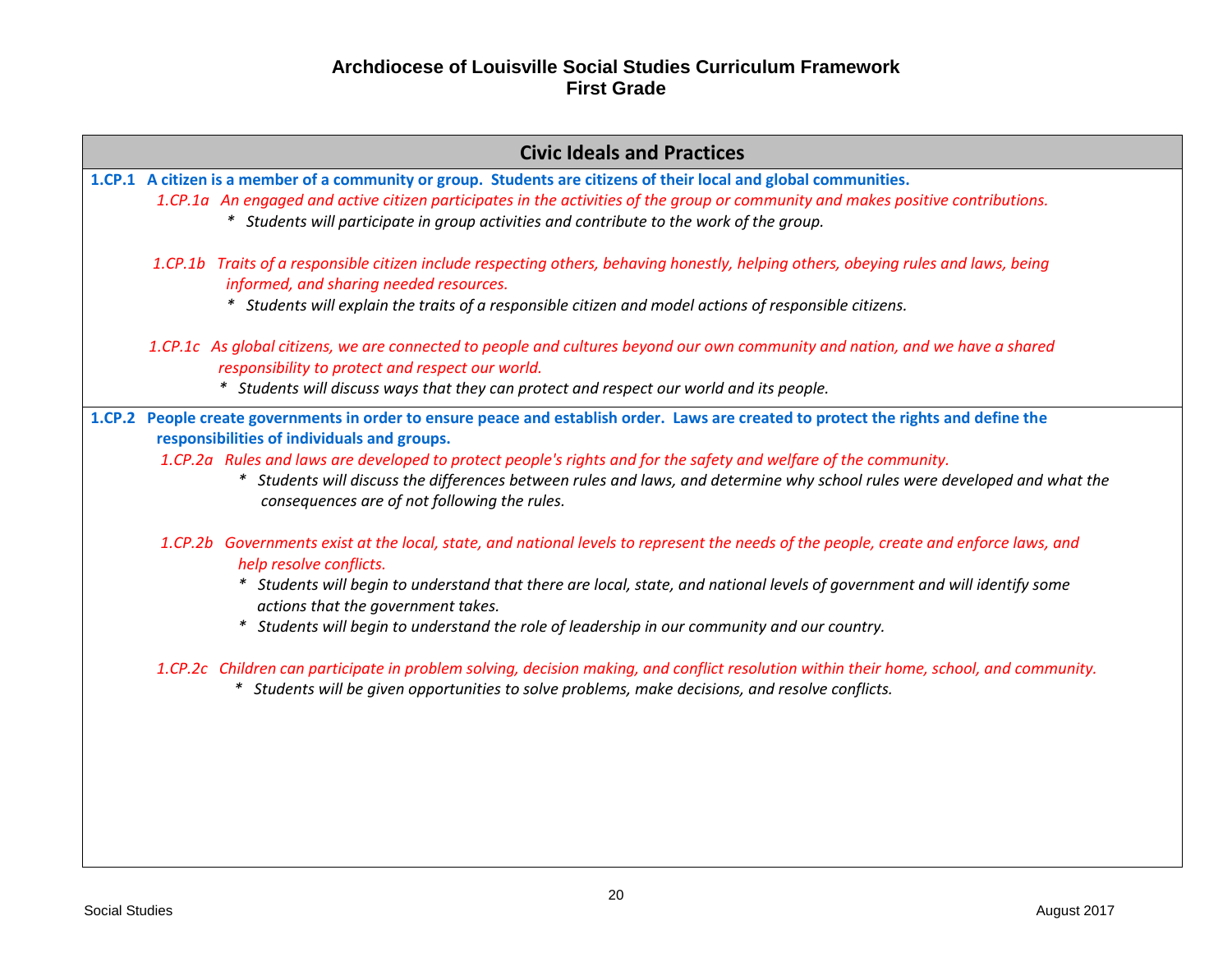|        | <b>Guided Questions</b>                                                       |  |  |
|--------|-------------------------------------------------------------------------------|--|--|
|        | * What are the rights and responsibilities of individuals within a community? |  |  |
|        | * How do we protect and respect our world and its people?                     |  |  |
| ∗      | How do rules and laws help to protect citizens?                               |  |  |
|        | <b>Catholic Identity Connections</b>                                          |  |  |
|        | We are called to be stewards of God's creation.                               |  |  |
| $\ast$ | We have a responsibility to follow God's rules and laws.                      |  |  |
|        | Jesus asks us to honor and respect the authority figures in our lives.        |  |  |
|        |                                                                               |  |  |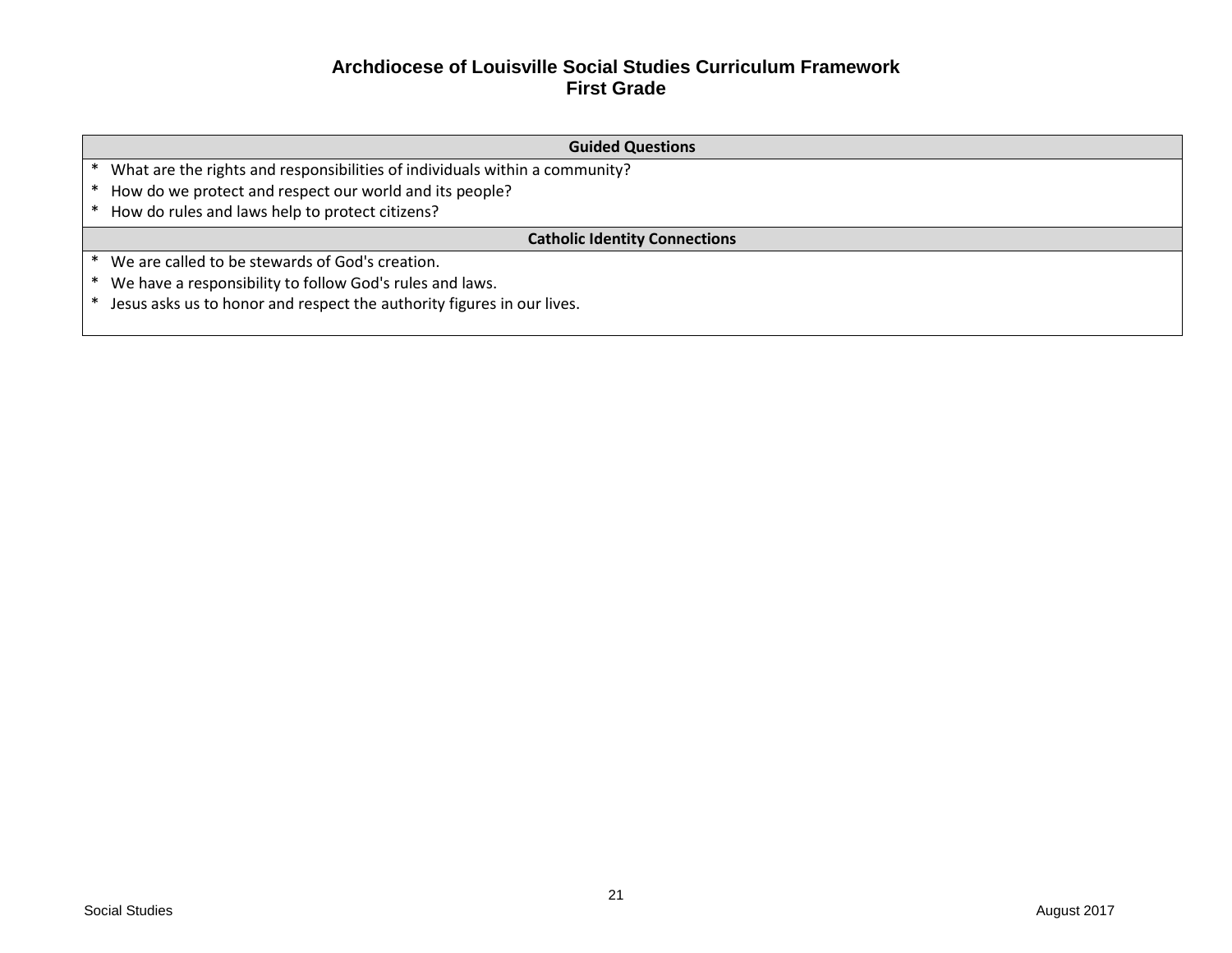| <b>Geography, Humans, and the Environment</b>                                                                                                                                                                                                                         |  |  |
|-----------------------------------------------------------------------------------------------------------------------------------------------------------------------------------------------------------------------------------------------------------------------|--|--|
| 1.GH.1 The location and place of physical features and man-made structures can be described and interpreted by using symbols and<br>geographic vocabulary.                                                                                                            |  |  |
| 1.GH.1a Maps and map tools, such as map keys and cardinal directions, can help us navigate from one place to the next, provide<br>directions, or trace important routes.                                                                                              |  |  |
| * Students will use cardinal directions within the classroom to describe the locations of objects (e.g., desks, bookcases) and<br>create a map of the classroom by using symbols to represent objects.                                                                |  |  |
| 1.GH.1b Maps are used to locate important places in the community, state, and nation, such as capitals, monuments, hospitals,<br>museums, schools, and cultural centers.                                                                                              |  |  |
| Students will use a map and provide directions to another student on how to get from one place to<br>another place identified on the map.                                                                                                                             |  |  |
| 1.GH.1c Symbols are used to represent physical features and man-made structures on maps and globes.<br>* Students will closely read maps, making use of the map keys to understand symbols and what they represent.                                                   |  |  |
| 1.GH.2 People and communities depend on and modify their physical environment in order to meet basic needs.                                                                                                                                                           |  |  |
| 1.GH.2a People and communities depend on the physical environment for natural resources.<br>* Students will identify natural resources required to meet basic needs.                                                                                                  |  |  |
| 1.GH.2b Roads, dams, bridges, farms, parks, and dwellings are all examples of how people modify the physical environment to meet<br>needs and wants.<br>Students will identify how the physical environment of a community has been modified to meet needs and wants. |  |  |
| 1.GH.2c People interact with their physical environment in ways that may have a positive or a negative effect.<br>Students will identify positive and negative effects that human interaction can have on the physical environment.                                   |  |  |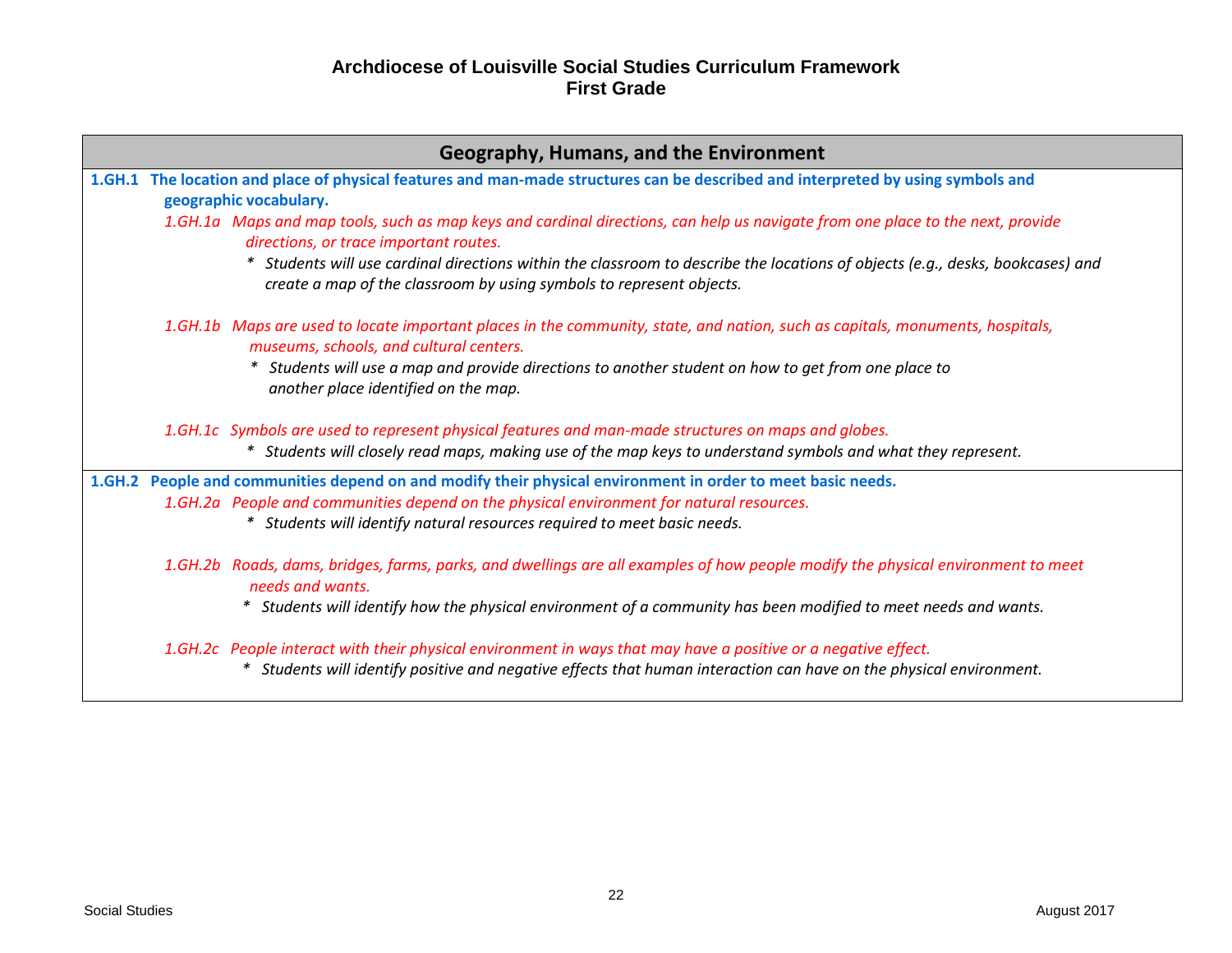| <b>Guided Questions</b>                                                                   |
|-------------------------------------------------------------------------------------------|
| How do we use maps and map tools to help us identify and navigate geographical locations? |
| How do people and communities use their natural resources to meet their needs?            |
| How do people interact with and influence their physical environment?                     |
| <b>Catholic Identity Connections</b>                                                      |
| * God calls us to care for our environment.                                               |
| We are called to use the Earth's natural resources wisely.                                |
| We have a responsibility to interact with God's creation in a positive way.               |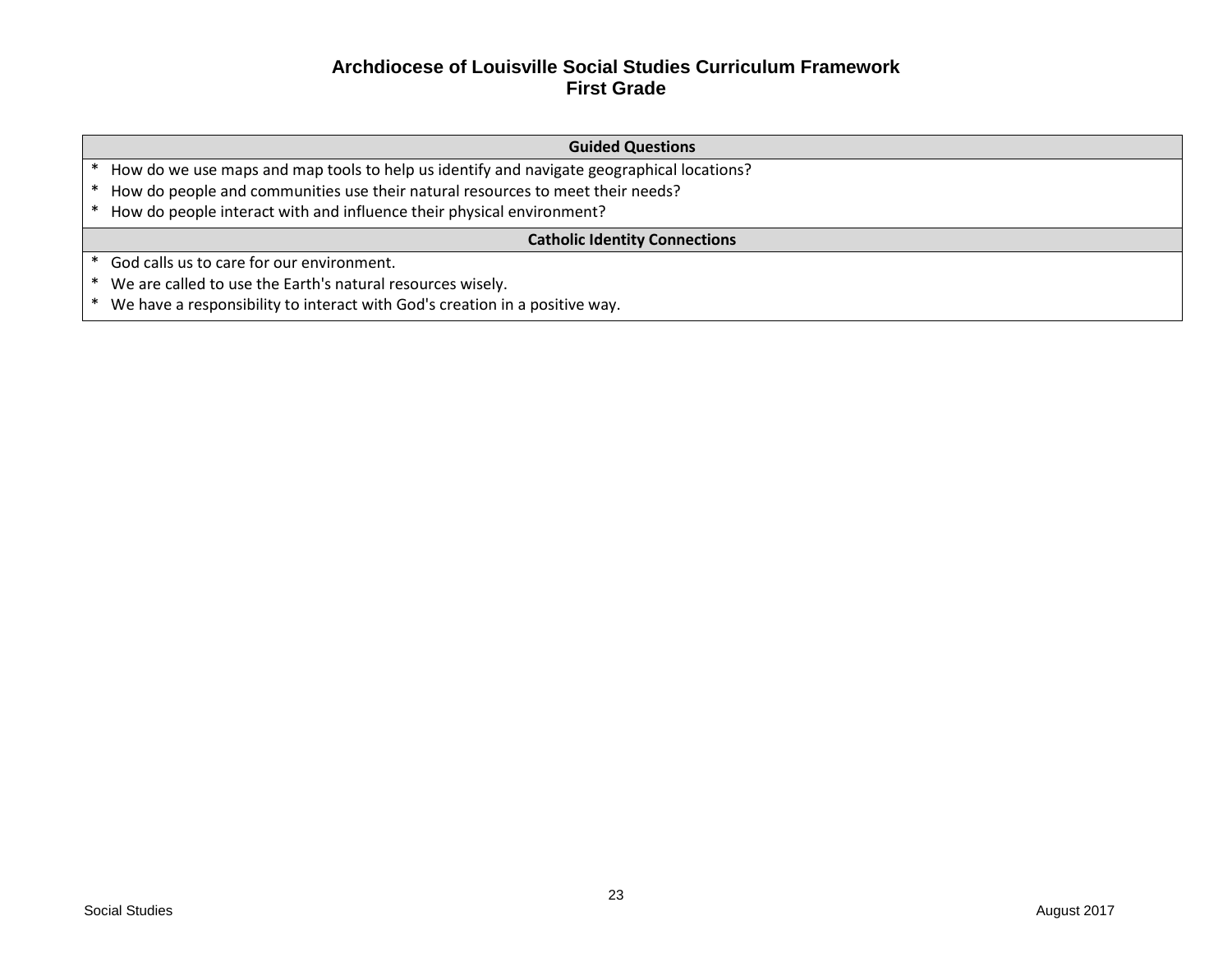|              | Time, Continuity, and Change                                                                                                                                                                                                                      |
|--------------|---------------------------------------------------------------------------------------------------------------------------------------------------------------------------------------------------------------------------------------------------|
|              | 1.TC.1 Families have a past and change over time. There are different types of documents that relate family histories.<br>1.TC.1a Personal and family history is a source of information for individuals about the people and places around them. |
|              | * Students will create personal time lines of their life, school year, and family events with the help of family members.                                                                                                                         |
|              | * Students will demonstrate an understanding of sequence and chronology and share their timelines with each other.                                                                                                                                |
|              |                                                                                                                                                                                                                                                   |
|              | 1.TC.1b Families change over time, and family growth and change can be documented and recorded.                                                                                                                                                   |
|              | * Students will examine the changes in their family over time and explore ways to document and record these changes.                                                                                                                              |
|              | 1.TC.1c Families of long ago have similarities and differences with families today.                                                                                                                                                               |
|              | * Students will examine families of the past and compare them with their family.                                                                                                                                                                  |
|              | * Students will identify characteristics that have been passed on through the generations.                                                                                                                                                        |
|              | 1.TC.1d Sequence and chronology can be identified in terms of days, weeks, months, years, and seasons when describing family<br>events and histories.                                                                                             |
|              | * Students will use sequence and chronological terms when describing family events.                                                                                                                                                               |
| information. | NOTE: Teachers will use their professional judgment and demonstrate sensitivity regarding the varied family structures of their students and availability of                                                                                      |
|              | 1.TC.2 Historical sources reveal information about how life in the past differs from the present.                                                                                                                                                 |
|              | 1.TC.2a Various historical sources exist to inform people about life in the past, including artifacts, letters, maps, photographs, and<br>newspapers.                                                                                             |
|              | * Students will examine various historical sources, including artifacts, letters, maps, photographs, and newspapers in order to                                                                                                                   |
|              | learn about life in the past.                                                                                                                                                                                                                     |
|              | 1.TC.2b Oral histories, biographies, and family time lines relate family histories.                                                                                                                                                               |
|              | * Students will interview family members to learn about their family histories.                                                                                                                                                                   |
|              | * Students will develop a family timeline as an extension of their personal timeline.                                                                                                                                                             |
|              | * Students will describe the main characters and qualities after listening to biographies and legends.                                                                                                                                            |
|              |                                                                                                                                                                                                                                                   |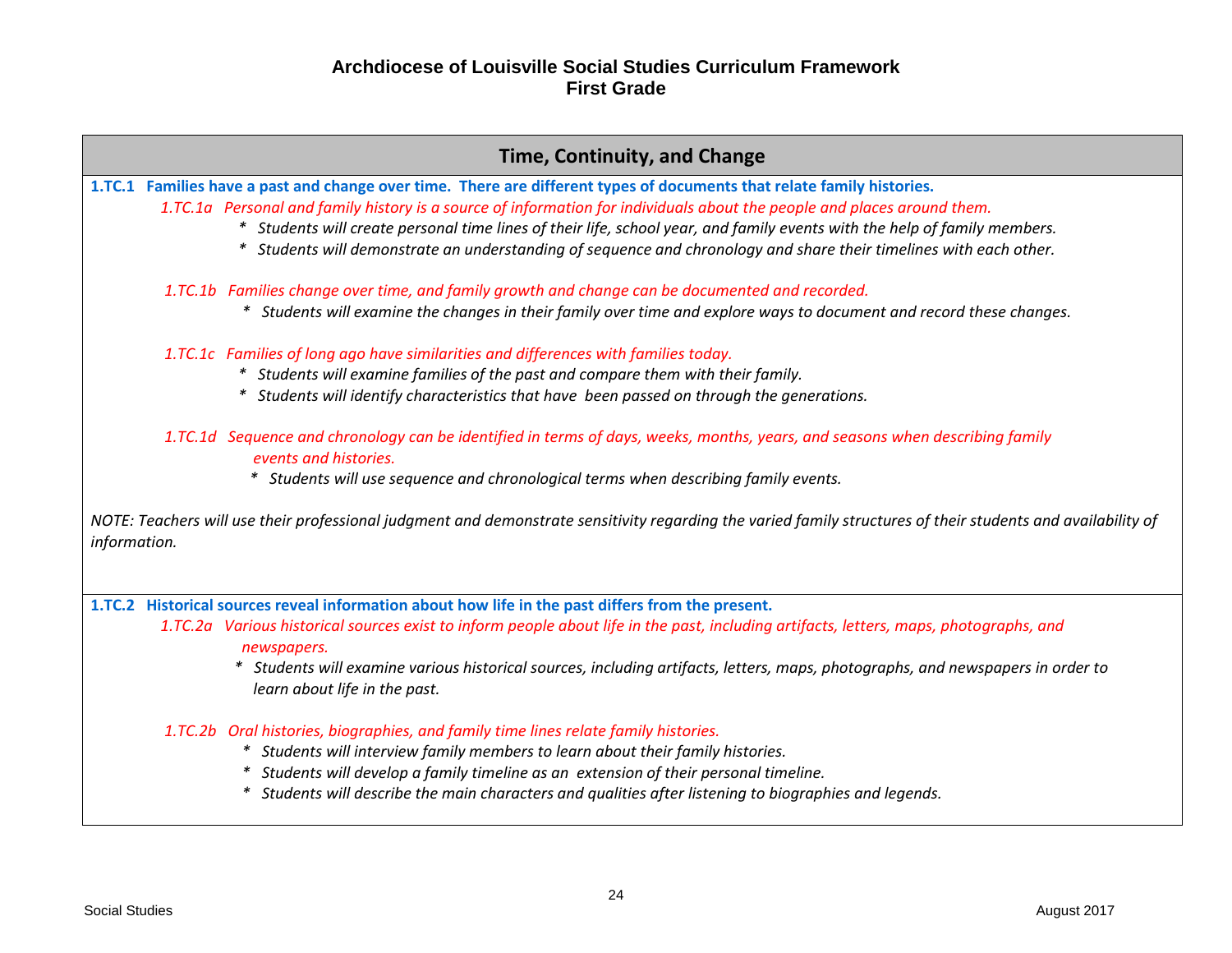| <b>Guided Questions</b>                                                                          |
|--------------------------------------------------------------------------------------------------|
|                                                                                                  |
| * How do families change over time?                                                              |
| How are families of long ago similar to and different than families of today?                    |
| How do historical sources give us information about life in the past?                            |
|                                                                                                  |
|                                                                                                  |
| <b>Catholic Identity Connections</b>                                                             |
| * God calls us to respect all families and their traditions.                                     |
| We recognize the Bible as a historical source that informs us about people and life in the past. |
| It is important that we recognize that families are a gift from God.                             |
|                                                                                                  |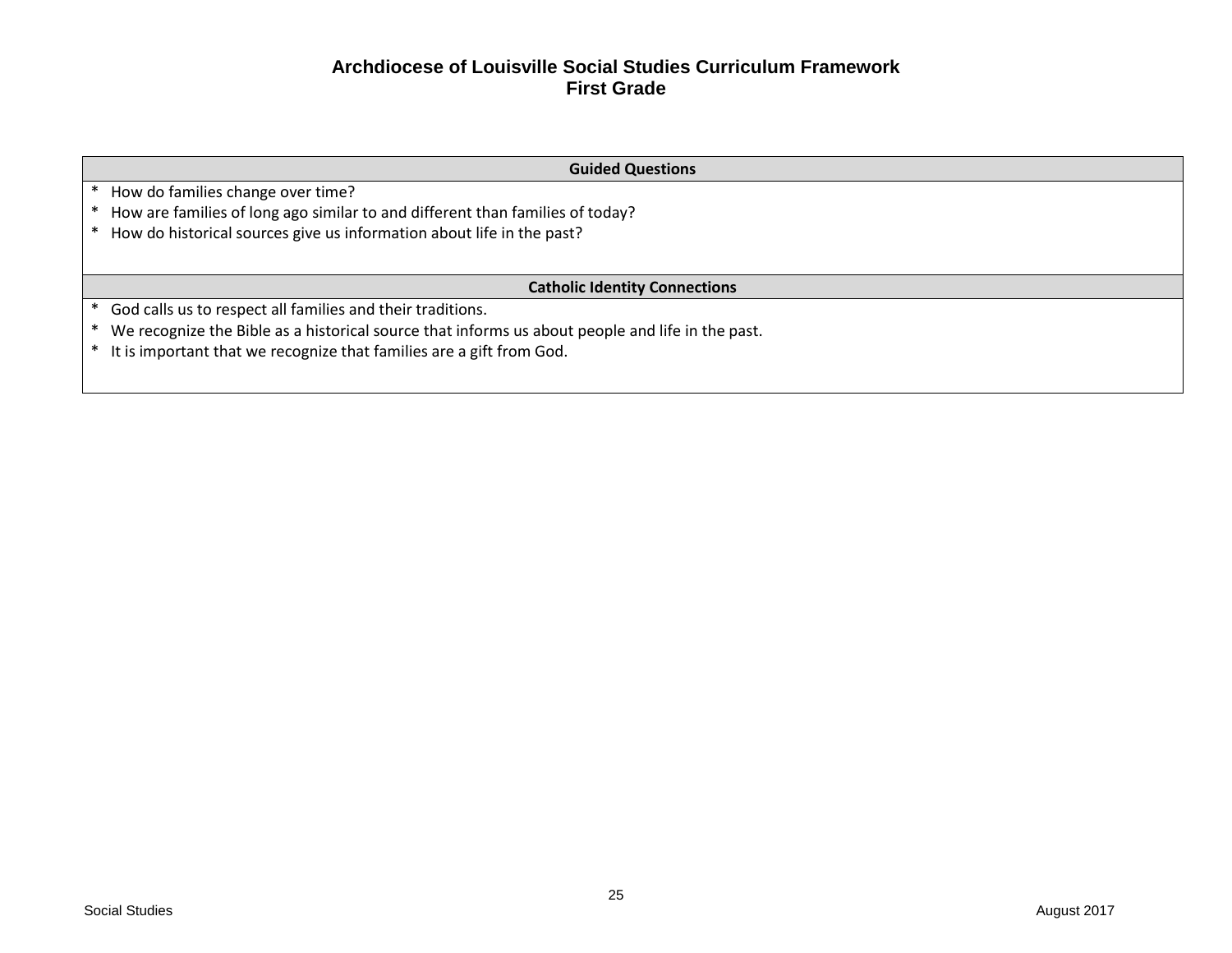| <b>Economic Systems</b>                                                                                                              |
|--------------------------------------------------------------------------------------------------------------------------------------|
| 1.ES.1 People have many economic needs and wants, but limited resources with which to obtain them.                                   |
| 1.ES.1a Scarcity means that people's wants exceed their limited resources.                                                           |
| * Students will provide examples of scarcity by identifying wants that exceed resources.                                             |
| 1.ES.1b Families and communities must make choices due to needs and wants and scarce resources; these choices involve<br>costs.      |
| * Students will examine choices that families make due to needs and wants and identify costs associated with these choices.          |
| 1.ES.1c People use tools, technologies, and other resources to meet their needs and wants.                                           |
| * Students will examine how tools, technology, and other resources can be used to meet needs and wants.                              |
| 1.ES.2 People make economic choices as producers and consumers of goods and services.                                                |
| 1.ES.2a Goods are consumable, tangible products; services are actions performed by a person or group of people with a certain skill. |
| * Students will identify examples of goods and services.                                                                             |
| 1.ES.2b A producer makes goods or provides a service, while a consumer uses or benefits from the goods or services.                  |
| Students will identify examples of a producer and a consumer.<br>$\ast$                                                              |
| 1.ES.2c People and families work to earn money to purchase goods and services that they need or want.                                |
| * Students will examine how earning money through work is related to the purchase of goods and services.                             |
| 1.ES.2d People make decisions about how to spend and save the money that they earn.                                                  |
| * Students will examine decisions that people make about spending and saving money.                                                  |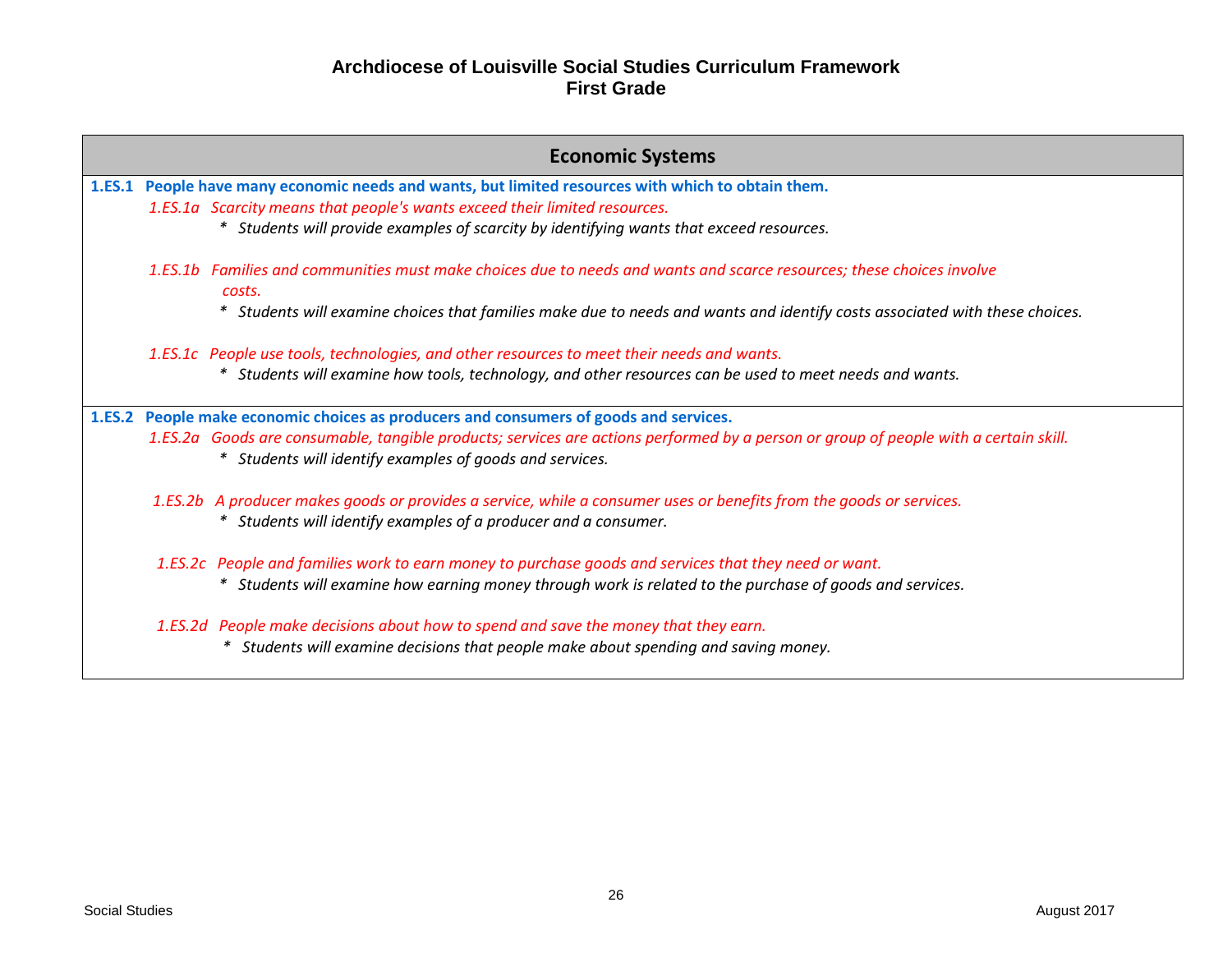| <b>Guided Questions</b>                                                       |  |  |
|-------------------------------------------------------------------------------|--|--|
| What is the difference between needs and wants?                               |  |  |
| How are goods and services related to needs and wants?                        |  |  |
| What is the role of producers and consumers in a community?                   |  |  |
| <b>Catholic Identity Connections</b>                                          |  |  |
| God calls us to make good choices with the resources we have been given.      |  |  |
| It is important for us to use our time, talent, and treasure to help others.  |  |  |
| Jesus invites us to use what we have to meet the needs of the less fortunate. |  |  |
|                                                                               |  |  |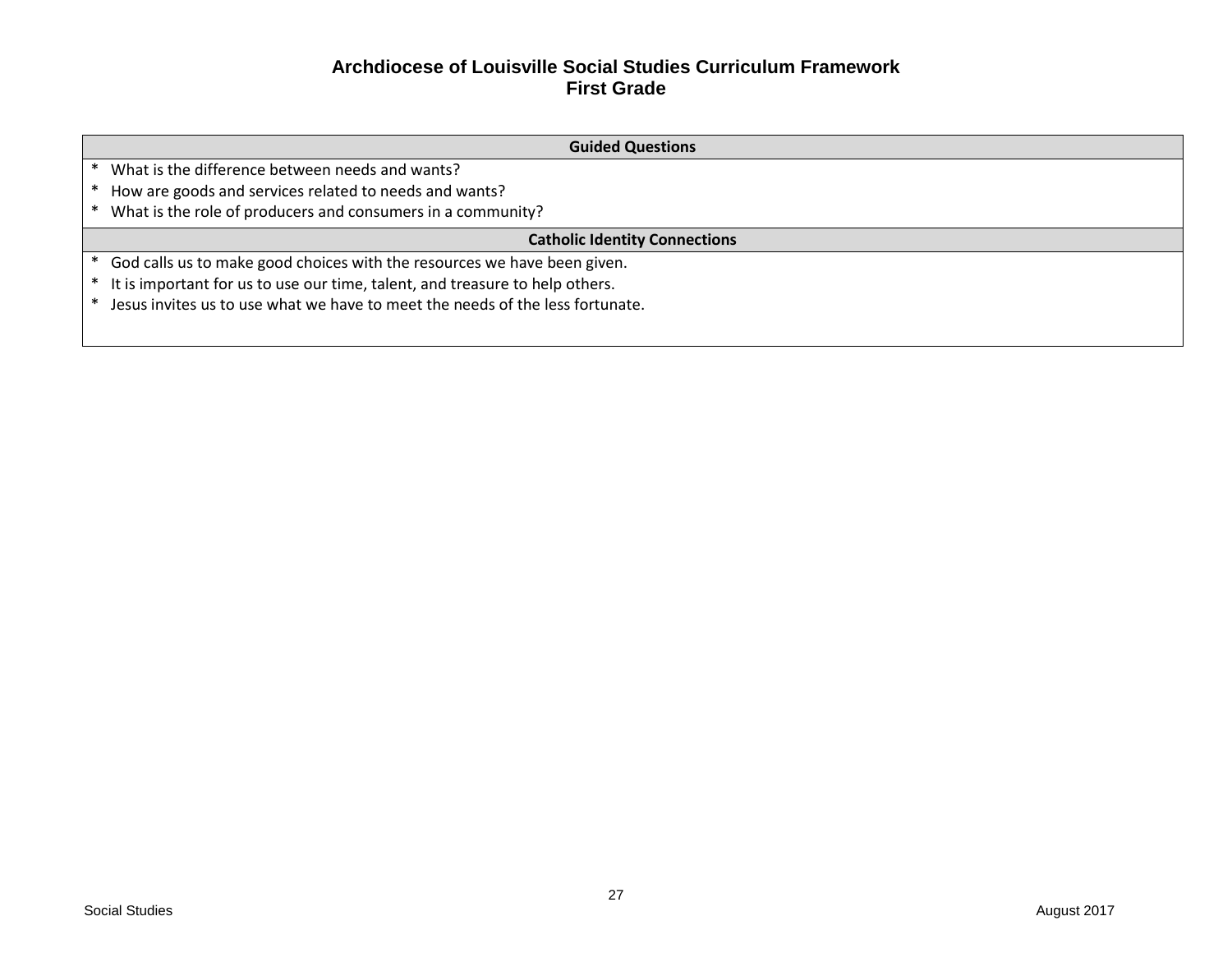| <b>Connections to English Language Arts and Literacy - Grade 1</b>                                                                                                                            |
|-----------------------------------------------------------------------------------------------------------------------------------------------------------------------------------------------|
| 1.A. Reading Standards for Informational Text                                                                                                                                                 |
| <b>Key Ideas and Details</b>                                                                                                                                                                  |
| 1.A.1 Ask and answer questions about key details in a text.                                                                                                                                   |
| 1.A.2 Identify the main topic and retell key details of a text.                                                                                                                               |
| 1.A.3 Describe the connection between two individuals, events, ideas, or pieces of information in a text.                                                                                     |
| <b>Craft and Structure</b>                                                                                                                                                                    |
| 1.A.4 Ask and answer questions to help determine or clarify the meanings of words and phrases in a text.                                                                                      |
| 1.A.5 Know and use various text features (e.g., headings, tables of contents, glossaries, electronic menus, icons) to locate key facts or information in a<br>text.                           |
| 1.A.6 Distinguish between information provided by pictures or other illustrations and information provided by the words in a text.                                                            |
| Integration of Knowledge and Ideas                                                                                                                                                            |
| 1.A.7 Use the illustrations and details in a text to describe its key ideas.                                                                                                                  |
| 1.A.8 Identify the reasons an author gives to support points in a text.                                                                                                                       |
| Identify basic similarities and differences between two texts on the same topic (e.g., in illustrations, descriptions, or procedures).<br>1.A.9<br>1.A.10 Develop and use related vocabulary. |
|                                                                                                                                                                                               |

#### **Range of Reading and Level of Text Complexity**

1.A.11 With prompting and support, read informational texts that are appropriately complex for grade 1.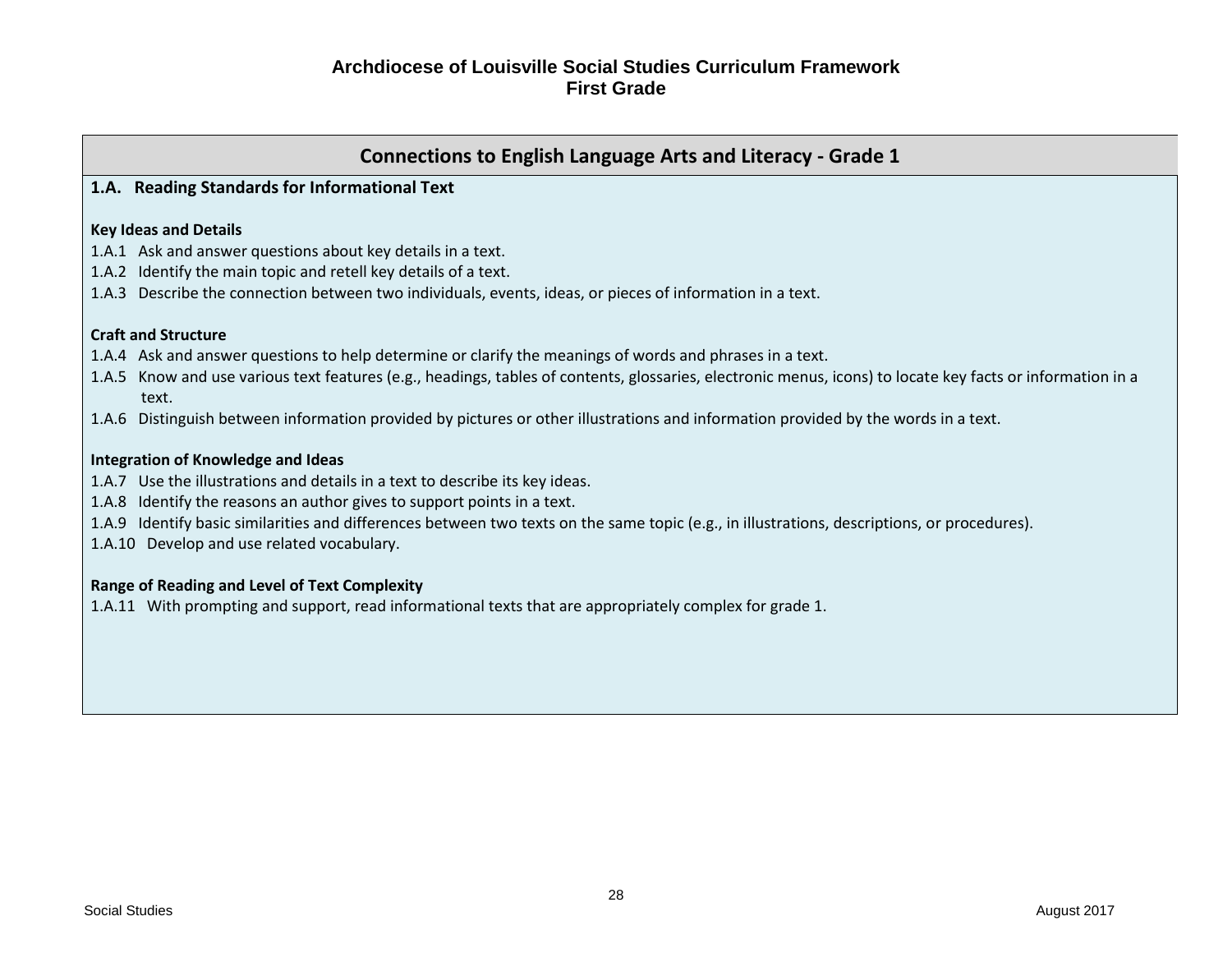# **Second Grade**

In Grade Two, students learn about "My Community and Other Communities". Students study their local community and learn about characteristics that define urban, suburban, and rural communities. Democratic principles and participation in government are introduced. Students will examine the availability of resources and the interdependence within and across communities.

The goal in second grade is to connect foundational concepts to explain and describe aspects of the world around them.

By creating experiences and opportunities enriched by the Practices in the Inquiry Arc, students will:

- explain, describe, and question why and how people and governments make decisions that benefit their communities
- explain how availability of goods and services are key in their economic decision making, including the process of production, distribution, and consumption
- describe how human-environmental interactions affect their understanding of the world and how the world changes as a result of physical characteristics and human activities
- recognize cause and effect relationships

Questioning, comparing different historical perspectives, and creating timelines will be key in their social studies development. By the end of second grade, these learners will be better able to demonstrate understanding of the world around them.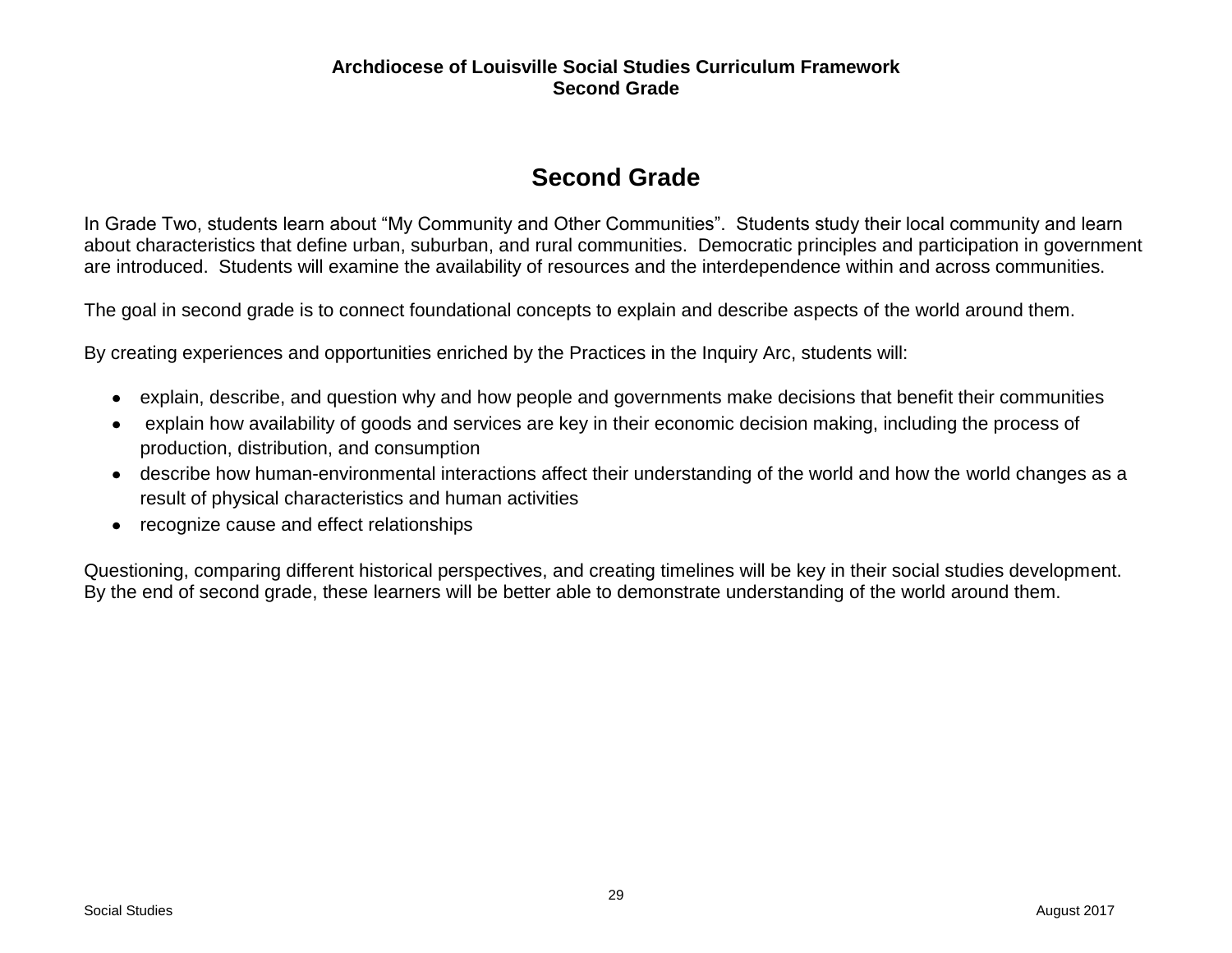| Social Studies Practices - Grade 2                                                                                                                                                                                                                                                                                                                                                                                                                                                               |                                                                                                                                                                                                                                                                                                                                                                                                                                                                                                            |                                                                                                                                                                                                                                                                                                                                                                                                                                                                                                                                                          |
|--------------------------------------------------------------------------------------------------------------------------------------------------------------------------------------------------------------------------------------------------------------------------------------------------------------------------------------------------------------------------------------------------------------------------------------------------------------------------------------------------|------------------------------------------------------------------------------------------------------------------------------------------------------------------------------------------------------------------------------------------------------------------------------------------------------------------------------------------------------------------------------------------------------------------------------------------------------------------------------------------------------------|----------------------------------------------------------------------------------------------------------------------------------------------------------------------------------------------------------------------------------------------------------------------------------------------------------------------------------------------------------------------------------------------------------------------------------------------------------------------------------------------------------------------------------------------------------|
| 2.A. Gathering, Interpreting, and Using<br>Evidence<br>Students will independently and collaboratively:<br>2.A.1 Develop questions about the community.<br>2.A.2 Recognize different forms of evidence used<br>to make meaning in social studies (including<br>sources such as art, photographs, artifacts, oral<br>histories, maps, and graphs).<br>2.A.3 Recognize arguments and identify<br>evidence.<br>2.A.4 Create an understanding of the past by<br>using primary and secondary sources. | 2.B. Chronological Reasoning and Causation<br>Students will independently and collaboratively:<br>2.B.1 Retell a community event in sequential<br>order.<br>2.B.2 Identify causes and effects, using examples<br>from his/her family life or from the community.<br>2.B.3 Identify change over time in his/her<br>community.<br>2.B.4 Identify events of the past, present, and<br>future in his/her community.<br>2.B.5 Recognize and identify patterns of<br>continuity and change in his/her community. | 2.C. Comparison and Contextualization<br>Students will independently and collaboratively:<br>2.C.1 Identify similarities and differences<br>between communities.<br>2.C.2 Identify similarities and differences<br>between his/her community and other<br>communities.<br>2.C.3 Describe an event in his/her community.<br>2.C.4 Recognize the relationship between<br>geography, economics, and history in his/her<br>community.<br>2.C.5 Describe a historical development in<br>his/her community with specific details, including<br>time and place. |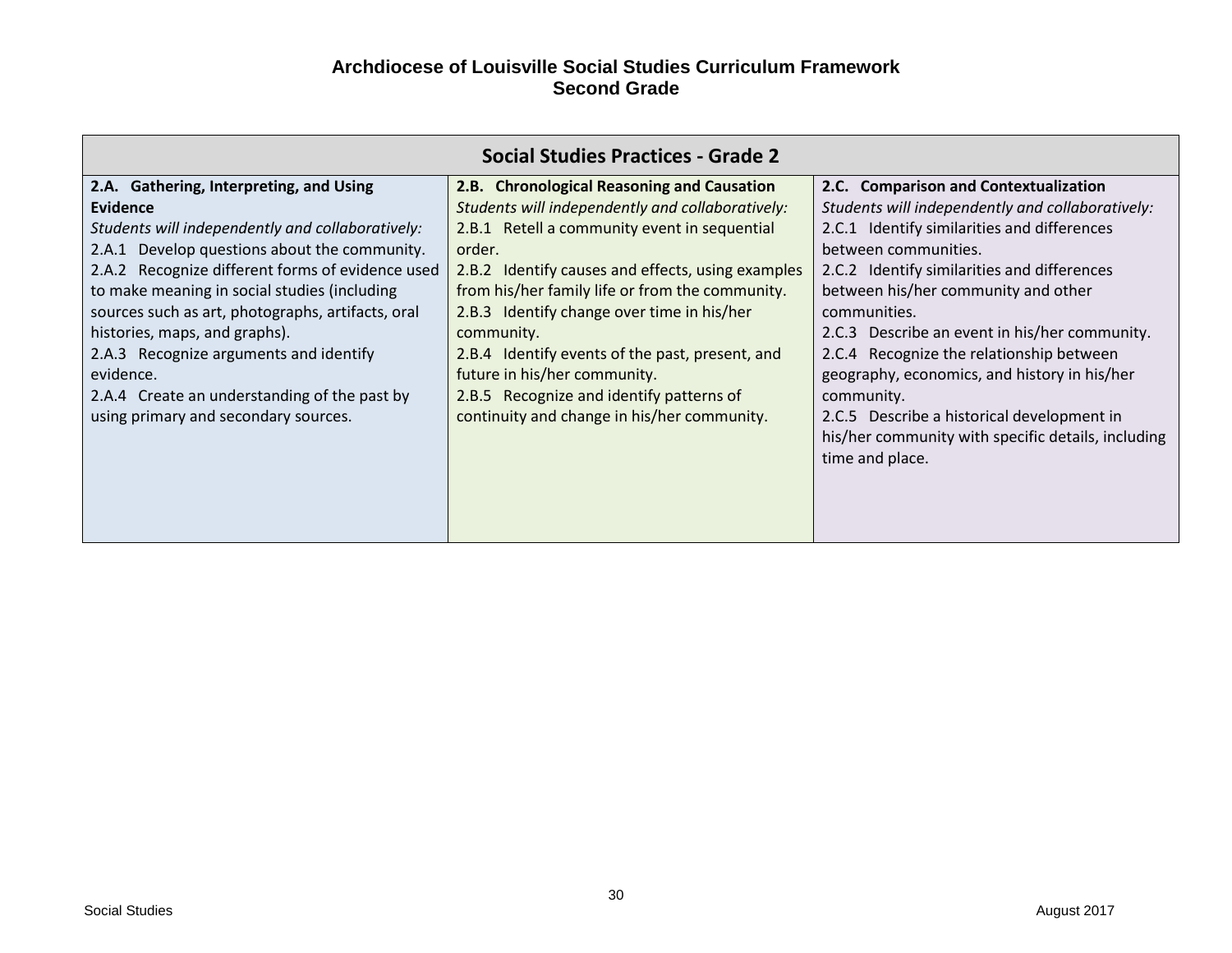| <b>Individual Development and Cultural Identity</b>                                                                                                                                                                                                                                                                                                                                                                                                                                                                                                                                                                                                      |
|----------------------------------------------------------------------------------------------------------------------------------------------------------------------------------------------------------------------------------------------------------------------------------------------------------------------------------------------------------------------------------------------------------------------------------------------------------------------------------------------------------------------------------------------------------------------------------------------------------------------------------------------------------|
| 2.ID.1 A community is a population of various individuals in a common location. It can be characterized as urban, suburban, or rural. Population<br>density and use of the land are some characteristics that define and distinguish types of communities.<br>2.ID.1a An urban community, or city, is characterized by dense population and land occupied primarily by buildings and structures that are<br>used for residential and business purposes.<br>* Students will identify characteristics of an urban community                                                                                                                                |
| 2.ID.1b Suburban communities are on the outskirts of cities, where human population is less dense, and buildings and homes are spaced<br>farther apart.<br>* Students will identify the characteristics of a suburban community.                                                                                                                                                                                                                                                                                                                                                                                                                         |
| 2.ID.1c Rural communities are characterized by large expanses of open land and significantly lower populations than urban or suburban<br>areas.<br>* Students will identify the characteristics of a rural community.<br>* Students will compare the characteristics of urban, suburban, and rural communities and determine in which type of community they<br>live.<br>* By discussing different types of housing (apartment, single-family house, etc.) and the proximity of houses to each other, students<br>will understand the term "population density" and how it applies to different communities.                                             |
| 2.ID.1d Activities available for people living in urban, suburban, and rural communities are different. The type of community a person grows<br>up in will affect a person's development and identity.<br>* Students will identify activities that are available in each type of community, and discuss how those activities affect the people<br>living in that community.                                                                                                                                                                                                                                                                              |
| 2.ID.2 People share similarities and differences with others in their own community and with other communities.<br>2.ID.2a People living in urban, suburban, and rural communities embrace traditions and celebrate holidays that reflect both diverse cultures<br>and a common community identity.<br>Students will examine the ethnic and/or cultural groups represented in their classroom.<br>* Students will explore the cultural diversity of their local community by identifying activities that have been introduced by different<br>cultural groups.<br>Students will identify community events that help promote a common community identity. |
| 2.ID.2b A community is strengthened by the diversity of its members; ideas, talents, perspectives, and cultures can be shared across<br>the community.<br>* Students will explore how different ideas, talents, perspectives, and culture are shared across their community.                                                                                                                                                                                                                                                                                                                                                                             |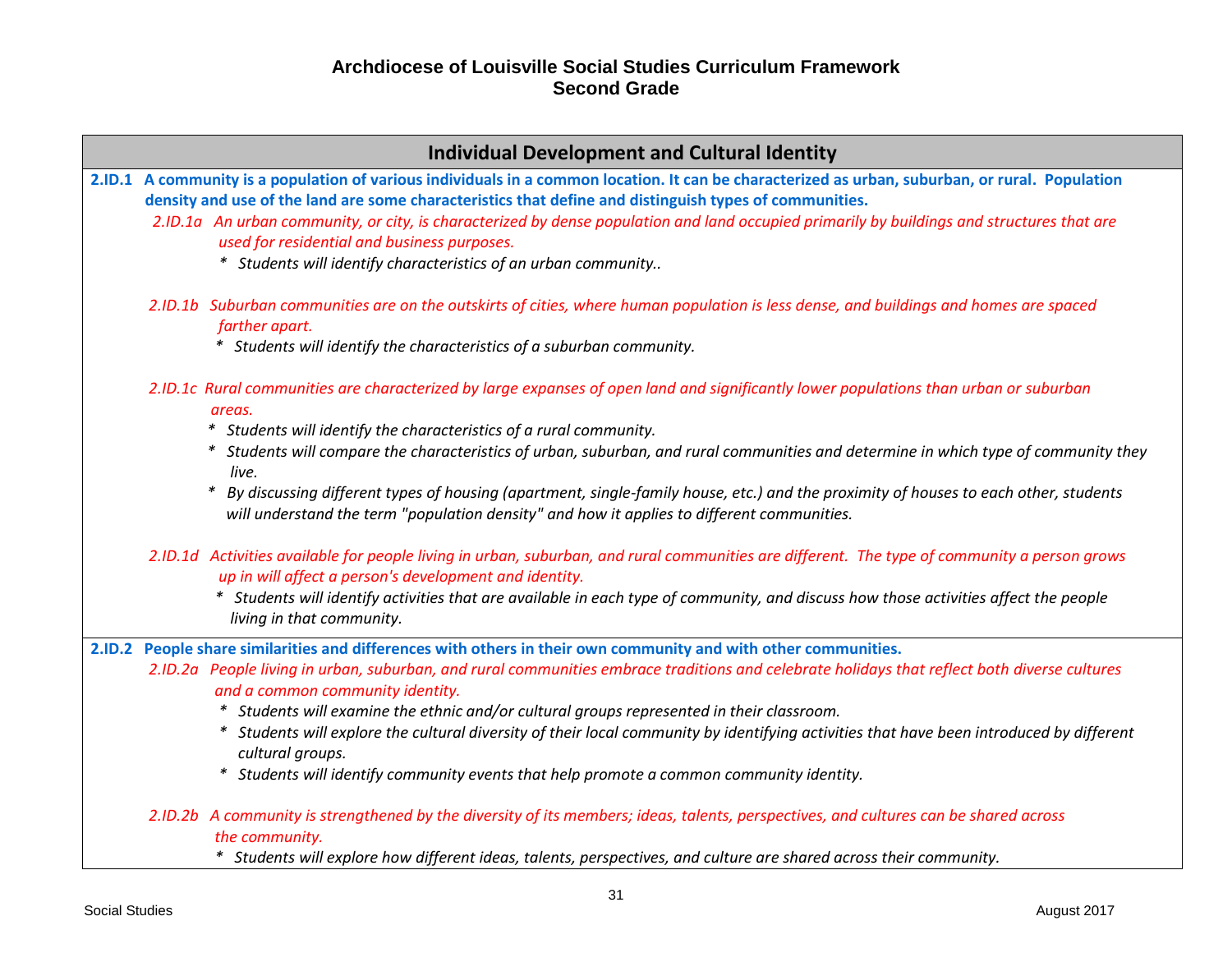#### **Guided Questions**

- \* What characteristics of urban, suburban, and rural communites determine in which type of community you live now and would like to live in the future?
- \* How does where you live influence your development and identity?
- \* How do the traditions and celebration of holidays reflect the diverse cultures present in your community?

#### **Catholic Identity Connections**

- \* The care and respect of community members for each other helps to promote a common community identity.
- \* We are called to care of our community and those within it.
- \* A community is strengthened by the diversity of its members and the gifts and talents they share.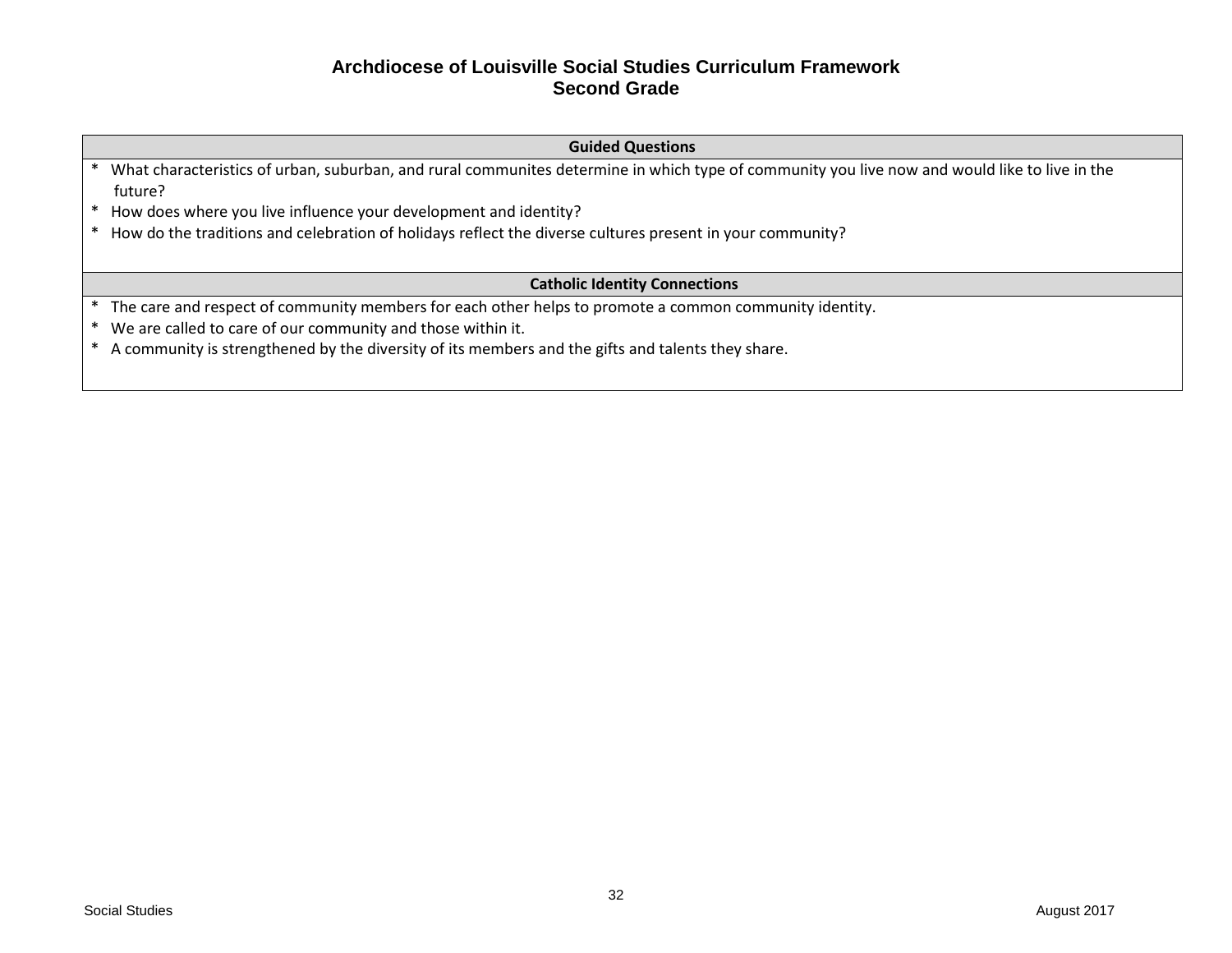|              | <b>Civic Ideals and Practices</b>                                                                                                                                                            |
|--------------|----------------------------------------------------------------------------------------------------------------------------------------------------------------------------------------------|
|              | 2.CP.1 The United States is founded on the principles of democracy, and these principles are reflected in all types of communities.                                                          |
|              | 2.CP.1a The United States is founded on the democratic principles of equality, fairness, and respect for authority and rules.                                                                |
|              | * Students will explore democratic principles, such as dignity for all, equality, fairness, and respect for authority and rules, and<br>how those principles are applied to their community. |
|              | 2.CP.1b Government is established to maintain order and keep people safe. Citizens demonstrate respect for authority by obeying<br>rules and laws.                                           |
|              | * Students will examine the ways in which the government in their community provides order and keeps people safe, and<br>how citizens can demonstrate respect for authority.                 |
|              | 2.CP.1c The process of holding elections and voting is an example of democracy in action in schools, communities, Kentucky, and the<br>nation.                                               |
|              | * Students will learn about the process of voting and its importance.                                                                                                                        |
|              | * Students will participate in voting within the classroom and in school, as appropriate.                                                                                                    |
|              | 2.CP.1d Symbols of American democracy serve to unite community members.                                                                                                                      |
|              | * Students will examine the symbols of the country, including the bald eagle, American flag, the Statue of Liberty, the White<br>House, and Mount Rushmore.                                  |
| and service. | 2.CP.2 Communities have rules and laws that affect how they function. Citizens contribute to a community's government through leadership                                                     |
|              | 2.CP.2a Communities have the responsibility to make and enforce fair laws and rules that provide for the common good.                                                                        |
|              | * Students will explain the importance of making fair laws and rules, the benefits of following them, and the consequences of<br>violating them.                                             |
|              | 2.CP.2b Citizens provide service to their community in a variety of ways.                                                                                                                    |
|              | * Students will identify who makes and enforces the rules and laws in their community. They will also explore how leaders<br>make and enforce these rules and laws.                          |
|              | 2.CP.2c Citizens provide service to their community in a variety of ways.                                                                                                                    |
|              | * Students will explore opportunities to provide service to their school community and the community at large (e.g.,                                                                         |
|              | beautifying school grounds, writing thank-you notes to helpers).                                                                                                                             |
|              | * Students will identify how adults can provide service to the school and the community at large.                                                                                            |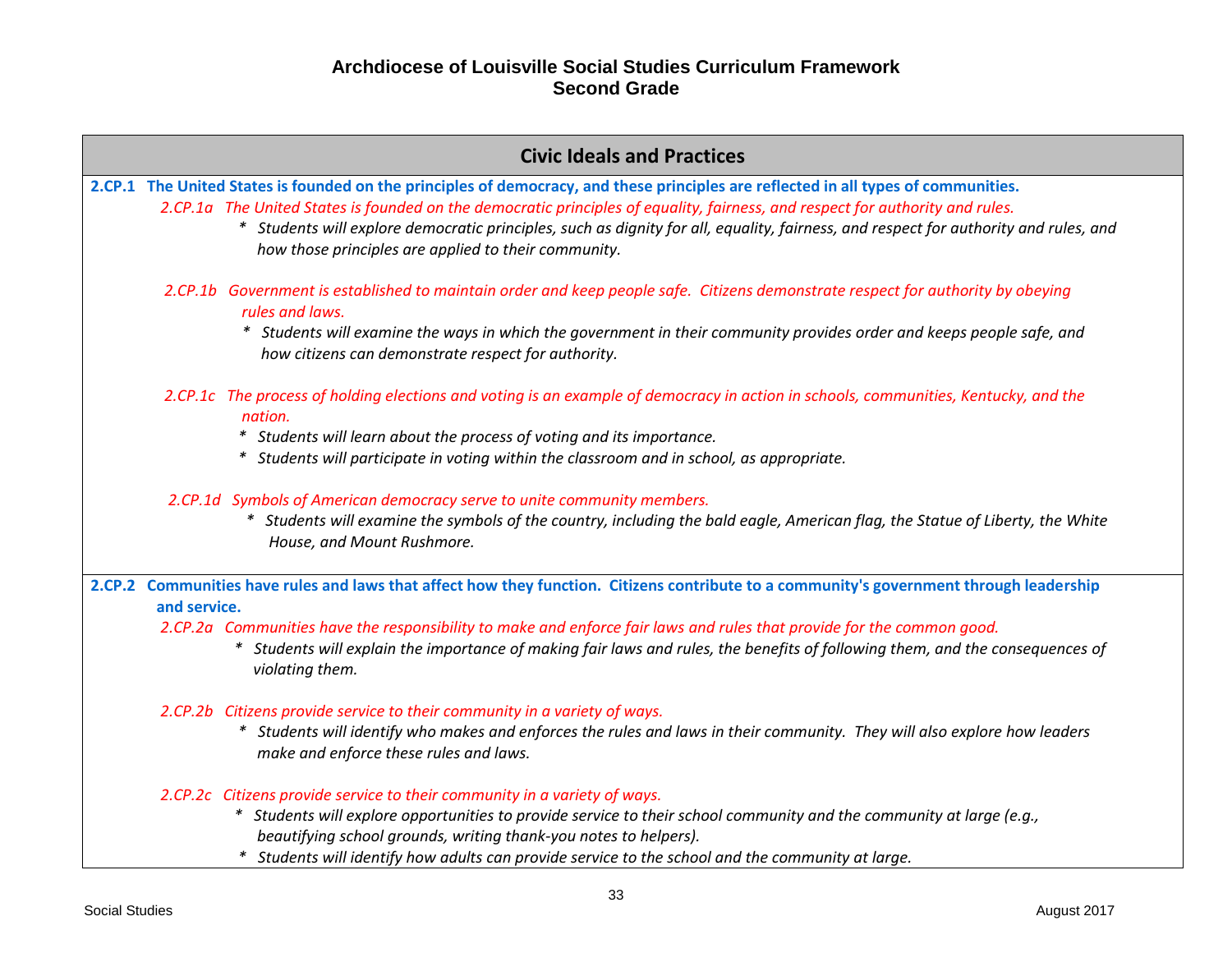| <b>Guided Questions</b>                                                                                |  |  |
|--------------------------------------------------------------------------------------------------------|--|--|
| * What does it means to be a good citizen within your community?                                       |  |  |
| Why is voting important?                                                                               |  |  |
| How do rules and laws effect the function of your community?<br>$\ast$                                 |  |  |
| What opportunities can you provide to offer service to your community at large?<br>$\ast$              |  |  |
|                                                                                                        |  |  |
| <b>Catholic Identity Connections</b>                                                                   |  |  |
| Students will demonstrate Catholic values by showing respect for authority and obeying rules and laws. |  |  |
| Students will learn to treat others the way they want to be treated.<br>∗                              |  |  |
| * We are called to serve others in our lives.                                                          |  |  |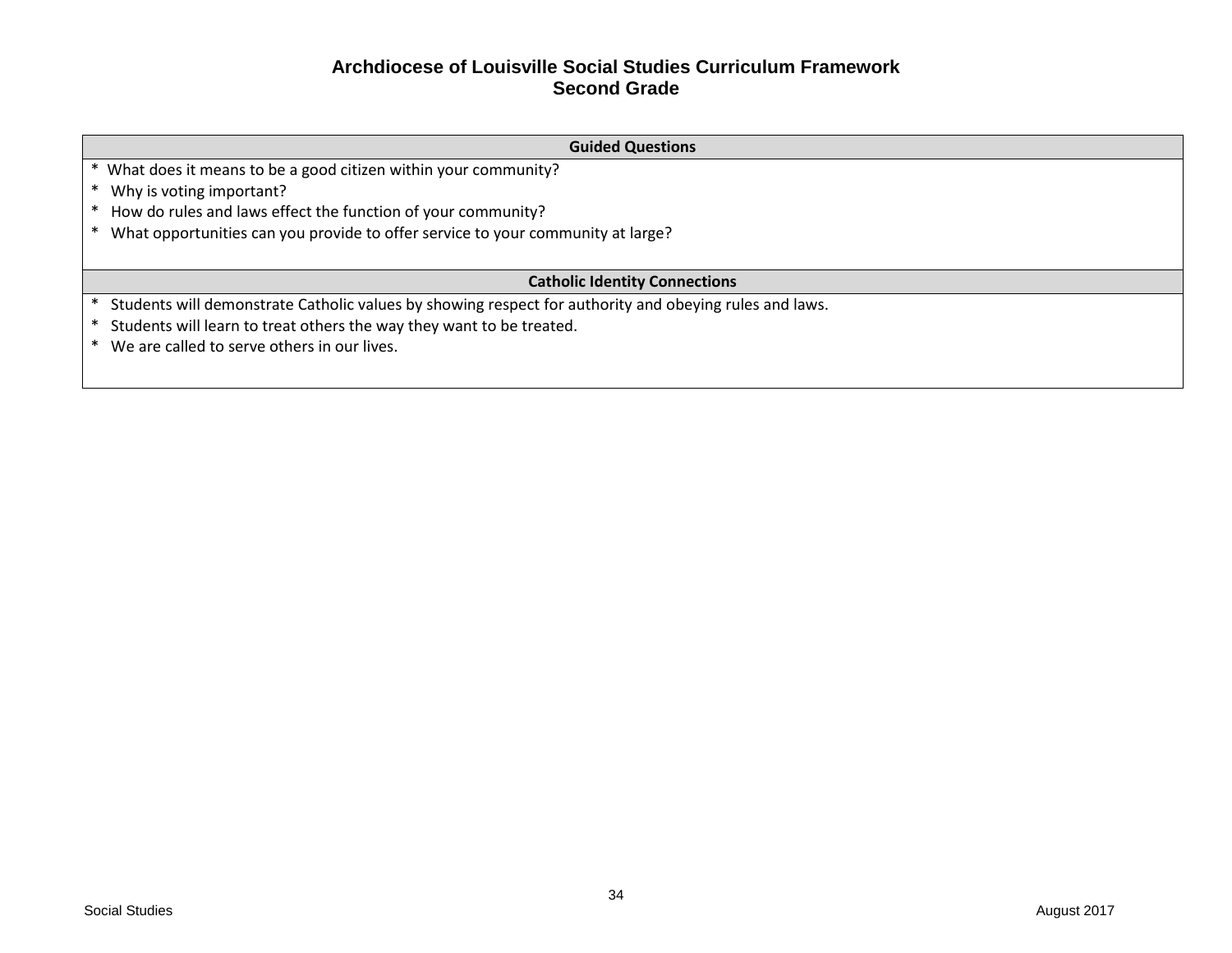| Geography, Humans, and the Environment                                                                                                                                                           |  |  |
|--------------------------------------------------------------------------------------------------------------------------------------------------------------------------------------------------|--|--|
| 2.GE.1 Geography and natural resources shape where and how urban, suburban, and rural communities develop and how they sustain                                                                   |  |  |
| themselves.                                                                                                                                                                                      |  |  |
| 2.GE.1a Urban, suburban, and rural communities can be located on maps, and the geographic characteristics of these communities                                                                   |  |  |
| can be described by using symbols, map legends, and geographic vocabulary.                                                                                                                       |  |  |
| Students will locate their communities on maps and/or globes.                                                                                                                                    |  |  |
| * Students will create maps that represent their classroom, school, or community.                                                                                                                |  |  |
| Students will use geographic characteristics to describe their community.                                                                                                                        |  |  |
| 2.GE.1b The location of physical features and natural resources often affects where people settle and may affect how those people<br>sustain themselves.                                         |  |  |
| * Students will compare how different communities in their state or nation have developed, and explain how physical<br>features of the community affect the people living there.                 |  |  |
| 2.GE.1d The location and place of physical features and man-made structures can be described using symbols and specific<br>geography vocabulary.                                                 |  |  |
| Students will use a compass rose to identify cardinal (North, South, East, West) and intermediate (Northeast, Southeast,<br>Southwest, and Northwest) directions on maps and in their community. |  |  |
| * Students will locate the equator, continents, the oceans, the northern and southern hemispheres, and poles on a globe.                                                                         |  |  |
| Students will use maps and legends to identify major physical features, such as mountains, rivers, lakes, and oceans.                                                                            |  |  |
|                                                                                                                                                                                                  |  |  |
| <b>Guided Questions</b>                                                                                                                                                                          |  |  |
| What are some human and physical characteristics of places in our community?                                                                                                                     |  |  |
| What do maps and pictures tell us?                                                                                                                                                               |  |  |
| * Why do we use maps and globes?                                                                                                                                                                 |  |  |
| <b>Catholic Identity Connections</b>                                                                                                                                                             |  |  |
| Students will learn the importance of taking care of our world.                                                                                                                                  |  |  |
| Students will recognize that God provides us with natural resources to fulfill our needs.                                                                                                        |  |  |
| We are all children of God.                                                                                                                                                                      |  |  |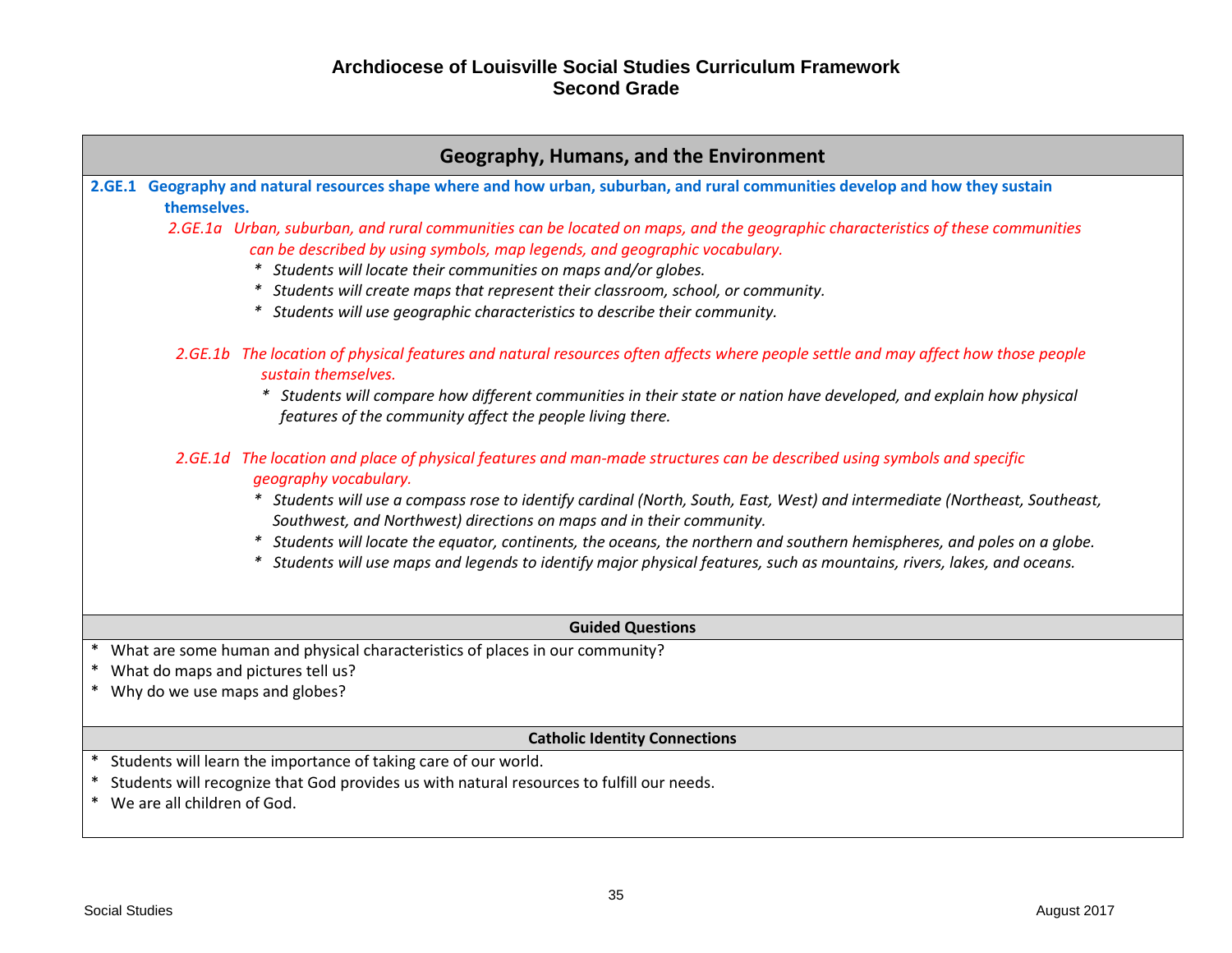| Time, Continuity, and Change                                                                                                                                                                                                                                                                                                                                                                                                                          |
|-------------------------------------------------------------------------------------------------------------------------------------------------------------------------------------------------------------------------------------------------------------------------------------------------------------------------------------------------------------------------------------------------------------------------------------------------------|
| 2.TC.1 Identifying continuities and changes over time can help with the understanding of historical developments.                                                                                                                                                                                                                                                                                                                                     |
| 2.TC.1a Continuities and changes over time in communities can be described using historical thinking, vocabulary, and tools such as<br>timelines.                                                                                                                                                                                                                                                                                                     |
| * Students will examine the things in a community that stay the same and things that change.                                                                                                                                                                                                                                                                                                                                                          |
| 2.TC.1b Continuities and changes over time in communities can be examined by interpreting evidence such as maps, population                                                                                                                                                                                                                                                                                                                           |
| charts, photographs, newspapers, biographies, artifacts, and other historical materials.                                                                                                                                                                                                                                                                                                                                                              |
| * Students will examine continuities and changes over time in their community, using evidence such as maps, population                                                                                                                                                                                                                                                                                                                                |
| charts, photographs, newspapers, biographies, artifacts, and other historical materials.                                                                                                                                                                                                                                                                                                                                                              |
| * Students will develop a tim line for their community, including important events such as when the school was built.                                                                                                                                                                                                                                                                                                                                 |
| 2.TCC.2 Cause-and-effect relationships help us recount events and understand historical development.<br>2.TC.2a Cause-and-effect relationships help us to understand the changes in communities.<br>* Students will distinguish between cause and effect and will examine changes in their community in terms of cause and effect<br>(e.g., automobiles and the growth of the suburbs, growing population in suburban areas, and reduction of farms). |
| <b>Guided Questions Questions</b>                                                                                                                                                                                                                                                                                                                                                                                                                     |
| How can sharing be a positive factor in our lives?                                                                                                                                                                                                                                                                                                                                                                                                    |
| How do people initiate change?                                                                                                                                                                                                                                                                                                                                                                                                                        |
| How do traditions influence communities?                                                                                                                                                                                                                                                                                                                                                                                                              |
|                                                                                                                                                                                                                                                                                                                                                                                                                                                       |
| <b>Catholic Identity Connections</b>                                                                                                                                                                                                                                                                                                                                                                                                                  |
| God has a plan for everyone.                                                                                                                                                                                                                                                                                                                                                                                                                          |
| Individuals within families depend on one another.                                                                                                                                                                                                                                                                                                                                                                                                    |
| God gives us the tools to cope with change and stress in our lives.                                                                                                                                                                                                                                                                                                                                                                                   |
|                                                                                                                                                                                                                                                                                                                                                                                                                                                       |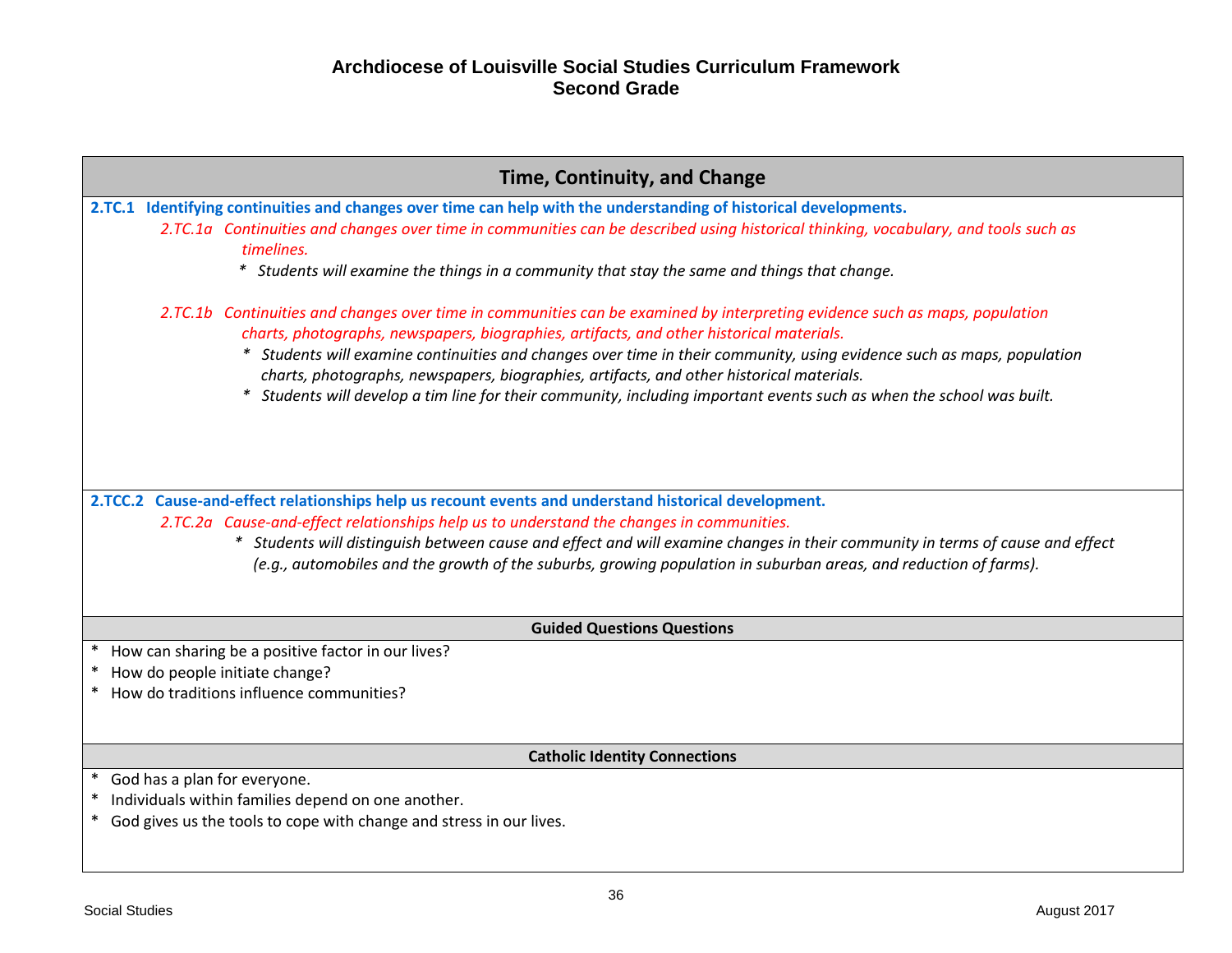| <b>Economic Systems</b>                                                                                                                                                                                                                                                                                                                                                                           |  |
|---------------------------------------------------------------------------------------------------------------------------------------------------------------------------------------------------------------------------------------------------------------------------------------------------------------------------------------------------------------------------------------------------|--|
| 2.ES.1 Communities face different challenges in meeting their needs and wants.                                                                                                                                                                                                                                                                                                                    |  |
| 2.ES.1a The availability of resources to meet basic needs varies across urban, suburban, and rural communities.<br>* Students will investigate what resources are available in their community and what resources are obtained from neighboring<br>communities.                                                                                                                                   |  |
| Students will examine how available resources differ in communities (e.g., home-grown food available in rural farm areas vs.<br>$^{\ast}$<br>shopping in supermarkets).                                                                                                                                                                                                                           |  |
| 2.ES.1b People make decisions to buy, sell, and use money based on their needs, wants, and the availability of resources.<br>* Students will explore economic decision making and the use of money.                                                                                                                                                                                               |  |
| 2.ES.1c Scarcity, the price of goods and services, and choice all influence economic decisions made by individuals and communities.<br>* Students will examine how consumers react to changes in the prices of goods.                                                                                                                                                                             |  |
| 2.ES.1d Taxes are collected to provide communities with goods and services.<br>* Students will explore the purpose of taxes and how they are collected in their communities.                                                                                                                                                                                                                      |  |
| 2.ES.2 A community requires the interdependence of many people performing a variety of jobs and services to provide for basic needs and<br>wants.                                                                                                                                                                                                                                                 |  |
| Goods are the products made by a person or group of people. Services are actions performed by a person or group of people<br>2.ES.2a<br>with a certian skill.                                                                                                                                                                                                                                     |  |
| * Students will distinguish between goods and services and identify goods produced in their community.                                                                                                                                                                                                                                                                                            |  |
| 2.ES.2b Members of a community specialize in different types of jobs that provide goods and/or services to the community. Community<br>workers such as teachers, firefighters, sanitation workers, and police officers provide services.<br>* Students will identify different types of jobs performed in their community.<br>* Students will explain the services provided by community workers. |  |
| 2.ES.2c At times, neighboring communities share resources and workers to support multiple communities.<br>* Students will explore how communities share resources and services with other communities.                                                                                                                                                                                            |  |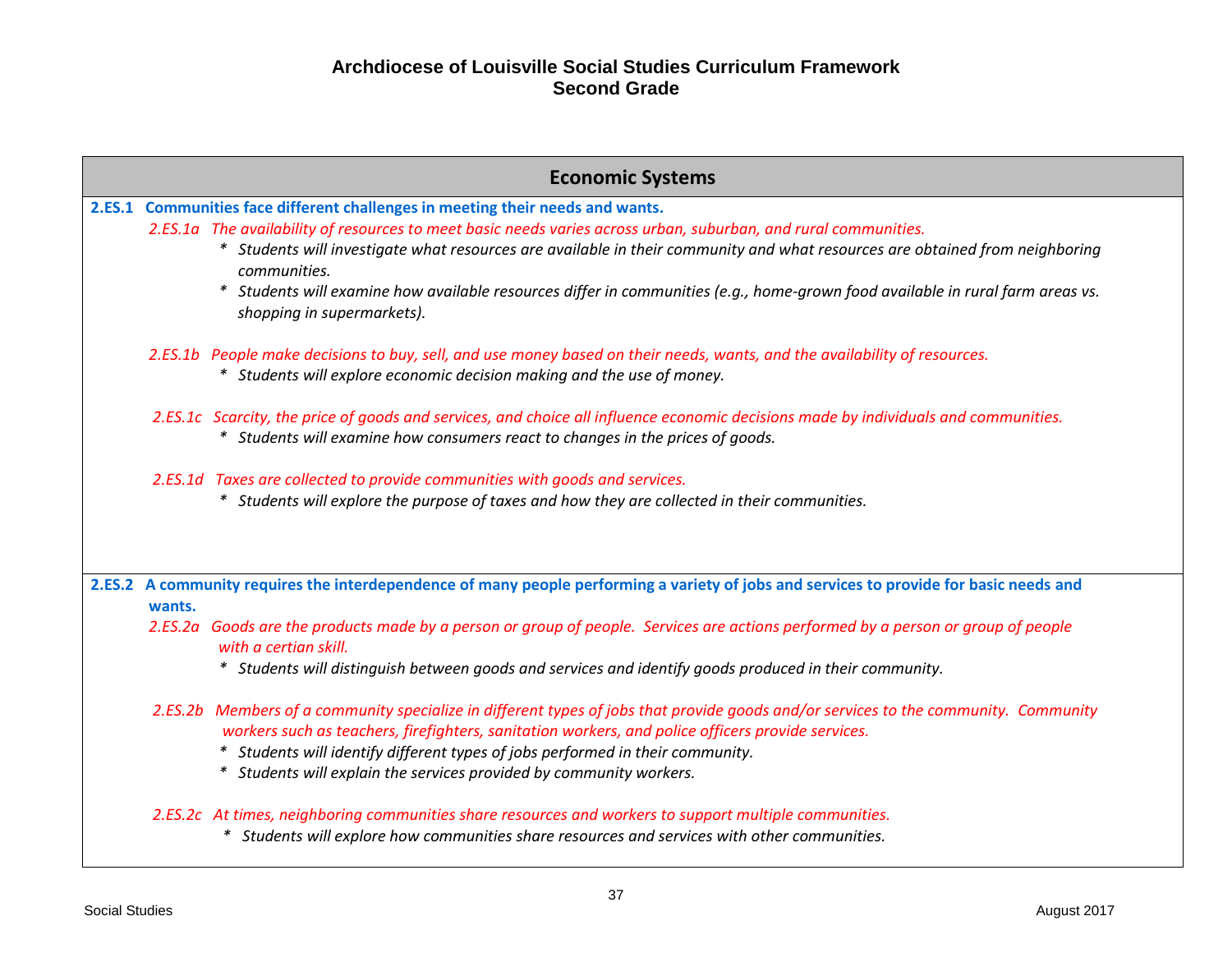|   | <b>Guided Questions</b>                                                                            |
|---|----------------------------------------------------------------------------------------------------|
|   | How do communities meet group and individual needs?                                                |
|   | How are goods and services related to needs and wants?                                             |
| ∗ | What are the roles of specific community helpers and why are they important?                       |
|   |                                                                                                    |
|   |                                                                                                    |
|   | <b>Catholic Identity Connections</b>                                                               |
|   | Neighboring communities share resources and work together to support one another in times of need. |
| ∗ | God gives us what we need, not necessarily what we want.                                           |
| ∗ | We are called to be a good steward by giving of our time, talent, and treasure.                    |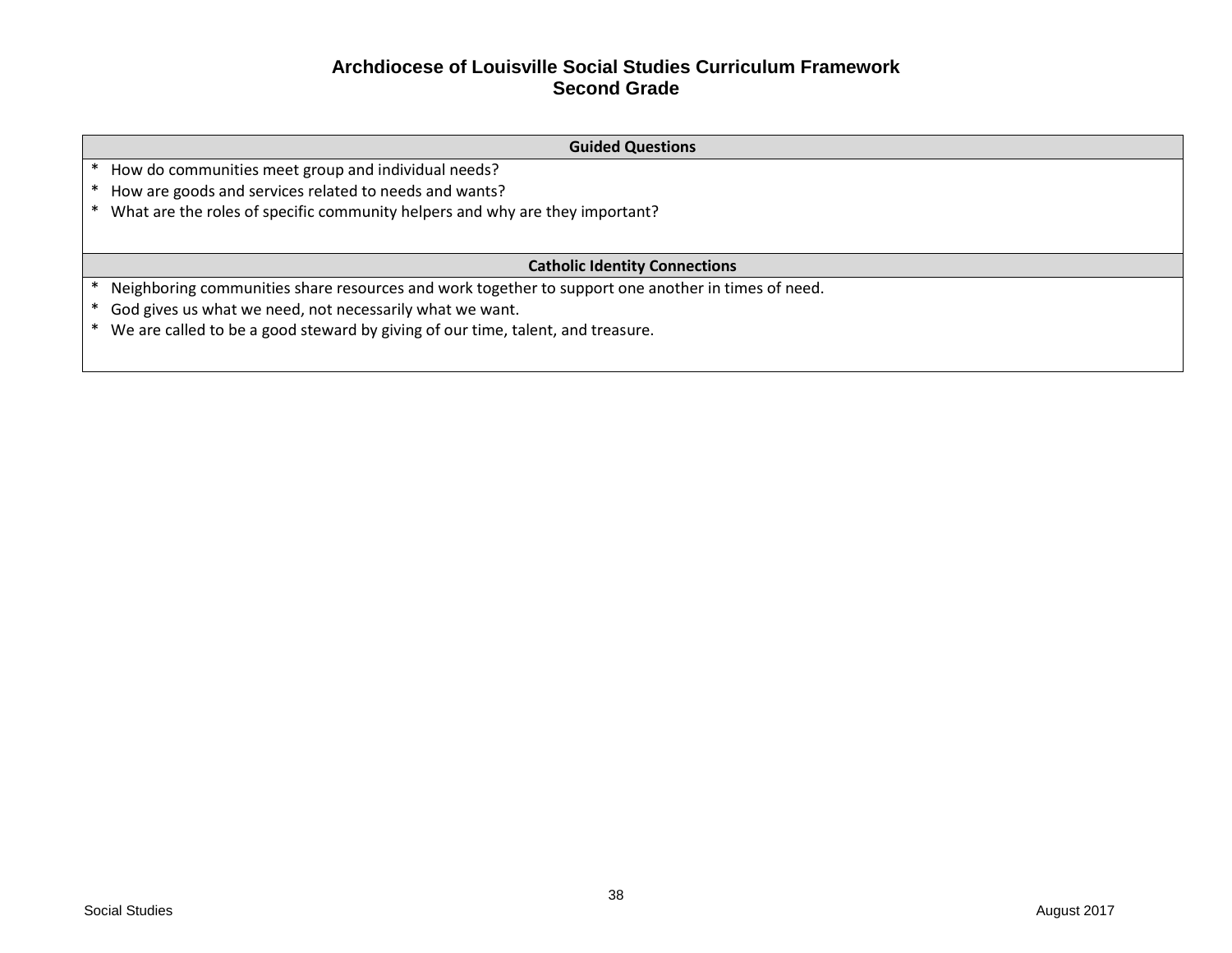# **Connections to English Language Arts and Literacy - Grade 2**

#### **2.A. Reading Standards for Informational Text**

#### **Key Ideas and Details**

- 2.A.1 Ask and answer such questions as who, what, where, when, why, and how to demonstrate understanding of key details in a text.
- 2.A.2 Identify the main topic of a multi-paragraph text as well as the focus of specific paragraphs within the text.
- 2.A.3 Describe the connection between a series of historical events in a text.

#### **Craft and Structure**

- 2.A.4 Determine the meanings of words and phrases in a text relevant to a grade 2 topic or subject.
- 2.A.5 Know and use various text features (e.g., captions, bold print, subheadings, glossaries, indexes, electronic menus, icons) to locate key facts or information in a text effectively.
- 2.A.6 Identify the main purpose of a text, including what the author wants to answer, explain, or describe.

#### **Integration of Knowledge and Ideas**

- 2.A.7 Explain how specific images (e.g., a diagram showing how a machine works) contribute to and clarify a text.
- 2.A.8 Describe how reasons support specific points the author makes in a text.
- 2.A.9 Compare and contrast the most important points presented by two texts on the same topic.

### **Range of Reading and Level of Text Complexity**

2.A.10 By the end of year, read and comprehend informational texts, including history/social studies, in the grades 2-3 text complexity band proficiently, with scaffolding as needed at the high end of the range.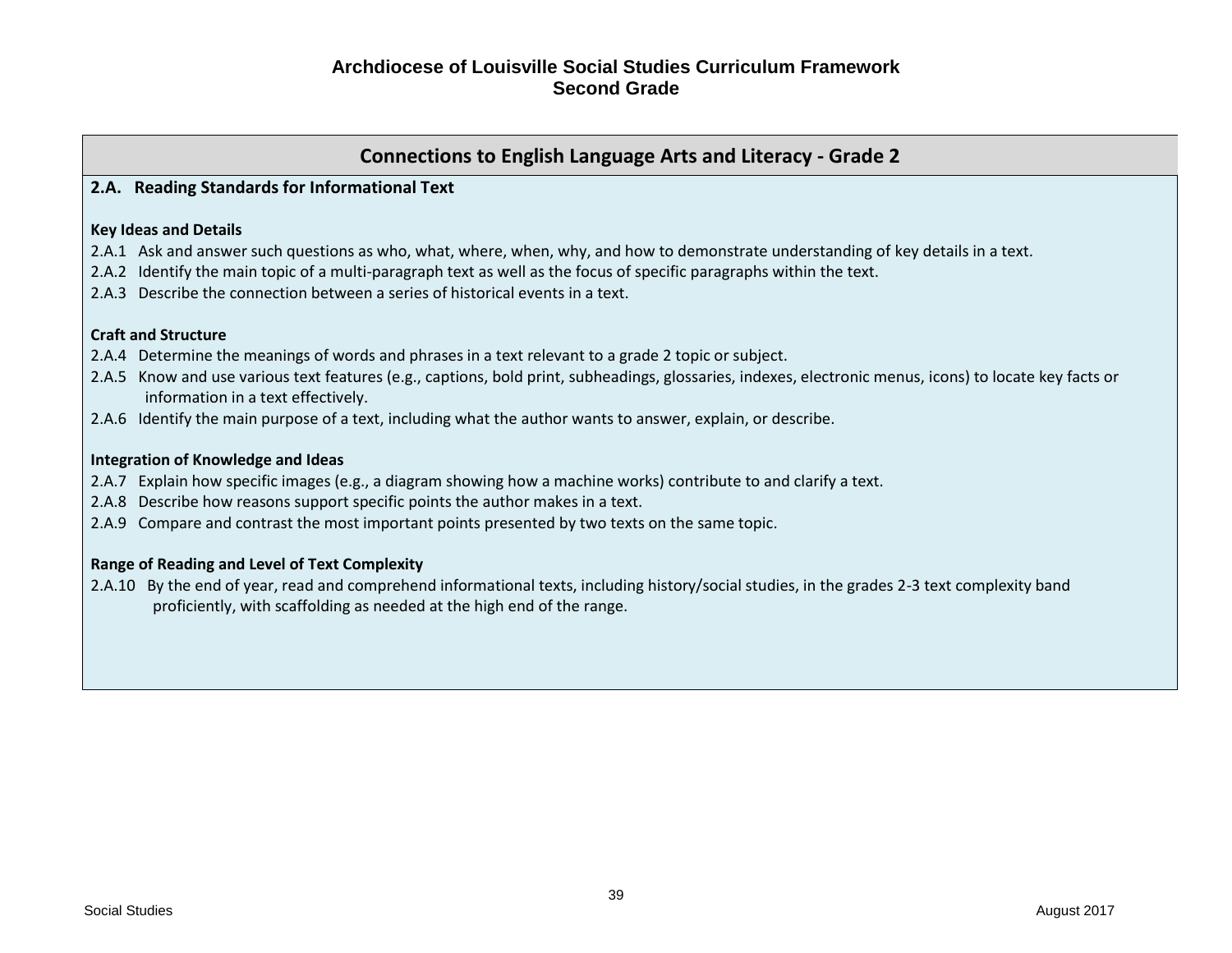THIS PAGE INTENTIONALLY LEFT BLANK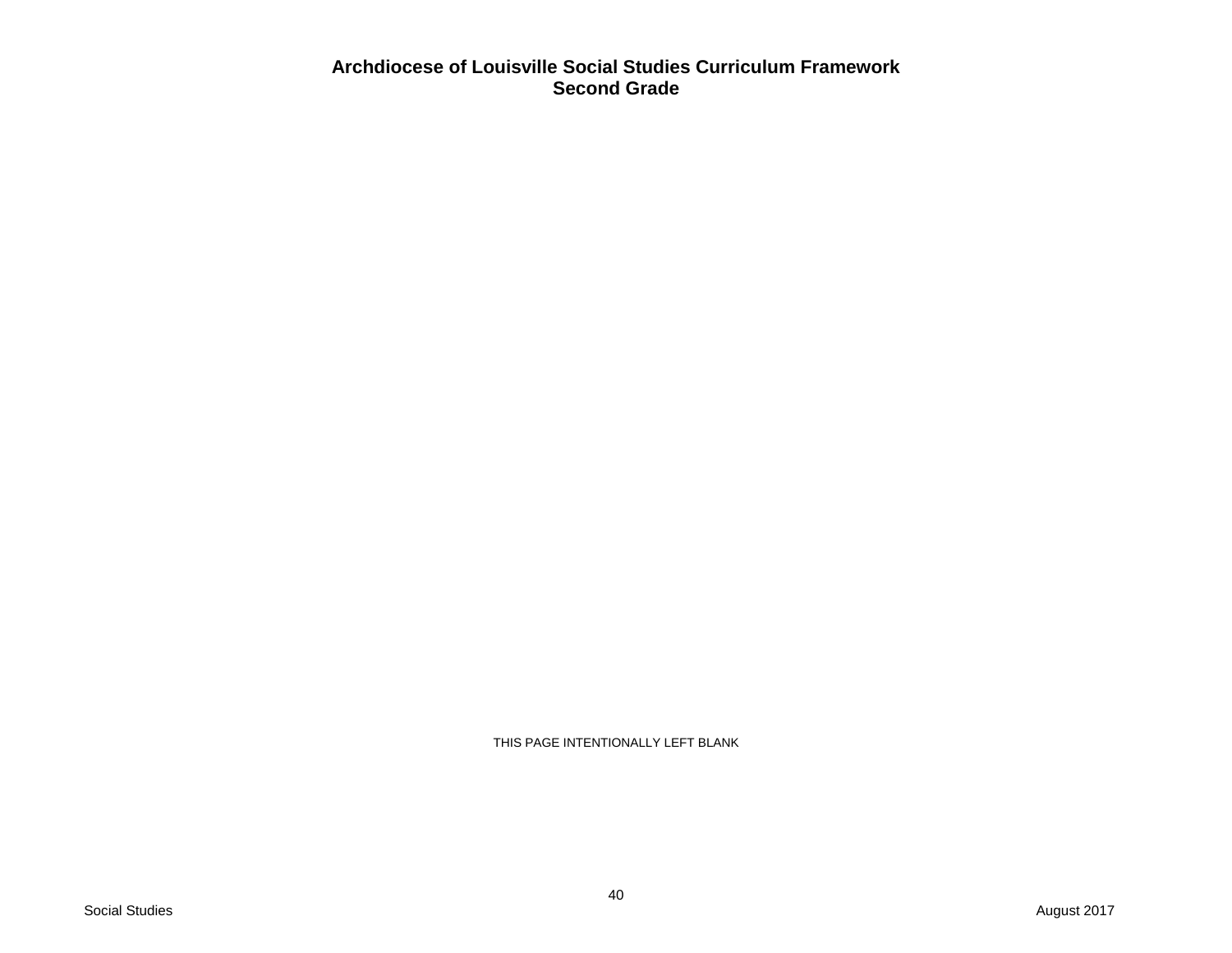# **Third Grade**

In Grade Three, students make comparisons across time and space, examining different communities and their cultures, including social organization, customs and traditions, language, arts and literature, religion, forms of government, and economic systems. Students are introduced to the concepts of prejudice, discrimination, and human rights.

The goal for third graders is to continue to refine their questioning and evaluation skills while building a broader understanding of the world around them.

Through the Practices in the Inquiry Arc, students will:

- investigate how collaboration and the establishment of various responsibilities in a community and respect for others are necessary to achieve and maintain a functioning society
- develop an understanding of democratic processes and principles, through the concept of rules and authority
- build a context for the larger concept of democracy by exploring how ideas, events, and people are connected through history, geography, economics, and civics
- examine how events from the past shape the future
- evaluate how their own understandings are shaped by the past
- compare historical sources and establish cause and effect across time while investigating different historical perspectives
- analyze and evaluate how productivity and opportunity costs influence decision-making and the role of money and financial institutions on decisions on both a small and large scale
- examine why people exchange goods and services and how goods and productivity can be improved
- understand that the physical environment plays a pivotal role in determining how society developed over time

Students will take informed action on issues that arise from the home, school, and/or community, and work collaboratively to communicate their ideas to authentic audiences. By the end of third grade, students will have a sense that people, ideas, and events function both independently and together.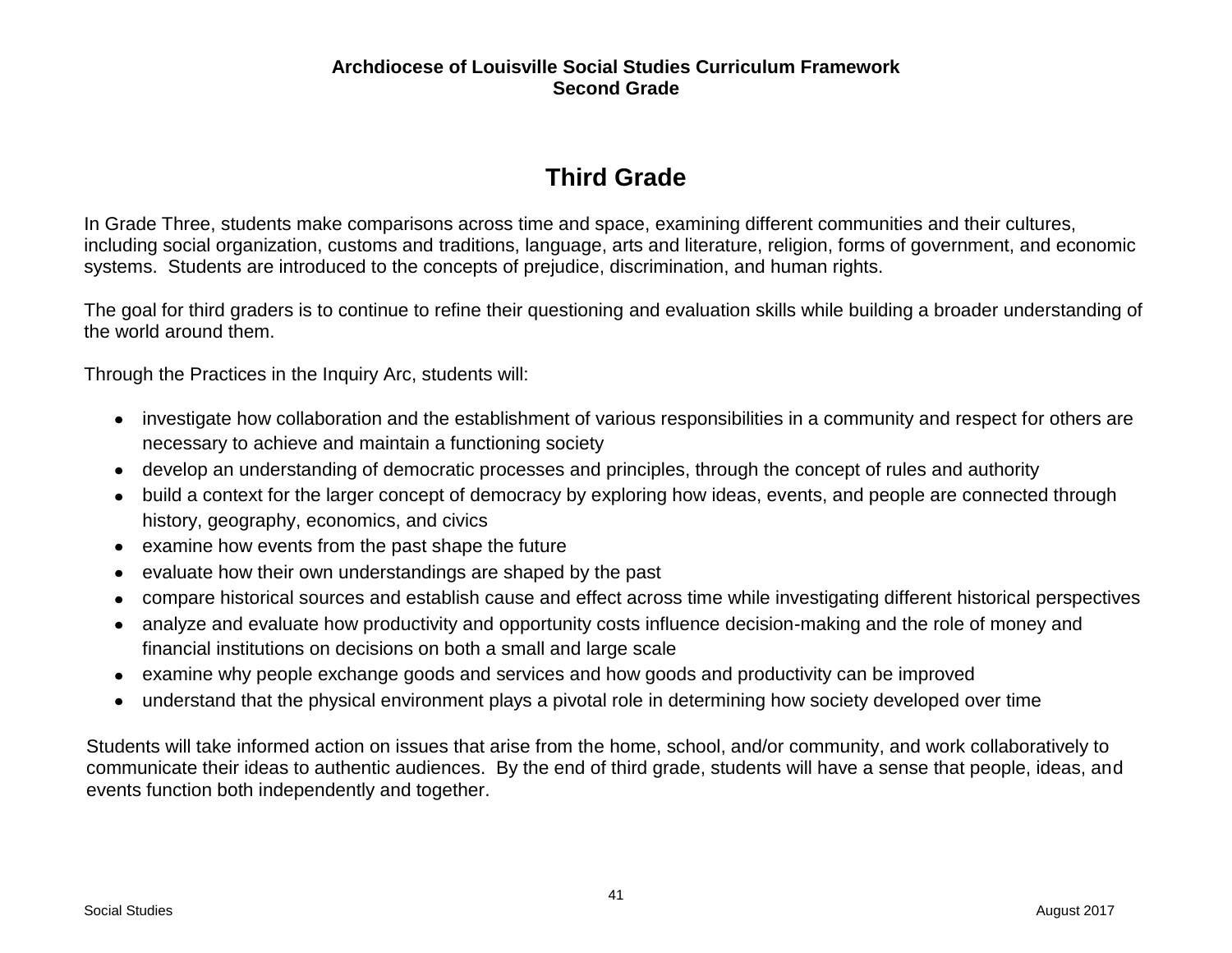| <b>Social Studies Practices - Grade 3</b>                                                                                                                                                                                                                                                                                                                                                                                                                                                                                                                                                                                                                                                                                   |                                                                                                                                                                                                                                                                                                                                                                                                                                                                                                                                                                                                                                                                                                                                                    |                                                                                                                                                                                                                                                                                                                                                                                                                                                                                                                                                                                                                                                  |
|-----------------------------------------------------------------------------------------------------------------------------------------------------------------------------------------------------------------------------------------------------------------------------------------------------------------------------------------------------------------------------------------------------------------------------------------------------------------------------------------------------------------------------------------------------------------------------------------------------------------------------------------------------------------------------------------------------------------------------|----------------------------------------------------------------------------------------------------------------------------------------------------------------------------------------------------------------------------------------------------------------------------------------------------------------------------------------------------------------------------------------------------------------------------------------------------------------------------------------------------------------------------------------------------------------------------------------------------------------------------------------------------------------------------------------------------------------------------------------------------|--------------------------------------------------------------------------------------------------------------------------------------------------------------------------------------------------------------------------------------------------------------------------------------------------------------------------------------------------------------------------------------------------------------------------------------------------------------------------------------------------------------------------------------------------------------------------------------------------------------------------------------------------|
| 3.A. Gathering, Interpreting, and Using<br>Evidence<br>Students will independently and collaboratively:<br>3.A.1 Develop questions about a world<br>community.<br>3.A.2 Recognize and use different forms of<br>evidence used to make meaning in social studies<br>(including primary and secondary sources such as<br>art and photographs, artifacts, oral histories,<br>maps, and graphs).<br>3.A.3 Identify and explain the creation and/or<br>authorship, purpose, and format of evidence;<br>where appropriate, identify point of view.<br>3.A.4 Support arguments with rationale or<br>evidence.<br>3.A.5 Identify resources.<br>3.A.6 Create an understanding of the past by<br>using primary and secondary sources. | 3.B. Chronological Reasoning and Causation<br>Students will independently and collaboratively:<br>3.B.1 Explain how three or more events are<br>related to one another.<br>3.B.2 Employ mathematical skills to measure<br>time in years and centuries.<br>3.B.3 Identify causes and effects, using examples<br>from his/her life or from history or a current<br>event.<br>3.B.4 Distinguish between long-term and<br>immediate causes and effects of an event from<br>his/her life, history, or current events.<br>3.B.5 Recognize continuity and change over<br>periods of time.<br>3.B.6 Recognize periods of time such as decades<br>and centuries.<br>3.B.7 Recognize and identify patterns of<br>continuity and change in world communities. | 3.C. Comparison and Contextualization<br>Students will independently and collaboratively:<br>3.C.1 Identify a continent and/or world region by<br>describing a characteristic that places within it<br>have in common.<br>3.C.2 Identify multiple perspectives by<br>comparing and contrasting points of view in<br>differing world communities.<br>3.C.3 Describe a historical event in a world<br>community.<br>3.C.4 Recognize the relationship between<br>geography, economics, and history in world<br>communities.<br>3.C.5 Describe a historical development in a<br>world community, using specific detail, including<br>time and place. |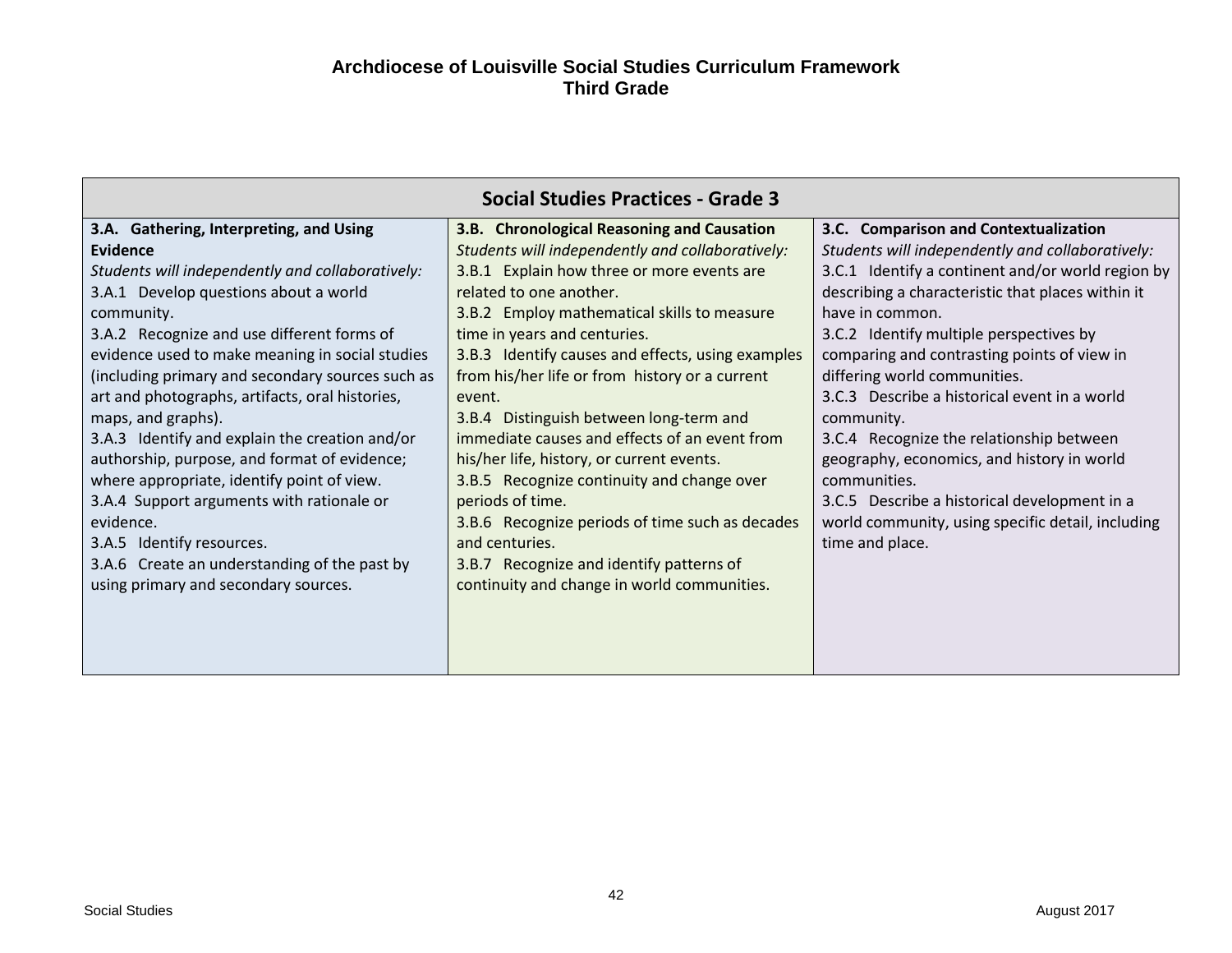| <b>Geography, Humans, and the Environment</b>                                                                                                                                                                                                                                                                                                                                                                                                                                                                                                                                                                                                                                                                                                                                                                                                                                              |
|--------------------------------------------------------------------------------------------------------------------------------------------------------------------------------------------------------------------------------------------------------------------------------------------------------------------------------------------------------------------------------------------------------------------------------------------------------------------------------------------------------------------------------------------------------------------------------------------------------------------------------------------------------------------------------------------------------------------------------------------------------------------------------------------------------------------------------------------------------------------------------------------|
| 3.GH.1 Geographic regions have unifying characteristics and can be studied using a variety of tools.<br>3.GH.1a Earth is comprised of water and large masses that can be divided into distinct regions.<br>* Students will identify the continents and oceans by using globes and maps.<br>* Students will locate various world communities in relation to oceans and continents.                                                                                                                                                                                                                                                                                                                                                                                                                                                                                                          |
| 3.GH.1b Globes, maps, photographs, and satellite images contain geographic information. Maps often have a title, legend or key,<br>compass orientation, author, date, grid, and scale.<br>* Students will identify the differences between a globe and a map.<br>* Students will examine a variety of maps for various world communities, looking for structural features<br>of the map such as title, legend or key, compass orientation, author, date, grid, and scale. These should include political,<br>physical, climate, and economical/resource maps. A variety of scale should be represented (e.g., continent vs. country, country vs.<br>city).<br>Students will compare geographic information found in photographs and satellite images with other representations of the<br>$\ast$<br>same area and identify differences for at least one of the selected world communities. |
| 3.GH.2 The location of world communities can be described using geographic tools and vocabulary.<br>3.GH.2a World communities can be located on globes and maps.<br>* Students will examine where various world communities are located.<br>3.GH.2b World communities can be located in relation to each other and to principle parallels, meridians, and hemispheres.<br>* Students will examine the location of various world communities relative to the United States and other world<br>communities. Students will locate various world communities in relationship to the equator and Prime Meridian<br>using cardinal and intermediate directions.                                                                                                                                                                                                                                  |
|                                                                                                                                                                                                                                                                                                                                                                                                                                                                                                                                                                                                                                                                                                                                                                                                                                                                                            |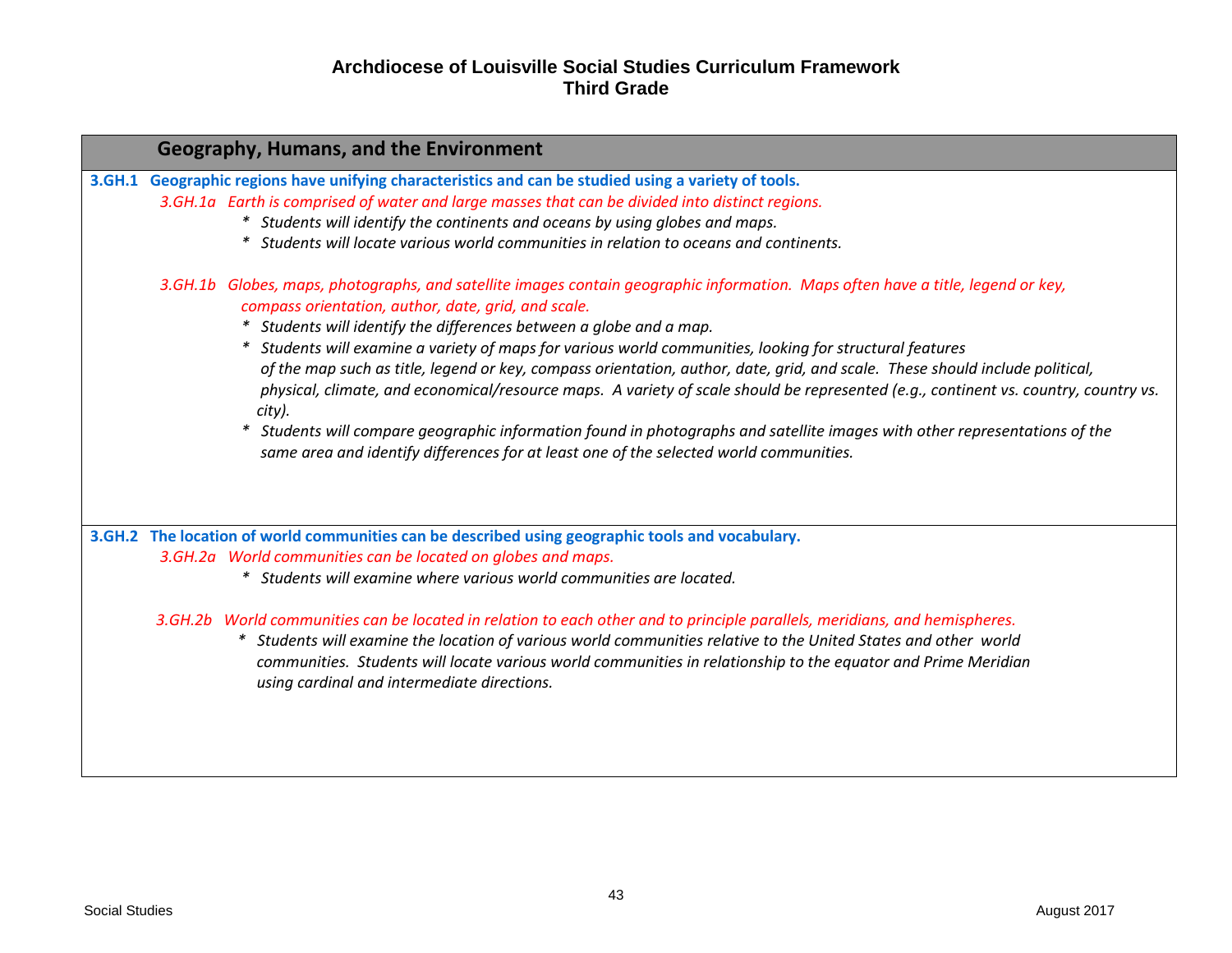|                                      | 3.GH.3 Geographic factors often influence where people settle and form communities. People adapt to and modify their environment in<br>different ways to meet their needs.                                                                                                                                |
|--------------------------------------|-----------------------------------------------------------------------------------------------------------------------------------------------------------------------------------------------------------------------------------------------------------------------------------------------------------|
|                                      | 3.GH.3a Geographic factors influence where people settle and their lifestyle. Some geographic factors make a location more suitable<br>for settlement, while others act as deterrents.                                                                                                                    |
|                                      | Students will examine the geographic factors of various world communities, including physical features and climate,<br>noting how certain factors are likely to support settlement and larger populations.                                                                                                |
| ∗                                    | Students will investigate the lifestyle of the people who live in various world communities and how the lifestyle has<br>been influenced by the geographic factors.                                                                                                                                       |
|                                      | 3.GH.3b People make adaptations and modifications to the environment. Advancements in science, technology, and industry can<br>bring about modifications to the environment and can have unintended consequences on the environment. People have<br>attempted to take actions to protect the environment. |
|                                      | * Students will examine how various world communities have adapted to and/or modified their environment to meet their<br>needs.                                                                                                                                                                           |
| ∗                                    | Students will investigate how human activities and the use of technology have altered the environment, bringing about<br>unintended consequences for various world communities and their own community.                                                                                                   |
|                                      | Students will explore actions that are being taken to protect the environment in various world communities and their<br>own community.                                                                                                                                                                    |
| <b>Guided Questions</b>              |                                                                                                                                                                                                                                                                                                           |
| $\ast$                               | How are geographic tools used to understand regions of the world?                                                                                                                                                                                                                                         |
|                                      | How are regions of the United States and world interrelated?                                                                                                                                                                                                                                              |
|                                      | How does the physical environment impact where and how people live and work?                                                                                                                                                                                                                              |
| <b>Catholic Identity Connections</b> |                                                                                                                                                                                                                                                                                                           |
| $\ast$                               | According to Catholic social teachings, we are called to be stewards of God's creation.                                                                                                                                                                                                                   |
|                                      | Students will explore the development of Catholicism and Christianity in various world communities.                                                                                                                                                                                                       |
|                                      | Students will acknowledge the diversity of geographic features from God's creation.                                                                                                                                                                                                                       |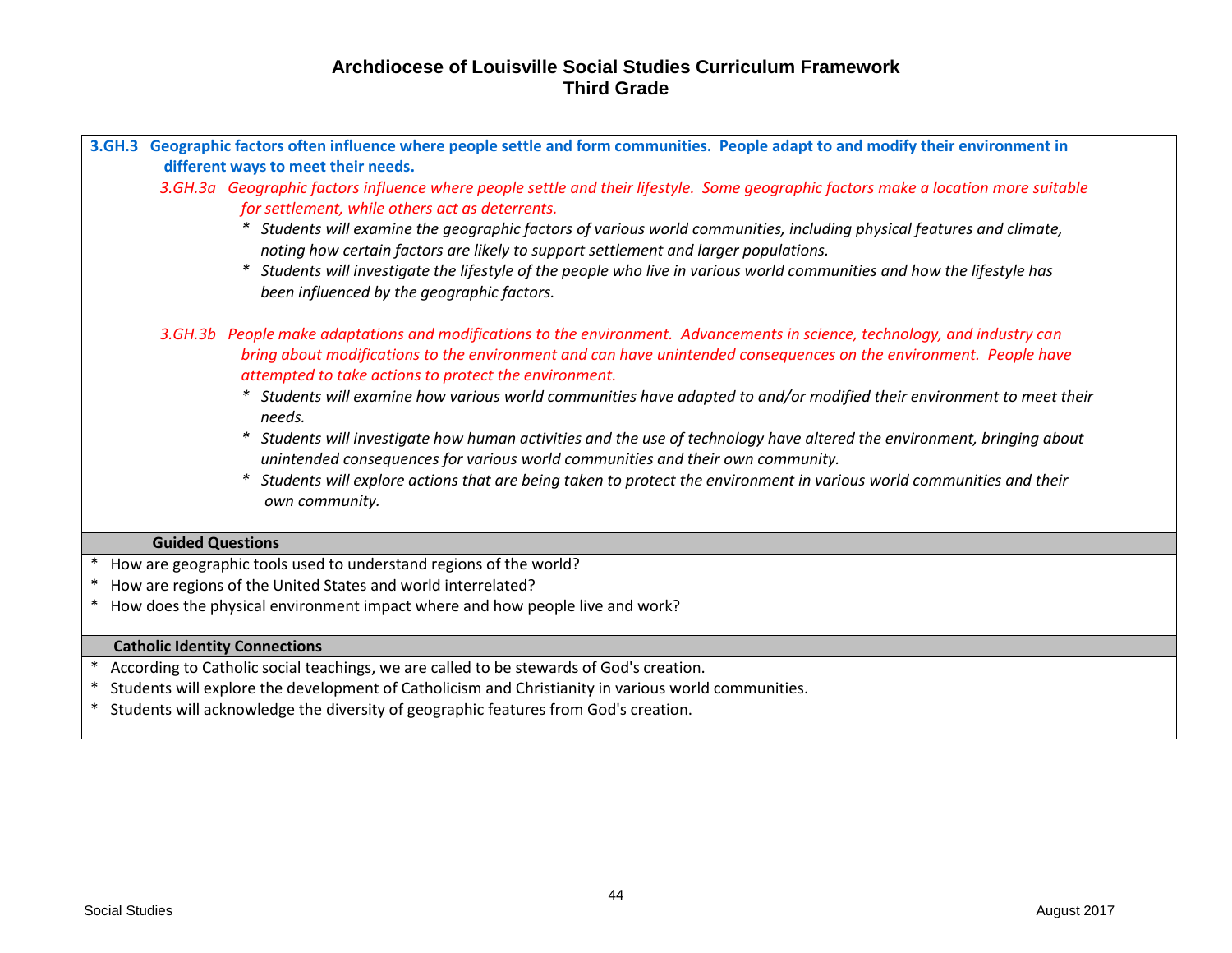| <b>Time, Continuity, and Change</b>                                                                                                                                                     |  |  |
|-----------------------------------------------------------------------------------------------------------------------------------------------------------------------------------------|--|--|
| 3.TC.1 Each community or culture has a unique history, including heroic figures, traditions, and holidays.                                                                              |  |  |
| 3.TC.1a People in world communities use legends, folktales, oral histories, biographies, and historical narratives to transmit cultural                                                 |  |  |
| histories from one generation to the next.                                                                                                                                              |  |  |
| * Students will examine legends, folktales, oral histories, biographies, and historical narratives to learn about the important<br>individuals and events of various world communities. |  |  |
| Students will examine symbols of various world communities.<br>$\ast$                                                                                                                   |  |  |
|                                                                                                                                                                                         |  |  |
| 3.TC.1b Arts, music, dance, and literature develop through a community's history.                                                                                                       |  |  |
| * Students will explore the arts, music, dance, and literature of various world communities.                                                                                            |  |  |
|                                                                                                                                                                                         |  |  |
| <b>Guided Questions</b>                                                                                                                                                                 |  |  |
| How do various cultures express their beliefs and practices?                                                                                                                            |  |  |
| How do interpretations of events, people and places, or situations affect our understanding of the past and present?                                                                    |  |  |
| How do art, music, dance, and literature of various world cultures express time, place, and way of life?                                                                                |  |  |
|                                                                                                                                                                                         |  |  |
| <b>Catholic Identity Connections</b>                                                                                                                                                    |  |  |
| Students exhibit an appreciation and sensitivity to a multicultural and world view.                                                                                                     |  |  |
| Students explore religious artifacts from the past to acknowledge historical changes of the Church.                                                                                     |  |  |
| Students acknowledge that prayer can be expressed through arts, music, dance, and literature.                                                                                           |  |  |
|                                                                                                                                                                                         |  |  |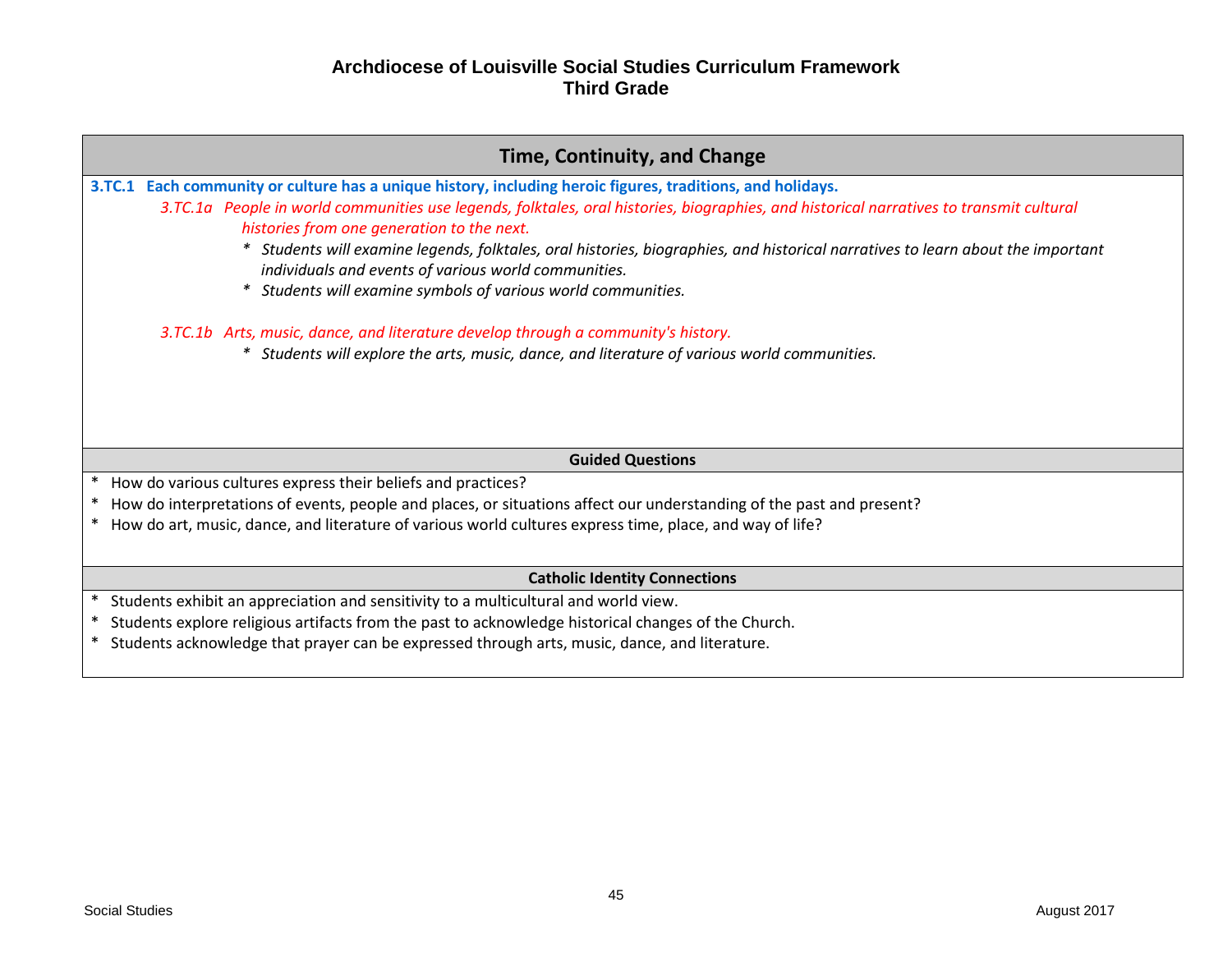| Development, Movement, and Interaction of Cultures                                                                                                                                                                                                                                                                                                                                                                                                                                                                                                                                                                                                                                                                                                                                            |
|-----------------------------------------------------------------------------------------------------------------------------------------------------------------------------------------------------------------------------------------------------------------------------------------------------------------------------------------------------------------------------------------------------------------------------------------------------------------------------------------------------------------------------------------------------------------------------------------------------------------------------------------------------------------------------------------------------------------------------------------------------------------------------------------------|
| Communities share cultural similarities and differences across the world.<br>3.WC.1<br>3.WC.1a Communities around the world can be diverse in terms of their members, languages spoken, customs and traditions, and<br>religious beliefs and practices. People in world communities celebrate various holidays and festivals.<br>* Students will examine various world communities in terms of its members, languages spoken, customs and<br>traditions, and religious beliefs and practices.<br>* Students will learn about the holidays and festivals celebrated in various world communities and compare them to<br>the holidays and festivals celebrated in their own community.<br>* Students will compare and contrast the cultural elements of various world communities to their own. |
| 3.WC.2 Communities from around the world interact with other people and communities and exchange cultural ideas and practices.<br>3.WC.2a Cultural diffusion is the process by which cultures exchange and transmit ideas, beliefs, technologies, and goods over time.<br>Students will examinethe interactions of various cultures and the effects of the people, goods, and ideas on<br>communities.                                                                                                                                                                                                                                                                                                                                                                                        |
| <b>Guided Questions</b>                                                                                                                                                                                                                                                                                                                                                                                                                                                                                                                                                                                                                                                                                                                                                                       |
| How do cultures around the globe celebrate holidays?<br>How can differing beliefs impact relationships of differing communities?<br>Why are traditions and practices important to communities?                                                                                                                                                                                                                                                                                                                                                                                                                                                                                                                                                                                                |
| <b>Catholic Identity Connections</b>                                                                                                                                                                                                                                                                                                                                                                                                                                                                                                                                                                                                                                                                                                                                                          |
| Students will recognize societal structures in light of Catholic social justice issues.<br>Students will acknowledge and affirm the relationship between faith and culture.<br>Students will explore Catholic holidays and traditions.                                                                                                                                                                                                                                                                                                                                                                                                                                                                                                                                                        |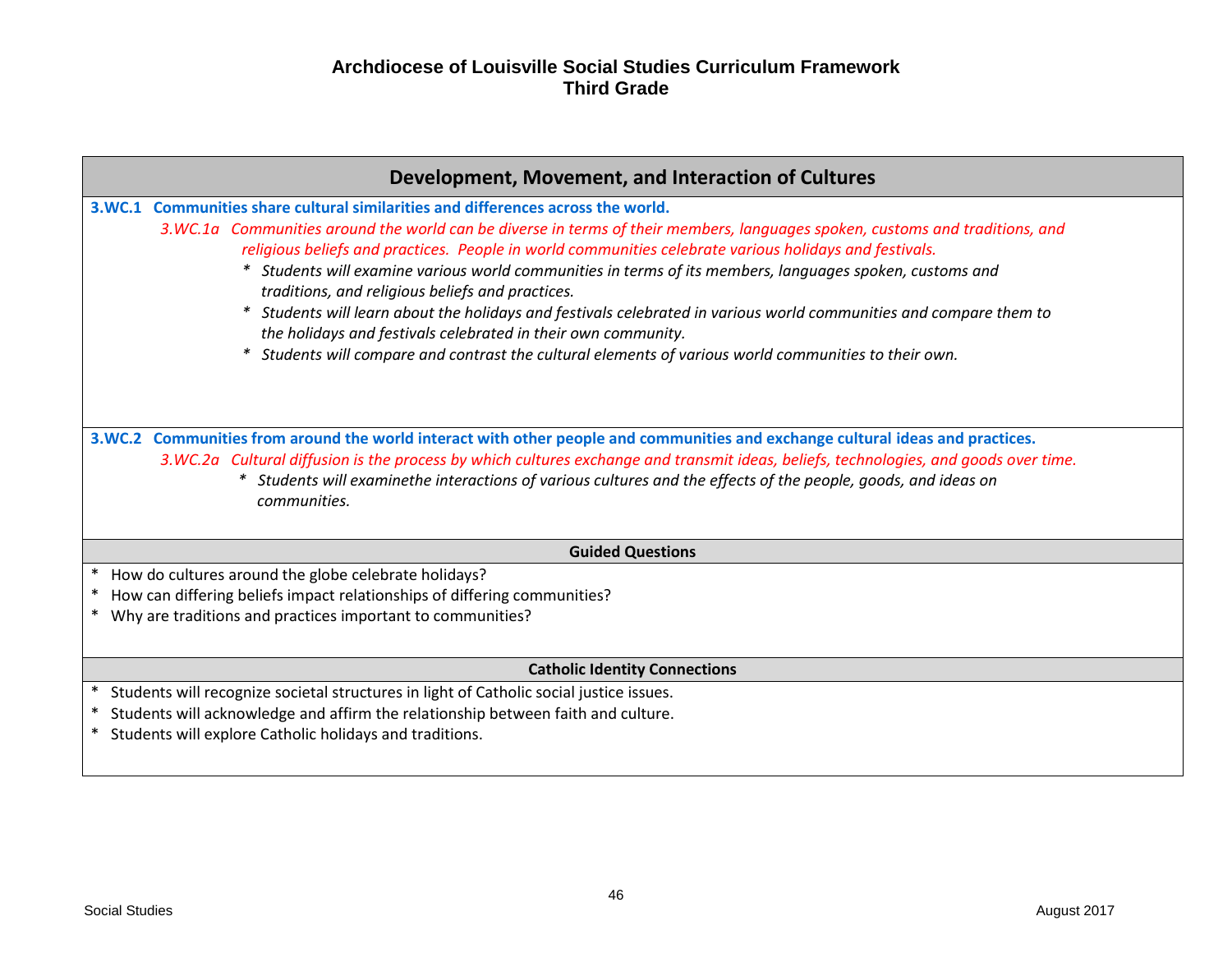| <b>Civic Ideals and Practices</b>                                                                                                                                                                                                         |
|-------------------------------------------------------------------------------------------------------------------------------------------------------------------------------------------------------------------------------------------|
| 3.CP.1 Governments in communities and countries around the world have the authority to make and the power to enforce laws. The role of<br>the citizen within these communities or countries varies across different types of governments. |
| 3.CP.1a The United States government is based on democratic principles. The fundamental principles of other governments may be<br>similar to or different from those of the United States government.                                     |
| * Students will examine the types of government found in various world communities and compare and contrast these with<br>the United States government.                                                                                   |
| 3.CP.1b The process of selecting leaders, solving problems, and making decisions differs across governments in nations and<br>communities around the world.                                                                               |
| Students will examine different processes of selecting leaders, solving problems, and making decisions in nations and<br>communities, and compare and contrast them to the process used in the United States.                             |
| 3.CP.1c Different governments have different ways of maintaining order and keeping people safe. This includes making rules and<br>laws and enforcing these rules and laws.                                                                |
| * Students will examine how the government maintains order, keeps people safe, and makes and enforces rules and laws in<br>various world communities.                                                                                     |
| * Students will compare and contrast those government processes with the process in the United States.                                                                                                                                    |
| 3.CP.1d The definition of citizenship and the role of the citizen vary across different types of political systems, and citizens play a<br>greater role in the political process in some countries than in others.                        |
| Students will examine the role of the citizen in various world communities and how this role is similar to or different<br>from the role a citizen plays in the United States.                                                            |
| 3.CP.2 The concept of universal human rights suggests that all people should be treated fairly and should have the opportunity to meet their<br>basic needs.                                                                              |
| 3.CP.2a Across global communities, governments and citizens alike have a responsibility to protect human rights and to treat others<br>fairly.                                                                                            |
| * Students will explore the extent to which governments and citizens have protected human rights and treated others fairly<br>in the world.                                                                                               |
| 3.CP.2b Across time and place, communities and cultures have struggled with prejudice and discrimination as barriers to justice and<br>equality for all people.                                                                           |
| * Students will examine instances of prejudice and discrimination and how they serve as barriers to justice and equality for<br>all people.                                                                                               |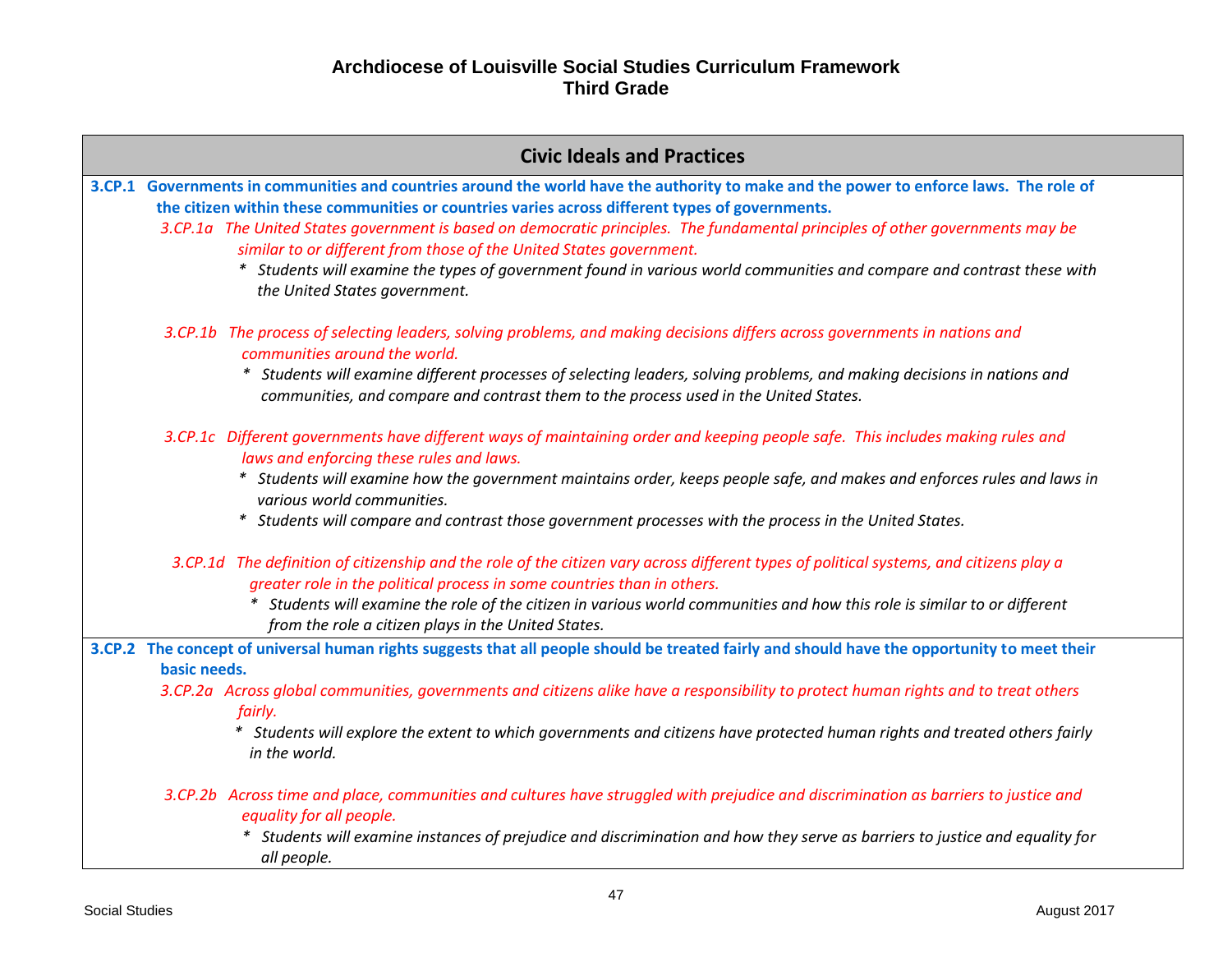| <b>Guided Questions</b>                                                                                                       |
|-------------------------------------------------------------------------------------------------------------------------------|
| * How do you demonstrate your citizenship?                                                                                    |
| Why is it important to promote communities and cultures with equality and justice for all?                                    |
| Why do governments of the world have rules and laws?                                                                          |
|                                                                                                                               |
|                                                                                                                               |
| <b>Catholic Identity Connections</b>                                                                                          |
| Students will recognize the interconnectedness of all creation.                                                               |
| Students will explore Catholic social justice beliefs.                                                                        |
| Students will participate and engage in stewardship activities for discrimination and justice in response to the Gospel call. |
|                                                                                                                               |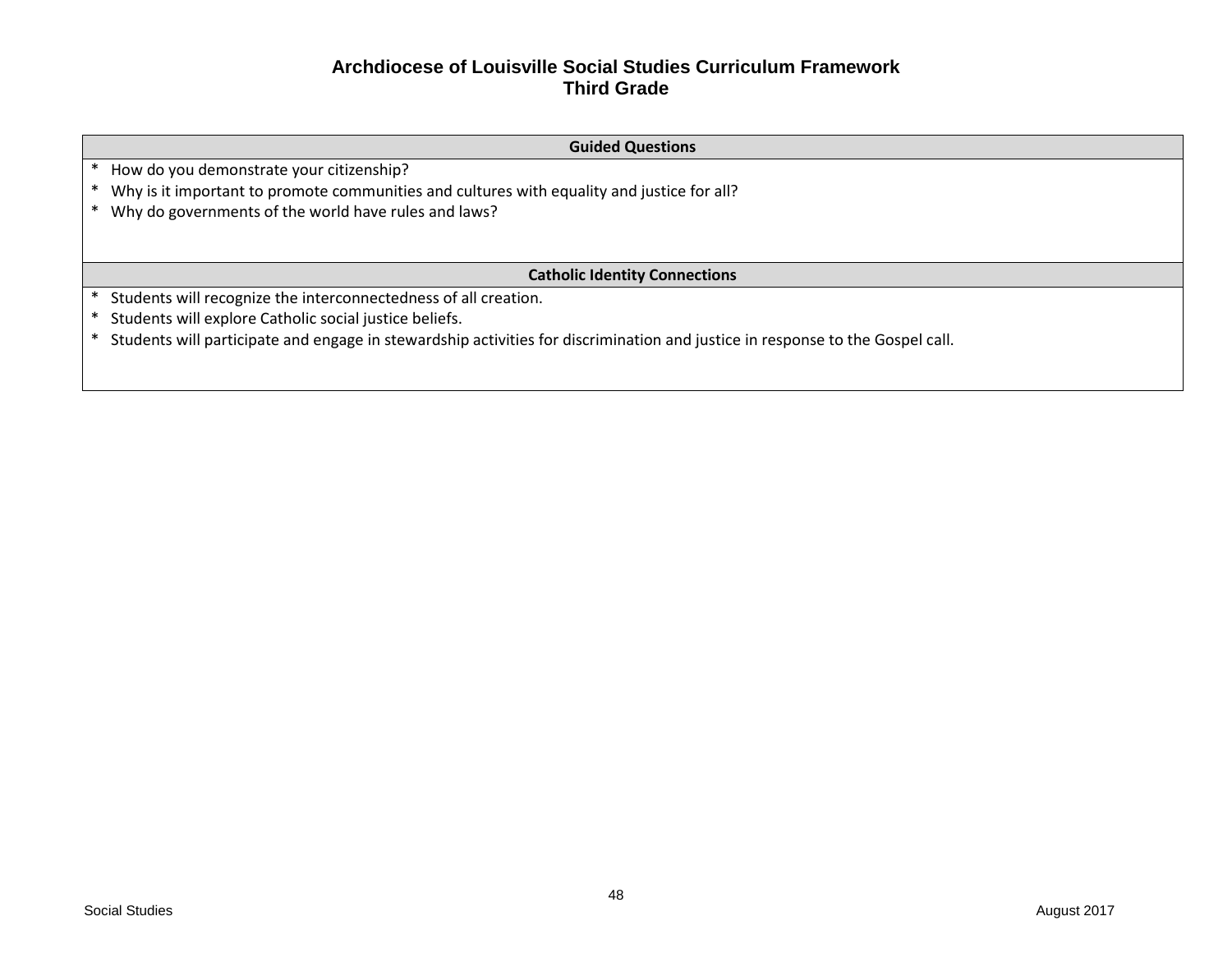| <b>Creation, Expansion, and Interaction of Economic Systems</b>                                                                                        |  |
|--------------------------------------------------------------------------------------------------------------------------------------------------------|--|
| 3.ES.1 Communities meet their needs and wants in a variety of ways, forming the basis for their economy.                                               |  |
| 3.ES.1a World communities use human and natural resources in different ways.                                                                           |  |
| * Students will investigate available resources for various world communities and how these resources are used to meet<br>basic needs and wants.       |  |
| Students will explore the concepts of surplus and scarcity in relation to resources for various world communities.                                     |  |
| 3.ES.1b People in communities have various ways of meeting their basic needs and earning wages.                                                        |  |
| * Students will investigate how various world communities meet basic needs of food, clothing, and shelter, and<br>compare that to their own community. |  |
| * Students will examine the various ways people earn wages and how this has changed over time in various<br>world communities.                         |  |
| 3.ES.2 Each community develops an economic system that addresses the following: what will be produced, how it will be produced, and who                |  |
| will get what is produced.                                                                                                                             |  |
| 3.ES.2a Communities around the world produce goods and provide services.                                                                               |  |
| * Students will determine what goods are produced and services are provided in various world communities.                                              |  |
| * Students will examine how the goods are produced within various world communities.                                                                   |  |
| * Students will investigate the importance of trade for interdependence between world communities.                                                     |  |
| 3.ES.2b World communities have needs, wants, and limited resources. To meet their needs and wants, communities trade with others.                      |  |
| Technological developments in transportation and communication have influenced trade.                                                                  |  |
| * Students will examine various world communities in terms of imported and exported products and services.                                             |  |
| Students will explore the basic economic concepts of supply and demand and how they influence prices and trade.                                        |  |
| Students will examine how technological developments in transportation and communication have influenced trade over<br>time.                           |  |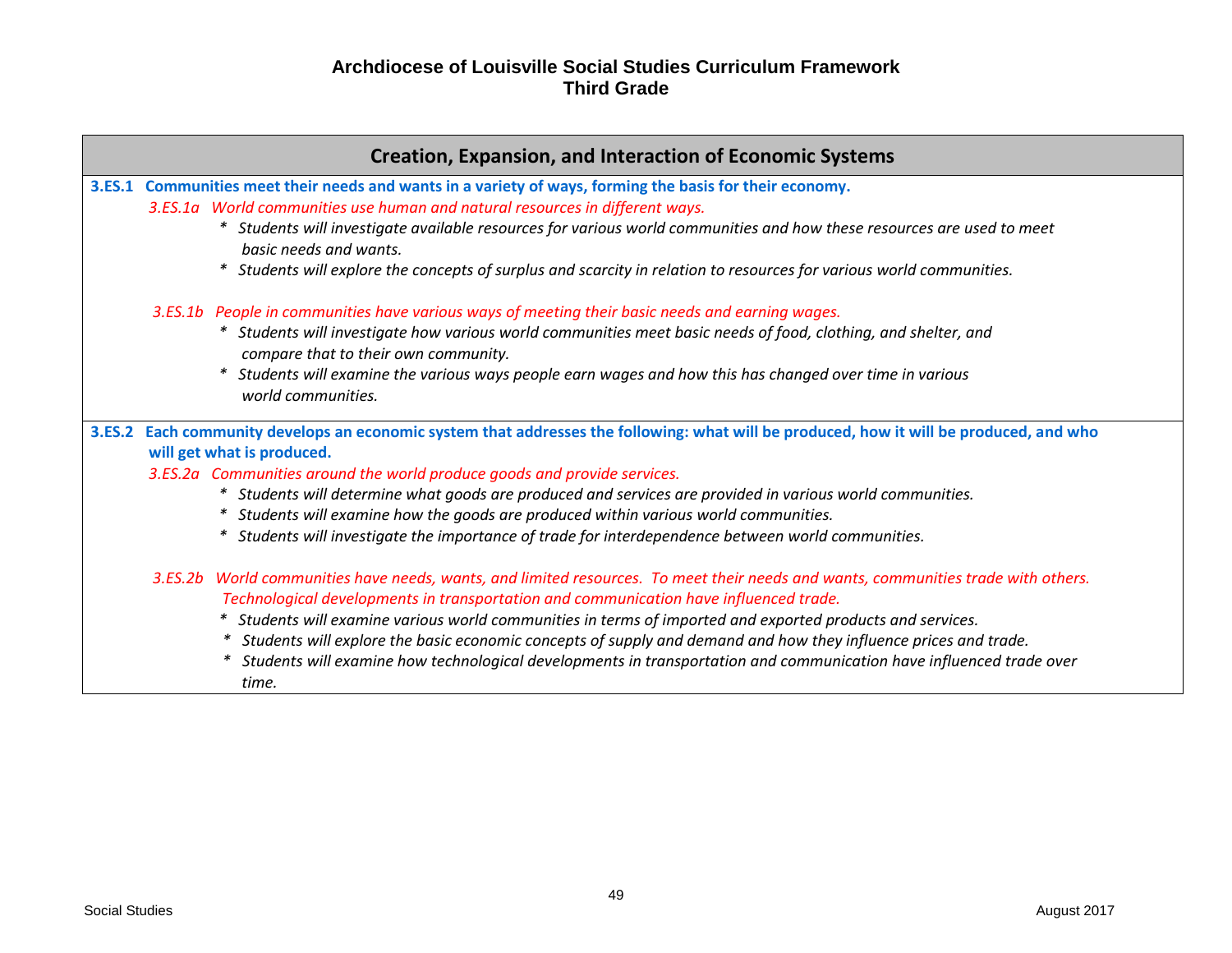| <b>Guided Questions</b>                                                                         |
|-------------------------------------------------------------------------------------------------|
| * Why do we need a system of trade?                                                             |
| How do countries depend on one another?                                                         |
| How do government policies and changes in transportation influence world economies?             |
| <b>Catholic Identity Connections</b>                                                            |
| * Catholics believe in fair trade in response to the Catholic social teaching of human dignity. |
| * Catholic stewardship promotes providing for basic needs.                                      |
| * Catholics believe in being responsible citizens and consumers.                                |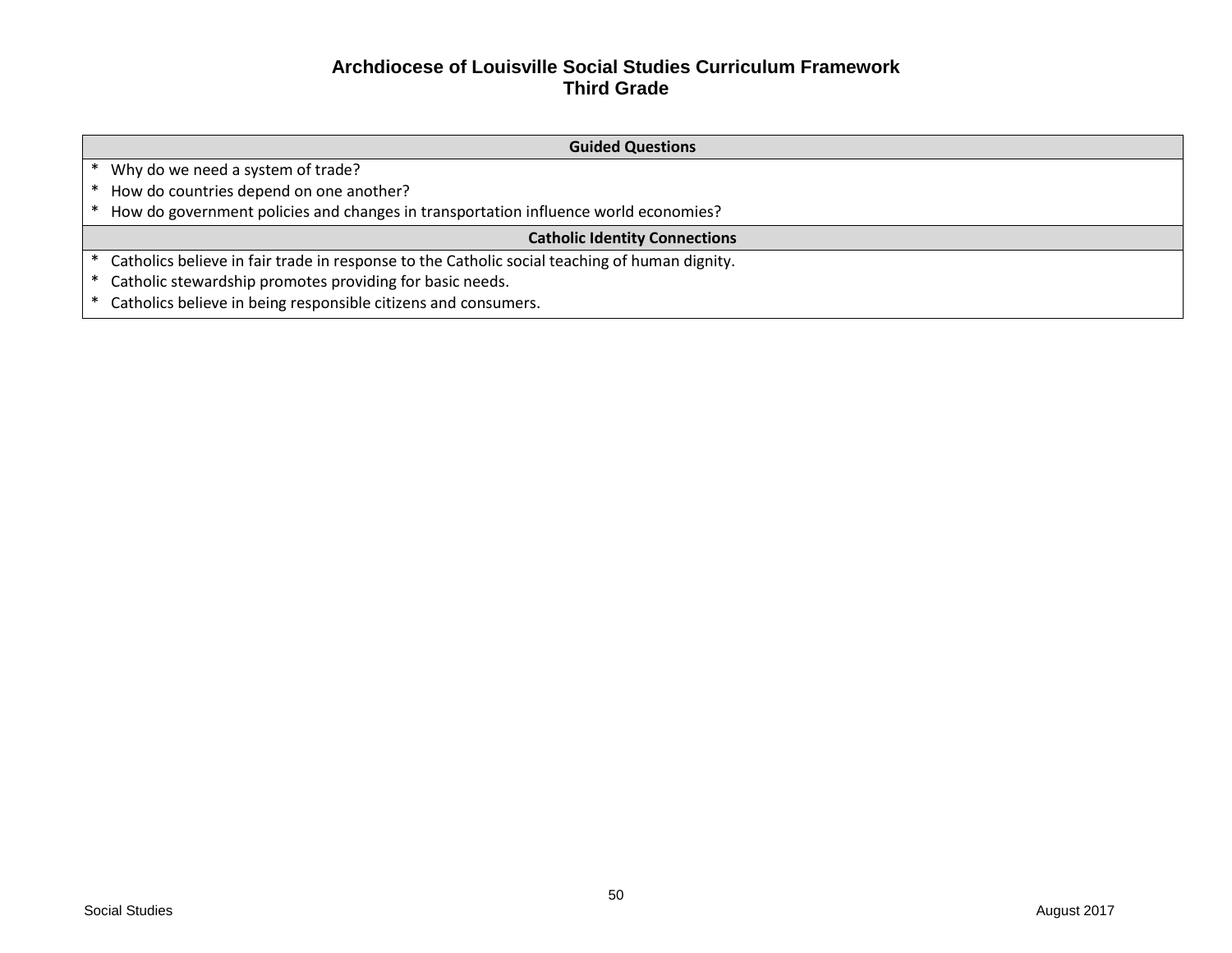# **Connections to English Language Arts and Literacy - Grade 3**

#### **3.A. Reading Standards for Informational Text**

#### **Key Ideas and Details**

- 3.A.1 Ask and answer such questions to demonstrate understanding of a text, referring explicitly to the text as the basis for the answers.
- 3.A.2 Determine the main idea in a text; recount the key details and explain how they support the main idea.
- 3.A.3 Describe the relationship between a series of historical events, using language that pertains to time, sequence, and cause/effect.

#### **Craft and Structure**

- 3.A.4 Determine the meanings of general academic and domain-specific words and phrases in a text relevant to a grade 3 topic or subject.
- 3.A.5 Use text features and search tools (e.g., key words, sidebars, hyperlinks) to locate information relevant to a given topic effectively.
- 3.A.6 Distinguish their own point of view from that of the author of a text.

#### **Integration of Knowledge and Ideas**

- 3.A.7 Use information gained from illustrations (e.g., maps, photographs) and the words in a text to determine understanding of the text (e.g., where, when, why, and how key events occur).
- 3.A.8 Describe the logical connections between particular sentences and paragraphs in a text (e.g., comparison, cause/effect, first/second/third in a sequence).
- 3.A.9 Compare and contrast the most important points and key details presented in two texts on the same topic.

#### **Range of Reading and Level of Text Complexity**

3.A.10 By the end of year, read and comprehend informational texts, including history/social studies, at the high end of the grades 2-3 text complexity band independently and proficiently.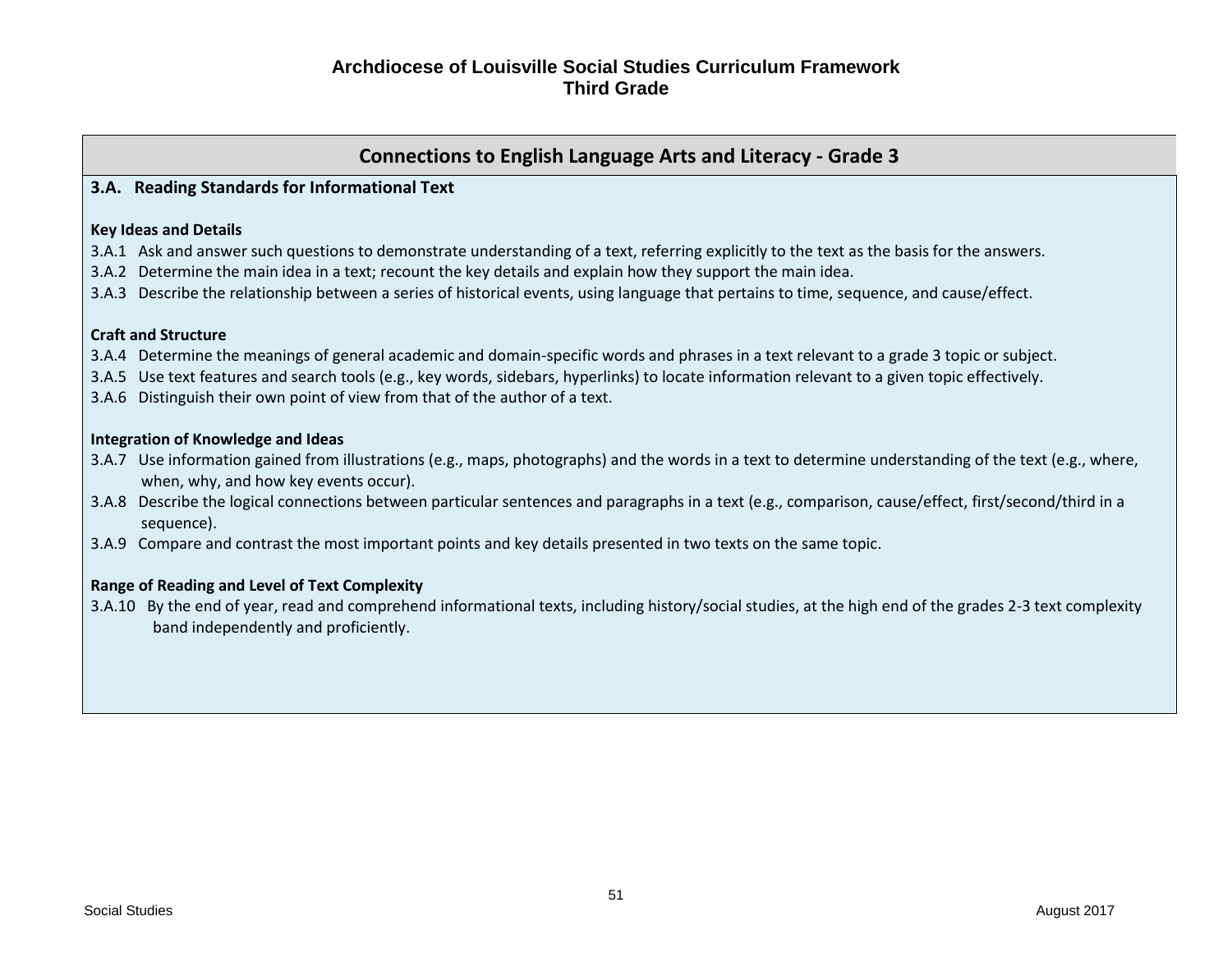# **3.B. Writing Standards Text Types and Purposes** 3.B.1 Write opinion pieces on topics or texts, supporting a point of view with reasons. 3.B.1a Introduce the topic or text they are writing about, state an opinion, and create an organizational structure that lists reasons. 3.B.1b Provide reasons that support the opinion. 3.B.1c Use linking words and phrases (e.g., because, therefore, since, for example) to connect opinion and reasons. 3.B.1d Provide a concluding statement or section. 3.B.2 Write informative/explanatory texts to examine a topic and convey ideas and information clearly. 3.B.2a Introduce a topic and group related information together; include illustrations when useful to aiding comprehension. 3.B.2b Develop the topic with facts, definitions, and details. 3.B.2c Use linking words and phrases (e.g., also, another, and, more, but) to connect ideas within categories of information. 3.B.2d Provide a concluding statement or section. 3.B.3 Write narratives to develop real or imagined experiences or events, using effective technique, descriptive details, and clear event sequences. 3.B.3a Establish a situation and introduce a narrator and/or characters; organize an event sequence that unfolds naturally. 3.B.3b Use dialogue and descriptions of actions, thoughts, and feelings to develop experiences and events or show the response of characters to situations. 3.B.3c Use sequence words and phrases to signal event order and provide a sense of closure. **Production and Distribution of Writing**

### 3.B.4 With guidance and support from adults, produce writing in which the development and organization are appropriate to task and purpose.

- 3.B.5 With guidance and support from peers and adults, develop and strengthen writing as needed by planning, revising, and editing.
- 3.B.6 With guidance and support from adults, use technology to produce and publish writing (using keyboarding skills) as well as to interact and collaborate with others.

### **Research to Build and Present Knowledge**

- 3.B.7 Conduct short research projects that build knowledge about a topic.
- 3.B.8 Recall information from experiences or gather information from print and digital sources; take brief notes on sources and sort evidence into provided categories.

### **Range of Writing**

3.B.9 Write routinely over extended time frames (time for research, reflection, and revision) and shorter time frames (a single sitting or a day or two) for a range of discipline-specific tasks, purposes, and audiences.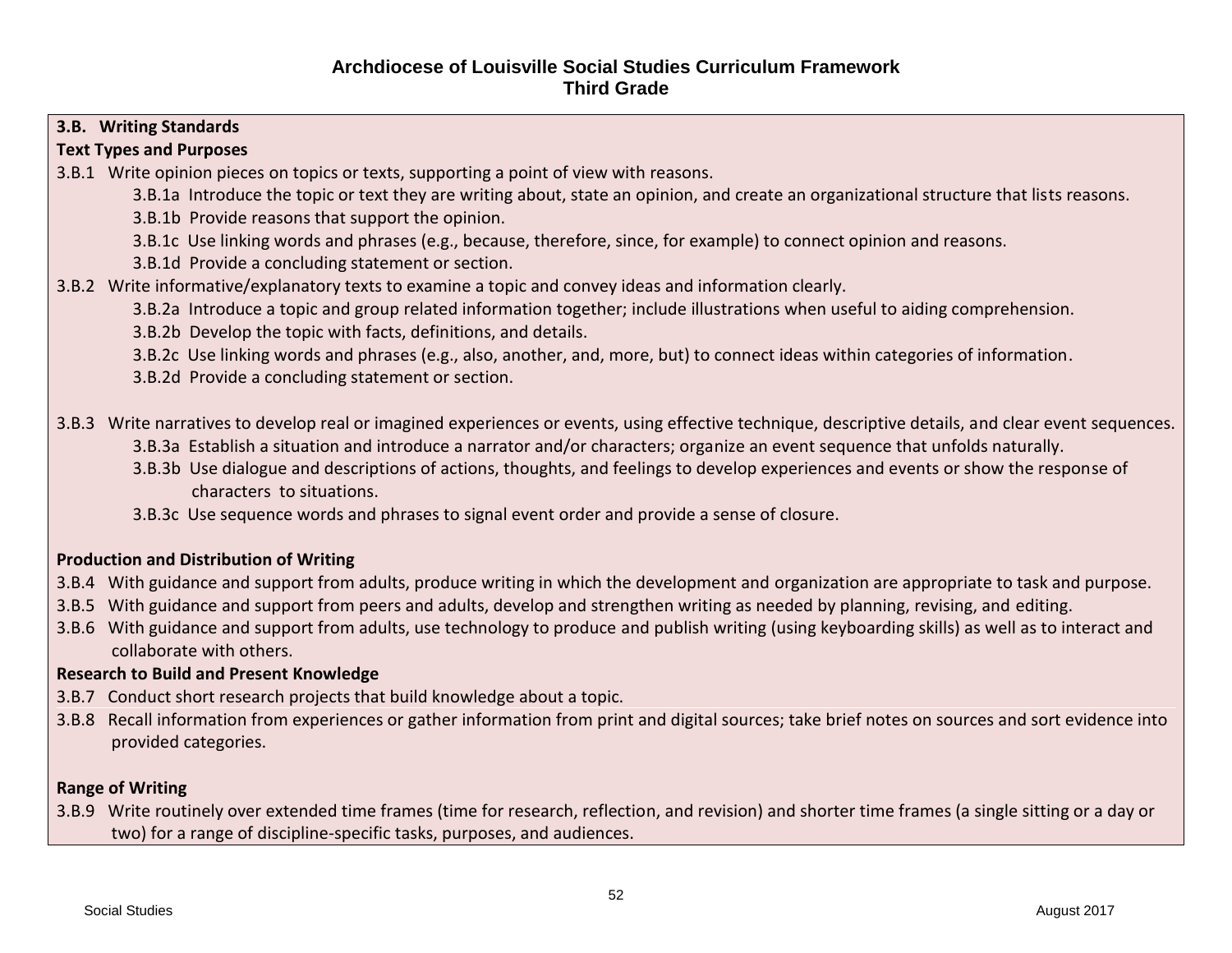### **3.C. Speaking and Listening Standards**

#### **Comprehension and Collaboration**

- 3.C.1 Engage effectively in a range of collaborative discussions (one-on-one, in groups, and teacher-led) with diverse partners on grade 3 topics and texts, building on others' ideas and expressing their own clearly.
	- 3.C.1a Come to discussions prepared, having read or studied required material; explicitly draw on that preparation and other information known about the topic to explore ideas under discussion.
	- 3.C.1b Follow agreed-upon rules for discussions (e.g., gaining the floor in respectful ways, listening with care to others, speaking one at a time about topics and texts under discussion).
	- 3.C.1c Ask questions to check understanding of information presented, stay on topic, and link their comments to the remarks of others.
	- 3.C.1d Explain their ideas and understanding in light of the discussion.
	- 3.C.1e Seek to understand and communicate with individuals from different cultural backgrounds.
- 3.C.2 Determine the main ideas and supporting details of a text read aloud or information presented in diverse media and formats, including visually, quantitatively, and orally.
- 3.C.3 Ask and answer questions about information from a speaker, offering appropriate elaboration and detail.

#### **Presentation of Knowledge and Ideas**

- 3.C.4 Report on a topic or text, tell a story, or recount an experience with appropriate facts and relevant, descriptive details, speaking clearly at an understandable pace.
- 3.C.5 Create engaging audio recordings of stories or poems that demonstrate fluid reading at an understandable pace; add visual displays when appropriate to emphasize or enhance certain facts or details.
- 3.C.6 Speak in complete sentences, when appropriate to the task and the situation, in order to provide requested detail or clarification.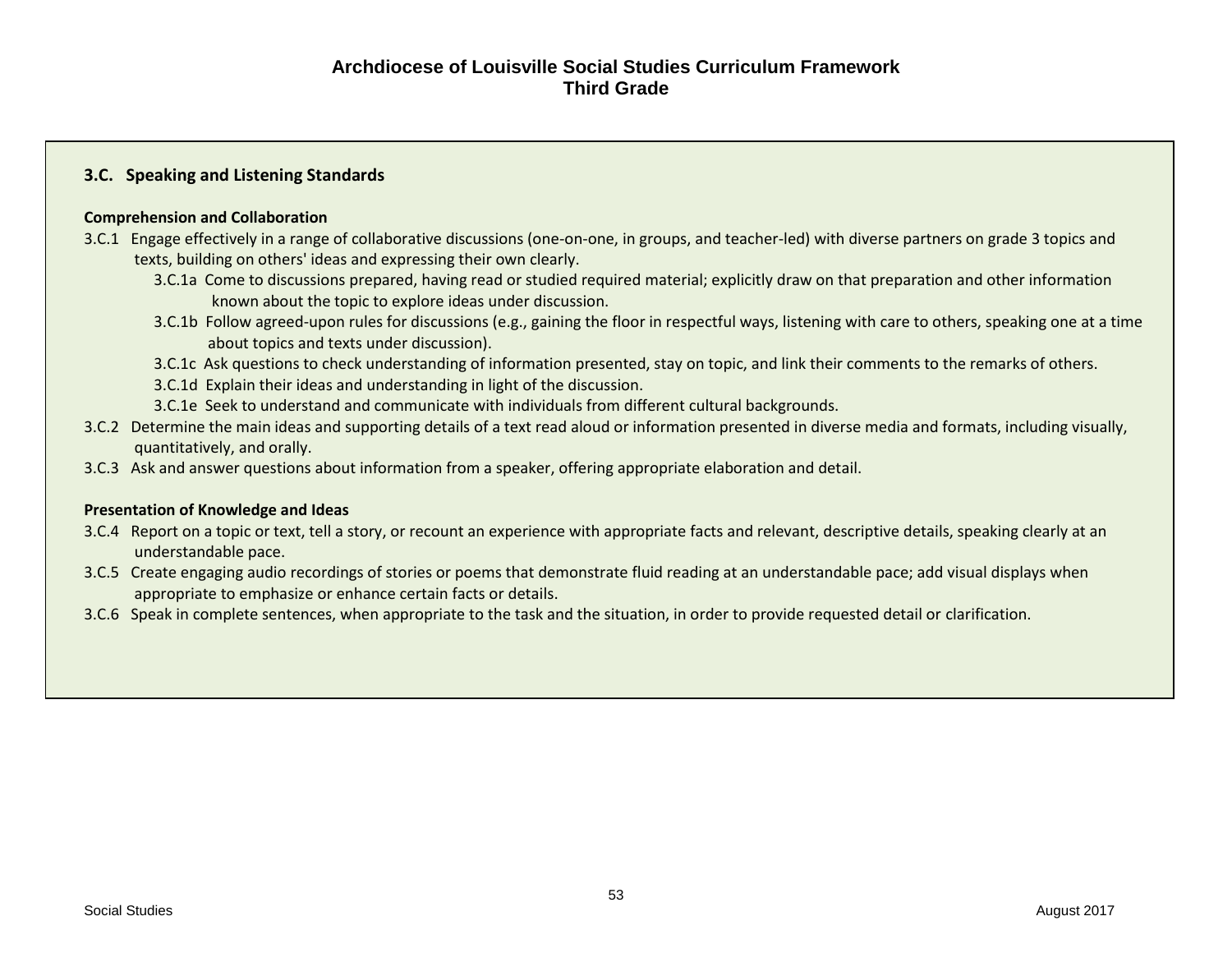THIS PAGE INTENTIONALLY LEFT BLANK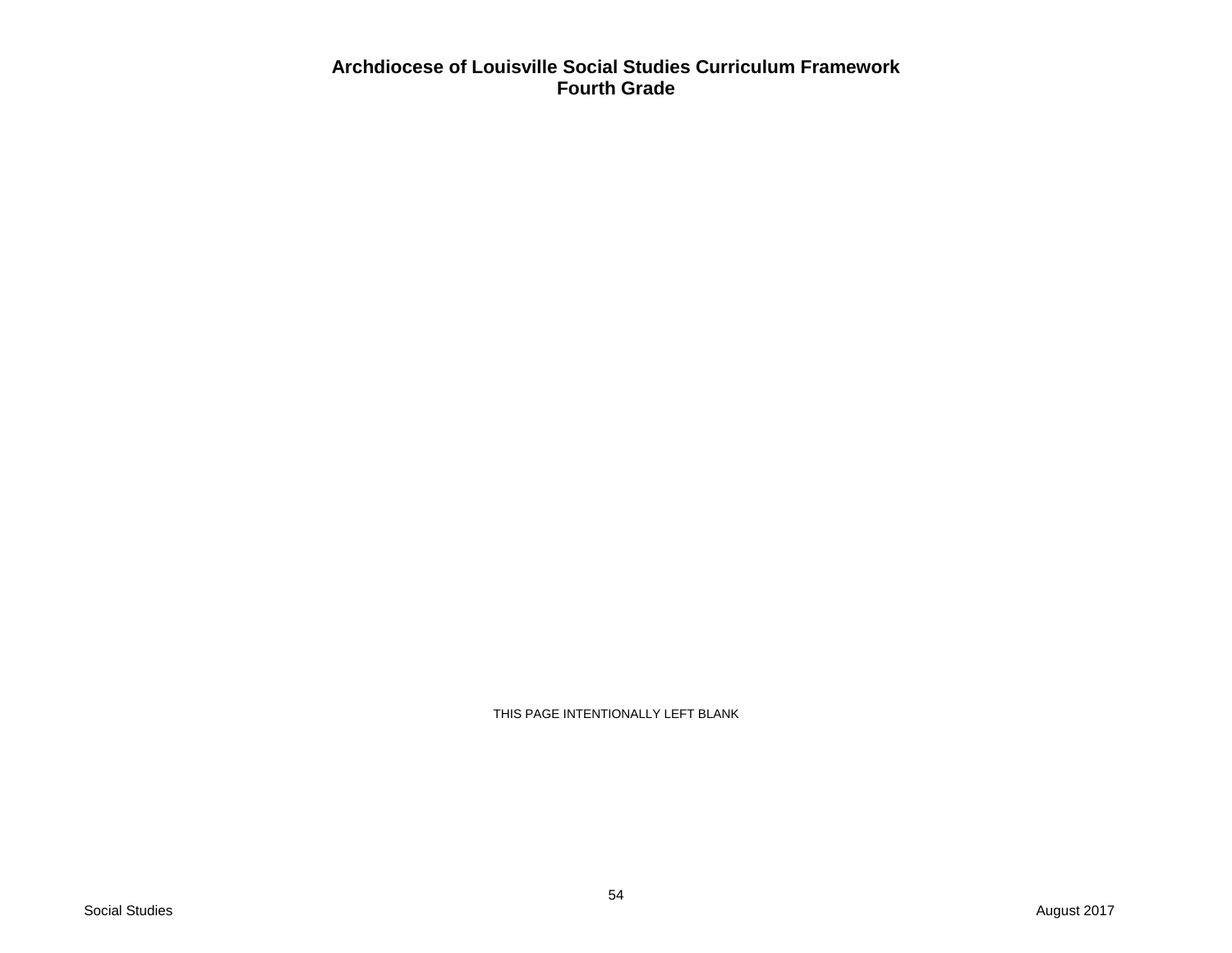# **Fourth Grade**

In Grade Four, the focus is on Kentucky and local communities and their change over time, incorporating the study of geography, history, economics, and government. In addition, students will learn about regions of the United States.

To further develop independent thinking and collaboration skills, the goal for learners in fourth grade is to continue fostering curiosity and engagement through learning experiences that focus on the complex and overlapping relationships within communities, states, and nations. Student experiences will allow them to interact with and evaluate the relationships through the lenses of perspective, change, and interdependence and how these viewpoints impact an individual, a society, and the world.

Through the Practices in the Inquiry Arc, students will:

- consider perspectives and how perspectives impact the reasons that people create and make changes to rules and laws to meet the needs of society
- question and evaluate context and cause and effect, as they continue to examine historical sources
- judge the validity and usefulness of sources when studying a particular topic as they sharpen historical-thinking skills
- build on the economic understandings of scarcity, opportunity costs, and human capital
- investigate how the relationships between buyers and sellers, supply and demand, trade and specialization, and changes to human capital all impact economic decision-making
- use geographic tools to examine how the cultural, environmental, and human-made characteristics impact people's interaction with their surroundings
- examine school and community relationships to identify and address issues that affect students' lives
- engage with and meet perceived needs in their communities through the application of civic readiness, sharing research and communicating solutions to local issues of importance in a meaningful and authentic way

By the end of fourth grade, students will make connections to relationships within communities, states, and nations and evaluate these relationships through the lenses of perspective, change, and interdependence.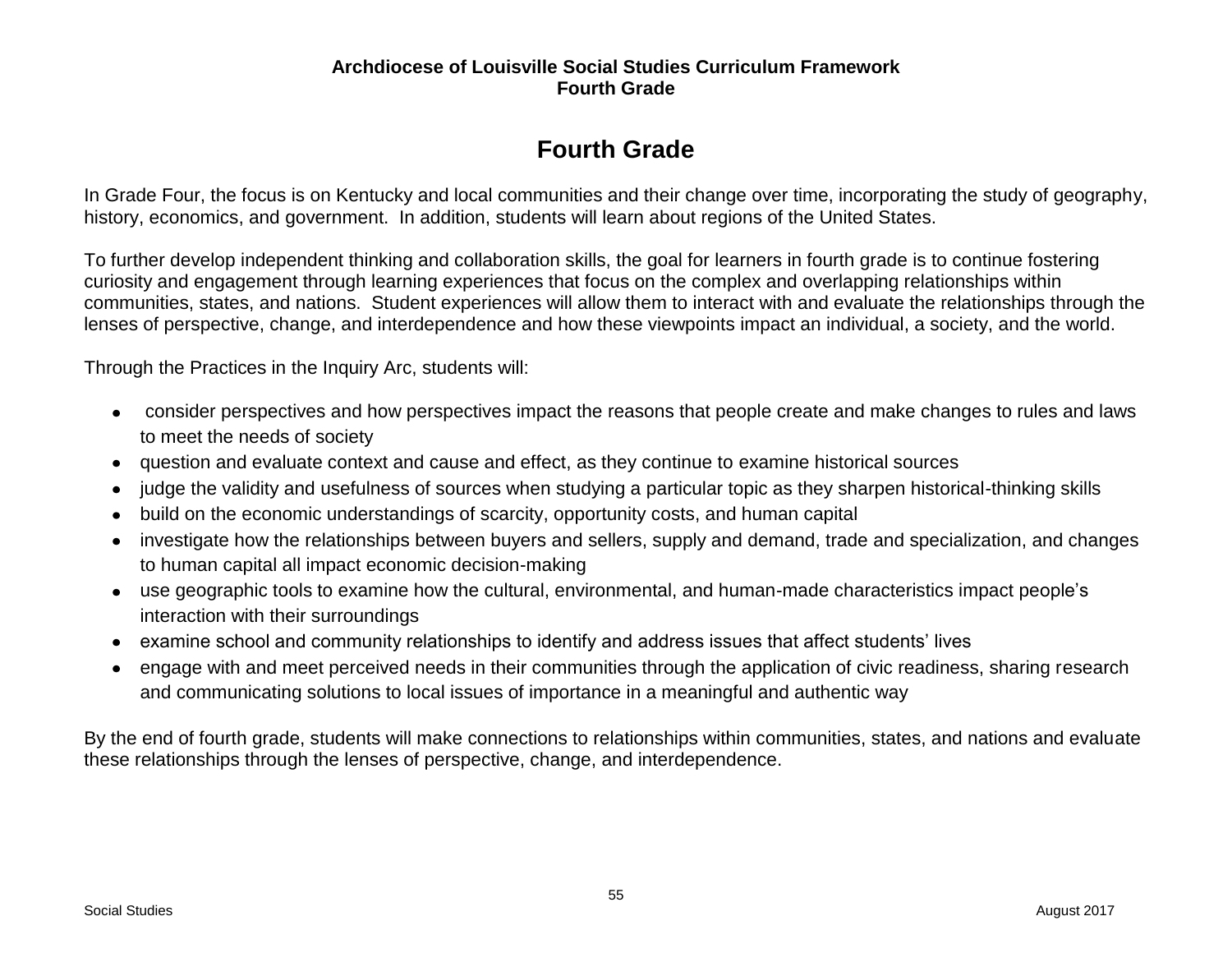| <b>Social Studies Practices - Grade 4</b>         |                                                    |                                                   |
|---------------------------------------------------|----------------------------------------------------|---------------------------------------------------|
| 4.A. Gathering, Interpreting, and Using           | 4.B. Chronological Reasoning and Causation         | 4.C. Comparison and Contextualization             |
| Evidence                                          | Students will independently and collaboratively:   | Students will independently and collaboratively:  |
| Students will independently and collaboratively:  | 4.B.1 Explain how events are related               | 4.C.1 Identify a region in Kentucky by describing |
| 4.A.1 Develop questions about the United States   | chronologically.                                   | a characteristic that places within it have in    |
| and its history, geography, economics, and        | 4.B.2 Employ mathematical skills to measure        | common, and then compare it to other regions in   |
| government.                                       | time in years and centuries. Identify the          | Kentucky.                                         |
| 4.A.2 Recognize, use, and analyze different       | chronological significance of data presented in    | 4.C.2 Identify a region in the United States by   |
| forms of evidence used to make meaning in social  | timelines.                                         | describing a characteristic that places within it |
| studies (including sources such as art,           | 4.B.3 Identify the relationship between multiple   | have in common, and then compare it to other      |
| photographs, artifacts, oral histories, maps, and | causes and effects of an event in history or a     | regions in the United States                      |
| graphs).                                          | current event.                                     | 4.C.3 Identify multiple perspectives on a         |
| 4.A.3 Identify arguments of others.               | 4.B.4 Distinguish between long-term and            | historical event.                                 |
| 4.A.4 Create an understanding of the past by      | immediate causes and effects of an event in        | 4.C.4 Describe and compare Kentucky historical    |
| using primary and secondary sources.              | history or a current event.                        | events.                                           |
| 4.A.5 Identify and explain creation and/or        | 4.B.5 Use periods of time, such as decades and     | 4.C.5 Recognize the relationship between          |
| authorship, purpose, and format of evidence;      | centuries, to put events into chronological order. | geography, economics, and history in Kentucky.    |
| where appropriate, identify point of view.        | 4.B.6 Recognize and identify patterns of           | 4.C.6 Recognize the relationship between          |
|                                                   | continuity and change in Kentucky and in the       | geography, economics, and history in the regions  |
|                                                   | <b>United States.</b>                              | of the United States.                             |
|                                                   |                                                    | 4.C.7 Describe historical developments in         |
|                                                   |                                                    | Kentucky with specific detail, including time and |
|                                                   |                                                    | place.                                            |
|                                                   |                                                    |                                                   |
|                                                   |                                                    |                                                   |
|                                                   |                                                    |                                                   |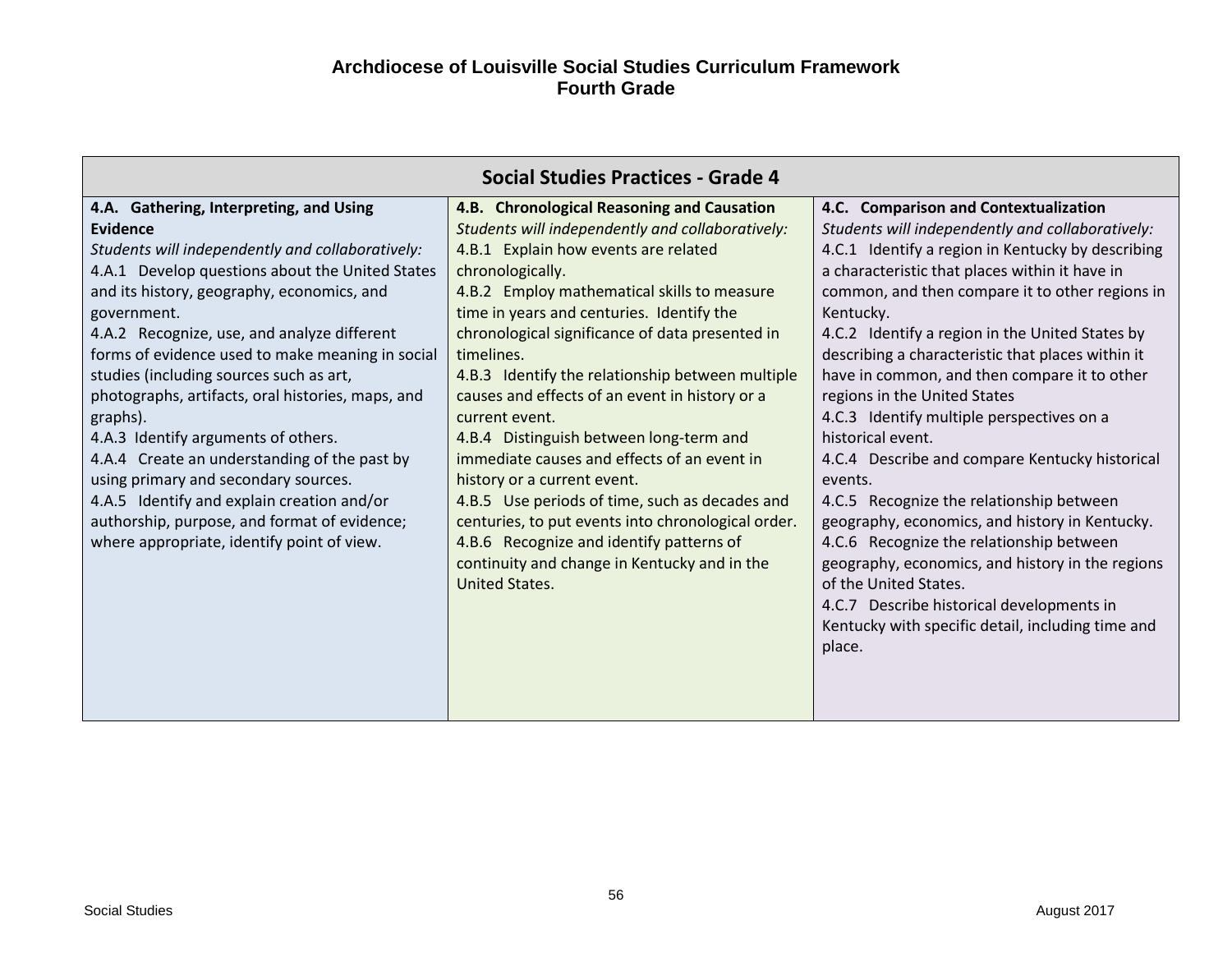| <b>Geography of the United States</b>                                                                                                              |  |  |  |
|----------------------------------------------------------------------------------------------------------------------------------------------------|--|--|--|
| 4.G.1 The United States has a diverse geography. Various maps can be used to represent and examine the geography.                                  |  |  |  |
| 4.G.1a Physical maps can be used to explore the diverse geography of the United States.                                                            |  |  |  |
| * Students will identify and map major physical features, including mountains, rivers, lakes, and large bodies of<br>water.                        |  |  |  |
| * Students will examine climate and vegetation maps to explore the relationship between physical features and vegetation/climate.                  |  |  |  |
| 4.G.1b The United States can be represented using a political map that shows states, cities, capitals, and boundaries.                             |  |  |  |
| * Students will examine a political map for each region to identify the states, capitals, and major cities of each region of the United<br>States. |  |  |  |
| * Students will learn the capitals of each state in the United States.                                                                             |  |  |  |
| * Students will examine the location of major cities in the United States in relation to their home community, using directionality and            |  |  |  |
| latitude and longitude coordinates.                                                                                                                |  |  |  |
| 4.G.2c The United States is rich in natural resources.                                                                                             |  |  |  |
| * Students will identify the major natural resources found in each region of the United States.                                                    |  |  |  |
| * Students will explore how the natural resources are used to benefit the people of each region.                                                   |  |  |  |
|                                                                                                                                                    |  |  |  |
| <b>Guided Questions</b>                                                                                                                            |  |  |  |
| How did the physical features of the United States affect where communities were built?                                                            |  |  |  |
| How do physical features of the United States affect the jobs in various states and communities?                                                   |  |  |  |
| How do the waterways in the United States affect the economy?                                                                                      |  |  |  |
| <b>Catholic Identity Connections</b>                                                                                                               |  |  |  |
| * There is an interconnectedness between humans and all creation.                                                                                  |  |  |  |
| God has surrounded us with a world of diverse landforms and resources.                                                                             |  |  |  |
| We are called to live in peace, harmony, and collaboration with others.                                                                            |  |  |  |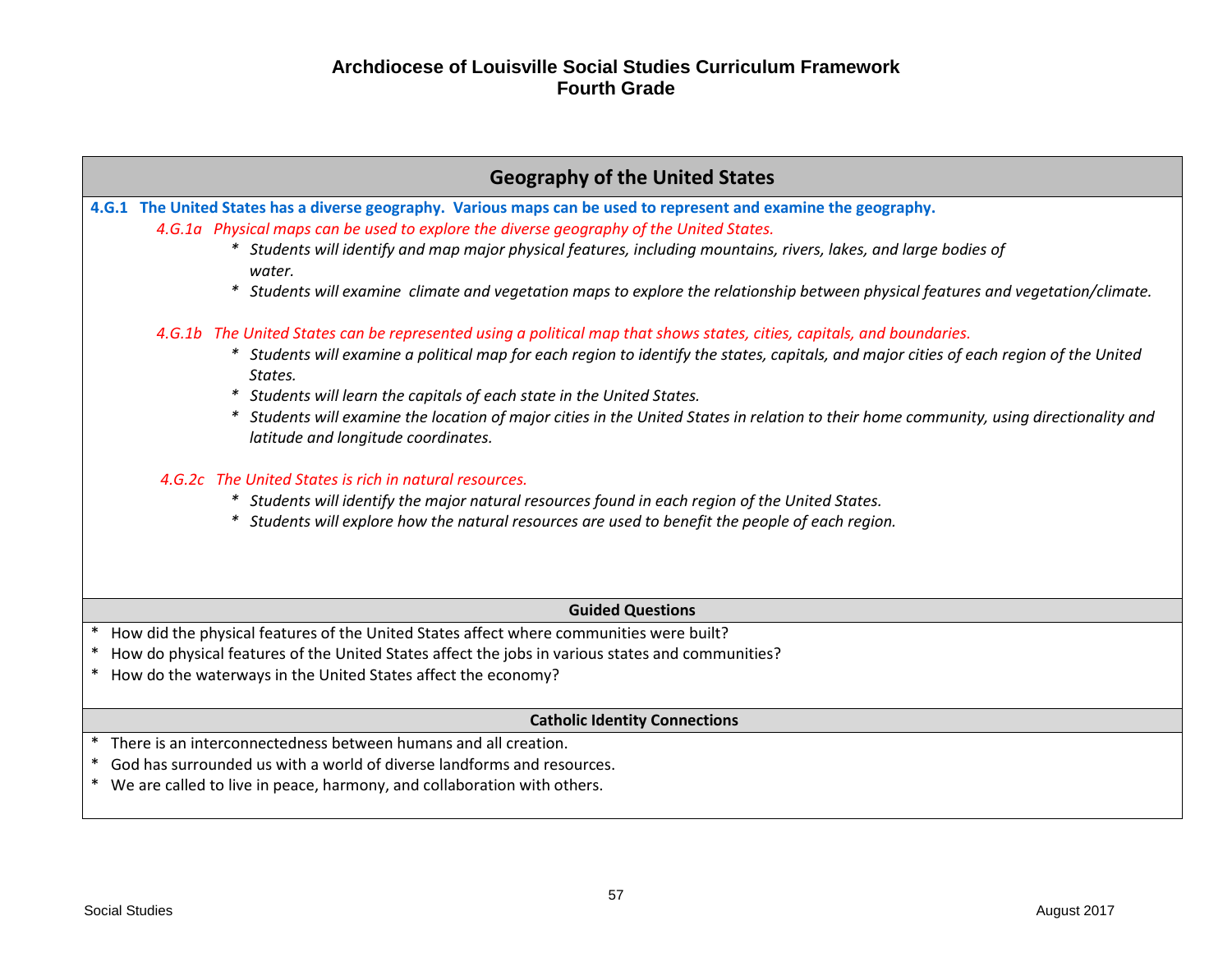|                                                                                                                                                                                                                                                                                         | <b>Government of the United States</b>                                                                                                                                                                                                                                                                                                                                      |  |  |  |
|-----------------------------------------------------------------------------------------------------------------------------------------------------------------------------------------------------------------------------------------------------------------------------------------|-----------------------------------------------------------------------------------------------------------------------------------------------------------------------------------------------------------------------------------------------------------------------------------------------------------------------------------------------------------------------------|--|--|--|
| 4.GV.1 There are different levels of government within the United States. The purpose of government is to protect the rights of<br>citizens and to promote the common good. The government of the United States establishes rights, freedoms, and responsibilities for<br>its citizens. |                                                                                                                                                                                                                                                                                                                                                                             |  |  |  |
|                                                                                                                                                                                                                                                                                         | 4.GV.1a After the Revolution, the United States of America established a federal government.<br>* Students will examine the basic structure of the federal government, including the President, Congress, and Supreme Court.<br>* Students will explore ways that the federal government meets the needs of citizens.                                                       |  |  |  |
|                                                                                                                                                                                                                                                                                         | 4.GV.1b The United States Constitution establishes the basic structure of government for the country. The federal government creates<br>laws to protect the people and interests of the nation.                                                                                                                                                                             |  |  |  |
|                                                                                                                                                                                                                                                                                         | Students will identify and examine the elements of the United States national symbols.<br>Students will use a graphic organizer to show the three branches of federal government and roles and responsibilities of<br>each.                                                                                                                                                 |  |  |  |
|                                                                                                                                                                                                                                                                                         | * Students will investigate and demonstrate the steps necessary for a bill to become a law.<br>* Students will investigate the national election process.                                                                                                                                                                                                                   |  |  |  |
|                                                                                                                                                                                                                                                                                         | 4.GV.1c Citizens have rights and freedoms guaranteed in the United States Constitution.<br>* Students will examine the rights and freedoms quaranteed to citizens.                                                                                                                                                                                                          |  |  |  |
|                                                                                                                                                                                                                                                                                         | 4.GV.1d Citizens of the United States have responsibilities that help the nation function. Some responsibilities are stated as laws.<br>* Students will learn their responsibilities as citizens, such as obeying rules and laws.<br>* Students will discuss active citizenship and adults' responsibility to vote, to understand important issues, and to serve on a jury. |  |  |  |
|                                                                                                                                                                                                                                                                                         | <b>Guided Questions</b>                                                                                                                                                                                                                                                                                                                                                     |  |  |  |
| $\ast$<br>$\ast$                                                                                                                                                                                                                                                                        | How does the structure of the federal government meet the needs of its citizens?<br>How does the structure of the federal government carry out/uphold the rights and freedoms outlined in the Constitution?<br>* How do individuals practice democratic citizenship at the federal level?                                                                                   |  |  |  |
|                                                                                                                                                                                                                                                                                         | <b>Catholic Identity Connections</b>                                                                                                                                                                                                                                                                                                                                        |  |  |  |
|                                                                                                                                                                                                                                                                                         | * We recognize the importance of the democratic principles of justice, equality, and responsibility.<br>* We are called to do all we can to ensure that others can live a good life.<br>* We follow rules and laws in order to provide order and protect the safety and rights of others.                                                                                   |  |  |  |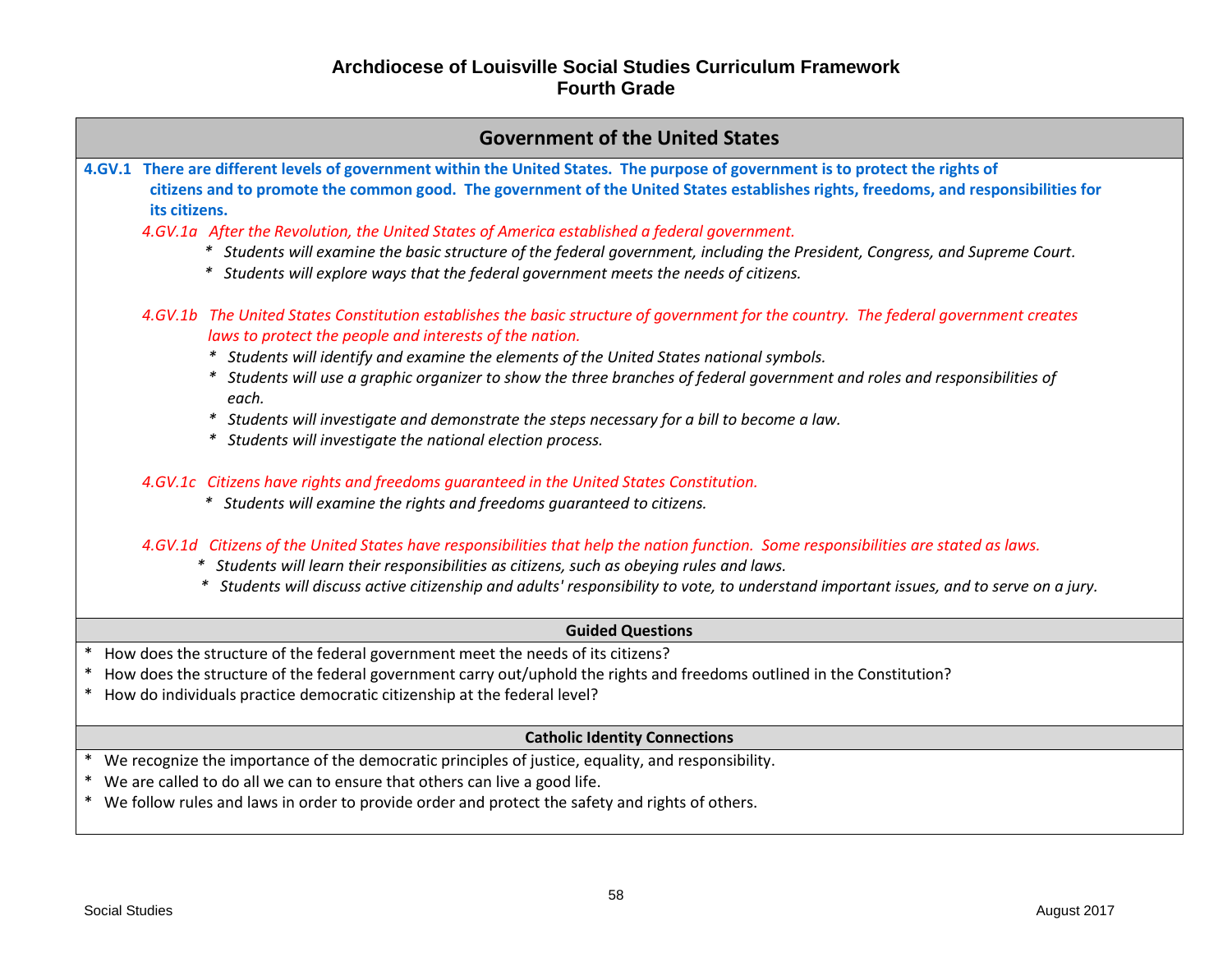| <b>Economics and Economic Systems of the United States</b>                                                                                                                                                                                                                                                                                                                                                                                                                                                                                                                                                                                                                                                                                                                                                                                                                                                                                                                                                                                                                                                                                                                                                                                                                                                                                                                         |  |  |
|------------------------------------------------------------------------------------------------------------------------------------------------------------------------------------------------------------------------------------------------------------------------------------------------------------------------------------------------------------------------------------------------------------------------------------------------------------------------------------------------------------------------------------------------------------------------------------------------------------------------------------------------------------------------------------------------------------------------------------------------------------------------------------------------------------------------------------------------------------------------------------------------------------------------------------------------------------------------------------------------------------------------------------------------------------------------------------------------------------------------------------------------------------------------------------------------------------------------------------------------------------------------------------------------------------------------------------------------------------------------------------|--|--|
| 4.ES.1 Many factors have had an impact on the economic system of the United States over time.<br>4.ES.1a Geographic factors often influenced locations of early settlements. People made use of the resources and the lands around<br>them to meet their basic needs of food, clothing, and shelter.<br>* Students will examine the locations of early settlers and ways they used their environment to meet their needs.<br>Students will distinguish and describe the significance of the key resources within the factors of production (human, natural,<br>and capital resources).                                                                                                                                                                                                                                                                                                                                                                                                                                                                                                                                                                                                                                                                                                                                                                                             |  |  |
| 4.ES.1b The United States has a free market economy.<br>* Students will define and explain the free market economy in the United States.<br>* Students will explain the involvement of the government in a free market economy.<br>* Students will describe the structure of businesses in a free market economy.<br>* Students will distinguish the terms profit, scarcity, supply, and demand and use these terms to describe the influences of<br>economic decision-making.<br>* Students will identify goods and services of regions of the United States.<br>* Students will examine the impact of new ideas, products, and technology on the environment and people of the United States.<br>Students will compare the costs and benefits of economic decisions by demonstrating understanding of the terms trade-off<br>and opportunity cost.<br>* Students will explain why individuals and businesses specialize and trade.<br>* Students will identify and describe key factors and examples of the three major economic activities in the United States<br>(agriculture, service industries, and manufacturing).<br>* Students will define a global economy and the reliance of economic relationships among various contries worldwide.<br>Students will explain the ways the government pays for the goods and services it provides, including tax revenue.<br>$\ast$ |  |  |
| <b>Guided Questions</b>                                                                                                                                                                                                                                                                                                                                                                                                                                                                                                                                                                                                                                                                                                                                                                                                                                                                                                                                                                                                                                                                                                                                                                                                                                                                                                                                                            |  |  |
| How are needs and wants of individuals and groups met through national and global sources?<br>How are people and environments interdependent?<br>How do availability of resources and issues of supply and demand affect relationships and decisions?                                                                                                                                                                                                                                                                                                                                                                                                                                                                                                                                                                                                                                                                                                                                                                                                                                                                                                                                                                                                                                                                                                                              |  |  |
| <b>Catholic Identity Connections</b><br>* We are called to demonstrate stewardship to God's creation, particularly through the conservation and preservation of natural resources.                                                                                                                                                                                                                                                                                                                                                                                                                                                                                                                                                                                                                                                                                                                                                                                                                                                                                                                                                                                                                                                                                                                                                                                                 |  |  |
| * We recognize the relationship between rights and responsibilities as we follow the examples set by Jesus.<br>* We have an obligation to care for those who need our help.                                                                                                                                                                                                                                                                                                                                                                                                                                                                                                                                                                                                                                                                                                                                                                                                                                                                                                                                                                                                                                                                                                                                                                                                        |  |  |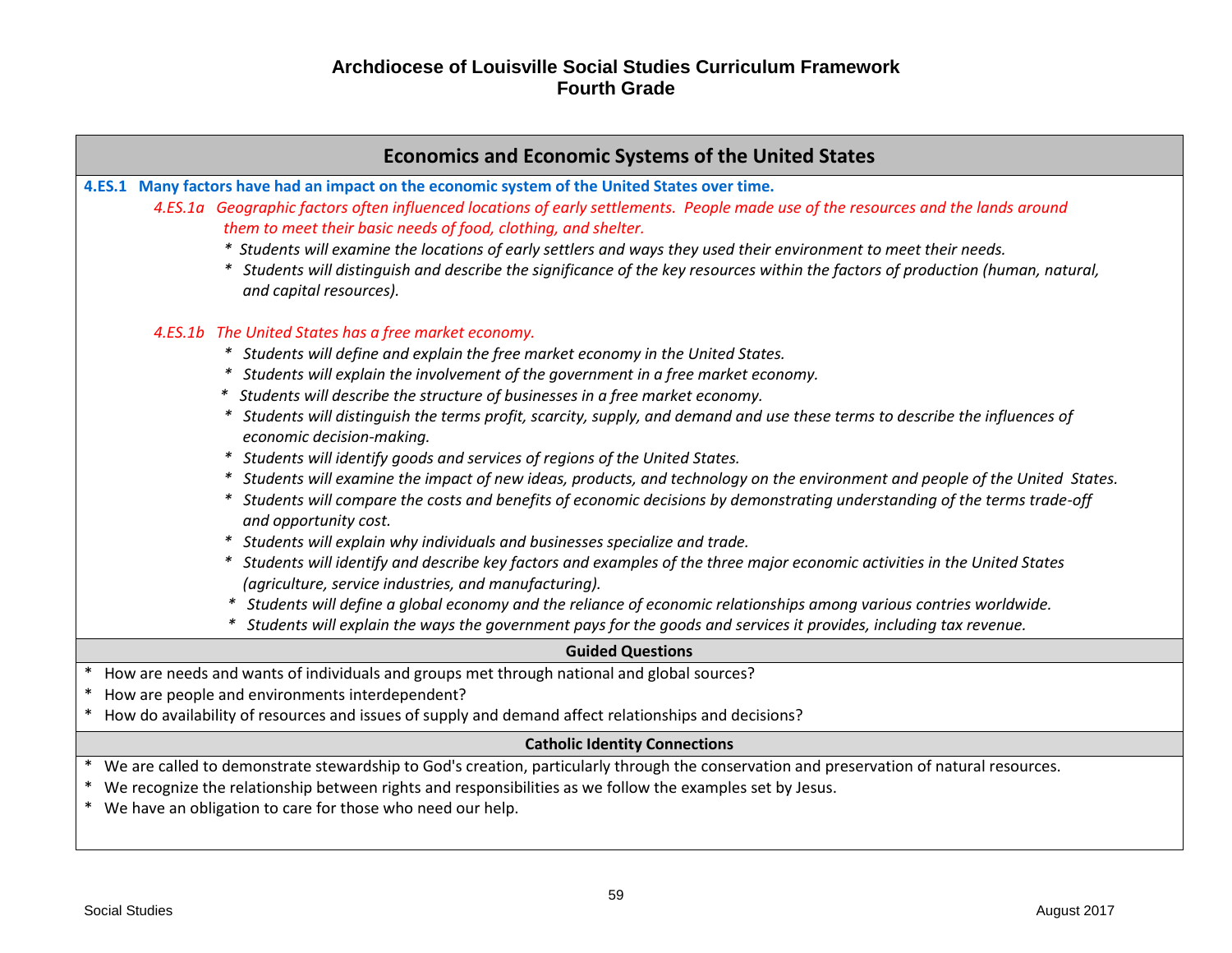| <b>Geography of Kentucky</b>                                                                                                                                                                                                                                                                                                                                                                                                                                                                                                                                                                                                                                                                                                                                                                                                                                                                                                                                                                                                                         |
|------------------------------------------------------------------------------------------------------------------------------------------------------------------------------------------------------------------------------------------------------------------------------------------------------------------------------------------------------------------------------------------------------------------------------------------------------------------------------------------------------------------------------------------------------------------------------------------------------------------------------------------------------------------------------------------------------------------------------------------------------------------------------------------------------------------------------------------------------------------------------------------------------------------------------------------------------------------------------------------------------------------------------------------------------|
| Kentucky has a diverse geography. Various maps can be used to represent and examine the geography of Kentucky.<br>4.GK.1<br>4.GK.1a Physical maps can be used to explore Kentucky's diverse geography.<br>* Students will identify and map Kentucky's major physical features.<br>Students will examine the climate and vegetation found in different regions of Kentucky.<br>∗<br>4.GK.1b Kentucky can be represented using a political map that shows cities, capitals, and boundaries.<br>* Students will use political maps to identify and examine the location of the capital and major cities in Kentucky in relation to their<br>home community using directionality and latitude and longitude coordinates.<br>Students will create a political map of Kentucky that includes the capital city and five of the most popular cities as well as their own<br>community.<br>* Students will examine the major natural resources found in Kentucky.<br>* Students will examine how these resources are used to benefit the people of the state. |
| <b>Guided Questions</b>                                                                                                                                                                                                                                                                                                                                                                                                                                                                                                                                                                                                                                                                                                                                                                                                                                                                                                                                                                                                                              |
| How did the physical features of Kentucky affect where communities were built?                                                                                                                                                                                                                                                                                                                                                                                                                                                                                                                                                                                                                                                                                                                                                                                                                                                                                                                                                                       |
| How do physical features of Kentucky affect the jobs in various communities in the state?                                                                                                                                                                                                                                                                                                                                                                                                                                                                                                                                                                                                                                                                                                                                                                                                                                                                                                                                                            |
| How do the waterways in Kentucky affect the economy in the state?                                                                                                                                                                                                                                                                                                                                                                                                                                                                                                                                                                                                                                                                                                                                                                                                                                                                                                                                                                                    |
| <b>Catholic Identity Connections</b>                                                                                                                                                                                                                                                                                                                                                                                                                                                                                                                                                                                                                                                                                                                                                                                                                                                                                                                                                                                                                 |
| Maryland Catholics moved west seeking better land, not religious liberty.                                                                                                                                                                                                                                                                                                                                                                                                                                                                                                                                                                                                                                                                                                                                                                                                                                                                                                                                                                            |
| * We respect and care for all creation, seeing it as a gift of God's love.                                                                                                                                                                                                                                                                                                                                                                                                                                                                                                                                                                                                                                                                                                                                                                                                                                                                                                                                                                           |
| * We are called to be good stewards, using resources wisely.                                                                                                                                                                                                                                                                                                                                                                                                                                                                                                                                                                                                                                                                                                                                                                                                                                                                                                                                                                                         |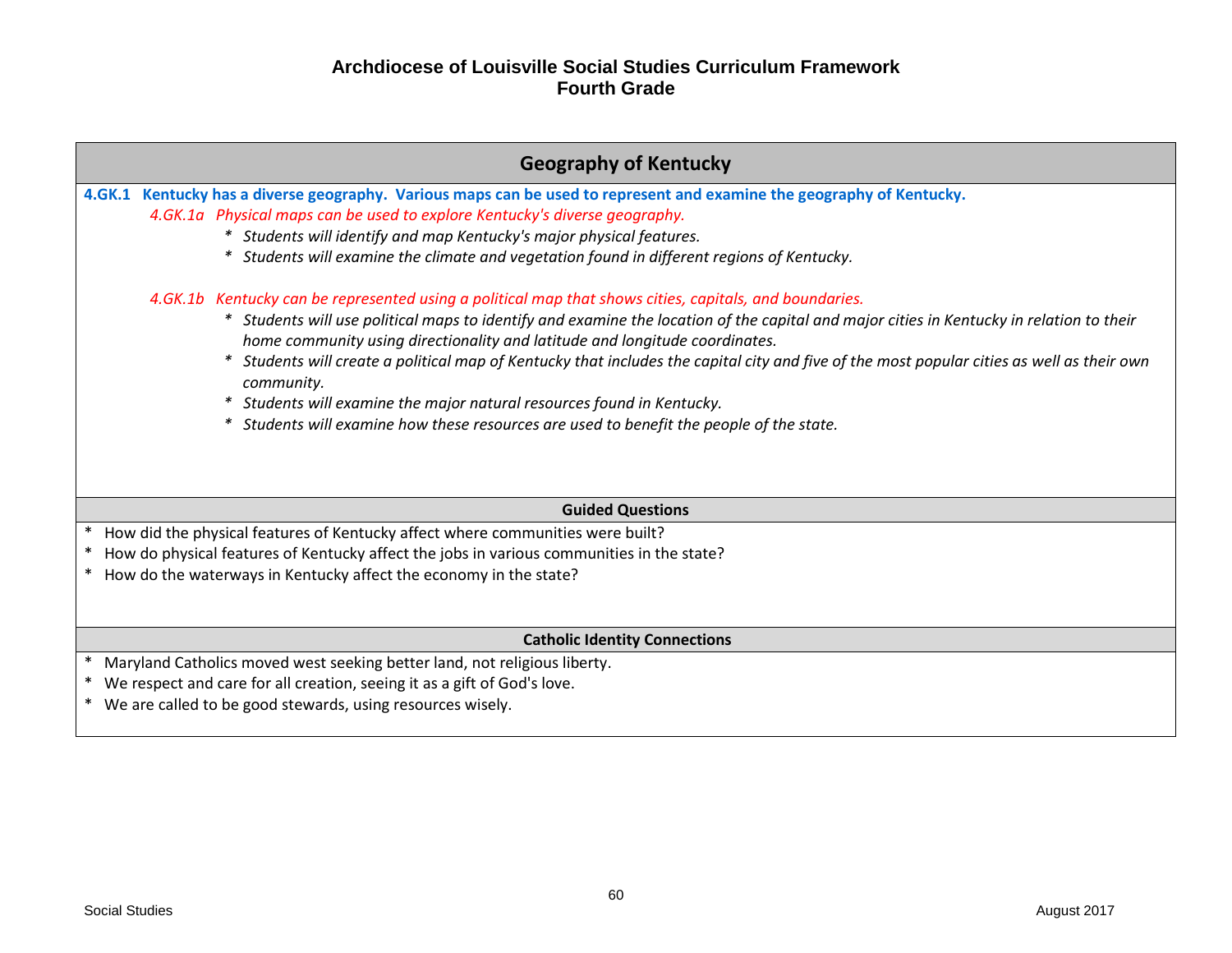| <b>Historical Perspective and Cultural Diversity of Kentucky</b> |                                                                                                                                                                                                                                                                                                                                                                                                                                                                                                                                                                                                                                                                                                                                                        |  |
|------------------------------------------------------------------|--------------------------------------------------------------------------------------------------------------------------------------------------------------------------------------------------------------------------------------------------------------------------------------------------------------------------------------------------------------------------------------------------------------------------------------------------------------------------------------------------------------------------------------------------------------------------------------------------------------------------------------------------------------------------------------------------------------------------------------------------------|--|
|                                                                  | 4.HP.1 Native American groups inhabited the region that became Kentucky. They interacted with the environment and developed unique<br>cultures.                                                                                                                                                                                                                                                                                                                                                                                                                                                                                                                                                                                                        |  |
|                                                                  | 4.HP.1a Geographic factors often influenced locations of early settlements. Native Americans made use of the resources and the lands<br>around them to meet their basic needs of food, clothing, and shelter.                                                                                                                                                                                                                                                                                                                                                                                                                                                                                                                                          |  |
|                                                                  | * Students will identify Native American groups that inhabited Kentucky and describe how these groups used the natural<br>resources of the area to meet their needs.                                                                                                                                                                                                                                                                                                                                                                                                                                                                                                                                                                                   |  |
|                                                                  | * Students will examine the locations of early Native American groups in Kentucky in relation to geographic features, noting<br>how certain physical features were more likely to support settlement and larger populations.                                                                                                                                                                                                                                                                                                                                                                                                                                                                                                                           |  |
|                                                                  | * Students will investigate how Native Americans adapted to and modified their environment to meet their needs and wants.                                                                                                                                                                                                                                                                                                                                                                                                                                                                                                                                                                                                                              |  |
|                                                                  | 4.HP.2 Many different groups throughout history have explored and/or settled in Kentucky.<br>4.HP.2a Different groups throughout Kentucky history, including Catholics, have explored and/or settled here.<br>* Students will identify different European groups that explored the region and discover their reasons for exploring.<br>* Students will use primary and secondary sources to explore the early settlements in Kentucky and discover how the physical<br>environment and natural resources influenced where settlements were built.<br>* Students will research significant figures in Kentucky history, such as Daniel Boone, James Harrod, George Rogers Clark, Isaac<br>Shelby, Abraham Lincoln, John Lancaster, and Jefferson Davis. |  |
|                                                                  | 4.HP.2b Groups of Catholics left Maryland in search of better lives and settled in Kentucky.<br>Students will explore the settlement of Catholics in Kentucky in the areas near the village of Bardstown.<br>Students will explore the establishment of churches, monasteries, schools, orphanages, and hospitals by Catholics in<br>Kentucky.<br>* Students will explore the creation of the Diocese of Bardstown, the first inland diocese, which stretched from the Great Lakes<br>to the Deep South, from the Allegheny Mountains to the Mississippi River.<br>* Students will research significant Catholic figures in Kentucky history, such as Bishop Benedict Joseph Flaget and Mother<br>Catherine Spalding.                                  |  |
|                                                                  | 4.HP.3 As the population of the state grew, Kentucky became the 15th state of the United States.<br>* Students will explore the causes that led to the people of Kentucky seeking statehood.<br>* Students will identify the process to become a state.<br>* Students will examine how the new government was set up to meet the needs of the population.<br>Students will examine how the population grew and new cities developed in the state.<br>Students will investigate how the development of steamboats, roads, and railroads contributed to the growth as a state.                                                                                                                                                                           |  |
|                                                                  | $\sim$                                                                                                                                                                                                                                                                                                                                                                                                                                                                                                                                                                                                                                                                                                                                                 |  |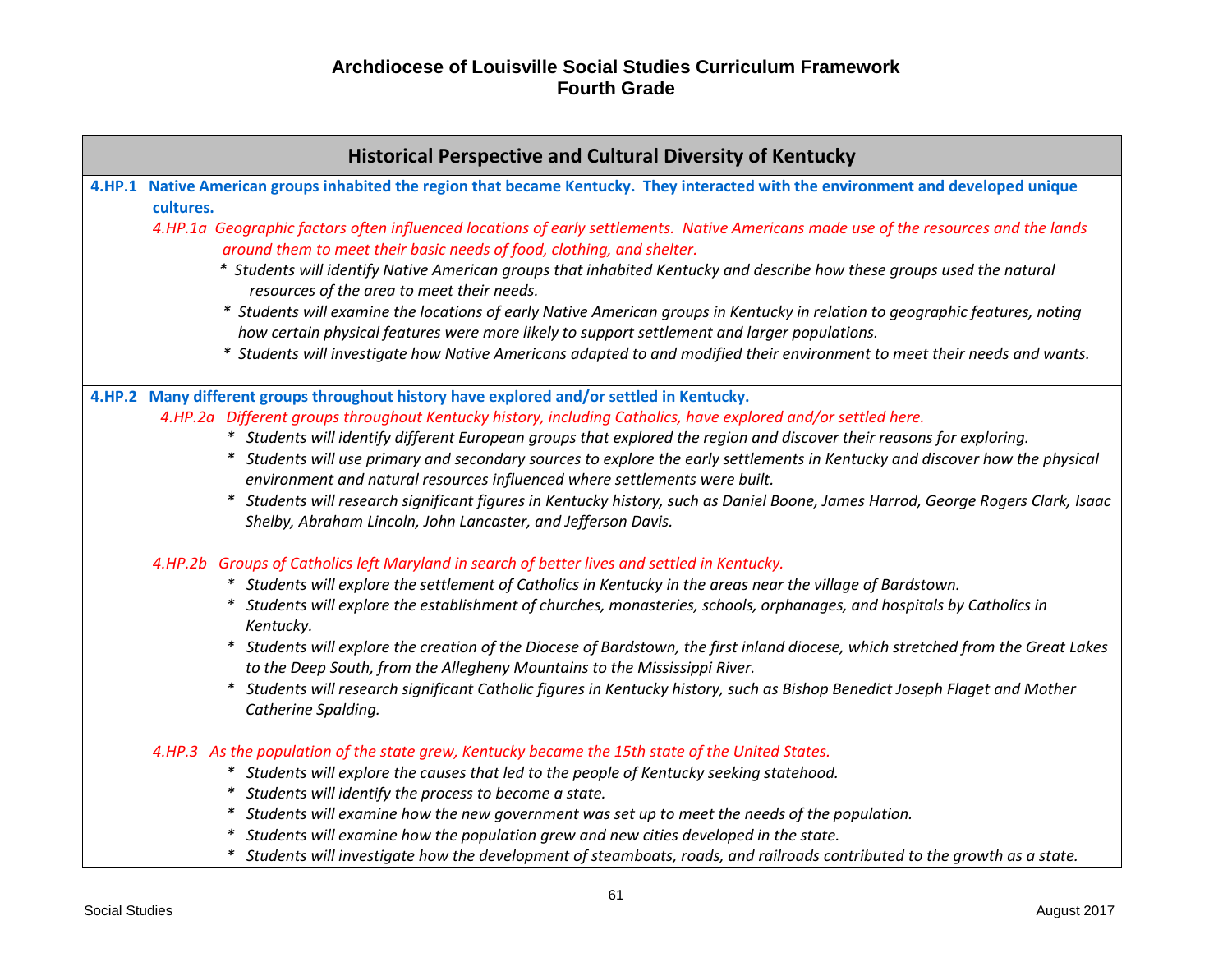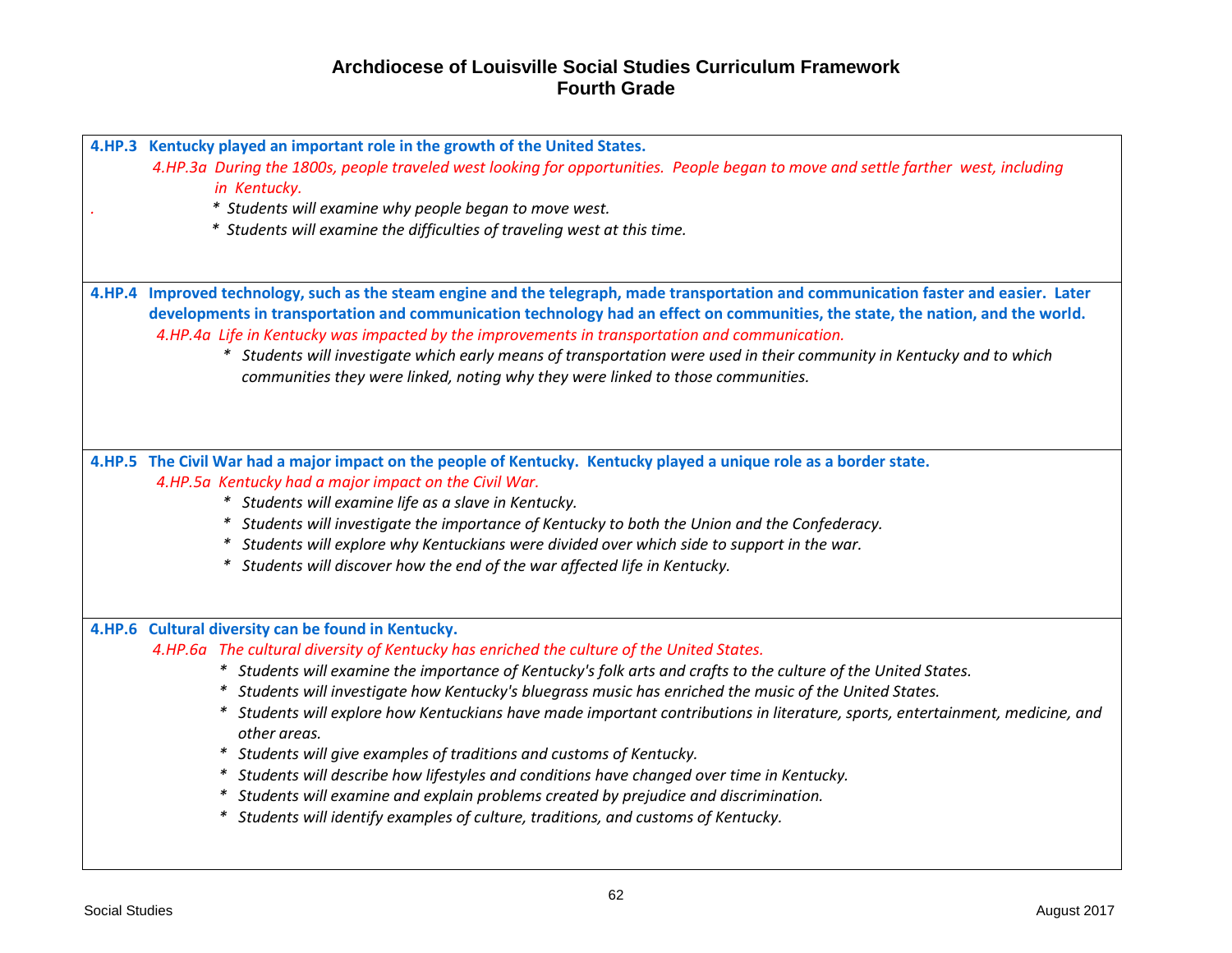|        | <b>Guided Questions</b>                                                                           |  |  |
|--------|---------------------------------------------------------------------------------------------------|--|--|
|        | How does knowledge of the past influence the present and future?                                  |  |  |
|        | How have various cultural groups contributed to Kentucky's society?                               |  |  |
| $\ast$ | Why do interpretations of events, people, places, or situations vary?                             |  |  |
|        |                                                                                                   |  |  |
|        | <b>Catholic Identity Connections</b>                                                              |  |  |
|        | * As Catholics, we are called to respect and give value to the culture and customs of all people. |  |  |
| $\ast$ | Catholics strive to analyze history as a means to apply our beliefs into our diverse society.     |  |  |
| ∗      | We must care for others in response to the Gospel call.                                           |  |  |
|        |                                                                                                   |  |  |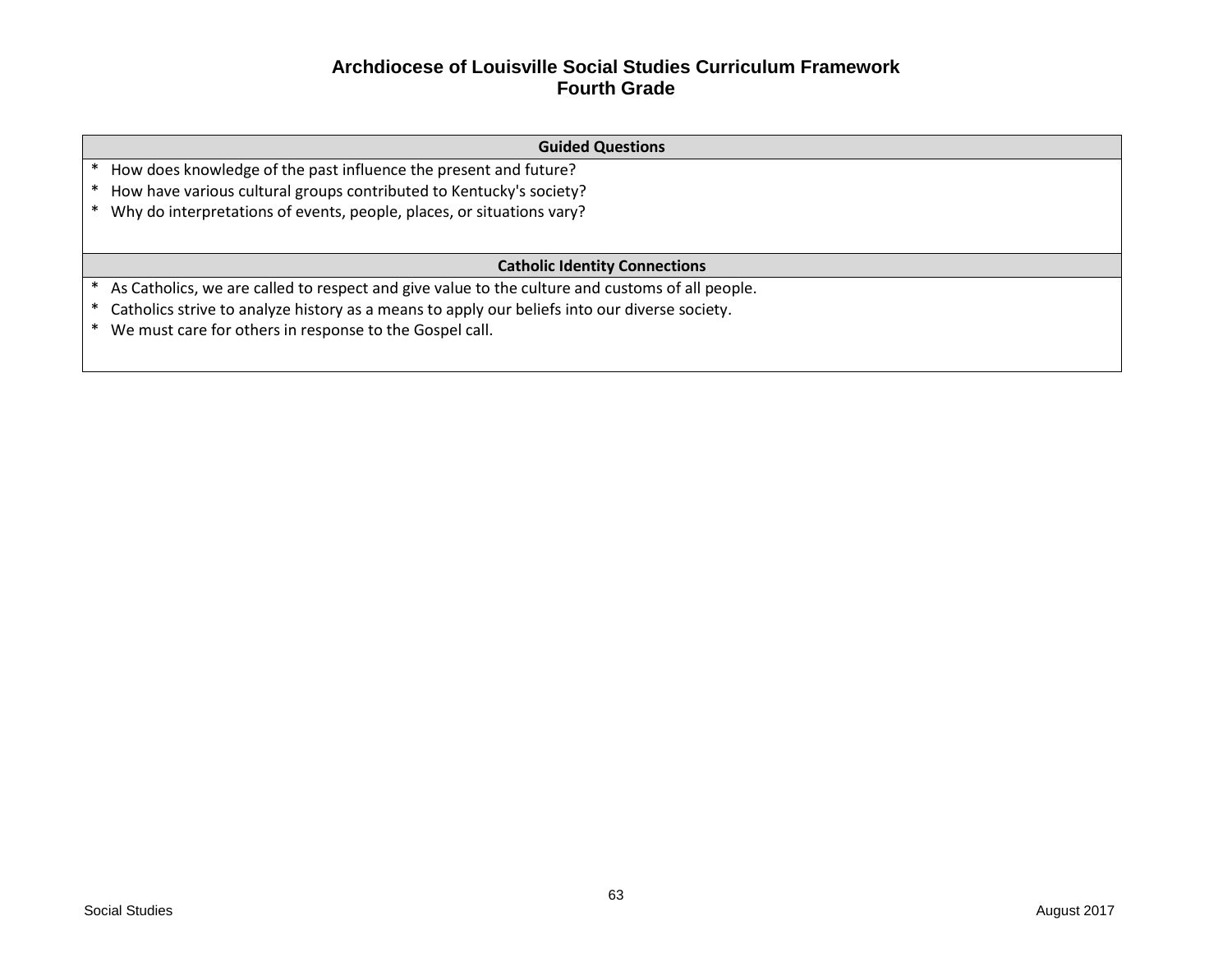| <b>Government of Kentucky</b>                                                                                                                                                                                                                                                                                                                                                                                                                                                                                                                                                                                                                                              |  |
|----------------------------------------------------------------------------------------------------------------------------------------------------------------------------------------------------------------------------------------------------------------------------------------------------------------------------------------------------------------------------------------------------------------------------------------------------------------------------------------------------------------------------------------------------------------------------------------------------------------------------------------------------------------------------|--|
| 4.GK.1 There are different levels of government within Kentucky. The purpose of government is to protect the rights of<br>citizens and to promote the common good. The government of Kentucky establishes rights, freedoms, and responsibilities for its<br>citizens.                                                                                                                                                                                                                                                                                                                                                                                                      |  |
| 4.GK.1a After the Revolution, the colonies established state governments.<br>* Students will examine the basic structure of state and local governments.<br>Students will explore ways the state and local governments meet the needs of citizens, looking for similarities and<br>$\ast$<br>differences between the federal, state, and local levels of government.                                                                                                                                                                                                                                                                                                       |  |
| 4.GK.1b The Kentucky Constitution establishes the basic structure of government for the state. The government of Kentucky creates<br>laws to protect the people and interests of the state.<br>* Students will identify and examine the Kentucky state symbols.<br>* Students will identify the different branches of state government and the roles and responsibilities of<br>each.<br>Students will identify the present governor, local senator, and other significant representatives of the state.<br>* Students will investigate the steps necessary for a bill to become a law in Kentucky.<br>* Students will investigate the local and state election processes. |  |
| 4.GK.1c Government in Kentucky is organized into counties, cities, and towns.<br>* Students will identify the county in which they live, noting where their city or town is within that county.<br>* Students will examine the structure of their local government and its relationship to state government.<br>Students will identify the elected leaders of their community.<br>∗                                                                                                                                                                                                                                                                                        |  |
| 4.GK.1d Kentuckians have rights and freedoms that are guaranteed in the Kentucky Constitution and by state laws.<br>* Students will examine the rights and freedoms guaranteed to citizens.                                                                                                                                                                                                                                                                                                                                                                                                                                                                                |  |
| 4.GK.1e Citizens of Kentucky have responsibilities that help their nation, their state, and their local communities function. Some<br>responsibilities are stated as laws.<br>* Students will learn their responsibilities as citizens, such as obeying rules and laws (e.g., traffic safety, see something-say<br>something, anti-bullying).<br>* Students will discuss active citizenship and adults' responsibility to vote, to understand important issues, and to serve on a jury.                                                                                                                                                                                    |  |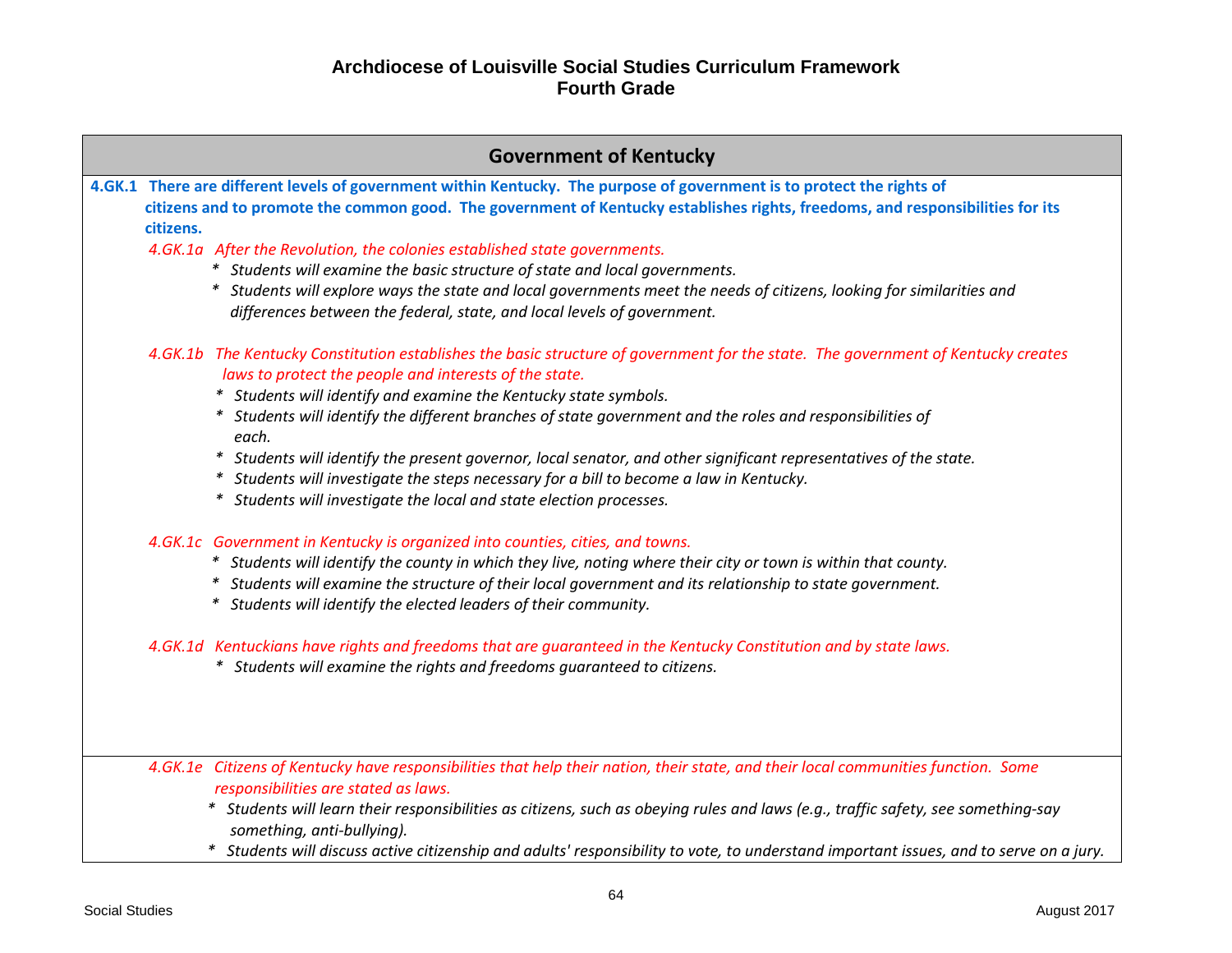# **Guided Questions** \* How do various social, political, religious, and economic systems help societies and communities function and thrive? \* How does the structure of the local and state government carry out/uphold the rights and freedoms outlined in the Constitution? \* How do individuals practice democratic citizenship at the local and state levels? **Catholic Identity Connections** \* We are called to promote peace and harmony with all those we encounter.

- \* We have a responsibility to be a productive member of our family, school, and community.
- \* We must help care for those who are unable to care for themselves.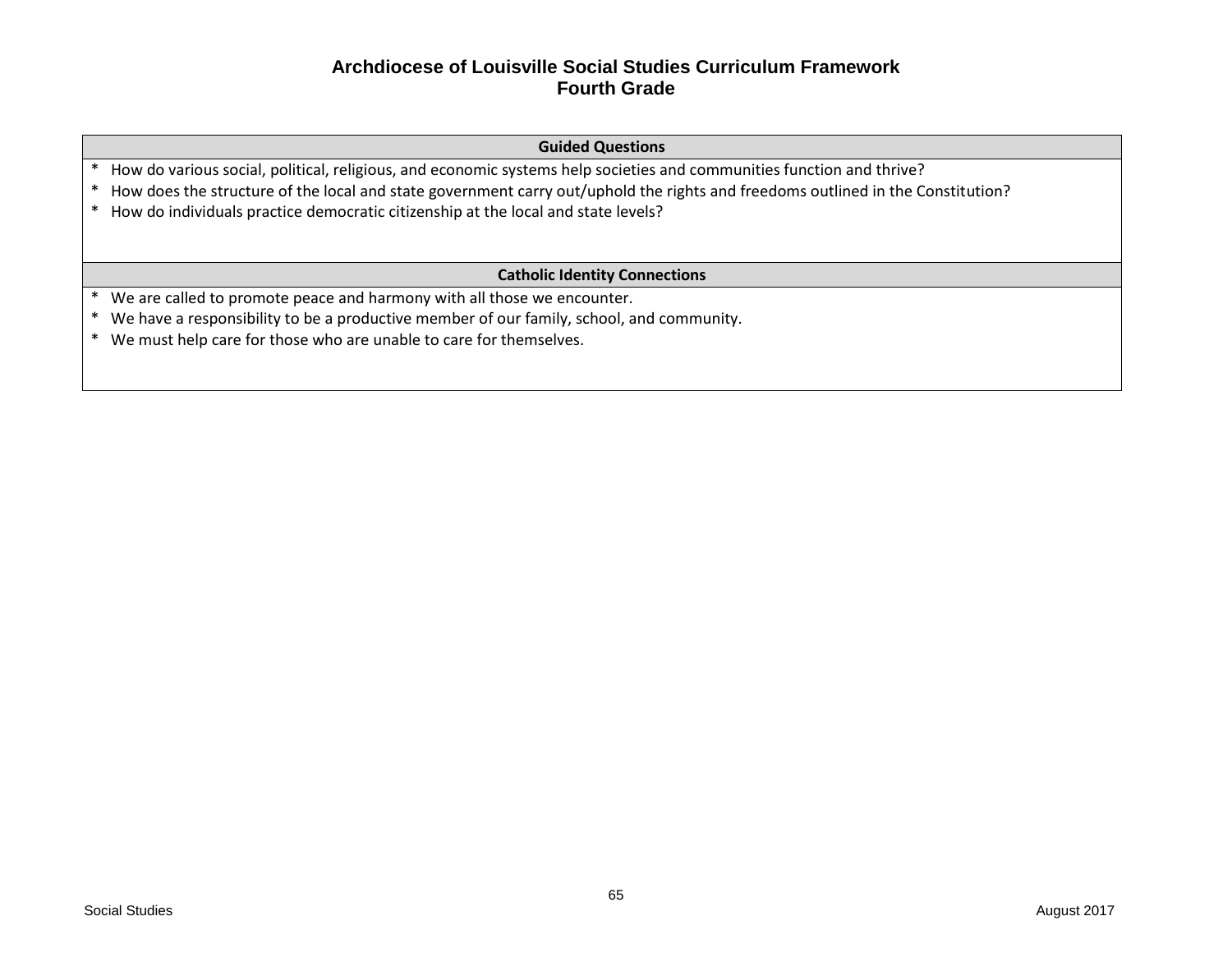| <b>Economics and Economic Systems of Kentucky</b> |                                                                                                                                                                                                                                                                                                                                                                                                                                                                                                                                                                                                                                                                                                                                                                                                                                                                                                                                                                                                                                      |  |
|---------------------------------------------------|--------------------------------------------------------------------------------------------------------------------------------------------------------------------------------------------------------------------------------------------------------------------------------------------------------------------------------------------------------------------------------------------------------------------------------------------------------------------------------------------------------------------------------------------------------------------------------------------------------------------------------------------------------------------------------------------------------------------------------------------------------------------------------------------------------------------------------------------------------------------------------------------------------------------------------------------------------------------------------------------------------------------------------------|--|
|                                                   | 4.EK.1 Various groups have settled in Kentucky.<br>4.EK.1a Geographic factors influence locations and the economy of Kentucky. People make use of the resources and the lands around<br>them to meet their basic needs of food, clothing, and shelter.<br>* Students will examine the impact of geography on the economy of Kentucky.<br>* Students will examine the natural resources and production of goods in Kentucky.                                                                                                                                                                                                                                                                                                                                                                                                                                                                                                                                                                                                          |  |
|                                                   | 4.EK.2 Kentucky has a free market economy.<br>4.EK.2a The economy and economic systems of Kentucky impact life in Kentucky.<br>* Students will define and explain the free market economy in Kentucky.<br>* Students will describe the structure of industries within the free market economy in Kentucky.<br>* Students will define service industries, finance, manufacturing, and mining and their impact and contributions to the<br>economy in the state of Kentucky.<br>* Students will explain why individuals and businesses specialize and trade and use the terms imports and exports to<br>demonstrate the connection between Kentucky's economy and the global economy.<br>* Students will identify goods and services in Kentucky.<br>* Students will examine how the economic activities in their local community have changed over the last 50 years.<br>* Students will investigate major economic activities in regions of Kentucky and create a map showing the major economic<br>activities throughout the state. |  |
|                                                   | 4.EK.3 The natural features of Kentucky contributed to farming throughout history.<br>4.EK.3a Farming has played a significant role in the economy of Kentucky over time.<br>* Students will define the term commercial farms and will use it to compare and contrast modern-day Kentucky farming to<br>farming in the past.<br>* Students will analyze and explain the significance of farming in Kentucky's agricultural economic activity.<br>* Students will examine key agricultural products of Kentucky during the 1800s and compare those to the key agricultural<br>products of today.                                                                                                                                                                                                                                                                                                                                                                                                                                      |  |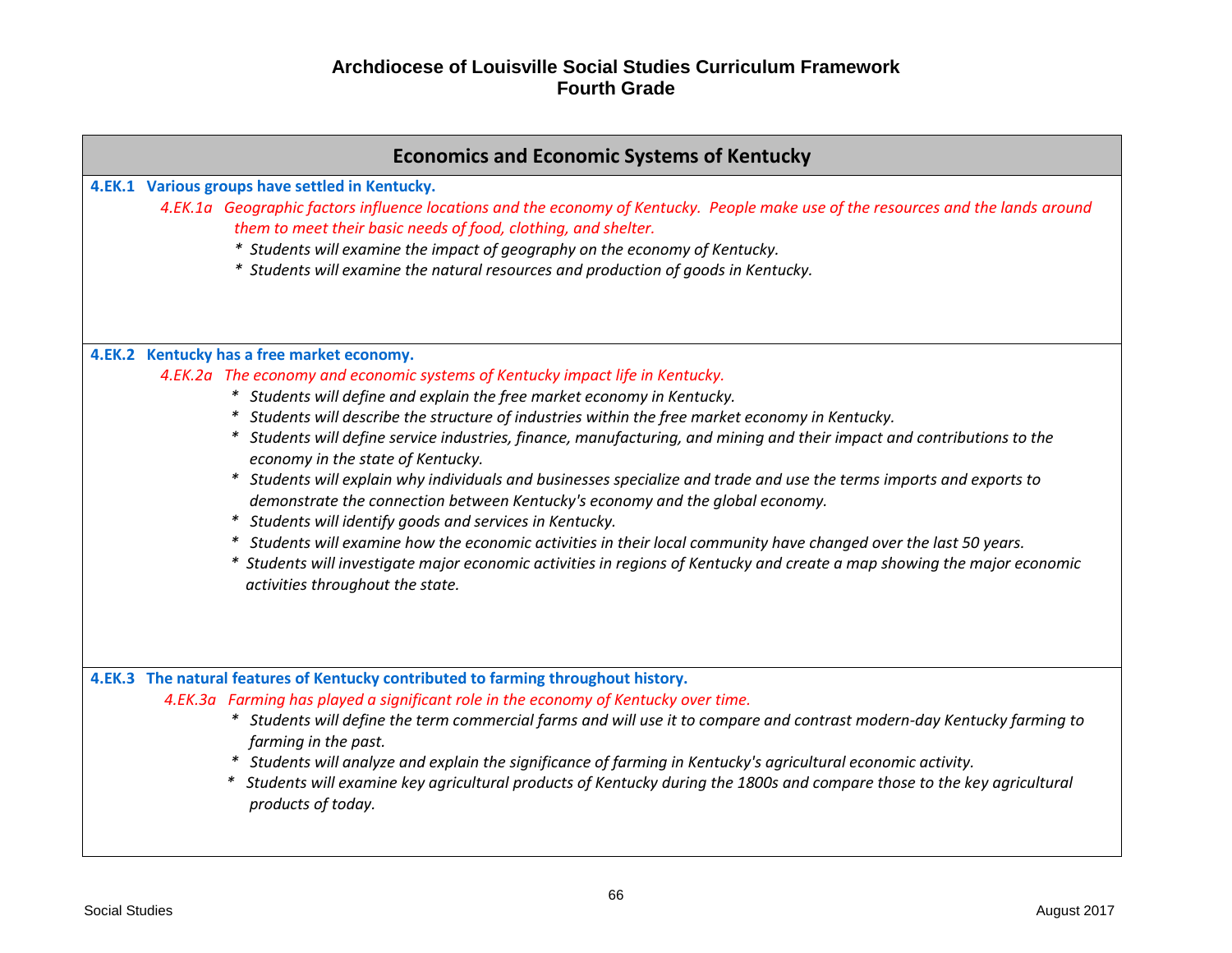|                                      | <b>Guided Questions</b>                                                                                                                |  |  |
|--------------------------------------|----------------------------------------------------------------------------------------------------------------------------------------|--|--|
| ∗                                    | How did geographic factors lead to settlement in Kentucky?                                                                             |  |  |
| ∗                                    | How are needs and wants of individuals and groups met through local sources?                                                           |  |  |
| $\ast$                               | How are people and environments interdependent?                                                                                        |  |  |
|                                      |                                                                                                                                        |  |  |
| <b>Catholic Identity Connections</b> |                                                                                                                                        |  |  |
|                                      |                                                                                                                                        |  |  |
|                                      | * Catholics are called to demonstrate stewardship to God's creation, particularly through the conservation and preservation of natural |  |  |
|                                      | resources.                                                                                                                             |  |  |
|                                      | * We must help ensure the fair treatment of all people so that their needs can be met.                                                 |  |  |
|                                      | * It is important that we express our gratitude for the work done by others to provide for our health and safety.                      |  |  |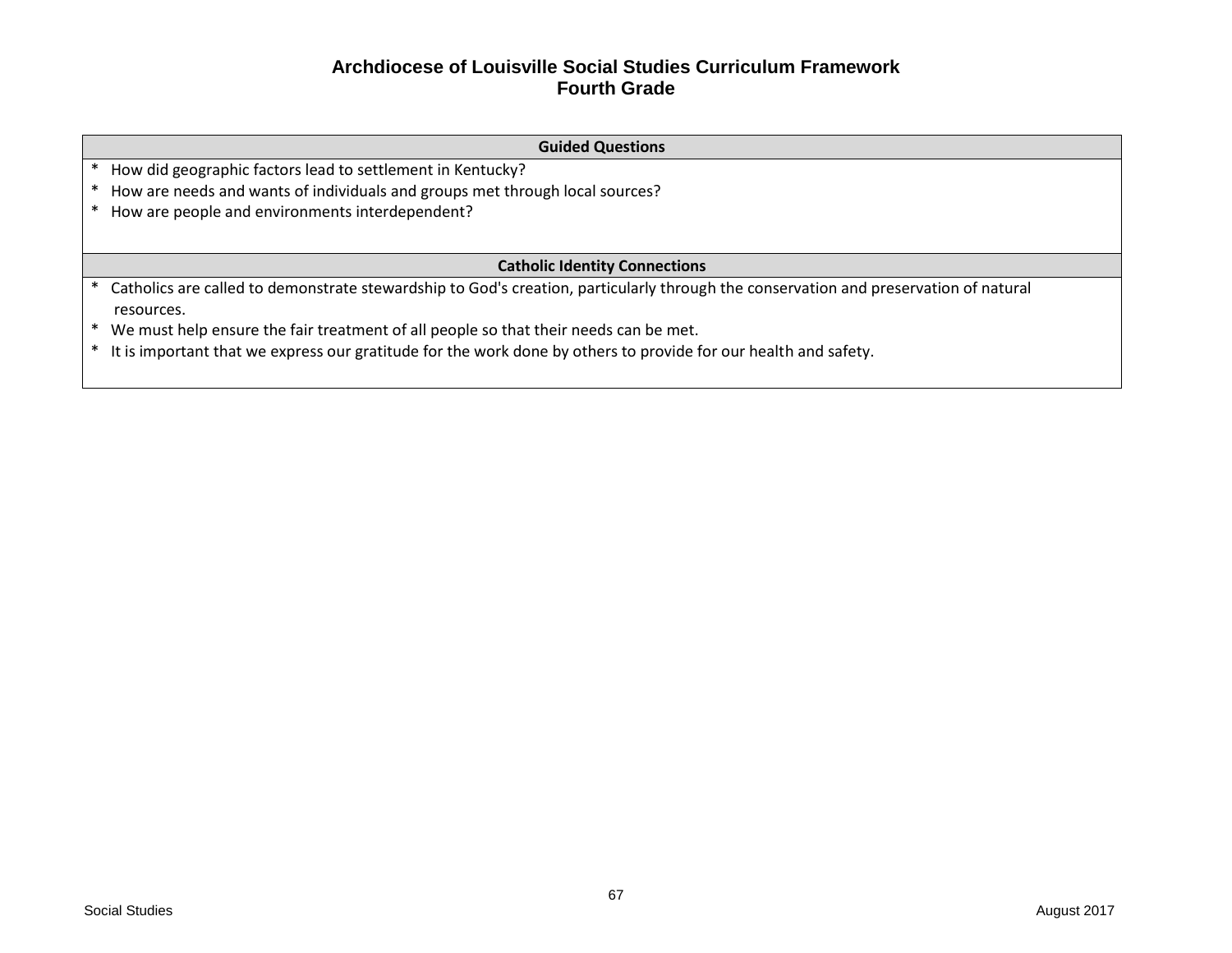## **Connections to English Language Arts and Literacy - Grade 4**

#### **4.A. Reading Standards for Informational Text**

#### **Key Ideas and Details**

- 4.A.1 Refer to details and examples in a text when explaining what the text says explicitly and when drawing inferences from the text.
- 4.A.2 Determine the main idea of a text and explain how it is supported by key details; summarize the text.
- 4.A.3 Explain events, procedures, ideas, or concepts in a historical text, including what happened and why, based on specific information in the text.

#### **Craft and Structure**

- 4.A.4 Determine the meanings of general academic and domain-specific words or phrases in a text relevant to a grade 4 topic or subject area.
- 4.A.5 Describe the overall structure (e.g., chronology, comparison, cause/effect, problem/solution) of events, ideas, concepts, or information in a text or part of a text.
- 4.A.6 Compare and contrast a firsthand and secondhand account of the same event or topic; describe the differences in focus and the information provided.

#### **Integration of Knowledge and Ideas**

- 4.A.7 Interpret information presented visually, orally, or quantitatively (e.g., in charts, graphs, diagrams, timelines, animations, or interactive elements on Web pages) and explain how the information contributes to an understanding of the text in which it appears.
- 4.A.8 Explain how an author uses reasons and evidence to support particular points in a text.
- 4.A.9 Integrate information from two texts on the same topic in order to write or speak about the subject knowledgeably.

#### **Range of Reading and Level of Text Complexity**

4.A.10 By the end of year, read and comprehend informational texts, including history/social studies, in the grades 4-5 text complexity band proficiently, with scaffolding as needed at the high end of the range.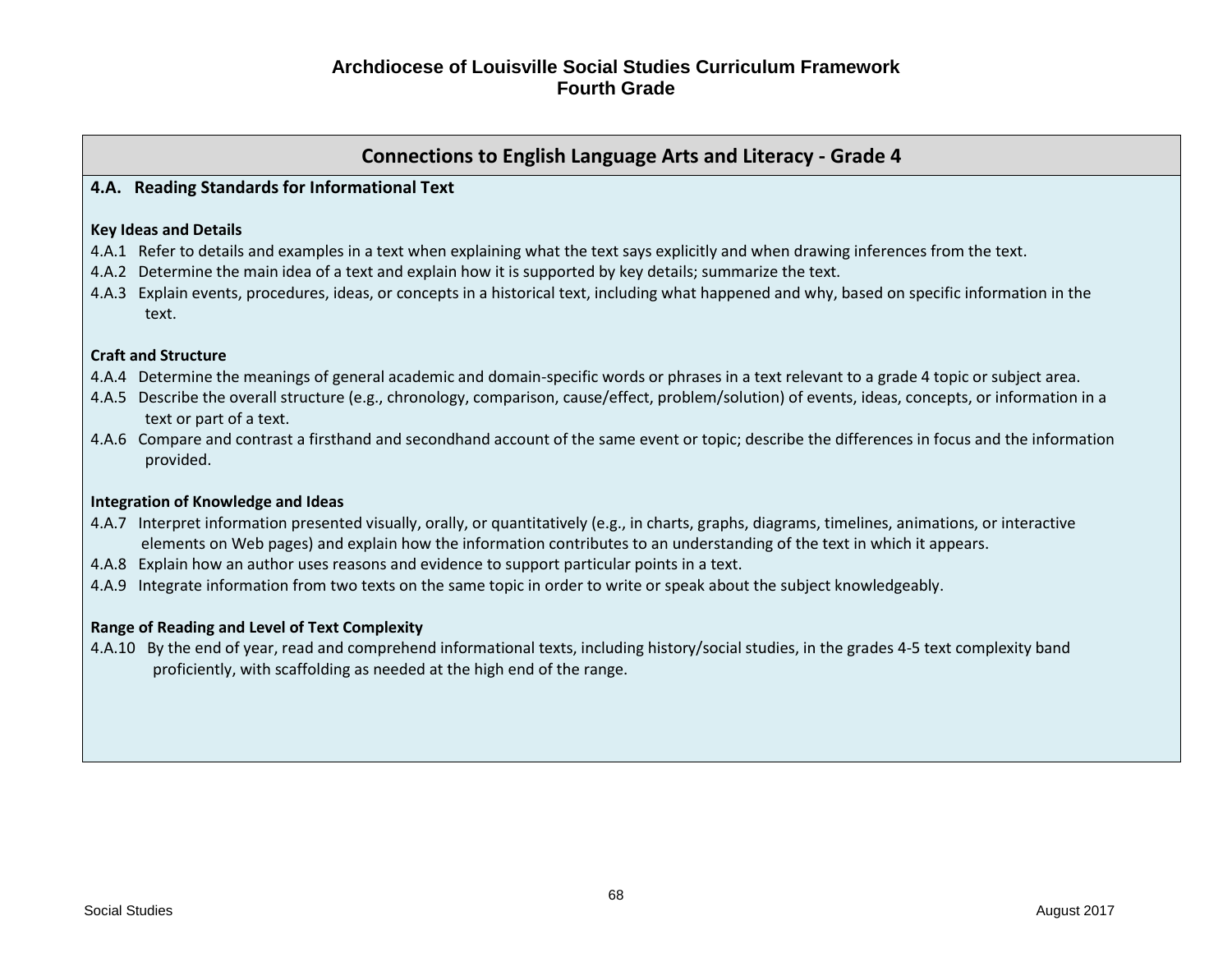#### **Production and Distribution of Writing**

- 4.B.4 Produce clear and coherent writing in which the development and organization are appropriate to task, purpose, and audience.
- 4.B.5 With guidance and support from peers and adults, develop and strengthen writing as needed by planning, revising, and editing.
- 4.B.6 With some guidance and support from adults, use technology, including the Internet, to produce and publish writing, as well as to interact and collaborate with others; demonstrate sufficient command of keyboarding skills to type a minimum of one page in a single sitting.

#### **Research to Build and Present Knowledge**

- 4.B.7 Conduct short research projects that build knowledge through investigation of different aspects of a topic.
- 4.B.8 Recall relevant information from experiences or gather information from print and digital sources; take notes and categorize information; and provide a list of sources.
- 4.B.9 Draw evidence from literary or informational texts (e.g., explain how an author uses reasons and evidence to support points in a text).

#### **Range of Writing**

4.B.10 Write routinely over extended time frames (time for research, reflection, and revision) and shorter time frames (a single sitting or a day or two) for a range of discipline-specific tasks, purposes, and audiences.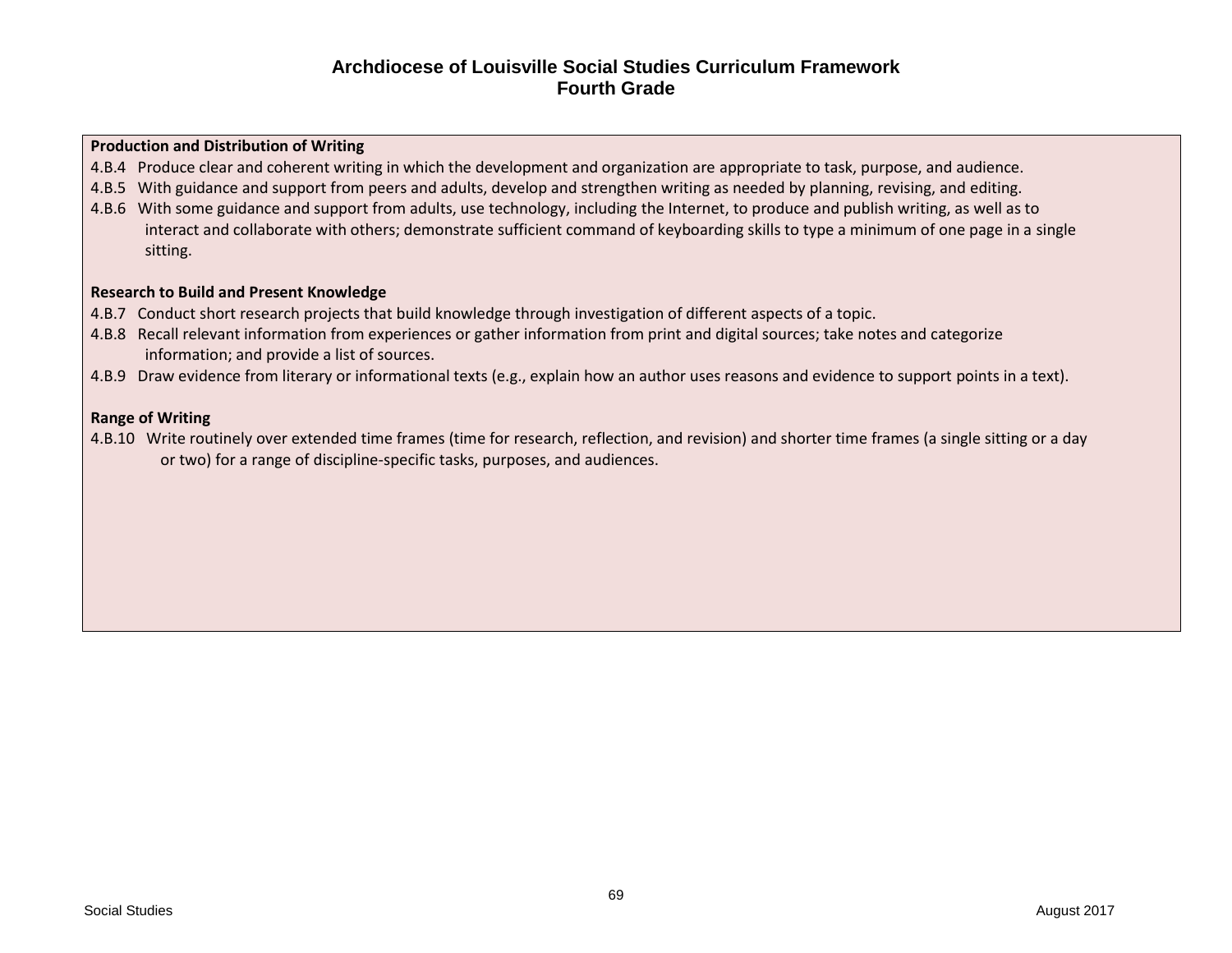#### **4.C. Speaking and Listening Standards**

#### **Comprehension and Collaboration**

4.C.1 Engage effectively in a range of collaborative discussions (one-on-one, in groups, and teacher-led) with diverse partners on grade 4 topics

and texts, building on others' ideas and expressing their own clearly.

- 4.C.1a Come to discussions prepared, having read or studied required material; explicitly draw on that preparation and other information known about the topic to explore ideas under discussion.
- 4.C.1b Follow agreed-upon rules for discussions and carry out assigned roles.
- 4.C.1c Pose and respond to specific questions to clarify or follow up on information, and make comments that contribute to the discussion and link to the remarks of others.
- 4.C.1d Review the key ideas expressed and explain their own ideas and understanding in light of the discussion.
- 4.C.1e Seek to understand and communicate with individuals from different perspectives and cultural backgrounds.
- 4.C.2 Paraphrase portions of a text read aloud or information presented in diverse media and formats, including visually, quantitatively, and orally.
- 4.C.3 Identify the reasons and evidence a speaker provides to support particular points.

### **Presentation of Knowledge and Ideas**

- 4.C.4 Report on a topic or text, tell a story, or recount an experience in an organized manner, using appropriate facts and relevant, descriptive details to support main ideas or themes; speak clearly at an understandable pace.
- 4.C.5 Add audio recordings and visual displays to presentations, when appropriate, to enhance the development of main ideas or themes.
- 4.C.6 Differentiate between contexts that call for formal English (e.g., presenting ideas) and situations where informal discourse is appropriate (e.g., small-group discussion); use formal English when appropriate to task and situation.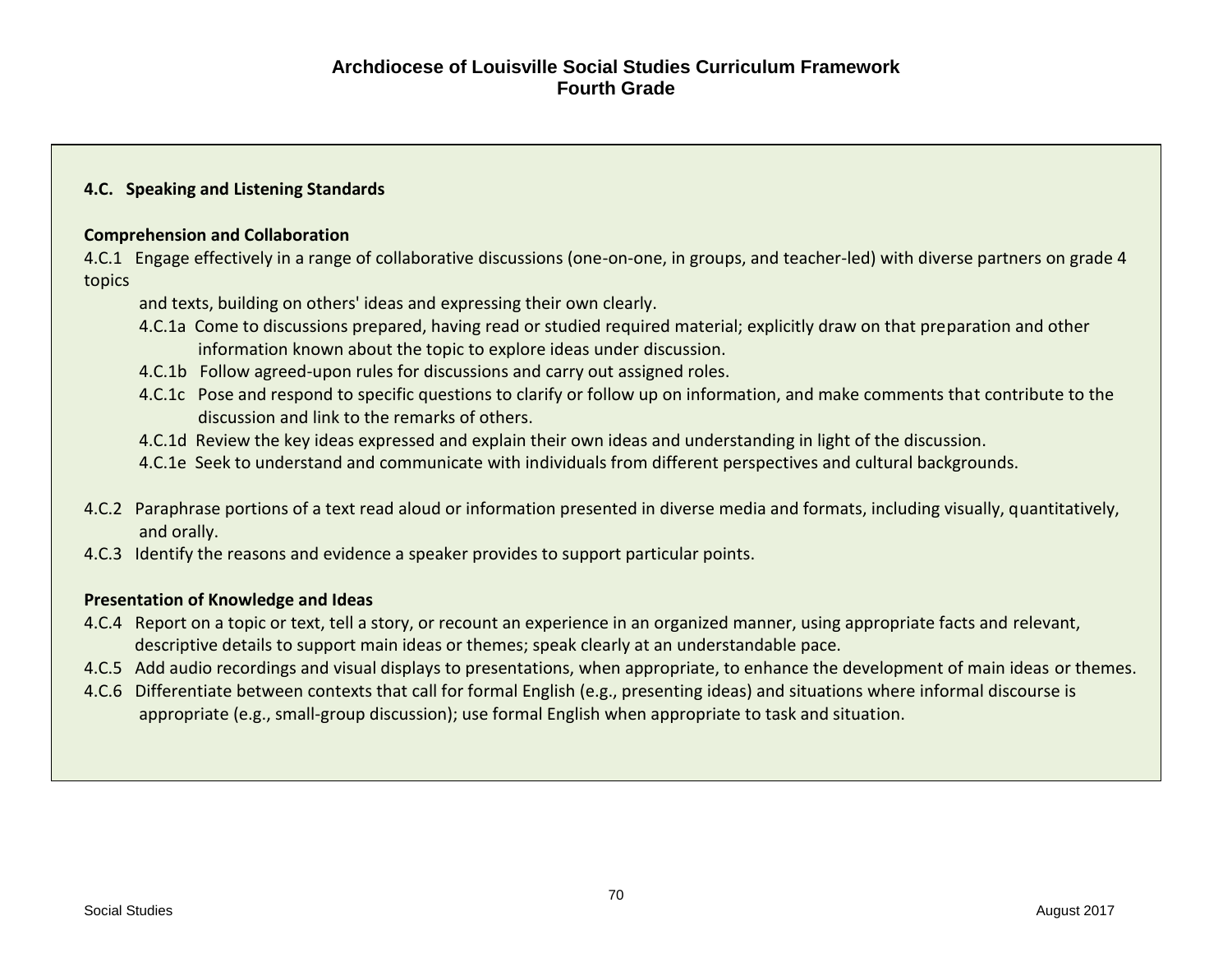# **Fifth Grade**

In Grade Five, the focus is on the history and geography of the Western Hemisphere, including the development of cultures, civilizations, and empires; interaction between societies; and the comparison of the government and economic systems of modern nations. The course covers a time span from prehistory into modern times. Students will examine citizenship related to modern political and economic issues.

Once a sense of self and the importance of relationships are established for civic-readiness, the goal for learners in fifth grade is to examine the impacts of change.

Through the Practices of the Inquiry Arc, students will:

- develop a sense of civic-mindedness by examining how and why groups and individuals work to establish better forms of government in the United States and around the world and how rules and laws promote the greater good
- refine historical-thinking skills by interpreting historical sources to generate insights on both how and why context affects perspectives and determine why evidence is important in a historical claim
- explain how the influence of groups and individuals factor into economic decision-making both at home and abroad
- see how competition can create a healthy economy
- apply geographic-reasoning by conducting inquiries into how cultural and environmental outcomes change over time and are impacted by both natural and man-made events

Students will have meaningful opportunities to take informed action. They will start to identify their role as an important individual in local and world events. By the end of fifth grade, students will be ready to determine the power and impact of change both at home and around the world.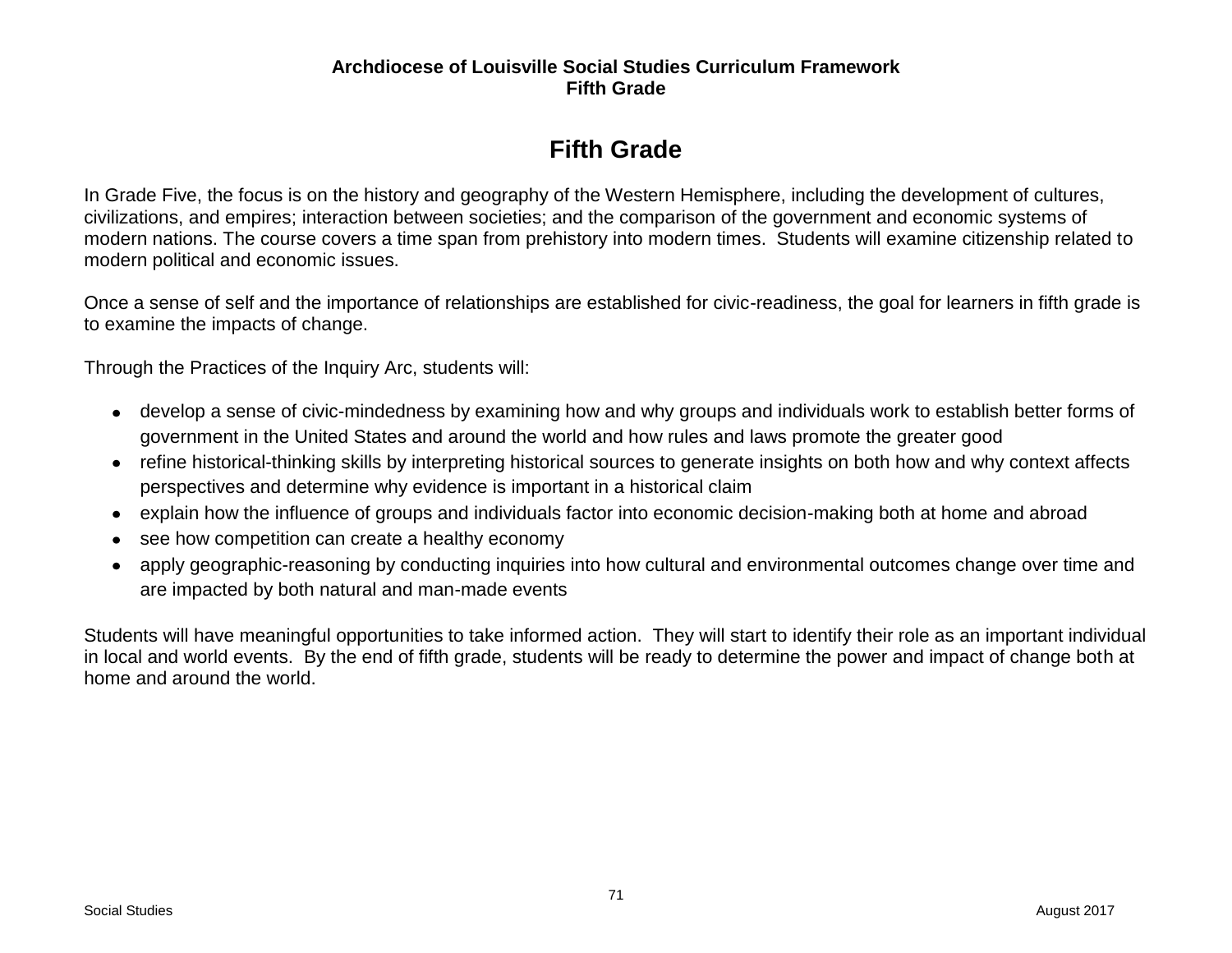| <b>Social Studies Practices - Grade 5</b>                                                                        |                                                                                                                                                                                                                     |                                                                         |  |
|------------------------------------------------------------------------------------------------------------------|---------------------------------------------------------------------------------------------------------------------------------------------------------------------------------------------------------------------|-------------------------------------------------------------------------|--|
| 5.A. Gathering, Interpreting, and Using                                                                          | 5.B. Chronological Reasoning and Causation                                                                                                                                                                          | 5.C. Comparison and Contextualization                                   |  |
| Evidence                                                                                                         | Students will independently and collaboratively:                                                                                                                                                                    | Students will independently and collaboratively:                        |  |
| Students will independently and collaboratively:                                                                 | 5.B.1 Explain how events are related                                                                                                                                                                                | 5.C.1 Identify a region in the Western                                  |  |
| 5.A.1 Develop questions about topics related to                                                                  | chronologically to one another in time.                                                                                                                                                                             | Hemisphere by describing a characteristic that                          |  |
| the historical events occurring in the Western                                                                   | 5.B.2 Understand the difference between B.C.E                                                                                                                                                                       | locations within it have in common, and then                            |  |
| Hemisphere that can be answered by gathering,                                                                    | and C.E. Identify the chronological significance of                                                                                                                                                                 | compare it to other regions. Understand how                             |  |
| interpreting, and using evidence.                                                                                | data presented in timelines.                                                                                                                                                                                        | regions can be defined as sharing common                                |  |
| 5.A.2 Recognize and effectively select different                                                                 | 5.B.3 Use periods of time, such as decades and                                                                                                                                                                      | characteristics in contrast with other regions.                         |  |
| forms of evidence used to make meaning in social                                                                 | centuries, to organize a historical narrative;                                                                                                                                                                      | 5.C.2 Categorize different perspectives of an                           |  |
| studies (including primary and secondary sources                                                                 | compare histories in different places in the                                                                                                                                                                        | individual historical event.                                            |  |
| such as art, photographs, artifacts, oral histories,                                                             | Western Hemisphere utilizing timelines.                                                                                                                                                                             | 5.C.3 Describe and compare events in the history                        |  |
| maps, and graphs).                                                                                               | 5.B.4 Employ mathematical skills to measure                                                                                                                                                                         | of the Western Hemisphere in complex societies                          |  |
| 5.A.3 Identify evidence and explain content,                                                                     | time in years and centuries.                                                                                                                                                                                        | in similar chronological contexts and in various                        |  |
| authorship, purpose, and format; identify bias                                                                   | 5.B.5 Identify causes and effects using examples                                                                                                                                                                    | geographical contexts and make connections to                           |  |
| and perspective; identify point of view of sources.                                                              | from historical and current events.                                                                                                                                                                                 | broader regional or global processes.                                   |  |
| 5.A.4 Draw inferences from past and current                                                                      | 5.B.6 Identify and classify the relationship                                                                                                                                                                        | 5.C.4 Identify how the relationship between                             |  |
| events.                                                                                                          | between multiple causes and multiple effects.                                                                                                                                                                       | geography, economics, and history helps to                              |  |
| 5.A.5 Recognize arguments on specific social<br>studies topics and identify evidence supporting<br>the argument. | 5.B.7 Distinguish between long-term and<br>immediate causes and effects of an event from<br>history or current events.<br>5.B.8 Recognize the dynamics of historical<br>continuity and change over periods of time. | define a context for events in the study of the<br>Western Hemisphhere. |  |
|                                                                                                                  | Identify important turning points in history.<br>5.B.9 Understand the role of periodization as a<br>practice in history and social studies.                                                                         |                                                                         |  |
|                                                                                                                  |                                                                                                                                                                                                                     |                                                                         |  |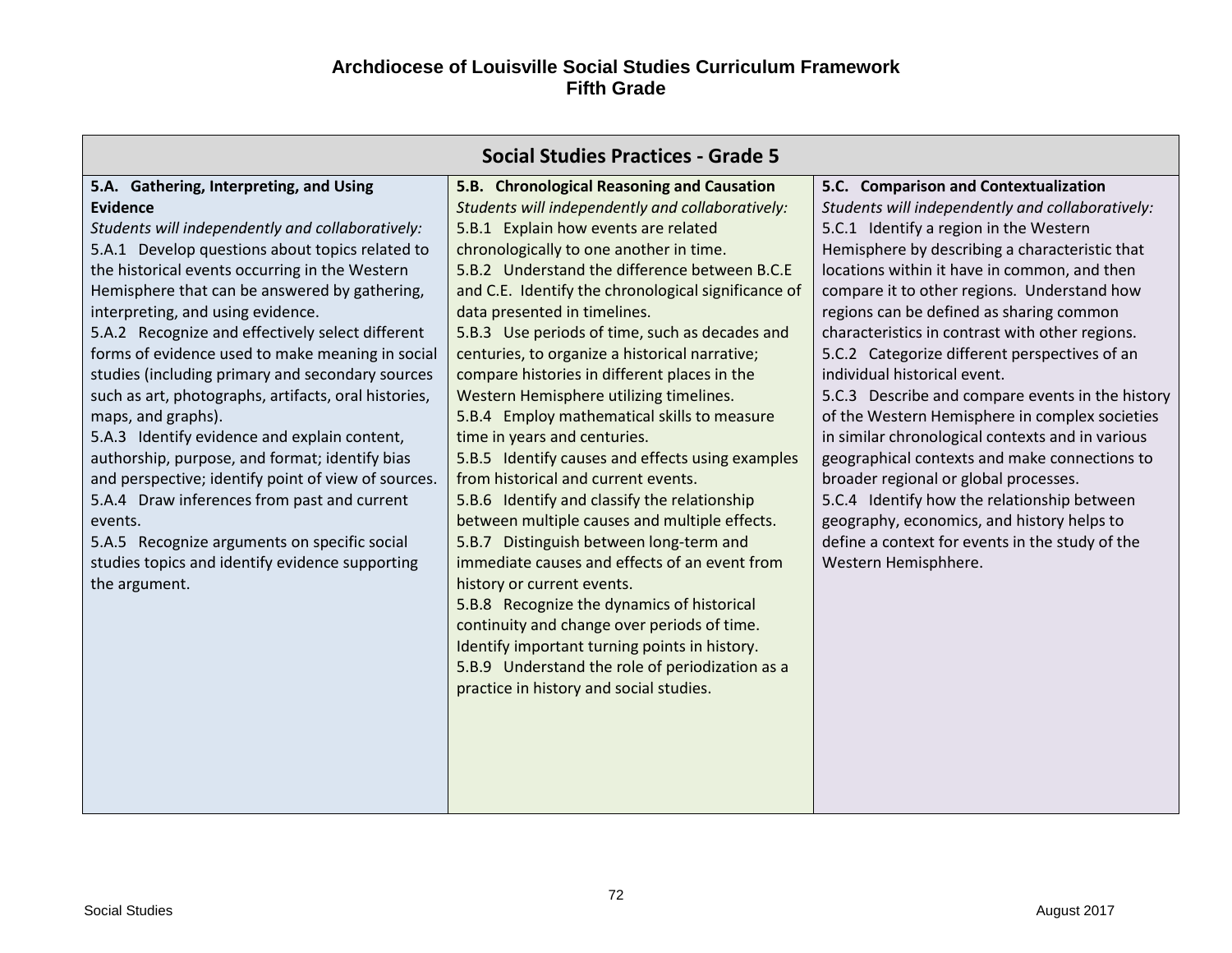| 5.D. Geographic Reasoning                     | 5.E. Economics and Economic Systems               | <b>5.F. Civic Participation</b>                            |
|-----------------------------------------------|---------------------------------------------------|------------------------------------------------------------|
| Students will independently and               | Students will independently and collaboratively:  | Students will independently and collaboratively:           |
| collaboratively:                              | 5.E.1 Explain how scarcity necessitates decision  | 5.F.1 Demonstrate respect for the rights of others in      |
| 5.D.1 Use location terms and geographic       | making; employ examples from the Western          | discussions and classroom debates, regardless of           |
| representations such as maps,                 | Hemisphere to illustrate the role of scarcity     | whether one agrees with the other viewpoints.              |
| photographs, satellite images, and models     | historically and in current events.               | Consider alternate views in discussion.                    |
| to describe where places in the Western       | 5.E.2 Show examples of various types of           | 5.F.2 Participate in negotiating and compromising in       |
| Hemisphere are in relation to each other,     | resources (human, physical, and natural) required | the resolution of differences and conflicts.               |
| to describe connections among places, and     | to provide goods and services.                    | 5.F.3 Participate in activities that focus on a localized  |
| to evaluate the benefits of particular places | 5.E.3 Provide examples of how currency makes      | issue or problem in a country other than the United        |
| for purposeful activities.                    | exchange easier by comparing a barter economy     | States in the Western Hemisphere.                          |
| 5.D.2 Distinguish human-made features         | to a currency-based economy.                      | 5.F.4 Describe opportunities for and the role of citizens  |
| from "environments" (natural events or        | 5.E.4 Examine the role of job specialization and  | in social and political participation at various times and |
| physical features - land, air, and water -    | trade historically and during contemporary times  | in various locations in the Western Hemisphere outside     |
| that are not directly made by humans) in      | in the Western Hemisphere.                        | the United States.                                         |
| the Western Hemisphere.                       | 5.E.5 Explain the meaning of unemployment,        | 5.F.5 Identify situations with a global focus in which     |
| 5.D.3 Identify and describe how               | inflation, income, and economic growth in the     | social actions are required and suggest solutions.         |
| environments affect human activities and      | economy.                                          | 5.F.6 Identify different types of political systems and    |
| how human activities affect/alter physical    |                                                   | ideologies used at various times and in various locations  |
| environments and regions through the          |                                                   | in the Western Hemisphere, and identify the roles of       |
| study of cases in the Western Hemisphere.     |                                                   | key groups in those political and social systems.          |
| 5.D.4 Recognize and explain how               |                                                   | 5.F.7 Describe the roles of people in power in the         |
| characteristics (cultural, economic, and      |                                                   | Western Hemisphere, both historically and currently.       |
| physical-environmental) of regions affect     |                                                   | Identify ways that current figures can influence people's  |
| the history of societies in the Western       |                                                   | rights and freedom.                                        |
| Hemisphere.                                   |                                                   | 5.F.8 Identify rights and responsibilities of citizens     |
| 5.D.5 Recognize that boundaries and           |                                                   | within societies in the Western Hemisphere.                |
| definition of location are historically       |                                                   | 5.F.9 Develop an understanding of the                      |
| constructed.                                  |                                                   | interdependence of individuals and groups in               |
|                                               |                                                   | communities in the Western Hemisphere.                     |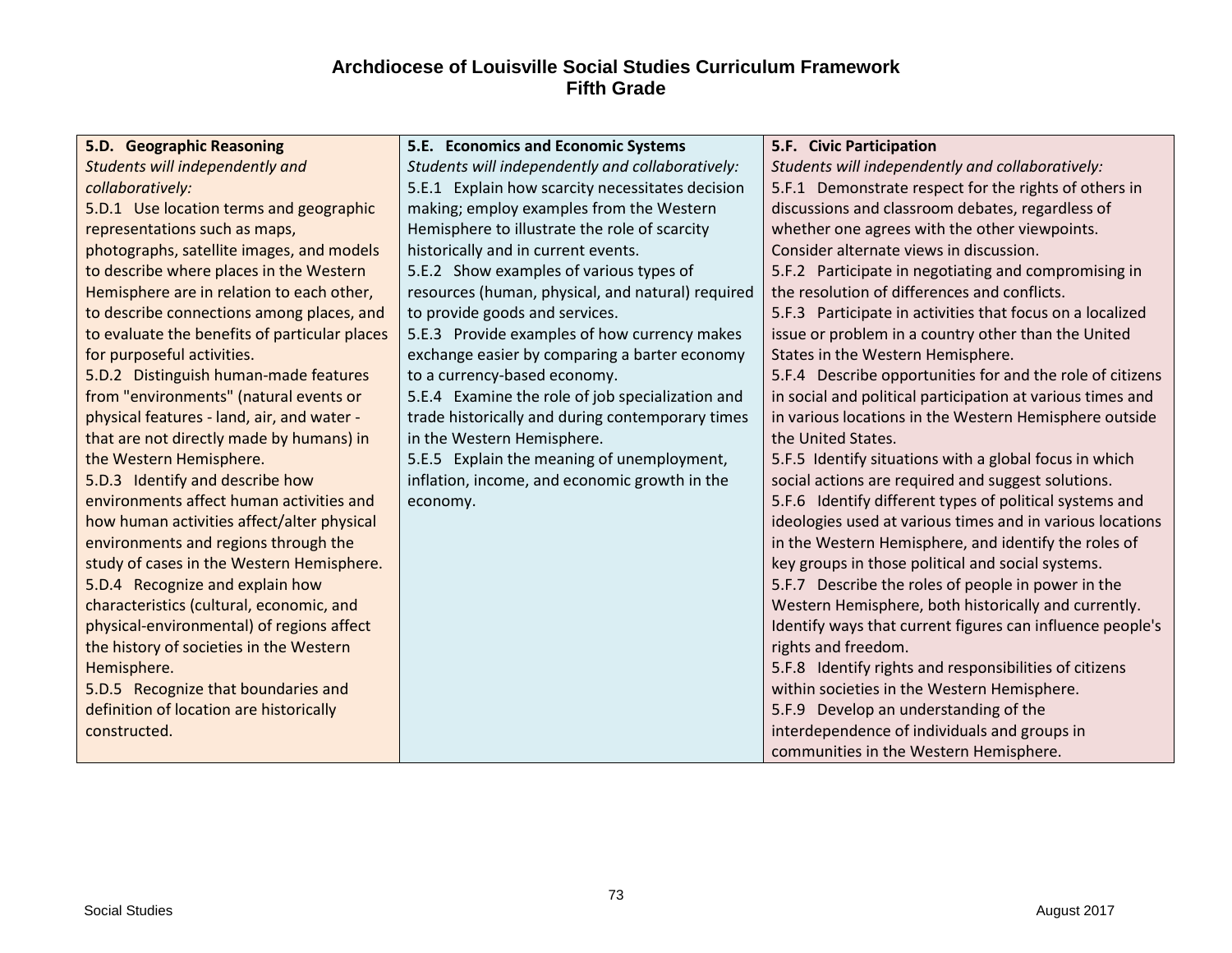| <b>Early Peoples of the Americas</b>                                                                                                                                                                                                                                                                                                                                                                                        |
|-----------------------------------------------------------------------------------------------------------------------------------------------------------------------------------------------------------------------------------------------------------------------------------------------------------------------------------------------------------------------------------------------------------------------------|
| 5.EP.1 The first humans in the Western Hemisphere modified their physical environment as well as adapted to their environment. Their interactions<br>with their environment led to various innovations and to the development of unique cultures.                                                                                                                                                                           |
| 5.EP.1a Various forms of scientific evidence suggest that humans came to North America approximately 25,000 to 14,000 years ago and spread<br>southward to South America.                                                                                                                                                                                                                                                   |
| * Students will examine the various theories of the migration routes by which the first humans may have arrived in the Western<br>Hemisphere, including the Bering land bridge, using maps and archaeological evidence.                                                                                                                                                                                                     |
| 5.EP.1b Human populations that settled along rivers, in rainforests, along oceans, in deserts, on the plains, in mountains, and in cold climates<br>adapted to and made use of the resources and environment around them in developing distinct ways of life.                                                                                                                                                               |
| Students will investigate and compare and contrast how the early peoples adapted to and used the environment in which they lived.<br>Students will examine maps that show the variety of different Native American groups located in the Western Hemisphere, noting<br>$^{\ast}$<br>that there are many different culture groups in many different types of physical, climate, and vegetative regions.                      |
| 5.EP.1c Early peoples living together in settlements developed shared cultures with customs, beliefs, values, and languages that give identity to<br>the group. These early peoples also developed patterns of organization and governance to manage their societies.<br>* Students will select one Native American culture group from the United States, one group from Canada, and one group from the<br>Caribbean region |
| and compare and contrast them by examining elements of their culture, including customs, beliefs, values, languages, and patterns<br>of organization and governance.                                                                                                                                                                                                                                                        |
| NOTE: For this document, the term "Native American" is used with the understanding that it could say "American Indian".                                                                                                                                                                                                                                                                                                     |
| <b>Guided Questions</b>                                                                                                                                                                                                                                                                                                                                                                                                     |
| How does the environment (physical, social, cultural, political) affect the migration of people?                                                                                                                                                                                                                                                                                                                            |
| How are people dependent on their environment?<br>How do the beliefs and culture of people affect how they govern themselves?                                                                                                                                                                                                                                                                                               |
|                                                                                                                                                                                                                                                                                                                                                                                                                             |
| <b>Catholic Identity Connections</b>                                                                                                                                                                                                                                                                                                                                                                                        |
| Connections can be made between the spirituality of the Native Americans and the Catholic faith.                                                                                                                                                                                                                                                                                                                            |
| The Catholic faith can also be considered according to its customs, beliefs, language, and pattern of organization and governance.<br>* Throughout time, people have formed communities and relied on one another.                                                                                                                                                                                                          |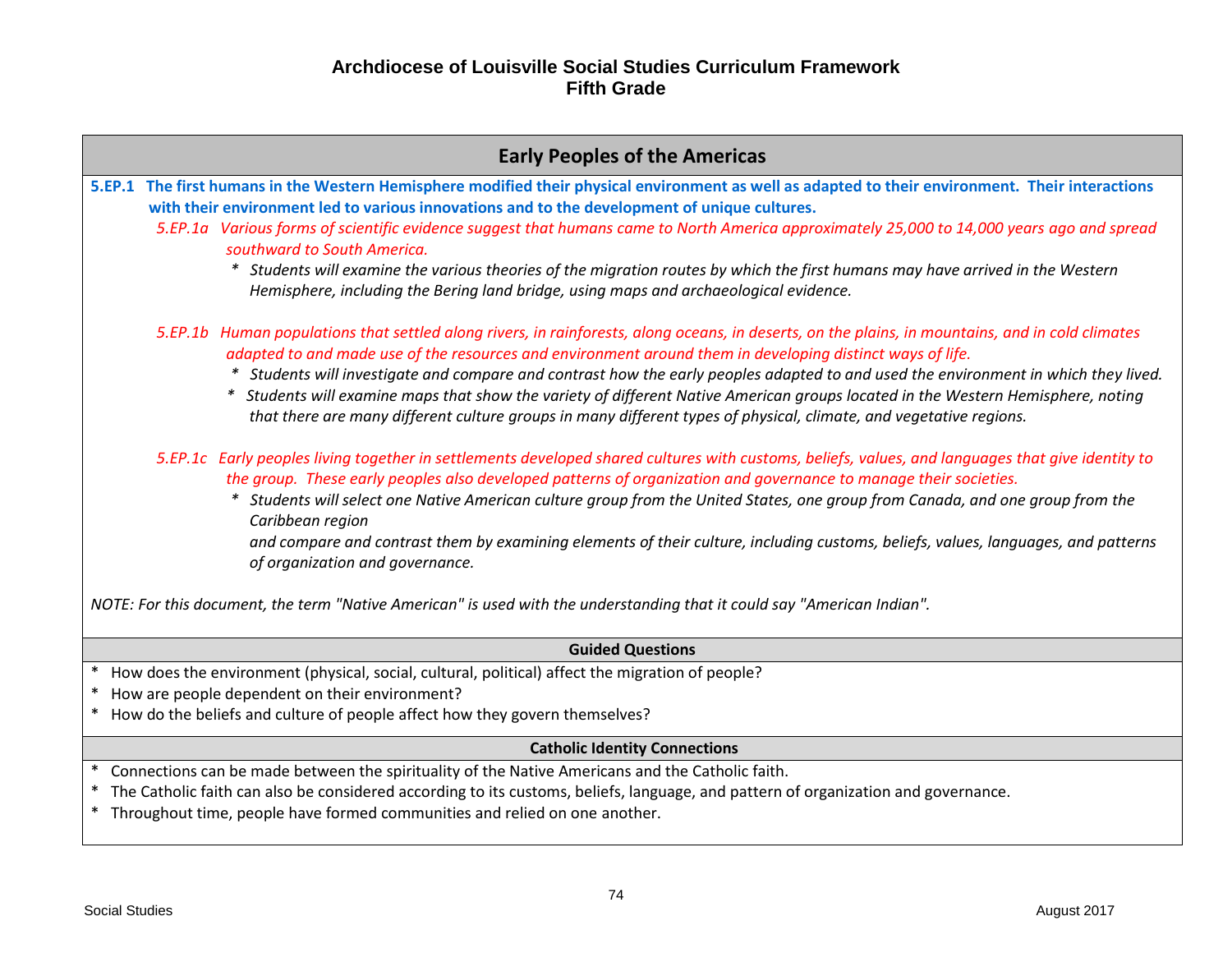| <b>Complex Societies and Civilizations</b>                                                                                                                                                                                                                                                                                                                                                                                                                                                                                                                                        |
|-----------------------------------------------------------------------------------------------------------------------------------------------------------------------------------------------------------------------------------------------------------------------------------------------------------------------------------------------------------------------------------------------------------------------------------------------------------------------------------------------------------------------------------------------------------------------------------|
| Between 1100 B.C.E. and 1500 C.E., complex societies and civilizations developed in the Western Hemisphere. Although these<br>5.CS.1<br>complex societies and civilizations have certain defining characteristics in common, each is also known for unique cultural<br>achievements and contributions.<br>5.CS.1a Civilizations share certain common characteristics of religion, job specialization, cities, government, language and writing                                                                                                                                    |
| systems, technology, and social hierarchy.<br>* Students will locate the complex societies and civilizations of the Mayas, Aztecs, and Incas on a map and determine<br>when these societies and civilizations occurred.<br>* Students will investigate the characteristics of the Mayas, Aztecs, and Incas, noting similarities and differences.                                                                                                                                                                                                                                  |
| 5.CS.1b Complex societies and civilizations adapted to and modified their environment to meet the needs of their people.<br>* Students will compare how the Mayas, Aztecs, and Incas adapted to and modified their environment to meet the needs of<br>the people, examining the clothing, farming, shelter, and transportation systems for each.                                                                                                                                                                                                                                 |
| 5.CS.1c Political states can take different forms, such as city-states and empires. A city-state is comprised of a city with a government<br>that controls the surrounding territory, while an empire is a political organization developed when a single, supreme authority<br>conquers other geographic and/or cultural regions beyond its initial settlements.<br>* Students will compare and contrast political states of the Maya and the Aztec, noting the territories that they controlled,<br>the type of rule each had, and how the ruler attempted to unify the people. |
| <b>Guided Questions</b>                                                                                                                                                                                                                                                                                                                                                                                                                                                                                                                                                           |
| How do ancient civilizations contribute to modern day society?<br>What characteristics of a leader influence the success or demise of a society?<br>Why is it necessary to adapt to or modify the environment to ensure survival?                                                                                                                                                                                                                                                                                                                                                 |
| <b>Catholic Identity Connections</b>                                                                                                                                                                                                                                                                                                                                                                                                                                                                                                                                              |
| People in a society often share common beliefs (e.g., those of the Catholic faith).<br>People throughout time have been called to find ways to live in harmony and support one another.<br>People have a responsibility to care for the marginialized and vulnerable.                                                                                                                                                                                                                                                                                                             |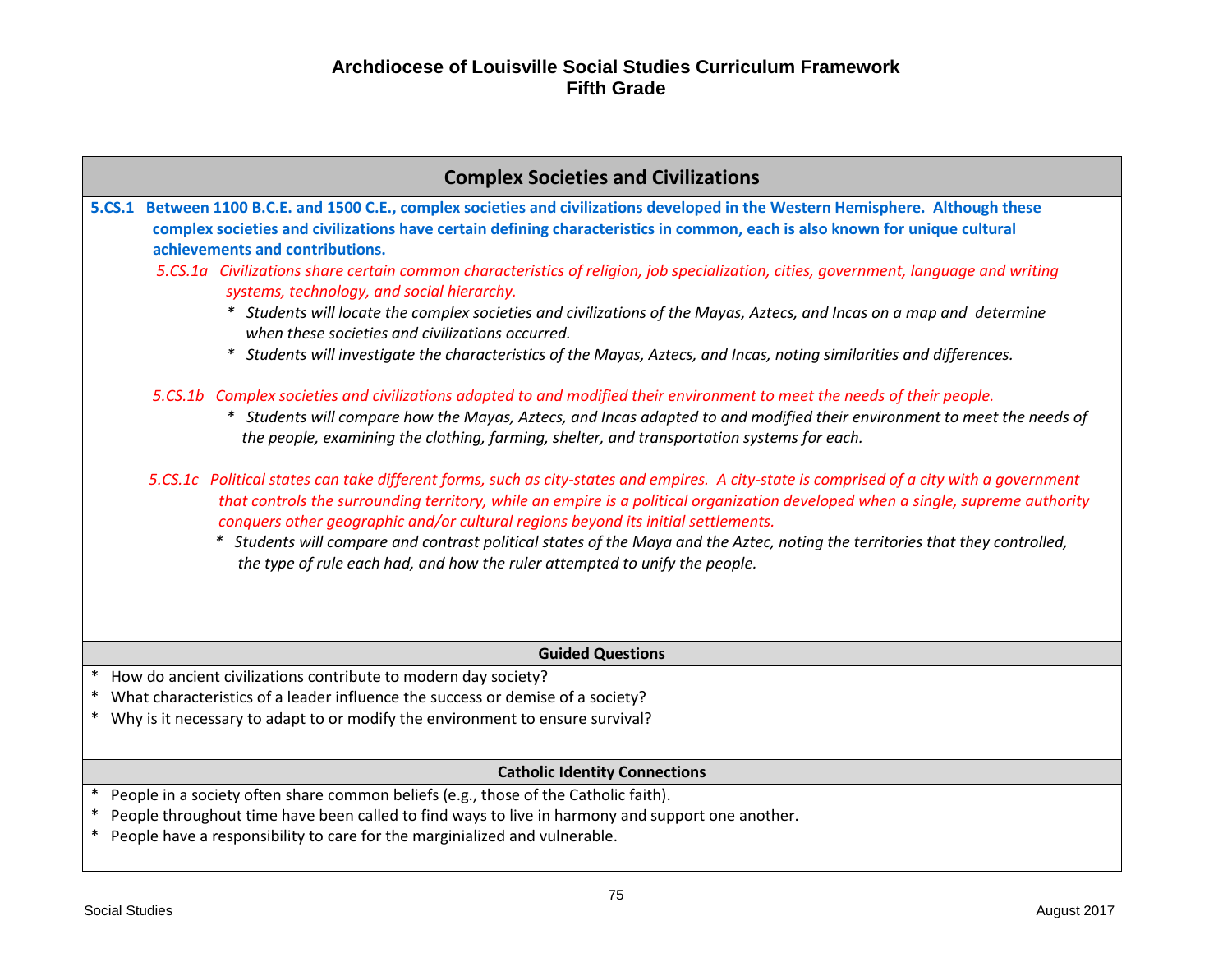| <b>European Exploration and Its Effects</b>                                                                                                                                                                                                                     |  |
|-----------------------------------------------------------------------------------------------------------------------------------------------------------------------------------------------------------------------------------------------------------------|--|
| 5.EE.1 Various European powers explored and eventually colonized the Western Hemisphere. This had a profound effect on Native                                                                                                                                   |  |
| Americans and led to the transatlantic slave trade.                                                                                                                                                                                                             |  |
| 5.EE.1a Europeans traveled to the Americas in search of new trade routes, including a northwest passage, and resources. Some hoped<br>to gain wealth, power, and glory.                                                                                         |  |
| * Students will investigate explorers from different European countries (including Christopher Columbus, John Cabot,                                                                                                                                            |  |
| Jacques Cartier, Pedro Cabral, and Vasco Nunez de Balboa) and map the areas of the Western Hemisphere where<br>they explored.                                                                                                                                   |  |
| * Students will map the key areas of the Western Hemisphere that were colonized by the English, Dutch, French,                                                                                                                                                  |  |
| Portuguese, and Spanish, comparing the locations, relative sizes, and key resources of these regions.                                                                                                                                                           |  |
| 5.EE.1b Europeans encountered and interacted with Native Americans in a variety of ways.                                                                                                                                                                        |  |
| * Students will examine how Native Americans viewed the newcomers.                                                                                                                                                                                              |  |
| * Students will examine European interactions with Native Americans, using such examples as:                                                                                                                                                                    |  |
| - Conquests by Cortez and Pizarro and the resulting demographic change                                                                                                                                                                                          |  |
| - French in Canada and the fur trade                                                                                                                                                                                                                            |  |
| 5.EE.1c The transatlantic trade of goods, movement of people, and spread of ideas and diseases resulted in cultural diffusion. This<br>cultural diffusion became known as the Columbian Exchange which reshaped the lives and influenced the beliefs of people. |  |
| * Students will map the movements of people, plants, animals, and disease between Europe, the Americas, and Africa.<br>* Students will examine the effect of diseases introduced to the Western Hemisphere.                                                     |  |
|                                                                                                                                                                                                                                                                 |  |
| 5.EE.1d Africans were captured, brought to the Americas, and sold as slaves. Their transport across the Atlantic was known as the<br>Middle Passage.                                                                                                            |  |
| * Students will examine the conditions experienced by enslaved Africans during the Middle Passage                                                                                                                                                               |  |
| <b>Guided Questions</b>                                                                                                                                                                                                                                         |  |
| How have individuals, events, and decisions influenced society throughout history?                                                                                                                                                                              |  |
| Why did areas colonized by various European groups differ?                                                                                                                                                                                                      |  |
| How did cultural diffusion impact the lives of people already living in the Western Hemisphere and those who arrived from Europe?                                                                                                                               |  |
| <b>Catholic Identity Connections</b>                                                                                                                                                                                                                            |  |
| The early explorers wanted to spread Christianity. Missionaries grew from this movement. The French had a deep influence on Kentucky                                                                                                                            |  |
| Catholicism.                                                                                                                                                                                                                                                    |  |

\* The treatment of Africans who were captured and sold as slaves is in direct conflict with the teachings of the Catholic Church.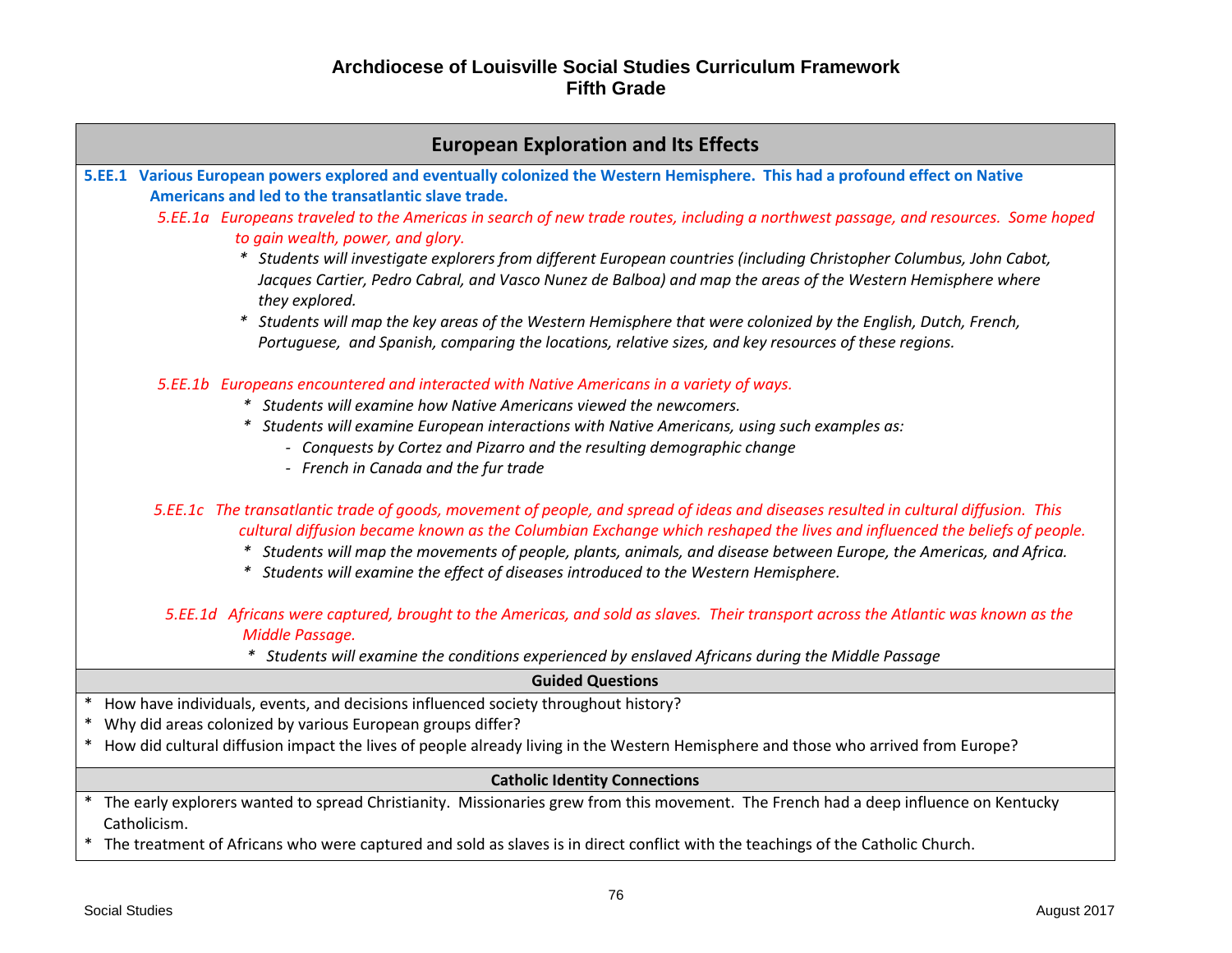| <b>Geography in the Western Hemisphere</b>                                                                                                                                                                             |
|------------------------------------------------------------------------------------------------------------------------------------------------------------------------------------------------------------------------|
| 5.GW.1 The diverse geography of the Western Hemisphere has influenced human culture and settlement in distinct ways. Human<br>communities in the Western Hemisphere have modified the physical environment.            |
| 5.GW.1a The Western Hemisphere can be divided into regions. Regions are areas that share common, identifiable characteristics such                                                                                     |
| as physical, political, economic, or cultural features. Regions within the Western Hemisphere include:<br>- North America (Canada and the United States)                                                               |
| - Mesoamerica (Mexico and Central America)                                                                                                                                                                             |
| - Caribbean                                                                                                                                                                                                            |
| - South America                                                                                                                                                                                                        |
| Students will create a political map of the Western Hemisphere, noting which countries are in which region, and a political<br>$\ast$<br>map of the United States showing the location of the states.                  |
| 5. GW. 1b Physical maps reflect the varied climate zones, landforms, bodies of water, and natural resources of the Western Hemisphere.                                                                                 |
| * Students will map the regions within the Western Hemisphere and locate major physical features within each region.                                                                                                   |
| 5.GW.1c The physical environment influences human population distribution, land use, and other forms of economic activity.                                                                                             |
| * Students will use physical, climate, and vegetation maps in combination with population density, land use, and resource<br>distribution maps to discern patterns in human settlement and types of economic activity. |
|                                                                                                                                                                                                                        |
| <b>Guided Questions</b>                                                                                                                                                                                                |
| How do physical characteristics define regions and their boundaries?                                                                                                                                                   |
| What are the similarities and differences within and across regions?                                                                                                                                                   |
| How does the physical environment impact where and how people live and work?                                                                                                                                           |
| <b>Catholic Identity Connections</b>                                                                                                                                                                                   |
| All things on this Earth are God's creations.                                                                                                                                                                          |
| We are called to be stewards of the Earth.                                                                                                                                                                             |

\* Within the area known as the Western Hemisphere, God created lands with diverse climate, landforms, and resources.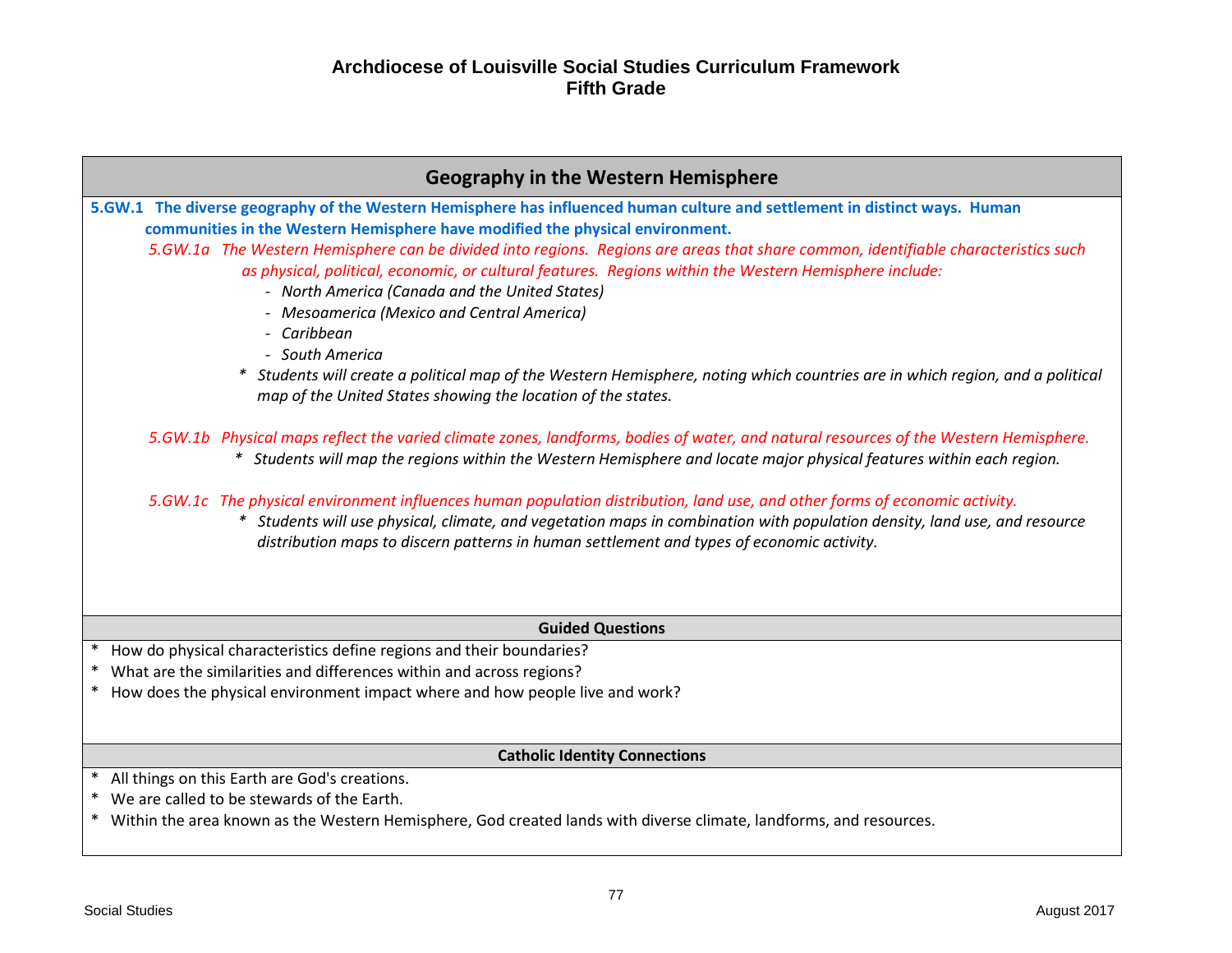| <b>Comparative Cultures</b>                                                                                                                                                                                                                                                                                                                                                                                                                                                                                                                                                                                                                                                                                                                                                                                                                                                                                                                                                                                                                                                                                                                   |
|-----------------------------------------------------------------------------------------------------------------------------------------------------------------------------------------------------------------------------------------------------------------------------------------------------------------------------------------------------------------------------------------------------------------------------------------------------------------------------------------------------------------------------------------------------------------------------------------------------------------------------------------------------------------------------------------------------------------------------------------------------------------------------------------------------------------------------------------------------------------------------------------------------------------------------------------------------------------------------------------------------------------------------------------------------------------------------------------------------------------------------------------------|
| 5.CC.1 The countries of the Western Hemisphere are diverse and the cultures of these countries are rich and varied. Due to their proximity to<br>each other, the countries of the Western Hemisphere share some of the same concerns and issues.<br>5.CC.1a The countries of the Western Hemisphere have varied characteristics and contributions that distinguish them from other<br>countries.<br>* Students will explore key cultural characteristics, such as the languages, religions, and contributions of the United States,<br>Canada, Mexico, and one Caribbean or one South American country.<br>Students will compare and contrast key cultural characteristics and contributions associated with the United States with<br>those associated with Canada, Mexico, and a country in either the Caribbean or South America.<br>5.CC.1b Countries in the Western Hemisphere face a variety of concerns and issues specific to the region.<br>* Students will investigate a current issue that two or more Western Hemisphere countries are facing at this time Some<br>examples include environmental issues, immigration, and trade. |
|                                                                                                                                                                                                                                                                                                                                                                                                                                                                                                                                                                                                                                                                                                                                                                                                                                                                                                                                                                                                                                                                                                                                               |
| <b>Guided Questions</b>                                                                                                                                                                                                                                                                                                                                                                                                                                                                                                                                                                                                                                                                                                                                                                                                                                                                                                                                                                                                                                                                                                                       |
| * How have various cultural groups contributed to society?                                                                                                                                                                                                                                                                                                                                                                                                                                                                                                                                                                                                                                                                                                                                                                                                                                                                                                                                                                                                                                                                                    |
| How do countries work together to solve a common problem or need?                                                                                                                                                                                                                                                                                                                                                                                                                                                                                                                                                                                                                                                                                                                                                                                                                                                                                                                                                                                                                                                                             |
| How might the collaboration of various countries on similar issues impact the lives of the people?                                                                                                                                                                                                                                                                                                                                                                                                                                                                                                                                                                                                                                                                                                                                                                                                                                                                                                                                                                                                                                            |
| <b>Catholic Identity Connections</b>                                                                                                                                                                                                                                                                                                                                                                                                                                                                                                                                                                                                                                                                                                                                                                                                                                                                                                                                                                                                                                                                                                          |
| * We are all God's people, made in our own unique way.                                                                                                                                                                                                                                                                                                                                                                                                                                                                                                                                                                                                                                                                                                                                                                                                                                                                                                                                                                                                                                                                                        |
| * We are called to be tolerant of all people.                                                                                                                                                                                                                                                                                                                                                                                                                                                                                                                                                                                                                                                                                                                                                                                                                                                                                                                                                                                                                                                                                                 |
| Collaboration is key to finding solutions to common issues.                                                                                                                                                                                                                                                                                                                                                                                                                                                                                                                                                                                                                                                                                                                                                                                                                                                                                                                                                                                                                                                                                   |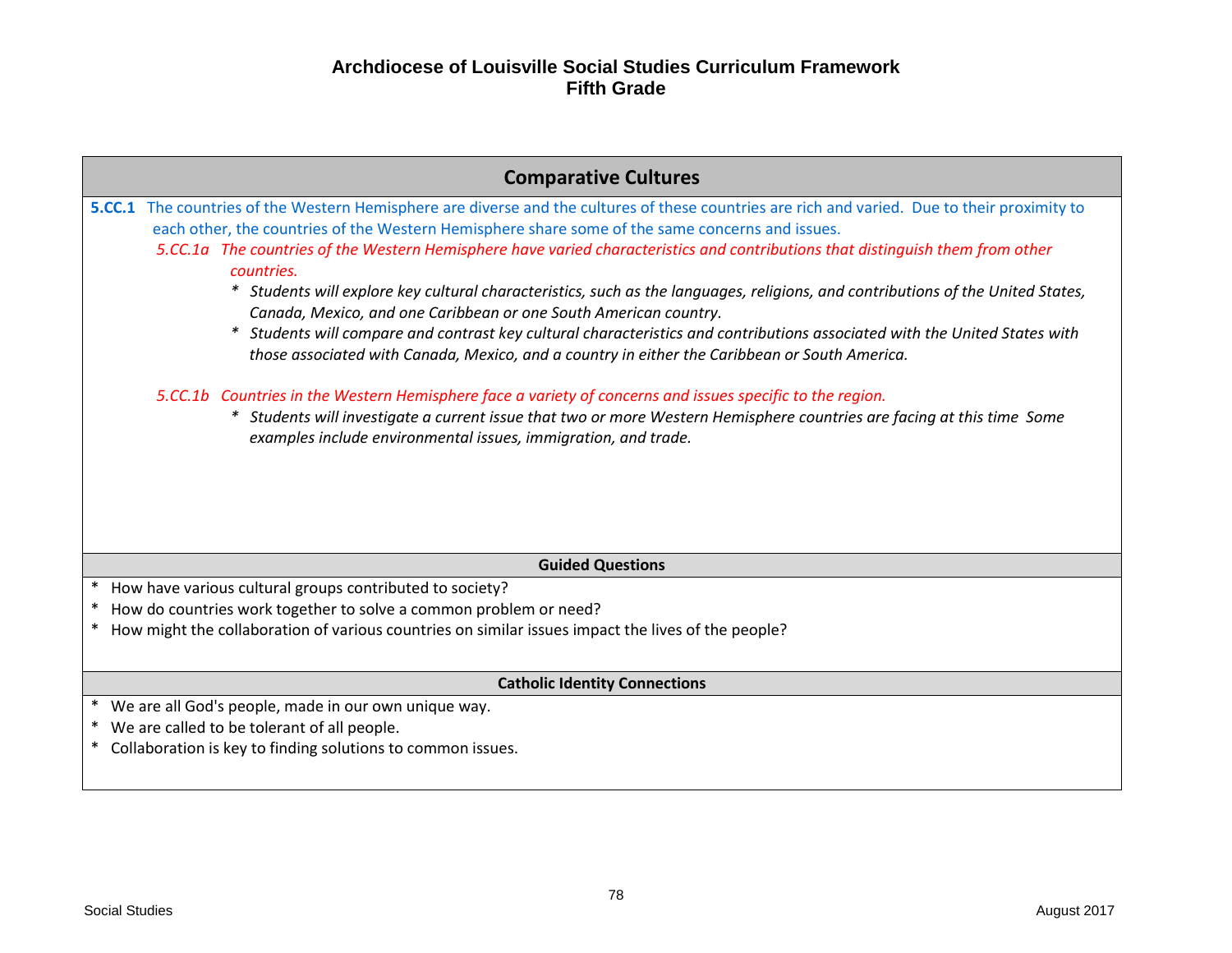| Government                                                                                                                                                                                                                                                                    |
|-------------------------------------------------------------------------------------------------------------------------------------------------------------------------------------------------------------------------------------------------------------------------------|
| 5.G.1 The political systems of the Western Hemisphere vary in structure and organization across time and place.                                                                                                                                                               |
| 5.G.1a Government structures, functions, and founding documents vary from place to place in the countries of the Western Hemisphere.                                                                                                                                          |
| * Students will examine the basic structure of the United States federal government, including the president, Congress, and the<br>courts.                                                                                                                                    |
| * Students will examine the foundational documents of the United States government for evidence of the country's beliefs,<br>values, and principles.                                                                                                                          |
| * Students will compare and contrast the government structures and functions of the United States government with those of                                                                                                                                                    |
| Canada, Mexico, and one other country in either the Caribbean or South America.                                                                                                                                                                                               |
| 5.G.1b Legal, political, and historic documents define the values, beliefs, and principles of constitutional democracy.                                                                                                                                                       |
| * Students will examine the Declaration of Independence, the United States Constitution and Bill of Rights, the Mexican<br>Constitution, and the Canadian Charter of Rights in terms of key values, beliefs, and principles of constitutional democracy.                      |
| 5.G.1c Across time and place, different groups of people in the Western Hemisphere have struggled and fought for equality and civil<br>rights or sovereignty.                                                                                                                 |
| * Students will examine at least one group of people, such as Native Americans, African Americans, women, or another cultural,<br>ethnic, or racial minority in the Western Hemisphere, who have struggled or are struggling for equality and civil rights or<br>sovereignty. |
| 5.G.1d Multinational organizations and non-governmental organizations in the Western Hemisphere seek to encourage cooperation                                                                                                                                                 |
| between nations, protect human rights, support economic development, and provide assistance in challenging situations.                                                                                                                                                        |
| Students will examine multinational organizations and non-governmental organizations and their roles in promoting<br>$\ast$<br>cooperation, peace, and cultural understanding.                                                                                                |
|                                                                                                                                                                                                                                                                               |
| <b>Guided Questions</b><br>How do key values, beliefs, and principles influence government?<br>$\ast$                                                                                                                                                                         |
| How do minorities seek equality?                                                                                                                                                                                                                                              |
| How do different organizations work to promote cooperation, peace, and cultural understanding?                                                                                                                                                                                |
| <b>Catholic Identity Connections</b>                                                                                                                                                                                                                                          |
| As Catholics, we are called to be stewards of peace to all of God's people.                                                                                                                                                                                                   |
| It is important that all people are treated with respect and dignity.                                                                                                                                                                                                         |
| * We are called to live in harmony and protect the human rights of others.                                                                                                                                                                                                    |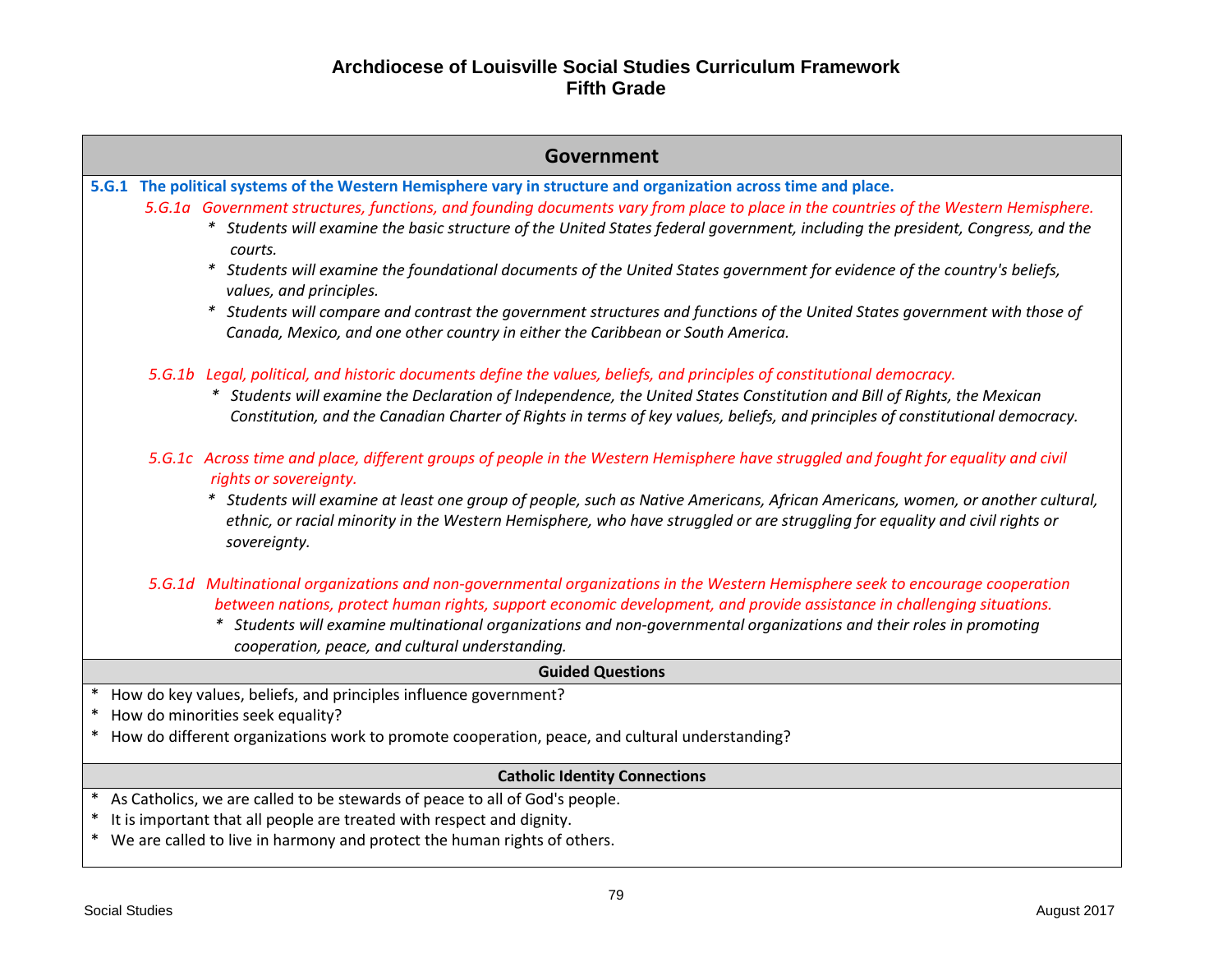| <b>Economics</b>                                                                                                                                                                                                                                                                                                                                                                                                                                                                                                                                               |
|----------------------------------------------------------------------------------------------------------------------------------------------------------------------------------------------------------------------------------------------------------------------------------------------------------------------------------------------------------------------------------------------------------------------------------------------------------------------------------------------------------------------------------------------------------------|
| 5.E.1 The peoples of the Western Hemisphere have developed various ways to meet their needs and wants. Many of the countries of the<br>Western Hemisphere trade with each other, as well as with other countries around the world.                                                                                                                                                                                                                                                                                                                             |
| 5.E.1a Different types of economic systems have developed across time and place within the Western Hemisphere. These economic<br>systems, including traditional, market, and command, address the three economic questions: what will be produced, how will it be<br>produced, and who will get what is produced.                                                                                                                                                                                                                                              |
| * Students will explore the characteristics of a traditional economy used by the Inuit, the market economy of the United States or<br>Canada, and the command economy of Cuba, noting similarities and differences.                                                                                                                                                                                                                                                                                                                                            |
| 5.E.1b Peoples of the Western Hemisphere have engaged in a variety of economic activities to meet their needs and wants.<br>* Students will identify the major natural resources of the United States, Canada, Mexico, and one Caribbean or one South<br>American country to determine major industries of those countries in relation to available resources.<br>* Students will determine why certain products are manufactured in particular places, taking into account the availability of<br>resources, transportation availability, costs, and markets. |
| 5.E.1c Countries trade with other countries to meet economic needs and wants. They are interdependent.<br>Students will examine products that are imported into markets within the United States based on demand for these products,<br>noting how this affects the United States economy.<br>Students will examine products that are exported from the United States to other markets in the Western Hemisphere, noting<br>$\ast$<br>how this affects the United States economy.                                                                              |
| <b>Guided Questions</b>                                                                                                                                                                                                                                                                                                                                                                                                                                                                                                                                        |
| How does the environment affect economic decisions?<br>How do availability of resources and issues of supply and demand affect relationships and decisions?<br>How are wants and needs of individuals and groups met through local, national, and global sources?                                                                                                                                                                                                                                                                                              |
| <b>Catholic Identity Connections</b>                                                                                                                                                                                                                                                                                                                                                                                                                                                                                                                           |
| As Catholics, we are called to share the resources that God has blessed us with.                                                                                                                                                                                                                                                                                                                                                                                                                                                                               |
| We live in a world where interdependency is essential.<br>God created a world that offers diverse natural resources and settings.                                                                                                                                                                                                                                                                                                                                                                                                                              |
|                                                                                                                                                                                                                                                                                                                                                                                                                                                                                                                                                                |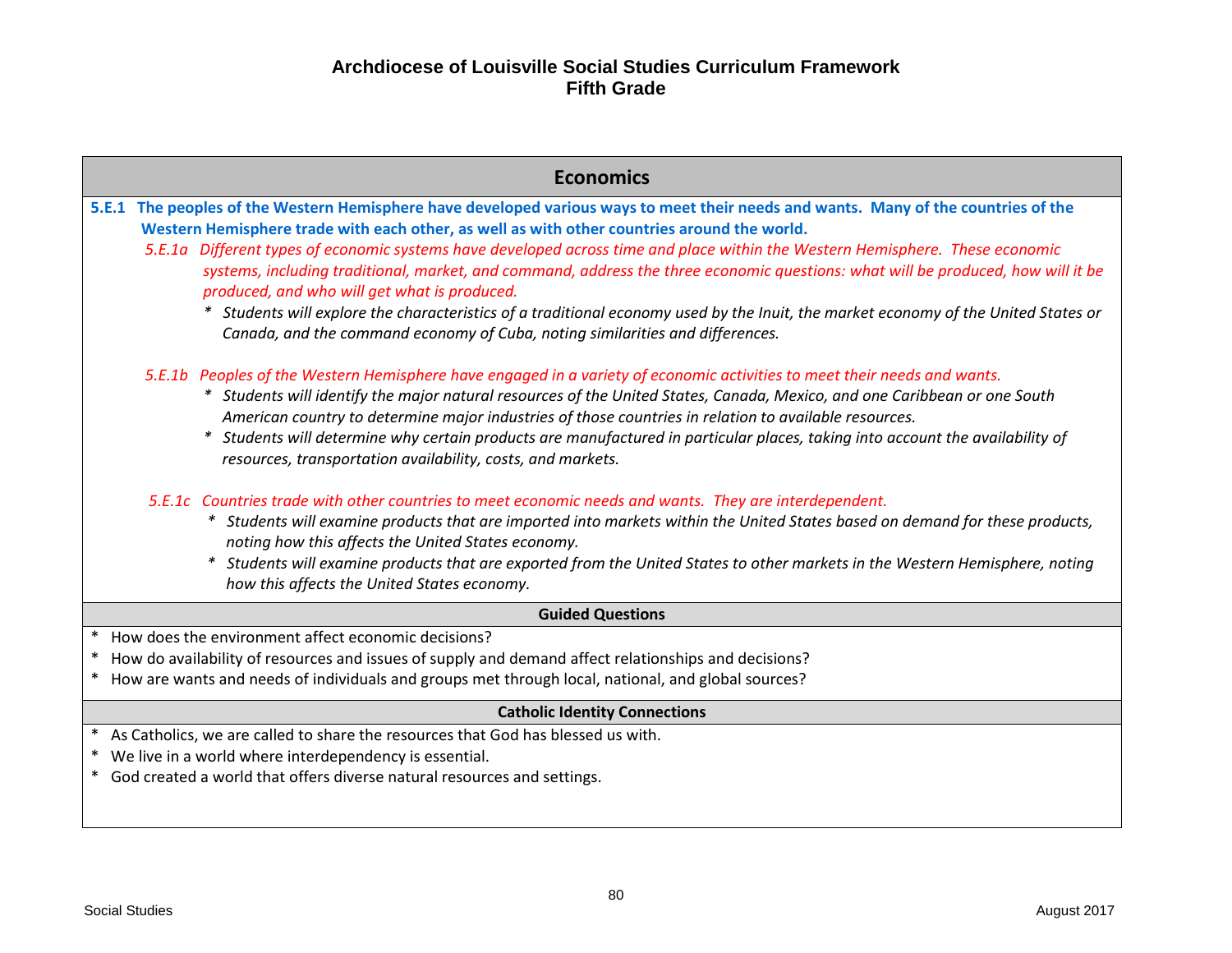### **Connections to Reading Standards for Literacy in History/Social Studies - Grades 5-8**

### **5-8.A. Reading Standards for Informational Text**

#### **Key Ideas and Details**

- 5-8.A.1 Cite specific textual evidence to support analysis of primary and secondary sources.
- 5-8.A.2 Determine the central ideas or information of a primary or secondary source; provide an accurate summary of the source distinct from prior knowledge or opinions.
- 5-8.A.3 Identify key steps in a text's description of a process related to history/social studies (e.g., how a bill becomes a law, how interest rates are raised or lowered).

### **Craft and Structure**

- 5-8.A.4 Determine the meanings of words and phrases as they are used in a text, including vocabulary specific to domains related to history/social studies.
- 5-8.A.5 Describe how a text presents information (e.g., sequentially, comparatively, causally).
- 5-8.A.6 Identify aspects of a text that reveal an author's point of view or purpose (e.g., loaded language, inclusion or avoidance of particular facts).

### **Integration of Knowledge and Ideas**

- 5-8.A.7 Integrate visual information (e.g., in charts, graphs, photographs, videos, or maps) with other information in print and digital texts.
- 5-8.A.8 Distinguish between fact, opinion, and reasoned judgment in a text.
- 5-8.A.9 Analyze the relationship between a primary and secondary source on the same topic.

### **Range of Reading and Level of Text Complexity**

 5-8.A.10 By the end of grade 8, read and comprehend history/social studies texts in the grades 5-8 text complexity band independently and proficiently.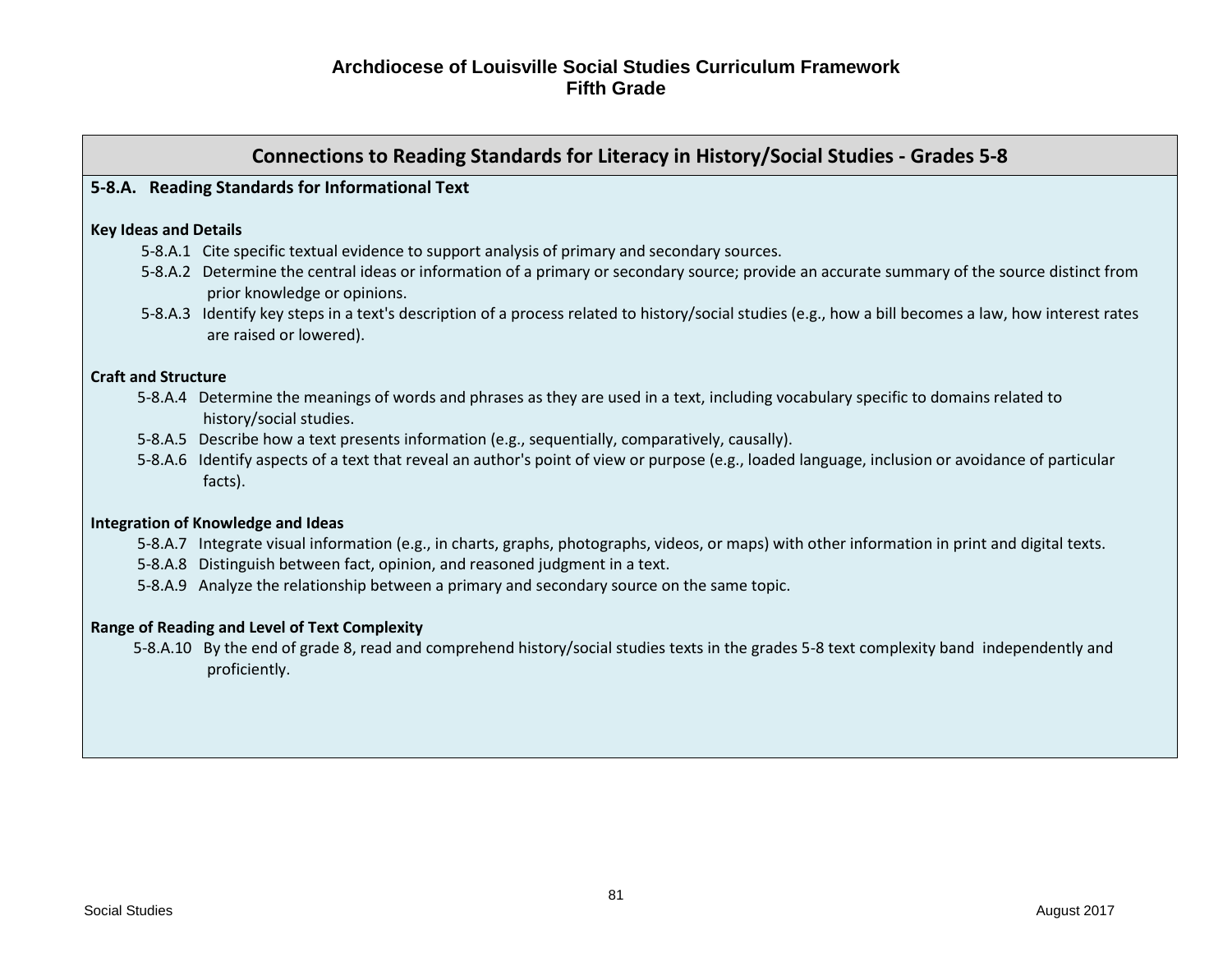### **5-8.B. Writing Standards**

### **Text Types and Purposes**

- 5-8.B.1 Write arguments focused on discipline-specific content.
	- 5-8.B.1a Introduce claims about a topic or issue, acknowledge and distinguish the claims from alternate or opposing claims, and organize the reasons and evidence logically.
	- 5-8.B.1b Support claims with logical reasoning and relevant, accurate data and evidence that demonstrate an understanding of the topic or text, using credible sources.
	- 5-8.B.1c Use words, phrases, and clauses to create cohesion and clarify the relationships between claims, counterclaims, reasons, and evidence.
	- 5-8.B.1d Establish and maintain a formal style.
	- 5-8.B.1e Provide a concluding statement or section that follows and supports the argument presented.
- 5-8.B.2 Write informative/explanatory texts, including the narration of historical events.
	- 5-8.B.2a Introduce a topic, clearly previewing what is to follow; organize ideas, concepts, and information into broader categories as appropriate to achieving purpose; include formatting (e.g., headings), graphics (e.g., charts, tables), and multimedia when useful to aiding comprehension.
	- 5-8.B.2b Develop the topic with relevant, well-chosen facts, definitions, concrete details, quotations, or other information and examples.
	- 5-8.B.2c Use appropriate and varied transitions to create cohesion and clarify the relationships between ideas and concepts.
	- 5-8.B.2d Use precise language and domain-specific vocabulary to inform about or explain the topic.
	- 5-8.B.2e Establish and maintain a formal style and objective tone.
	- 5-8.B.2f Provide a concluding statement or section that follows from and supports the information or explanation presented.

### **Production and Distribution of Writing**

- 5-8.B.3 Produce clear and coherent writing in which the development, organization, and style are appropriate to task, purpose, and audience.
- 5-8.B.4 With some guidance and support from peers and adults, develop and strengthen writing as needed by planning, revising, editing, rewriting, or trying a new approach, focusing on how well purpose and audience have been addressed.
- 5-8.B.5 Use technology, including the Internet, to produce and publish writing and present the relationships between information and ideas clearly and efficiently.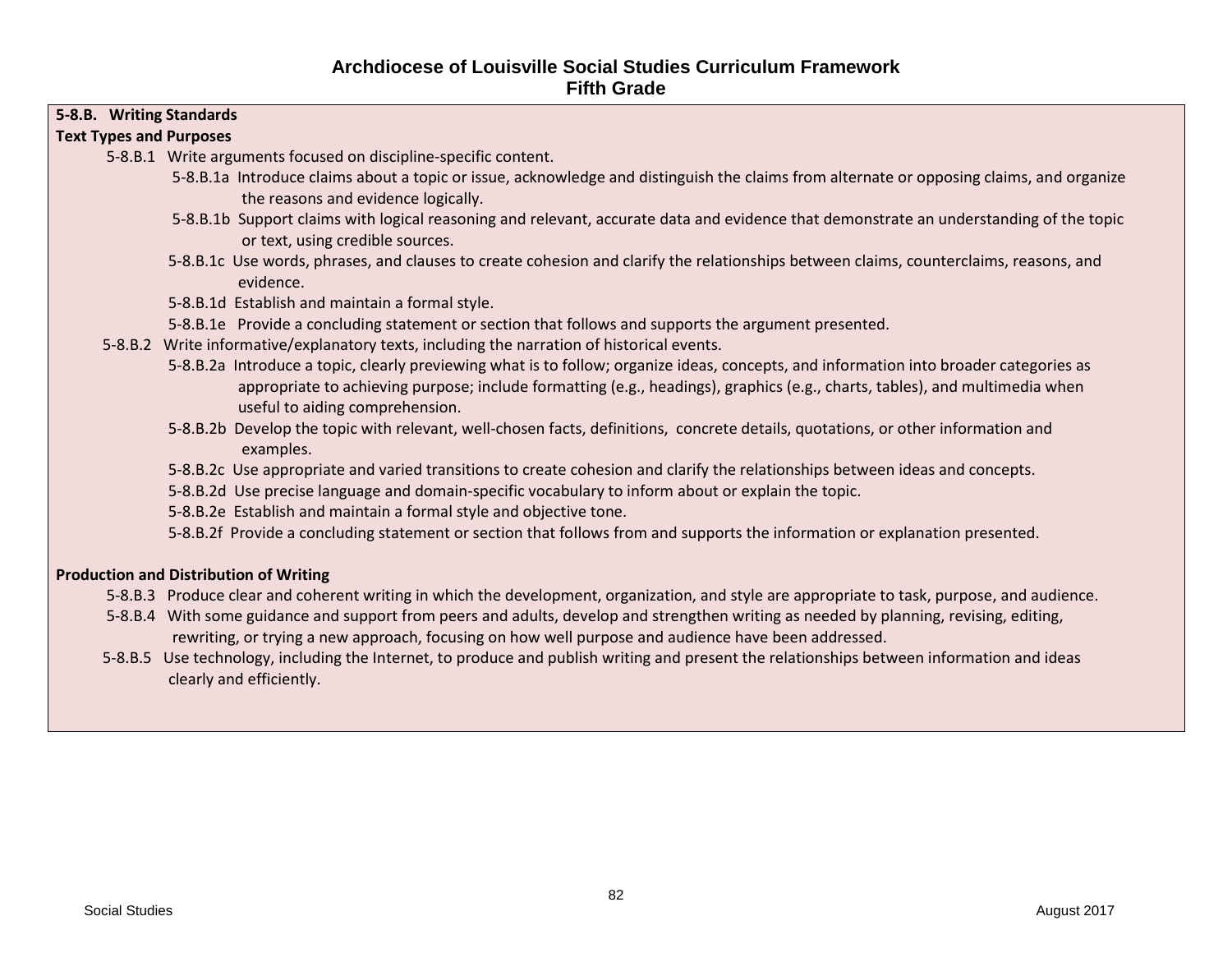#### **Research to Build and Present Knowledge**

- 5-8.B.5 Conduct short research projects to answer a question (including a self-generated question), drawing on several sources and generating additional related, focused questions that allow for multiple avenues of exploration.
- 5-8.B.6 Gather relevant information from multiple print and digital sources, using search terms effectively; assess the credibility and accuracy of each source; quote or paraphrase the data and conclusions of others while avoiding plagiarism and following a standard format for citation.
- 5-8.B.7 Draw evidence from informational texts to support analysis, reflection, and research.

### **Range of Writing**

- 5-8.B.8 Write routinely over extended time frames (time for reflection and revision) and shorter time frames (a single sitting or a day or two) for a range of discipline-specific tasks, purposes, and audiences.
- *NOTE: Students' narrative skills continue to grow in these grades. The Standards require that students be able to incorporate narrative elements effectively into arguments and informative/explanatory texts. In history/social studies, students must be able to incorporate narrative accounts into their analyses of individuals or events of historical importance.*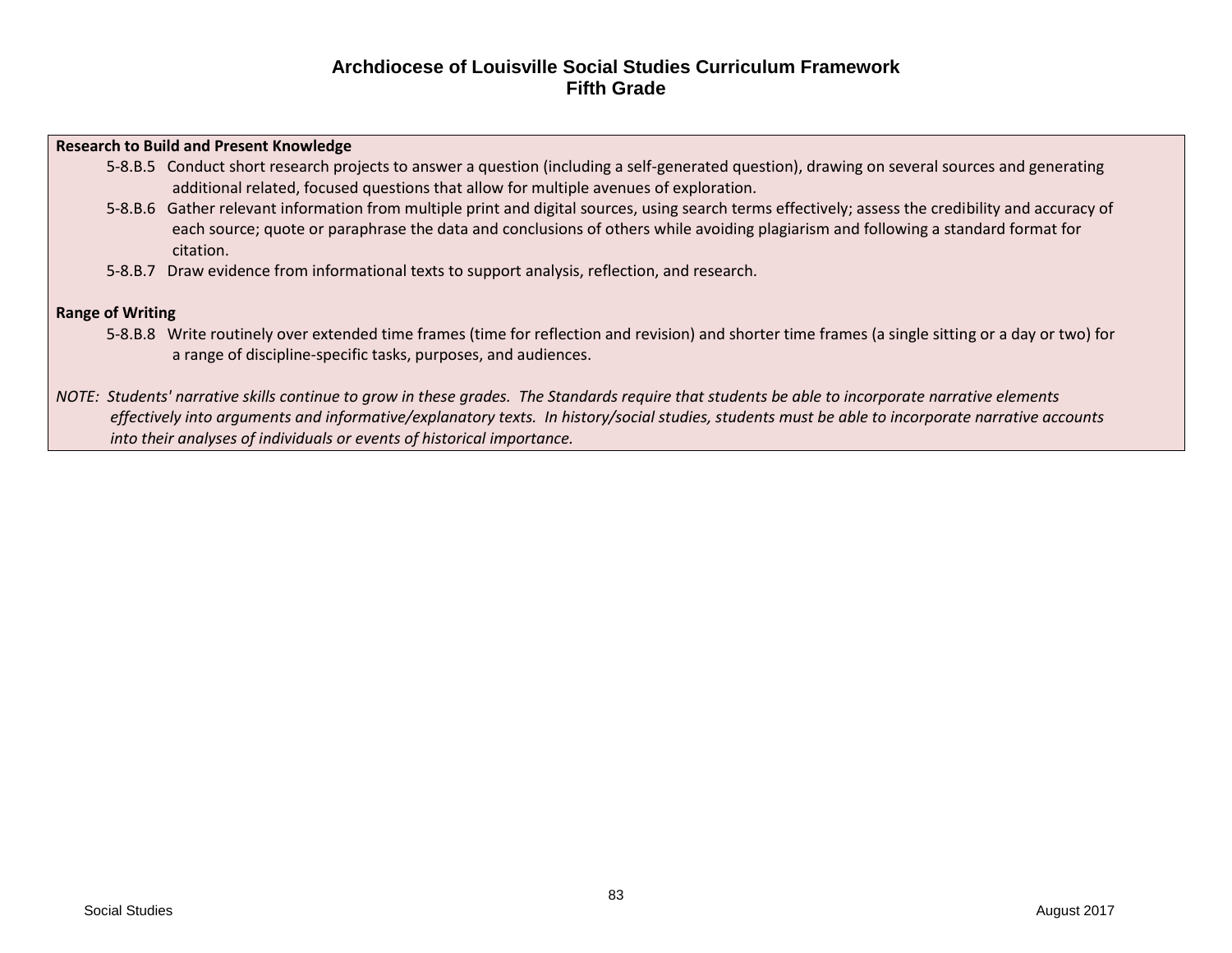### **5-8.C. Speaking and Listening Standards**

#### **Comprehension and Collaboration**

- 5-8.C.1 Prepare for and participate effectively in a range of conversations and collaborations with diverse partners, building on others' ideas and expressing their own clearly and persuasively.
- 5-8.C.2 Integrate and evaluate information presented in diverse media and formats, including visually, quantitatively, and orally.
- 5-8.C.3 Evaluate a speaker's point of view, reasoning, and use of evidence and rhetoric.

### **Presentation of Knowledge and Ideas**

- 5-8.C.4 Present information, findings, and supporting evidence such that listeners can follow the line of reasoning, and the organization, development, and style are appropriate to task, purpose, and audience.
- 5-8.C.5 Make strategic use of digital media and visual displays of data to express information and enhance understanding of presentations.
- 5-8.C.6 Adapt speech to a variety of contexts and communicative tasks, demonstrating command of formal English when indicated or appropriate.

### **5-8.C. Note on Range and Content of Student Speaking and Listening**

*To become college and career ready, students must have ample opportunities to take part in a variety of rich, structured conversations - as part of a whole class, in small groups, and with a partner - built around important content in various domains. They must be able to contribute appropriately to these conversations, to make comparisons and contrasts, and to analyze and synthesize a multitude of ideas in accordance with the standards of evidence appropriate to a particular discipline. Whatever the intended major or profession, high school graduates will depend heavily on their ability to listen attentively to others so that they are able to build on others' meritorious ideas while expressing their own clearly and persuasively.*

*New technologies have broadened and expanded the role that speaking and listening play in acquiring and sharing knowledge and have tightened their link to other forms of communication. The Internet has accelerated the speed at which connections between speaking, listening, reading, and writing can be made, requiring that students be ready to use these modalities nearly simultaneously. Technology itself is changing quickly, creating a new urgency for students to be adaptable in response to change.*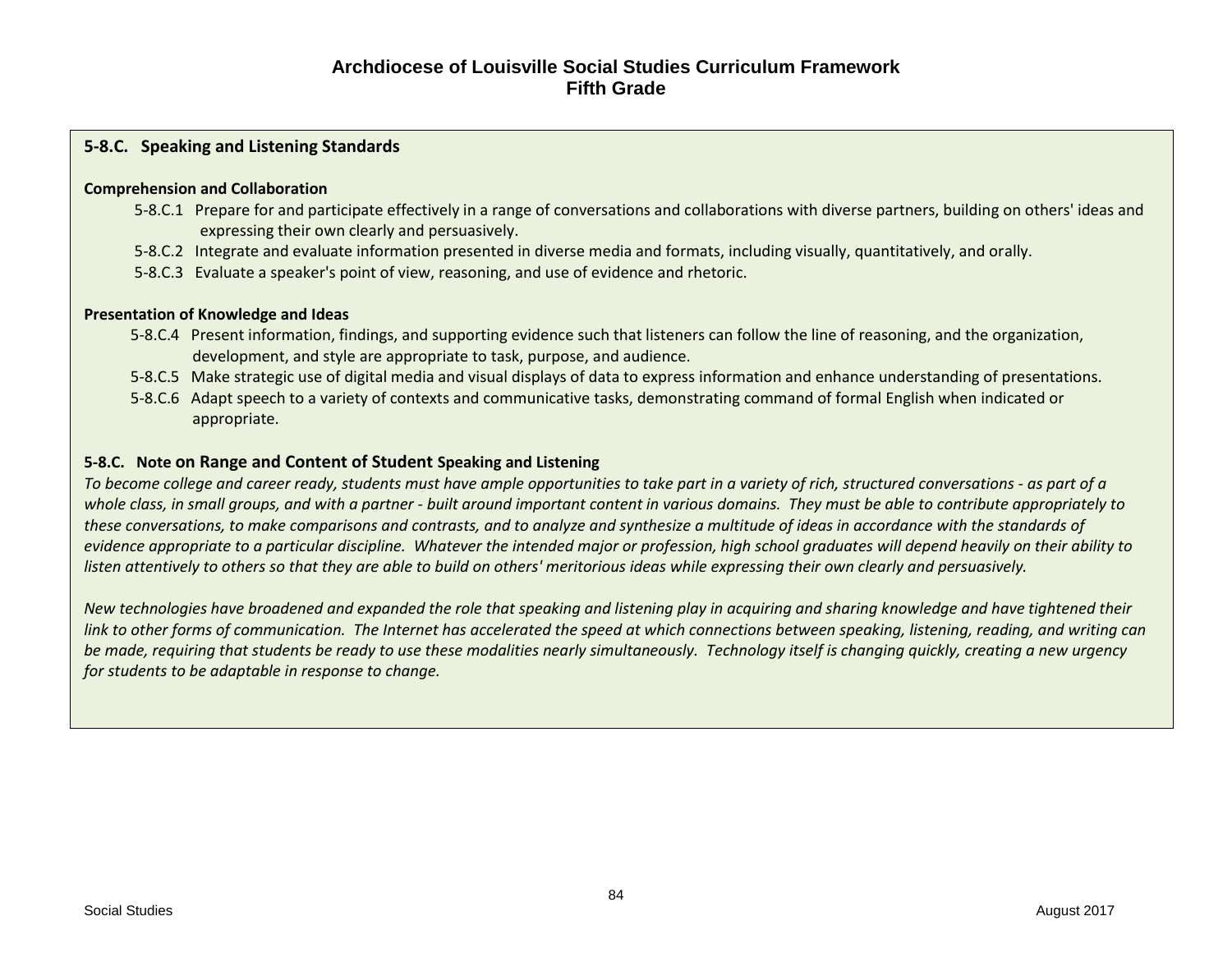# **Sixth Grade**

In Grade Six, the focus is on the geography and history of the Eastern Hemisphere, including the development of cultures, civilizations, and empires; interactions between societies; and the comparison of trends in government and economics. Students examine the Eastern Hemisphere today using geographic skills. This provides the foundation for making connections between the past and present. They then explore a time span from pre-history into the 1300s.

The goal in sixth grade is to search for ways to understand why change occurs and to question and evaluate the meaning of this change.

Through the Practices of the Inquiry Arc, students will:

- seek to understand how government functions to serve the interest of the greater good
- examine the multiple influences on how decisions are made and how policies are created
- engage in disciplinary thinking by investigating how humans interact with their environments and the role that communication and transportation technologies play in these interactions throughout various regions of the world and analyzing their findings to determine impacts
- engage in experiences that allow them to develop an understanding of how economic decisions affect the well-being of individuals and society as a whole
- engage in historical thinking
- seek to generate their own questions using historical sources as evidence and launch investigations that will allow them to uncover their own explanations of why change occurs

Students will develop deeper understandings and plan, implement, and reflect on taking informed action. They will not only understand true citizenship, but will also recognize that they themselves are citizens with the power and responsibility to impact their communities. By the end of sixth grade, students will be able to make meaning of these practices to uncover historical understandings and demonstrate civic competencies.

85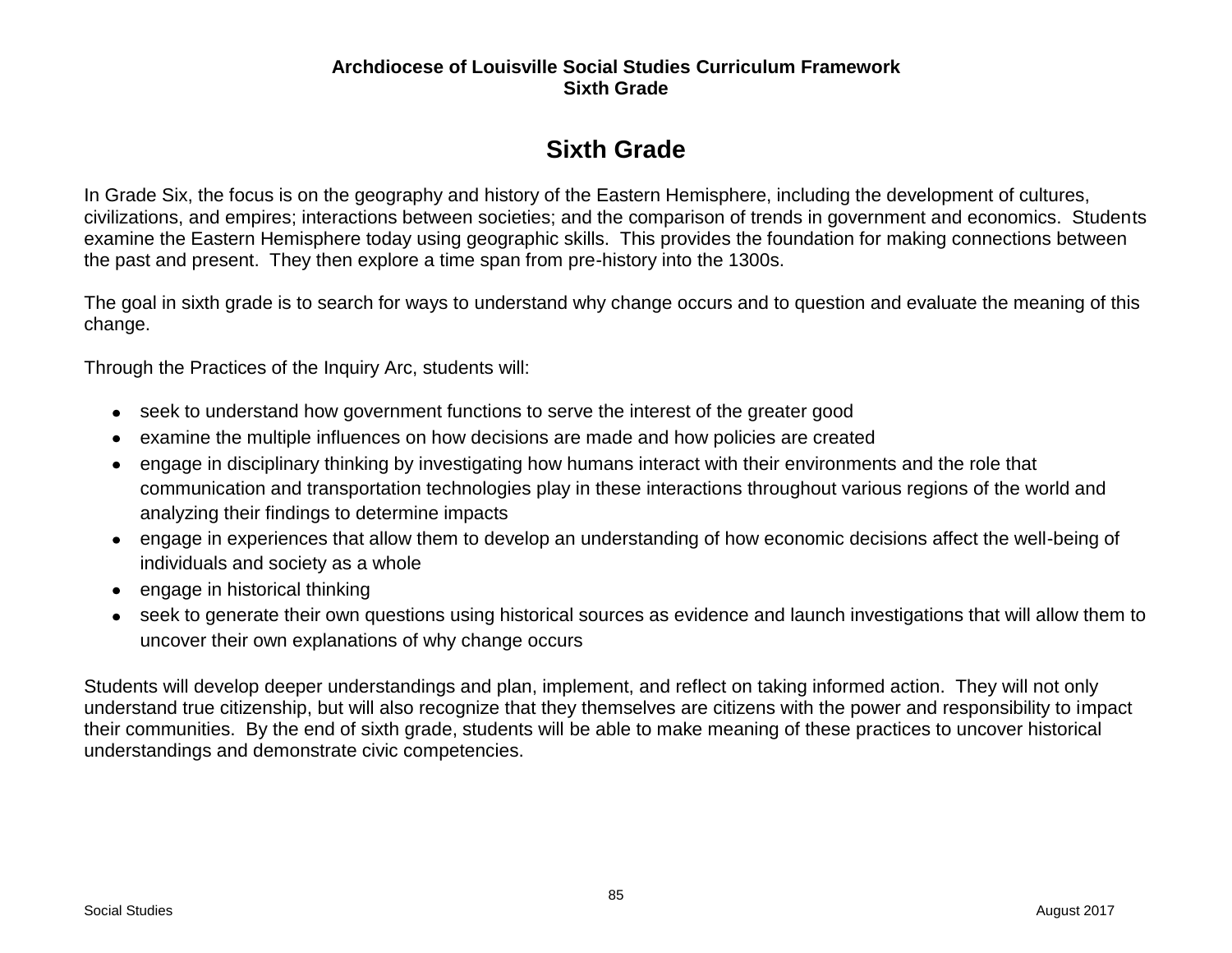|                                                                                                                                                                                                                                                                                                                                                                                                                                                                                                                                                                                                                                                                                                                                                                                                                                                                                                                                                                                                           | Social Studies Practices - Grade 6                                                                                                                                                                                                                                                                                                                                                                                                                                                                                                                                                                                                                                                                                                                                                                                                                                                                                                                                                                                                                     |                                                                                                                                                                                                                                                                                                                                                                                                                                                                                                                                                                                                               |
|-----------------------------------------------------------------------------------------------------------------------------------------------------------------------------------------------------------------------------------------------------------------------------------------------------------------------------------------------------------------------------------------------------------------------------------------------------------------------------------------------------------------------------------------------------------------------------------------------------------------------------------------------------------------------------------------------------------------------------------------------------------------------------------------------------------------------------------------------------------------------------------------------------------------------------------------------------------------------------------------------------------|--------------------------------------------------------------------------------------------------------------------------------------------------------------------------------------------------------------------------------------------------------------------------------------------------------------------------------------------------------------------------------------------------------------------------------------------------------------------------------------------------------------------------------------------------------------------------------------------------------------------------------------------------------------------------------------------------------------------------------------------------------------------------------------------------------------------------------------------------------------------------------------------------------------------------------------------------------------------------------------------------------------------------------------------------------|---------------------------------------------------------------------------------------------------------------------------------------------------------------------------------------------------------------------------------------------------------------------------------------------------------------------------------------------------------------------------------------------------------------------------------------------------------------------------------------------------------------------------------------------------------------------------------------------------------------|
| 6.A. Gathering, Interpreting, and Using<br><b>Evidence</b><br>Students will independently and collaboratively:<br>6.A.1 Develop and frame questions about topics<br>related to historical events occurring in the<br>Eastern Hemisphere that can be answered by<br>gathering, interpreting, and using evidence.<br>6.A.2 Identify and analyze different forms of<br>evidence used to make meaning in social studies<br>(including primary and secondary sources such as<br>art, photographs, artifacts, oral histories, maps,<br>and graphs).<br>6.A.3 Explain content, authorship, point of view,<br>purpose, and format.<br>6.A.4 Draw inferences from implicit ideas.<br>6.A.5 Recognize and describe the arguments of<br>others on specific social studies topics and<br>identify evidence to support the arguments.<br>6.A.6 Examine arguments related to a specific<br>social studies topic from multiple perspectives.<br>6.A.7 Identify bias; explain the role of bias and<br>potential audience. | 6.B. Chronological Reasoning and Causation<br>Students will independently and collaboratively:<br>6.B.1 Identify ways that events are related<br>chronologically to one another.<br>6.B.2 Employ mathematical skills to measure<br>time in years, decades, centuries, and millennia;<br>calculate time from the fixed points of the<br>calendar system (B.C.E. and C.E.); and interpret<br>data presented in timelines.<br>6.B.3 Identify causes and effects from historical<br>events and current events and classify the<br>relationship between multiple causes and<br>multiple effects.<br>6.B.4 Examine and analyze long-term effects of<br>an event from history or current events.<br>6.B.5 Recognize and analyze patterns of<br>historical continuity and change over periods of<br>time.<br>6.B.6 Identify the role of turning points in<br>historical change.<br>6.B.7 Compare histories in different places in the<br>Eastern Hemisphere utilizing timelines.<br>6.B.8 Identify ways that changing eras affect the<br>historical narrative. | 6.C. Comparison and Contextualization<br>Students will independently and collaboratively:<br>6.C.1 Identify a region in the Eastern<br>Hemisphere by describing its characteristics, and<br>then compare those characteristics to other<br>regions.<br>6.C.2 Describe and compare events in the history<br>of civilizations in the Eastern Hemisphere during<br>similar time periods, but in different geographical<br>regions, and connect to global processes.<br>6.C.3 Identify how the relationship between<br>geography, economics, and history shapes events<br>in the study of the Eastern Hemisphere. |
|                                                                                                                                                                                                                                                                                                                                                                                                                                                                                                                                                                                                                                                                                                                                                                                                                                                                                                                                                                                                           |                                                                                                                                                                                                                                                                                                                                                                                                                                                                                                                                                                                                                                                                                                                                                                                                                                                                                                                                                                                                                                                        |                                                                                                                                                                                                                                                                                                                                                                                                                                                                                                                                                                                                               |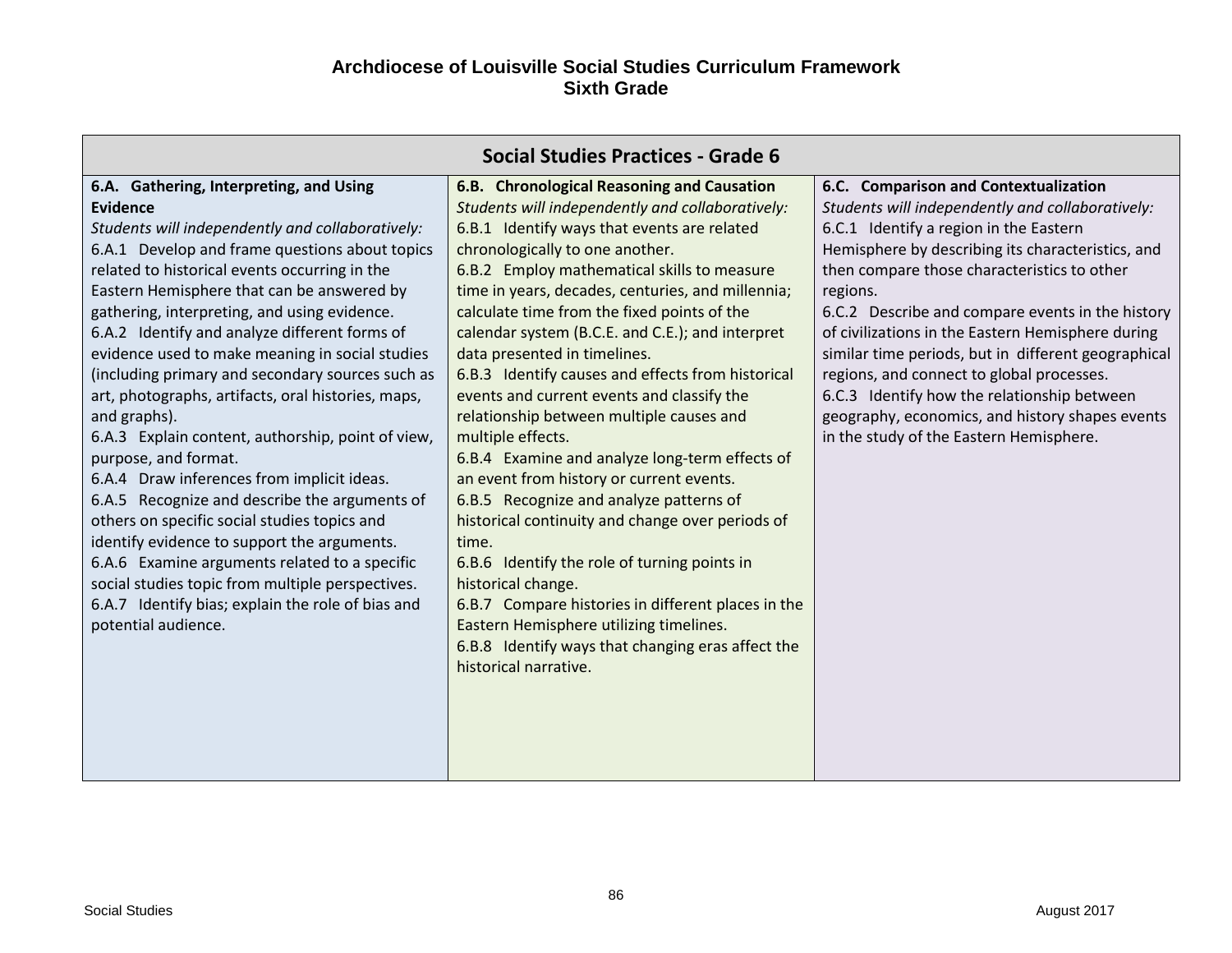| 6.D. Geographic Reasoning                        | 6.E. Economics and Economic Systems              | 6.F. Civic Participation                                |
|--------------------------------------------------|--------------------------------------------------|---------------------------------------------------------|
| Students will independently and                  | Students will independently and collaboratively: | Students will independently and collaboratively:        |
| collaboratively:                                 | 6.E.1 Explain how scarcity necessitates decision | 6.F.1 Demonstrate respect for the rights of others in   |
| 6.D.1 Use location terms and geographic          | making; employ examples from the Eastern         | discussions and classroom debates, regardless of        |
| representations such as maps, photographs,       | Hemisphere to illustrate the role of scarcity    | whether one agrees with the other viewpoint.            |
| satellite images, and models to describe where   | historically and in current events.              | Consider alternate views in discussions.                |
| places in the Eastern Hemisphere are in          | 6.E.2 Examine the role that various resources    | 6.F.2 Participate in negotiating and compromising in    |
| relation to each other, to describe connections  | (human, physical, and natural) have in providing | the resolution of differences and conflicts; introduce  |
| between places, and to evaluate the benefits     | goods and services.                              | and examine the role of conflict resolution.            |
| of particular places for purposeful activities.  | 6.E.3 Compare market economies to other          | 6.F.3 Participate in activities that focus on a local   |
| 6.D.2 Distinguish human activities and           | economic systems in the Eastern Hemisphere.      | issue or problem in a country in the Eastern            |
| human-made features from natural                 | 6.E.4 Examine the role of job specialization and | Hemisphere.                                             |
| environments in the Eastern Hemisphere.          | trade historically and during contemporary times | 6.F.4 Develop an understanding of an                    |
| 6.D.3 Identify the relationship between          | in the Eastern Hemisphere.                       | interdependent global community by developing           |
| human activities and the natural environment     | 6.E.5 Provide examples of unemployment,          | awareness and/or engaging in the political process as   |
| through the study of cases in the Eastern        | inflation, total production, income, and         | it relates to a global context.                         |
| Hemisphere.                                      | economic growth in economies in the Eastern      | 6.F.5 Identify global situations in which social        |
| 6.D.4 Recognize and explain how cultural,        | Hemisphere.                                      | actions are required and suggest solutions.             |
| economic, and physical-environmental             | 6.E.6 Describe government decisions that affect  | 6.F.6 Identify and explore different types of political |
| characteristics of regions affect the history of | economies in case studies from the Eastern       | systems and ideologies used at various times in the     |
| societies in the Eastern Hemisphere.             | Hemisphere. Use historical examples to compare   | Eastern Hemisphere.                                     |
| 6.D.5 Describe the spatial organization of a     | the costs and benefits of economic decisions.    | 6.F.7 Identify the role of key individuals and groups   |
| place, considering the historical, social,       |                                                  | in political and social systems.                        |
| political, and economic implication of that      |                                                  | 6.F.8 Identify and describe opportunities for and the   |
| organization.                                    |                                                  | role of the individual in social and political          |
| 6.D.6 Recognize that boundaries and              |                                                  | participation at various times in the Eastern           |
| definitions of location are historically         |                                                  | Hemisphere.                                             |
| constructed.                                     |                                                  | 6.F.9 Identify ways that current figures can            |
|                                                  |                                                  | influence people's rights and freedom in the Eastern    |
|                                                  |                                                  | Hemisphere.                                             |
|                                                  |                                                  | 6.F.10 Identify rights and responsibilities of citizens |
|                                                  |                                                  | within societies in the Eastern Hemisphere.             |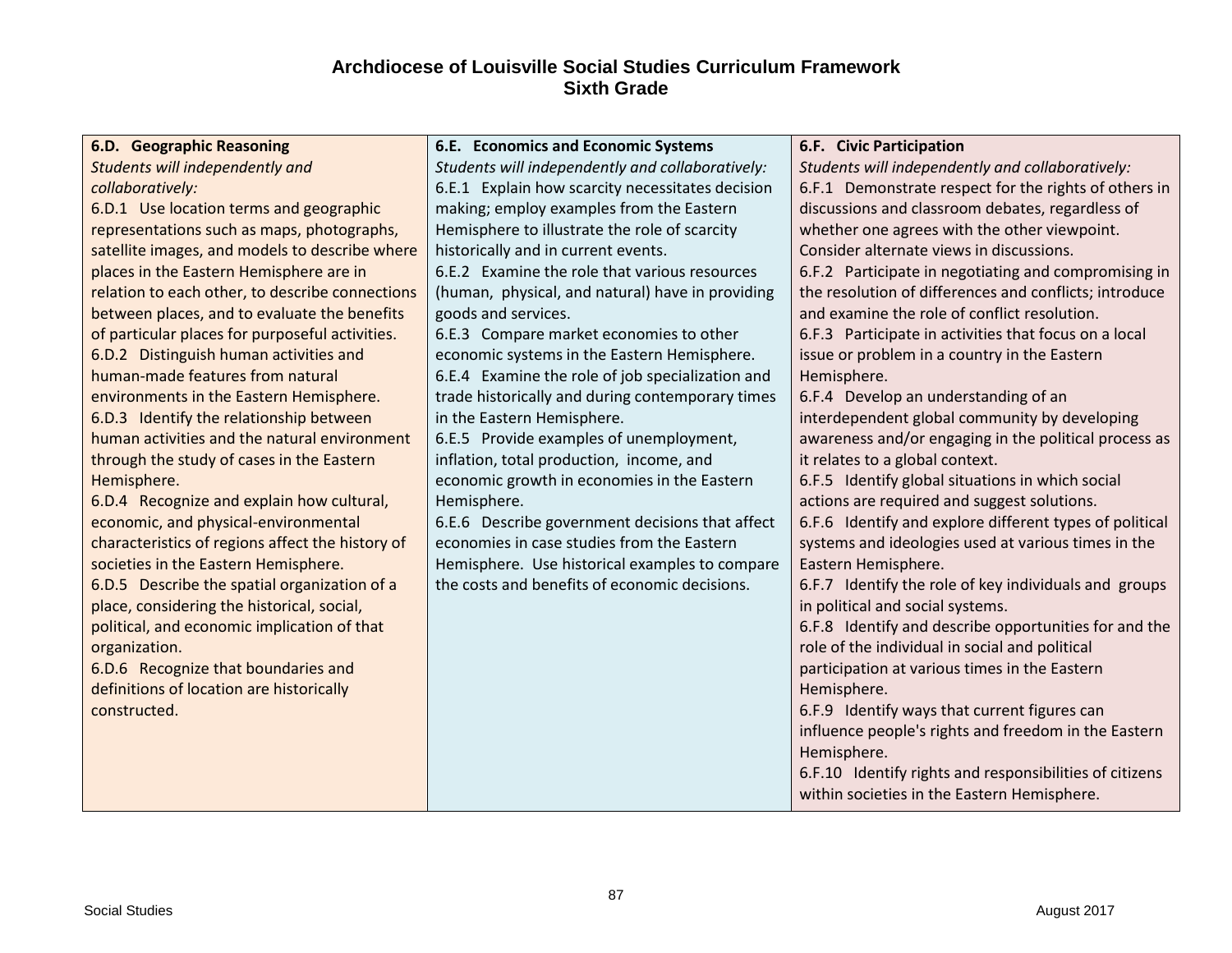|  | <b>Present-Day Eastern Hemisphere Geography</b>                                                                                                                                                                                                                                                                                                                                                                                                                                                                                                                                                                                                                                                                                                                                                                                                                                                                                                                                                                                  |
|--|----------------------------------------------------------------------------------------------------------------------------------------------------------------------------------------------------------------------------------------------------------------------------------------------------------------------------------------------------------------------------------------------------------------------------------------------------------------------------------------------------------------------------------------------------------------------------------------------------------------------------------------------------------------------------------------------------------------------------------------------------------------------------------------------------------------------------------------------------------------------------------------------------------------------------------------------------------------------------------------------------------------------------------|
|  | 6.G.1 The diverse geography of the Eastern Hemisphere has influenced human culture and settlement patterns in distinct ways. Human<br>communities in the Eastern Hemisphere have adapted to or modified the physical enviornment.<br>6.G.1a Maps can be used to represent the varied climate zones, landforms, bodies of water, and resources of the Eastern Hemisphere.<br>* Students will use maps to identify and examine the varied climate zones, landforms, bodies of water, and resources of the Eastern<br>Hemisphere.                                                                                                                                                                                                                                                                                                                                                                                                                                                                                                   |
|  | 6.G.1b The Eastern Hemisphere can be divided into regions. Regions are areas that share common identifiable characteristics, such as<br>physical, political, economic, or cultural features. Regions within the Eastern Hemisphere include:<br>- Middle East (North Africa and Southwest Asia)<br>- Sub-Saharan Africa<br>- Europe (West, North, South, Central, and Southeast)<br>- Russia and the Independent States (Russia, Caucasia, Central Asia, and the region of Belarus, Moldova, and Ukraine)<br>- East Asia (People's Republic of China, North Korea, South Korea, Japan, and Taiwan)<br>- Southeast Asia (Vietnam, Cambodia, Laos, Thailand, Myanmar [Burma], Malaysia, Singapore, Indonesia, Brunei, Phillipines)<br>- South Asia (Afghanistan, Pakistan, India, Bangladesh, Nepal, Bhutan)<br>- Oceania (Australia, New Zealand, the Pacific)<br>* Students will identify and describe various regions of the Eastern Hemisphere.                                                                                 |
|  | 6.G.1c The physical environment influences human population distribution, land use, economic activities, and political connections.<br>* Students will use physical, climate, and vegetation maps in combination with population density, land use, and resource distribution<br>maps in order to discern patterns in human settlement, economic activity, and the relationship to scarcity of resources in the present-<br>day Eastern Hemisphere.<br>* Students will work with maps at a variety of scales so they can compare patterns in population density and land use, economic activity,<br>and political connections across the present-day Eastern Hemisphere, within a region of the Eastern Hemisphere, and in a specific<br>country. In doing so, students will examine maps of the hemisphere, three regions within the present-day Eastern Hemisphere, and one<br>specific country within each region.<br>6.G.1d Issues and problems experienced in the regions of the Eastern Hemisphere have roots in the past. |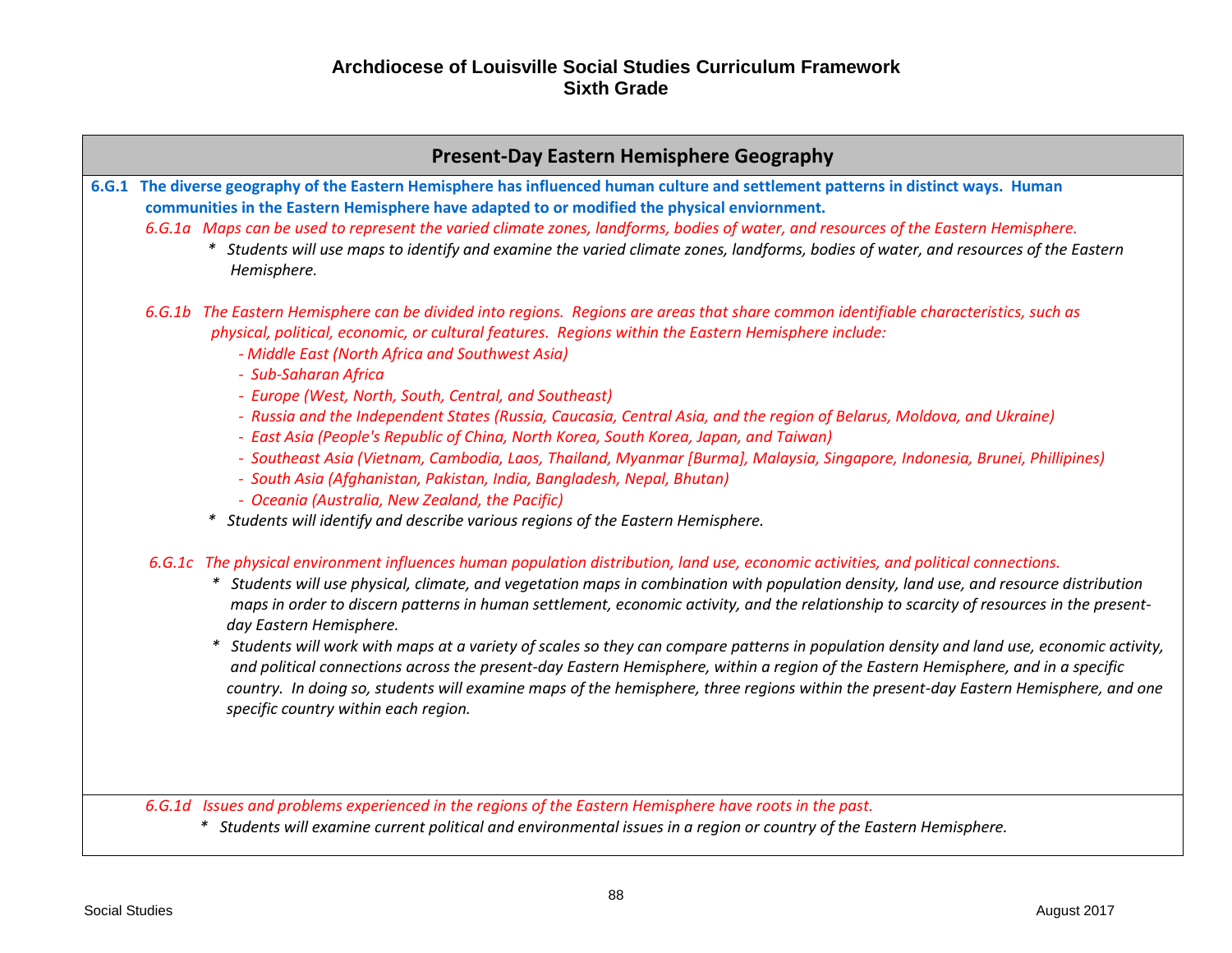#### **Guided Questions**

- \* What are physical and cultural differences between North Africa and Sub-Saharan Africa?
- \* What effect did geography have on the population distribution in the Eastern Hemisphere?
- \* How do historical issues affect the current political climate in the Eastern Hemisphere?

### **Catholic Identity Connections**

- \* The population of Catholics in the regions of the Eastern Hemisphere has varied over time.
- \* The Catholic faith has played a role in shaping the leadership in various Eastern Hemisphere countries.
- \* God created a world with diverse climates, landforms, and resources.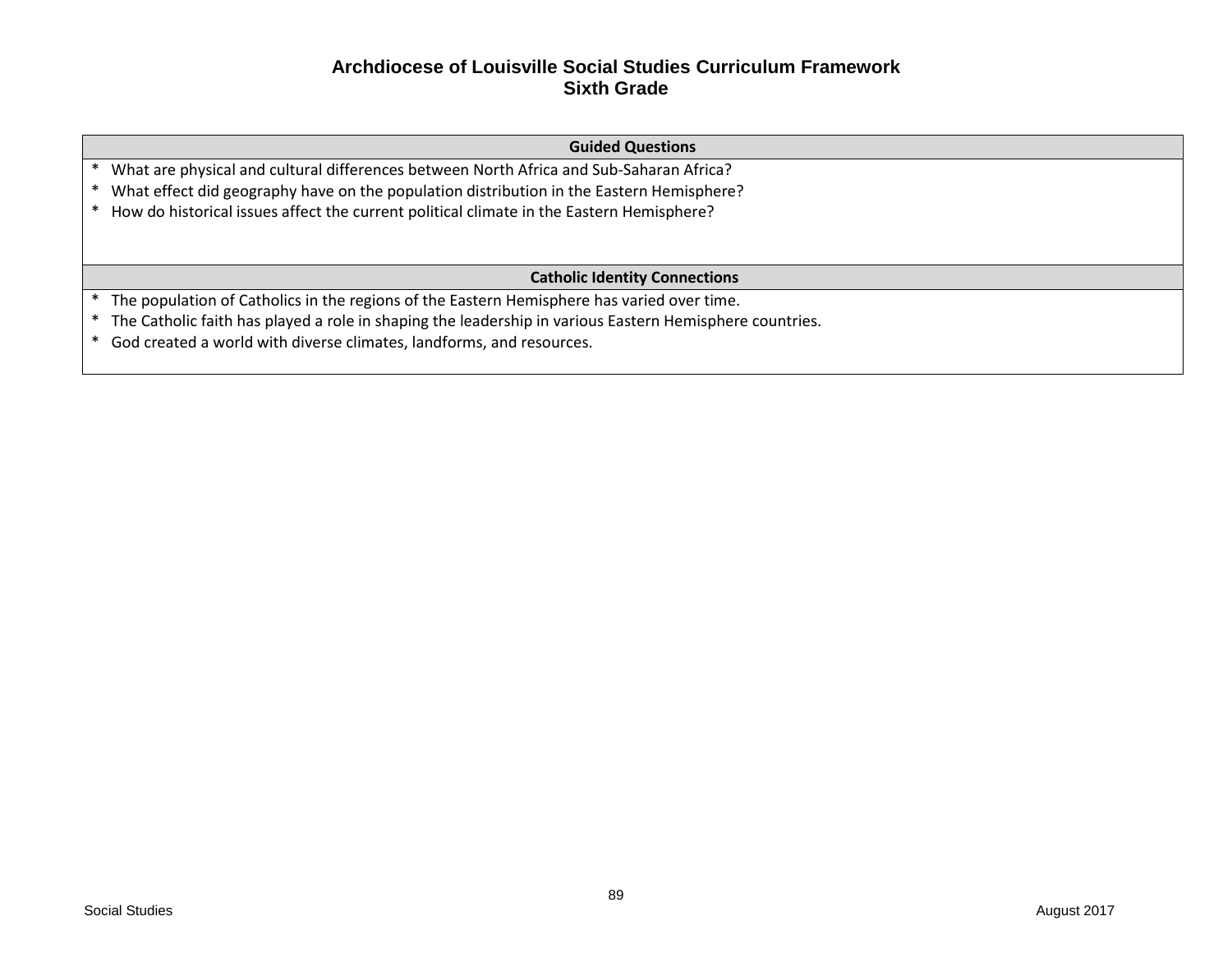| The First Humans through the Neolithic Revolution in the Eastern Hemisphere                                                                                                                                                                                                                                                                                                                                                                                                                                                                                                                                                                                                                                                                                                                                                     |
|---------------------------------------------------------------------------------------------------------------------------------------------------------------------------------------------------------------------------------------------------------------------------------------------------------------------------------------------------------------------------------------------------------------------------------------------------------------------------------------------------------------------------------------------------------------------------------------------------------------------------------------------------------------------------------------------------------------------------------------------------------------------------------------------------------------------------------|
| 6.NR.1 The first civilized humans modified their physical environment as well as adapted to their environment.<br>6.NR.1a Human populations that settled along rivers, in rainforests, along coastlines, in deserts, and in mountains made use of the<br>resources and the environment around them in developing distinct ways of life.<br>* Students will describe how humans adapted to various environments.                                                                                                                                                                                                                                                                                                                                                                                                                 |
| 6.NR.1b Early peoples in the Eastern Hemisphere are often studied by analyzing artifacts and archaeological features. Archaeologists<br>engage in digs and study artifacts and features in a particular location to gather evidence about a group of people and how<br>they lived at a particular time.<br>* Students will analyze artifacts and describe the role of archaeologists in gathering evidence about a group of people.                                                                                                                                                                                                                                                                                                                                                                                             |
| 6.NR.1c The Neolithic Revolution was marked by technological advances in agriculture and domestication of animals that allowed people<br>to form semi-sedentary and sedentary settlements.<br>Students will explore early human migration patterns and settlements through the use of multiple maps and the<br>examination of various forms of archaeological evidence.<br>Students will be introduced to pastoral nomadic peoples as a culture type that existed throughout history.<br>* Students will compare the use of tools and animals, types of dwellings, art, and social organizations of early peoples, and<br>distinguish between the Paleolithic Age and the Neolithic Age.<br>6.NR.1d Historians use archaeological and other types of evidence to investigate patterns in history and identify turning points. A |
| turning poing can be an event, era, and/or development in history that has brought about significant social, cultural, ecological,<br>political, or economic change.<br>* Students will determine if the Neolithic Revolution is a turning point in world history, using various forms of evidence.                                                                                                                                                                                                                                                                                                                                                                                                                                                                                                                             |
| <b>Guided Questions</b>                                                                                                                                                                                                                                                                                                                                                                                                                                                                                                                                                                                                                                                                                                                                                                                                         |
| How did the first civilized humans modify their environment?<br>$\ast$<br>In what ways was the Neolithic Revolution a turning point in history?<br>$\ast$<br>How is the work of archaeologists important to the study of early civilizations?                                                                                                                                                                                                                                                                                                                                                                                                                                                                                                                                                                                   |
| <b>Catholic Identity Connections</b>                                                                                                                                                                                                                                                                                                                                                                                                                                                                                                                                                                                                                                                                                                                                                                                            |
| Throughout the ages, people have formed communities and relied on one another.<br>$\ast$<br>People use their talents and skills in utilitarian and aesthetic ways.                                                                                                                                                                                                                                                                                                                                                                                                                                                                                                                                                                                                                                                              |

 $\blacksquare$ 

۰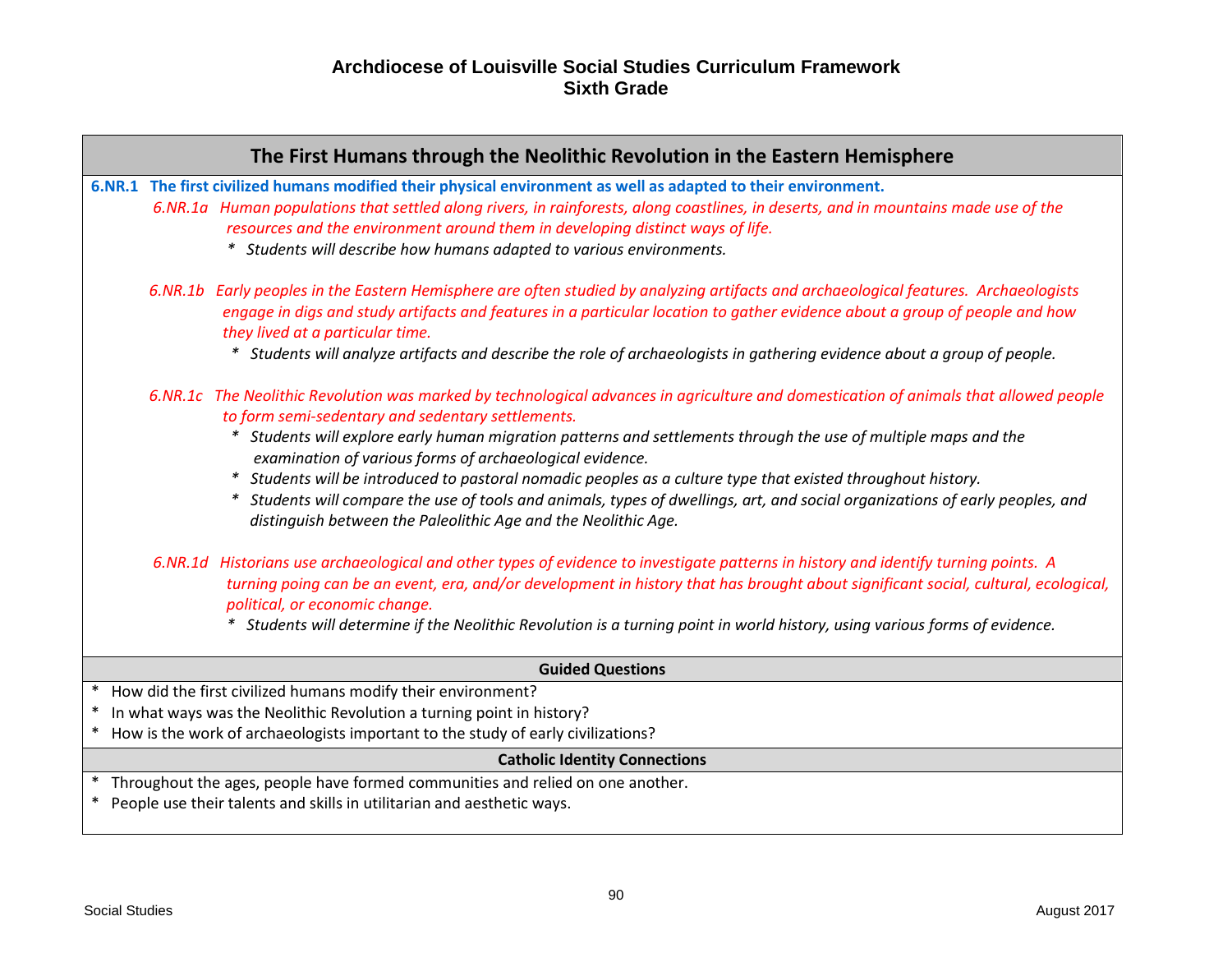|        | Early River Valley Civilizations in the Eastern Hemisphere (ca. 3500 B.C.E. - ca. 500 B.C.E.)                                                                                                                                                                                                                                                                                                                                                                                                                                                                                                                                                                                                                                                                                                                                                                                      |
|--------|------------------------------------------------------------------------------------------------------------------------------------------------------------------------------------------------------------------------------------------------------------------------------------------------------------------------------------------------------------------------------------------------------------------------------------------------------------------------------------------------------------------------------------------------------------------------------------------------------------------------------------------------------------------------------------------------------------------------------------------------------------------------------------------------------------------------------------------------------------------------------------|
| 6.RV.1 | Complex societies and civilizations developed in the Eastern Hemisphere. Although these complex societies and civilizations have<br>certain defining characteristics in common, each is also known for unique cultural achievements and contributions. Early human<br>communities in the Eastern Hemisphere adapted to and modified the physical environment.<br>6.RV.1a Humans living together in settlements develop shared customs, beliefs, ideas, and languages that give identity to the group.<br>* Students will identify the shared customs, beliefs, ideas, and languages that give a cultural identity to a particular group.                                                                                                                                                                                                                                           |
|        | 6.RV.1b Complex societies and civilizations share the common characteristics of religion, job specialization, cities, government,<br>language/record keeping system, technology, and social hierarchy. People in Mesopotamia, the Yellow River Valley, the<br>Indus River Valley, and the Nile River Valley developed complex societies and civilizations.<br>* Students will explore at least two river valley societies and civilizations (one in the Middle East [Mesopotamia or Nile River<br>Valley], one in South Asia [Indus River Valley], or one in East Asia [Yellow River Valley]) by examining archaeological and<br>historical evidence to compare and contrast characteristics of these complex societies and civilizations.<br>Students will examine the major events in the history of the Israelites and the role they played in shaping future<br>civilizations. |
|        | 6.RV.1c Mesopotamia, Yellow River Valley, Indus River Valley, and Nile River Valley complex societies and civilizations adapted to and<br>modified their environment to meet the needs of their population.<br>* Students will explore how the selected complex societies and civilizations adapted to and modified their environment to<br>meet their basic needs of food, clothing, and shelter.                                                                                                                                                                                                                                                                                                                                                                                                                                                                                 |
|        | 6.RV.1d Political and social hierarchies influenced the access that groups and individuals had to power, wealth, and jobs and<br>influenced their roles within society.<br>* Students will compare and contrast gender roles, access to wealth and power, and division of labor within the political and<br>social structures of the selected river valley societies and civilizations.<br>* Students will examine the unique achievements of each of the selected complex societies and civilizations that served as<br>lasting contributions.                                                                                                                                                                                                                                                                                                                                    |
|        | <b>Guided Questions</b>                                                                                                                                                                                                                                                                                                                                                                                                                                                                                                                                                                                                                                                                                                                                                                                                                                                            |
| $\ast$ | How did the isolation of Egypt uniquely affect its development in comparison to other river valley civilizations?<br>What are the shared cultural characteristics of each river valley civilization?<br>How did each civilization modify or adapt to its environments?                                                                                                                                                                                                                                                                                                                                                                                                                                                                                                                                                                                                             |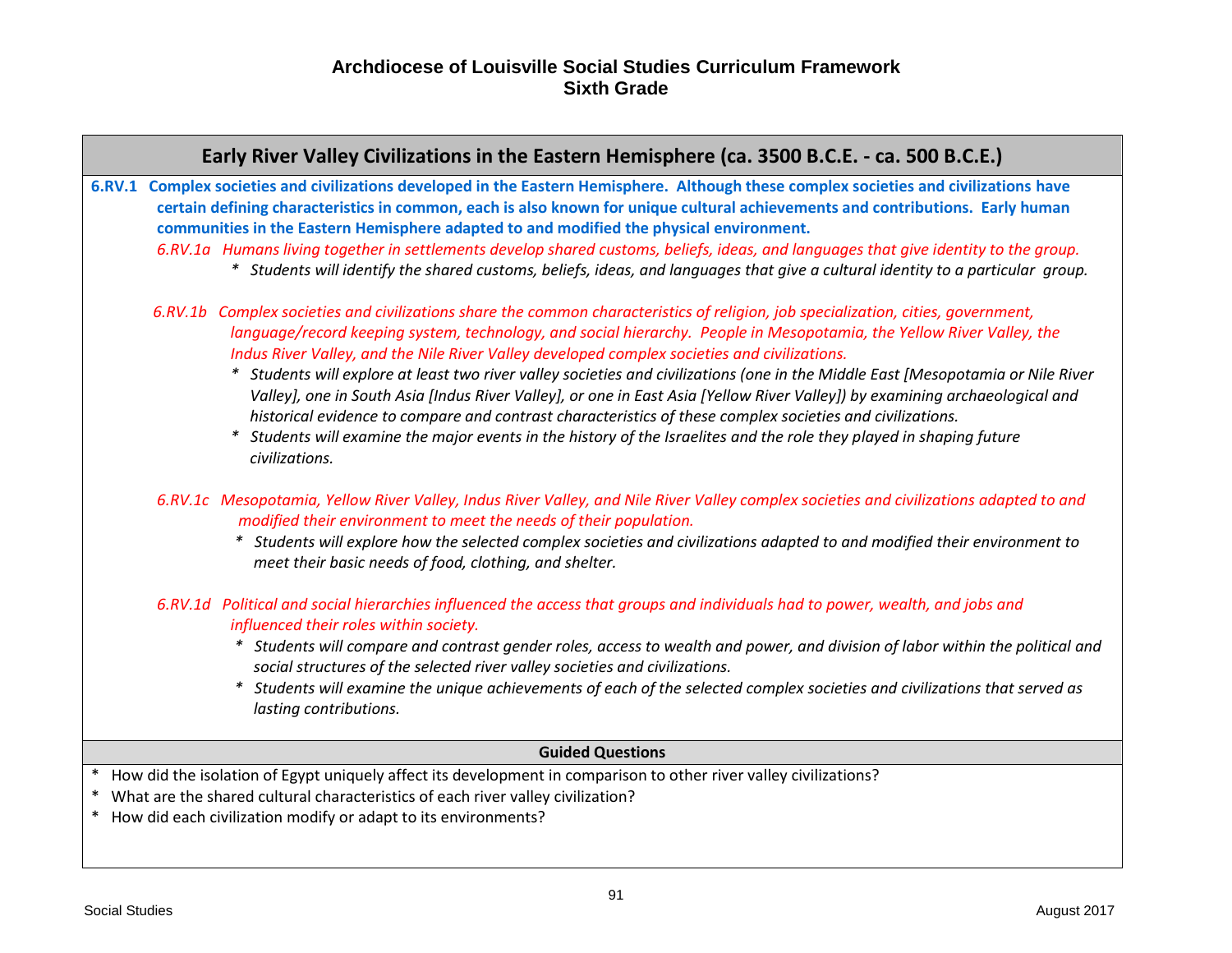### **Catholic Identity Connections**

- \* Significant people from the Old Testament (e.g., Abraham and Moses) impacted the beginning of Christianity in this time and place.
- \* The Old Testament describes the people and their lives during this time period.
- \* Gifts and talents shared by individuals can provide lasting impacts.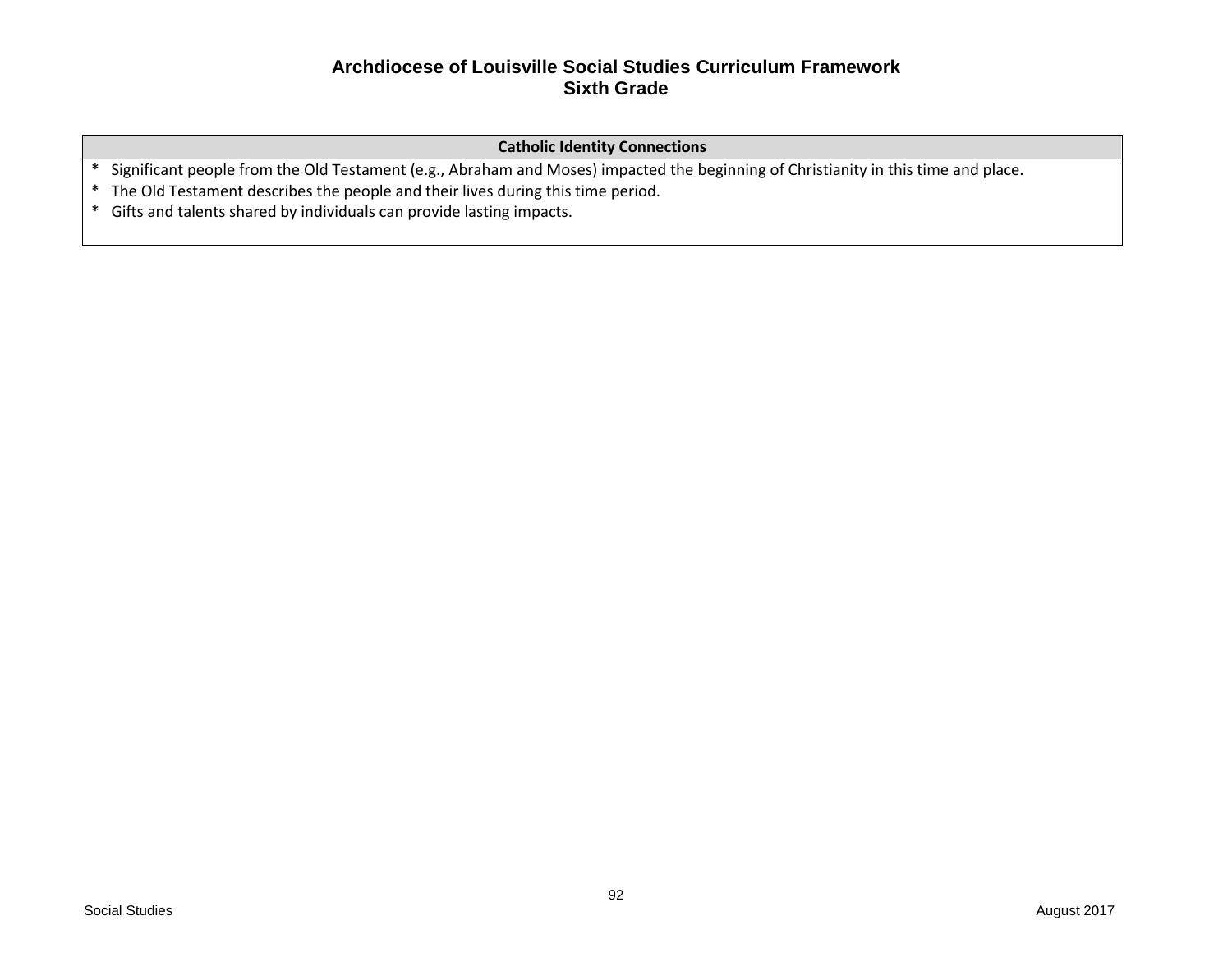| Comparative World Religions (ca. 2000 B.C.E - ca. 630 C.E)                                                                                                                                                                                                                                                                                                                                                                                                                                                        |
|-------------------------------------------------------------------------------------------------------------------------------------------------------------------------------------------------------------------------------------------------------------------------------------------------------------------------------------------------------------------------------------------------------------------------------------------------------------------------------------------------------------------|
| 6.WR.1 Major religions and belief systems developed in the Eastern Hemisphere. There were important similarities and differences between<br>these belief systems.                                                                                                                                                                                                                                                                                                                                                 |
| 6.WR.1a Civilizations and complex societies developed belief systems and religions that have similar, as well as different,<br>characteristics.                                                                                                                                                                                                                                                                                                                                                                   |
| * Students will compare and contrast belief systems and religions that developed in the Eastern Hemisphere.                                                                                                                                                                                                                                                                                                                                                                                                       |
| 6. WR.1b Belief systems and religions are based on sets of mutually held values.<br>* Students will study the belief systems of Judaism, Christianity, Islam, Buddhism, Hinduism, and Confucianism by looking at<br>where the belief system originated, when it originated, founder(s) if any, and the major tenets, practices, and sacred<br>writings or holy texts for each. (Note: Although not within this historic period, students may also study Sikhism and other<br>major belief systems at this point.) |
| 6. WR.1c Belief systems and religions are based on sets of mutually held values.<br>* Students will identify similarities and differences across belief systems, including their effect on social order and gender<br>roles.<br>Students will explore the influence of various belief systems on contemporary cultures and events.<br>$\ast$                                                                                                                                                                      |
|                                                                                                                                                                                                                                                                                                                                                                                                                                                                                                                   |
| <b>Guided Questions</b>                                                                                                                                                                                                                                                                                                                                                                                                                                                                                           |
| * What influences the religion and belief system of a group of people?                                                                                                                                                                                                                                                                                                                                                                                                                                            |
| How were belief systems in the Eastern Hemisphere different and similar to each other?<br>$\ast$                                                                                                                                                                                                                                                                                                                                                                                                                  |
| How do belief systems impact social order and gender roles?                                                                                                                                                                                                                                                                                                                                                                                                                                                       |
| <b>Catholic Identity Connections</b>                                                                                                                                                                                                                                                                                                                                                                                                                                                                              |
| Many world religions in existence today developed during this time.                                                                                                                                                                                                                                                                                                                                                                                                                                               |
| Sacred writings and holy texts (e.g., the Bible) provide guidance for peoples of a particular religion.                                                                                                                                                                                                                                                                                                                                                                                                           |
| Over the course of history, people with shared values developed belief systems or religions.<br>$\ast$                                                                                                                                                                                                                                                                                                                                                                                                            |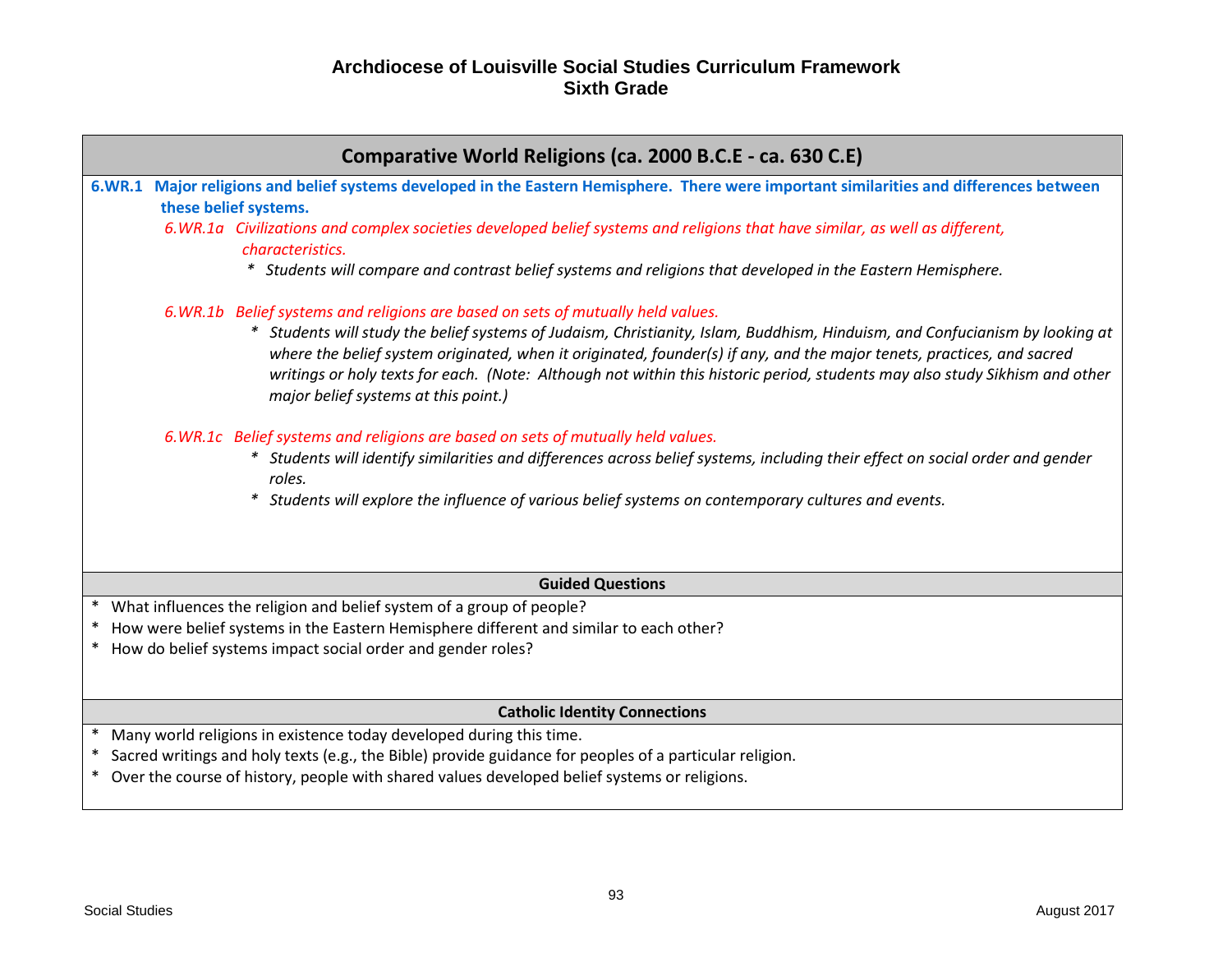| Comparative Classical Civilizations in the Eastern Hemisphere (ca. 600 B.C.E - ca. 500 C.E.)                                                                                                                                                                                                                                                                                                                                                                                                                                                                                                                                                                                                                                                                                                                                                                                                                 |
|--------------------------------------------------------------------------------------------------------------------------------------------------------------------------------------------------------------------------------------------------------------------------------------------------------------------------------------------------------------------------------------------------------------------------------------------------------------------------------------------------------------------------------------------------------------------------------------------------------------------------------------------------------------------------------------------------------------------------------------------------------------------------------------------------------------------------------------------------------------------------------------------------------------|
| 6.CC.1 As complex societies and civilizations change over time, their political and economic structures evolve. A golden age may be indicated<br>when there is an extended period of time that is peaceful, prosperous, and demonstrates great cultural achievements.<br>6.CC.1a Geographic factors influence the development of classical civilizations and their political structures.<br>* Students will locate the classical civilizations on a map and identify geographic factors that influenced the extent of their<br>boundaries, locate their cities on a map, and identify their political structures.<br>Students will compare and contrast the similarities and differences between the Chinese (Quin, Han) and Greco-Roman<br>∗<br>classical civilizations by examining religion, job specialization, cities, government, language/record keeping system,<br>technology, and social hierarchy. |
| 6.CC.1b Political structures were developed to establish order, to create and enforce laws, and to enable decision making.<br>* Students will examine the similarities and differences between the political systems of Chinese (Quin, Han) and Greco-<br>Roman (Athens, Sparta, Roman Republic, Roman Empire) classical civilizations.                                                                                                                                                                                                                                                                                                                                                                                                                                                                                                                                                                      |
| 6.CC.1c A period of peace, prosperity, and cultural achievements may be indicative of a golden age.<br>* Students will examine evidence related to the Qin, Han, and Greco-Roman (Athens and Roman Empire) civilizations and<br>determine if these civilizations experienced a golden age.<br>* Students will examine how cultural achievements of these civilizations have influenced contemporary societies.                                                                                                                                                                                                                                                                                                                                                                                                                                                                                               |
| <b>Guided Questions</b>                                                                                                                                                                                                                                                                                                                                                                                                                                                                                                                                                                                                                                                                                                                                                                                                                                                                                      |
| How do geographic factors influence the development of civilizations?<br>How do political structures benefit the people of a society?<br>Why would peace, prosperity, and cultural achievements be indicators of a golden age?                                                                                                                                                                                                                                                                                                                                                                                                                                                                                                                                                                                                                                                                               |
| <b>Catholic Identity Connections</b>                                                                                                                                                                                                                                                                                                                                                                                                                                                                                                                                                                                                                                                                                                                                                                                                                                                                         |
| * Through the Ten Commandments, God provided us with the guidelines for living in community.<br>* The gifts and talents shared at one point in time can have a lasting influence.<br>God's people have a responsibility to protect the well-being of others by following ruleas and laws.                                                                                                                                                                                                                                                                                                                                                                                                                                                                                                                                                                                                                    |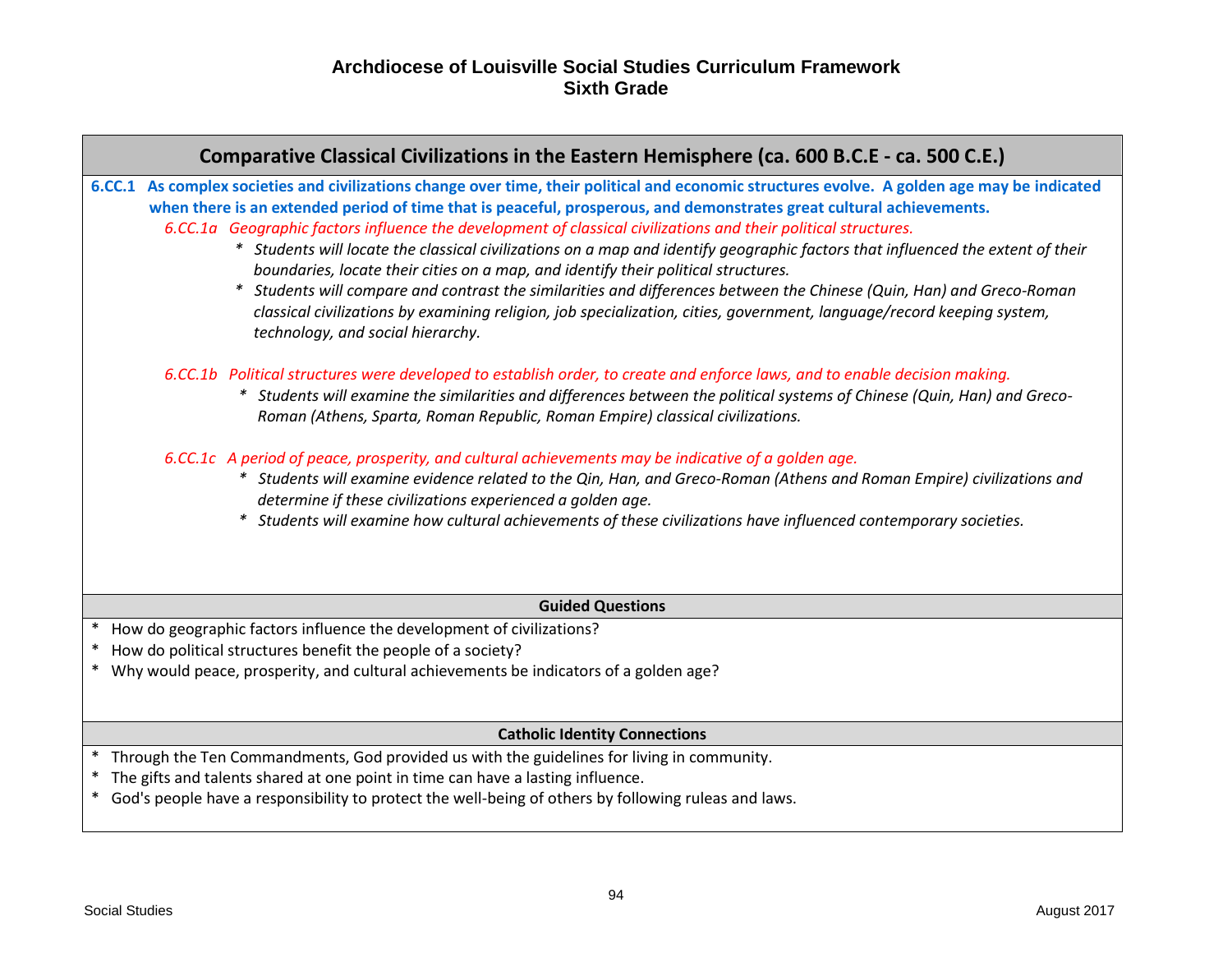| Mediterranean World: Feudal Western Europe, the Byzantine Empire, and the Islamic Caliphates<br>(ca. 600 C.E. - ca. 1450)                                                                                                                                                                                                                                                                                                                                                                                                                  |  |
|--------------------------------------------------------------------------------------------------------------------------------------------------------------------------------------------------------------------------------------------------------------------------------------------------------------------------------------------------------------------------------------------------------------------------------------------------------------------------------------------------------------------------------------------|--|
| 6.MW.1 The Mediterranean world was reshaped with the fall of the Roman Empire. Three distinct cultural regions developed: feudal<br>Western Europe, the Byzantine Empire, and the Islamic caliphates. These regions interacted with each other and clashed over control<br>of holy lands.                                                                                                                                                                                                                                                  |  |
| 6.MW.1a Overexpansion, corruption, invasions, civil wars, and discord led to the fall of Rome. Feudalism developed in Western Europe<br>in reaction to a need for order and to meet basic needs.                                                                                                                                                                                                                                                                                                                                           |  |
| * Students will examine reasons for the fall of the Roman Empire and the development of feudalism in Western Europe,<br>including efforts to restore the empire, the decentralization of political authority, and the role of the Catholic Church in<br>providing some measure of central authority.                                                                                                                                                                                                                                       |  |
| 6.MW.1b The Byzantine Empire preserved elements of the Roman Empire, controlled lands within the Mediterranean basin, and began<br>to develop Orthodox Christianity.                                                                                                                                                                                                                                                                                                                                                                       |  |
| * Students will examine how the Byzantine Empire preserved elements of the Roman Empire by blending Roman traditions<br>with Greek culture, and developed a Christian faith, known as Orthodox Christianity, which united Church and state<br>authority in the person of the emperor.                                                                                                                                                                                                                                                      |  |
| 6.MW.1c Islam spread within the Mediterranean region from southwest Asia to northern Africa and the Iberian Peninsula.<br>* Students will examine the Umayyad and Abbasid caliphates, noting how the introduction of Islam changed the societies<br>and cultures each conquered, blending with those societies and cultures and creating dynamic new Islamic societies and<br>cultures.                                                                                                                                                    |  |
| 6.MW.1d Competition and rivalry over religious, economic, and political control over holy lands led to conflict such as the Crusades.<br>* Students will examine the three distinct cultural regions of the Mediterranean world in terms of their location, the extent<br>of each region at the height of its power, and the political, economic, and social interactions between these regions.<br>Students will examine the conflict of the Crusades from three different perspectives: feudal Europe, Byzantine, and Islamic.<br>$\ast$ |  |
| <b>Guided Questions</b>                                                                                                                                                                                                                                                                                                                                                                                                                                                                                                                    |  |
| * What are the unique characteristics of each of the three empires (Byzantine, feudal Europe, and Islamic)?<br>How did the spread of Christianity and Islam cause conflict between both regions?<br>How did the fall of the Roman Empire lead to the Great Schism?                                                                                                                                                                                                                                                                         |  |
|                                                                                                                                                                                                                                                                                                                                                                                                                                                                                                                                            |  |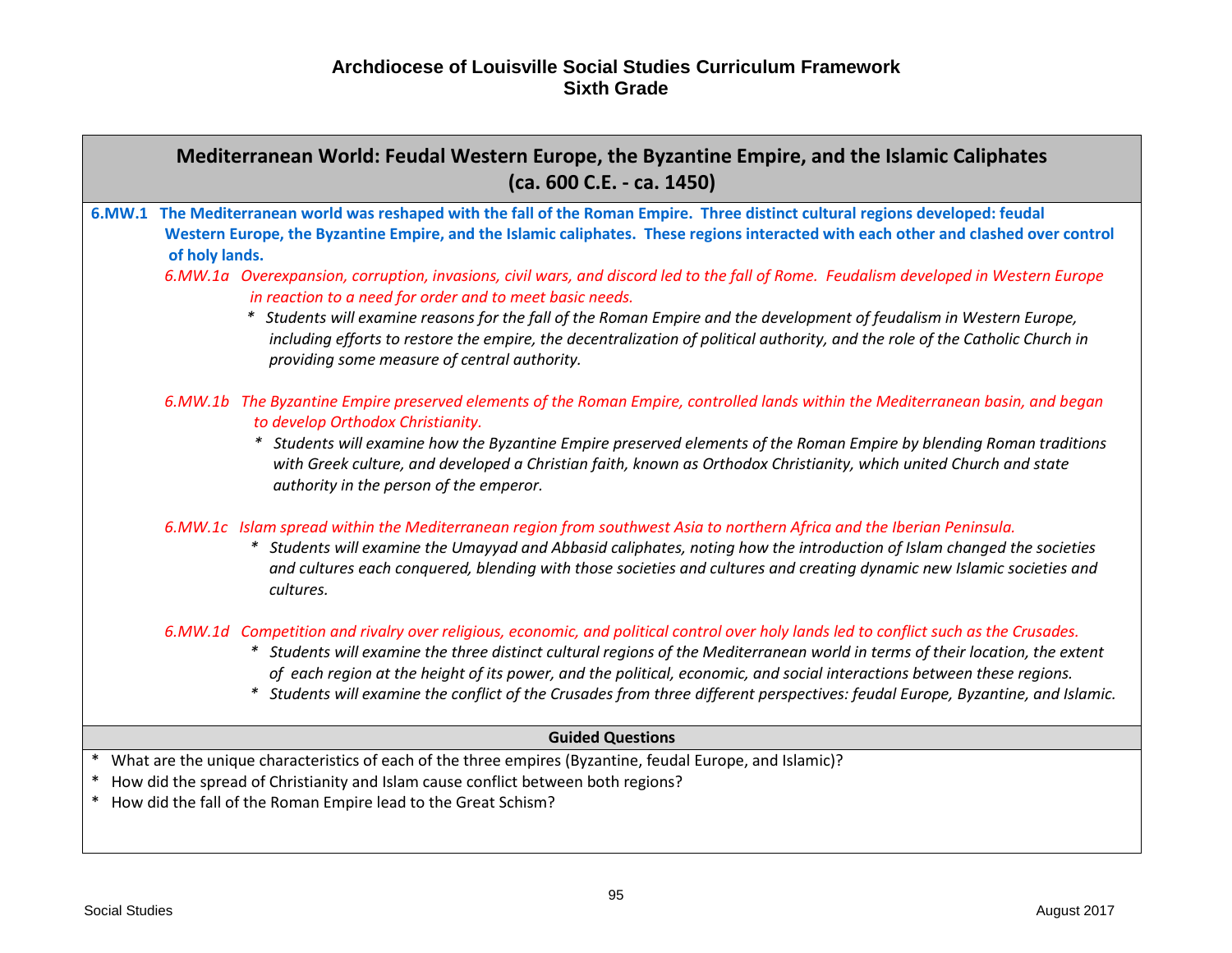#### **Catholic Identity Connections**

- \* The development of the role of the Pope had a significant impact during this time.
- \* Growth of the Catholic Church was related to the development of feudal Europe.
- \* The Catholic Church provided guidance during these turbulent times.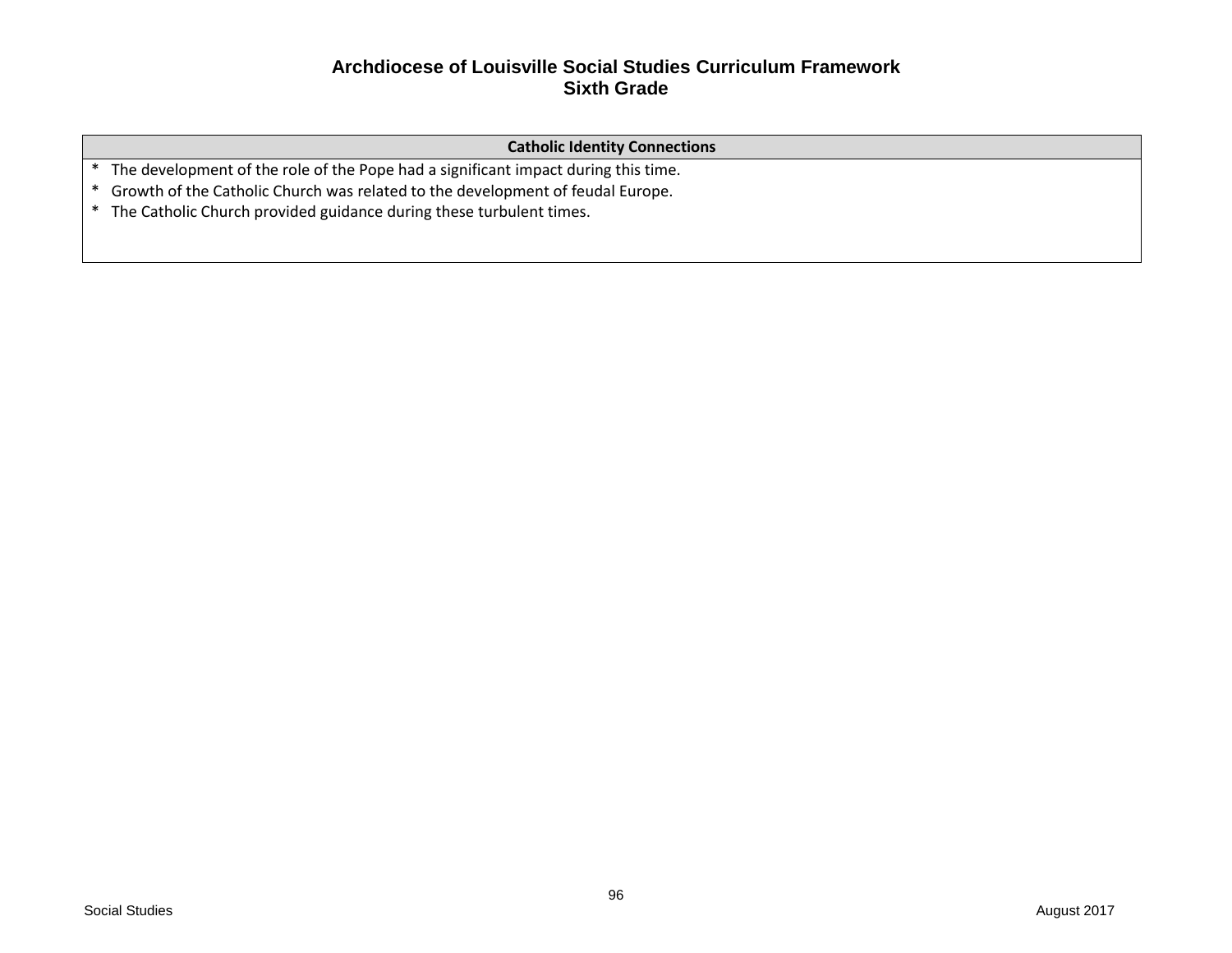| Interactions across the Eastern Hemisphere (ca. 600 C.E. - ca. 1450)                                                                                                                                                                                                                                                                                                                                                                                                                                                                                                                                                                                                                                                                                                                                                                                                                                                                                                                                                                                                 |
|----------------------------------------------------------------------------------------------------------------------------------------------------------------------------------------------------------------------------------------------------------------------------------------------------------------------------------------------------------------------------------------------------------------------------------------------------------------------------------------------------------------------------------------------------------------------------------------------------------------------------------------------------------------------------------------------------------------------------------------------------------------------------------------------------------------------------------------------------------------------------------------------------------------------------------------------------------------------------------------------------------------------------------------------------------------------|
| 6.1.1 Trade networks promoted the exchange and diffusion of language, belief systems, tools, intellectual ideas, inventions, and diseases.<br>6.1.1a The Silk Roads, the Indian Ocean, and the Trans-Saharan routes formed the major Afro-Eurasian trade networks connecting<br>the East and the West. Ideas, people, technologies, products, and diseases moved along these routes.<br>* Students will create maps that illustrate items exchanged and ideas spread along the Silk Roads, across the Indian Ocean,<br>and on the Trans-Saharan trade routes.<br>* Students will examine how the location of resources helped determine the location of trade routes and the economic impact<br>of the exchange of resources.<br>* Students will study interregional travelers such as Marco Polo, Ibn Battuta, Mansa Musa, and Zheng He and examine why<br>they traveled, the places they visited, what was learned, and what was exchanged as a result of their travel.<br>* Students will examine the influence of Alexander the Great on the Eastern Hemisphere. |
| 6.1.1b The Mongol conquests in Eurasia fostered connections between the East and the West, and the Mongols served as important<br>agents of change and cultural diffusion.<br>Students will map the extent of the Mongol Empire at the height of its power.<br>* Students will examine the methods used by the Mongols to enable them to rule over a diverse population, noting how<br>Mongol rule expanded trade.                                                                                                                                                                                                                                                                                                                                                                                                                                                                                                                                                                                                                                                   |
| 6.I.1c The spread of the Black Death (Bubonic Plague) was a result of interregional exchange between various regions within Afro-<br>Eurasia.<br>* Students will examine the spread of the Black Death (Bubonic Plague) as a result of interregional exchange and its effects on<br>various regions within Afro-Eurasia, using a variety of sources, such as maps, poetry, and primary source documents.                                                                                                                                                                                                                                                                                                                                                                                                                                                                                                                                                                                                                                                             |
| 6.1.1d Complex societies and civilizations adapted and designed technologies for transportation that allowed them to cross<br>challenging landscapes and move people and goods efficiently.<br>* Students will examine how various technologies affected trade and exchanges. Some examples are types of ships, including<br>junks and caravels; improvements to ships, such as sails and rudders; navigation tools, such as the compass and astrolabe;<br>and gunpowder.                                                                                                                                                                                                                                                                                                                                                                                                                                                                                                                                                                                            |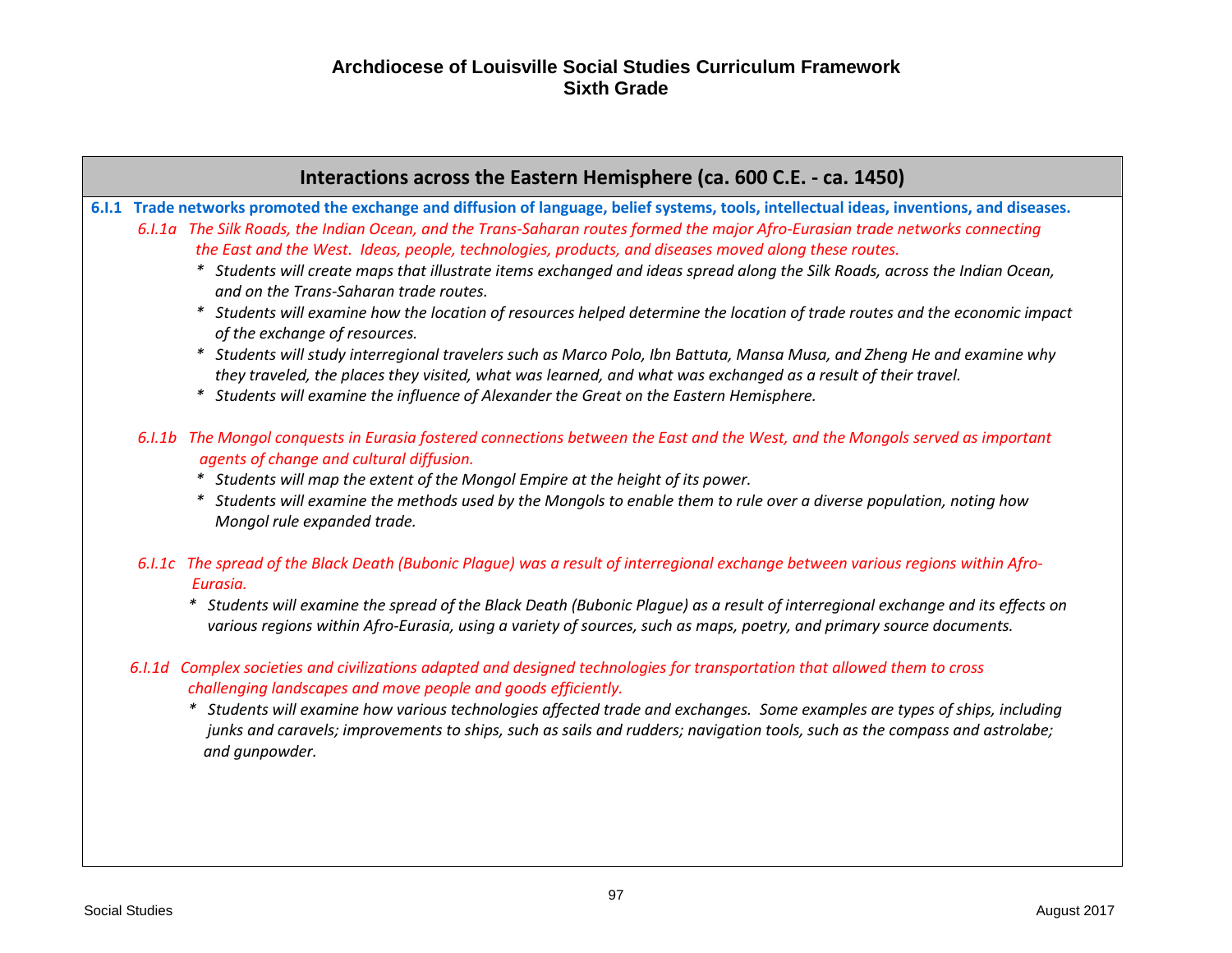|   | <b>Guided Questions</b>                                                                             |
|---|-----------------------------------------------------------------------------------------------------|
|   | * What were the effects of trade on various civilizations in the Eastern Hemisphere?                |
|   | How did the Black Death alter European societies?                                                   |
|   | How did improving technology change life in the Eastern Hemisphere up to 1450 C.E.?                 |
|   |                                                                                                     |
|   | <b>Catholic Identity Connections</b>                                                                |
|   | * The Catholic Church played an important role in ministering to those affected by the Black Death. |
|   | * Trade had a significant influence on the spread of the Catholic faith.                            |
| ∗ | We are called to help those in need due to sickness, death, poverty, or other issues.               |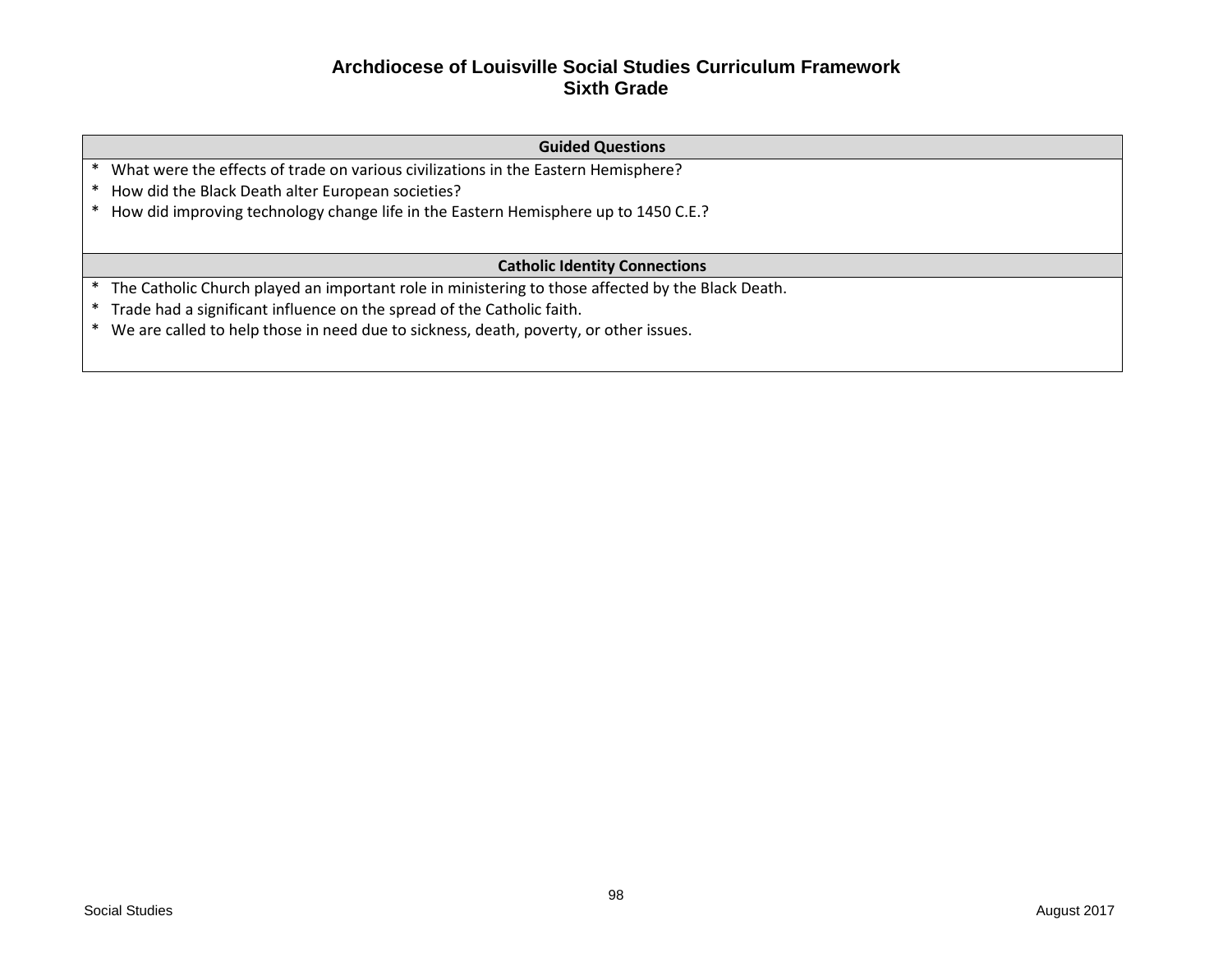### **Connections to Reading Standards for Literacy in History/Social Studies - Grades 5-8**

### **5-8.A. Reading Standards for Informational Text**

#### **Key Ideas and Details**

- 5-8.A.1 Cite specific textual evidence to support analysis of primary and secondary sources.
- 5-8.A.2 Determine the central ideas or information of a primary or secondary source; provide an accurate summary of the source distinct from prior knowledge or opinions.
- 5-8.A.3 Identify key steps in a text's description of a process related to history/social studies (e.g., how a bill becomes a law, how interest rates are raised or lowered).

### **Craft and Structure**

- 5-8.A.4 Determine the meanings of words and phrases as they are used in a text, including vocabulary specific to domains related to history/social studies.
- 5-8.A.5 Describe how a text presents information (e.g., sequentially, comparatively, causally).
- 5-8.A.6 Identify aspects of a text that reveal an author's point of view or purpose (e.g., loaded language, inclusion or avoidance of particular facts).

### **Integration of Knowledge and Ideas**

- 5-8.A.7 Integrate visual information (e.g., in charts, graphs, photographs, videos, or maps) with other information in print and digital texts.
- 5-8.A.8 Distinguish between fact, opinion, and reasoned judgment in a text.
- 5-8.A.9 Analyze the relationship between a primary and secondary source on the same topic.

### **Range of Reading and Level of Text Complexity**

 5-8.A.10 By the end of grade 8, read and comprehend history/social studies texts in the grades 5-8 text complexity band independently and proficiently.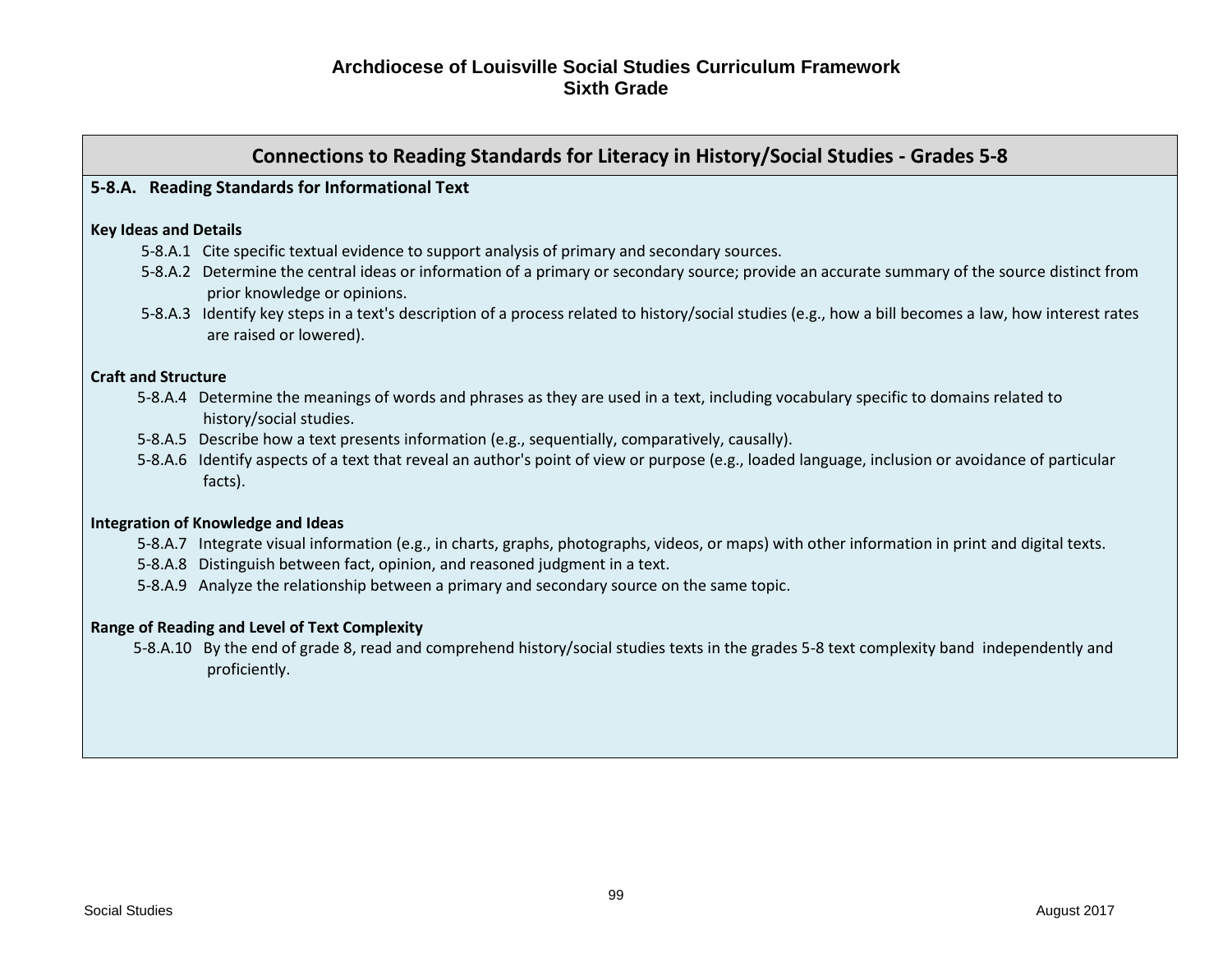### **5-8.B. Writing Standards**

### **Text Types and Purposes**

- 5-8.B.1 Write arguments focused on discipline-specific content.
	- 5-8.B.1a Introduce claims about a topic or issue, acknowledge and distinguish the claims from alternate or opposing claims, and organize the reasons and evidence logically.
	- 5-8.B.1b Support claims with logical reasoning and relevant, accurate data and evidence that demonstrate an understanding of the topic or text, using credible sources.
	- 5-8.B.1c Use words, phrases, and clauses to create cohesion and clarify the relationships between claims, counterclaims, reasons, and evidence.
	- 5-8.B.1d Establish and maintain a formal style.
	- 5-8.B.1e Provide a concluding statement or section that follows and supports the argument presented.
- 5-8.B.2 Write informative/explanatory texts, including the narration of historical events.
	- 5-8.B.2a Introduce a topic, clearly previewing what is to follow; organize ideas, concepts, and information into broader categories as appropriate to achieving purpose; include formatting (e.g., headings), graphics (e.g., charts, tables), and multimedia when useful to aiding comprehension.
	- 5-8.B.2b Develop the topic with relevant, well-chosen facts, definitions, concrete details, quotations, or other information and examples.
	- 5-8.B.2c Use appropriate and varied transitions to create cohesion and clarify the relationships between ideas and concepts.
	- 5-8.B.2d Use precise language and domain-specific vocabulary to inform about or explain the topic.
	- 5-8.B.2e Establish and maintain a formal style and objective tone.
	- 5-8.B.2f Provide a concluding statement or section that follows from and supports the information or explanation presented.

### **Production and Distribution of Writing**

- 5-8.B.3 Produce clear and coherent writing in which the development, organization, and style are appropriate to task, purpose, and audience.
- 5-8.B.4 With some guidance and support from peers and adults, develop and strengthen writing as needed by planning, revising, editing, rewriting, or trying a new approach, focusing on how well purpose and audience have been addressed.
- 5-8.B.5 Use technology, including the Internet, to produce and publish writing and present the relationships between information and ideas clearly and efficiently.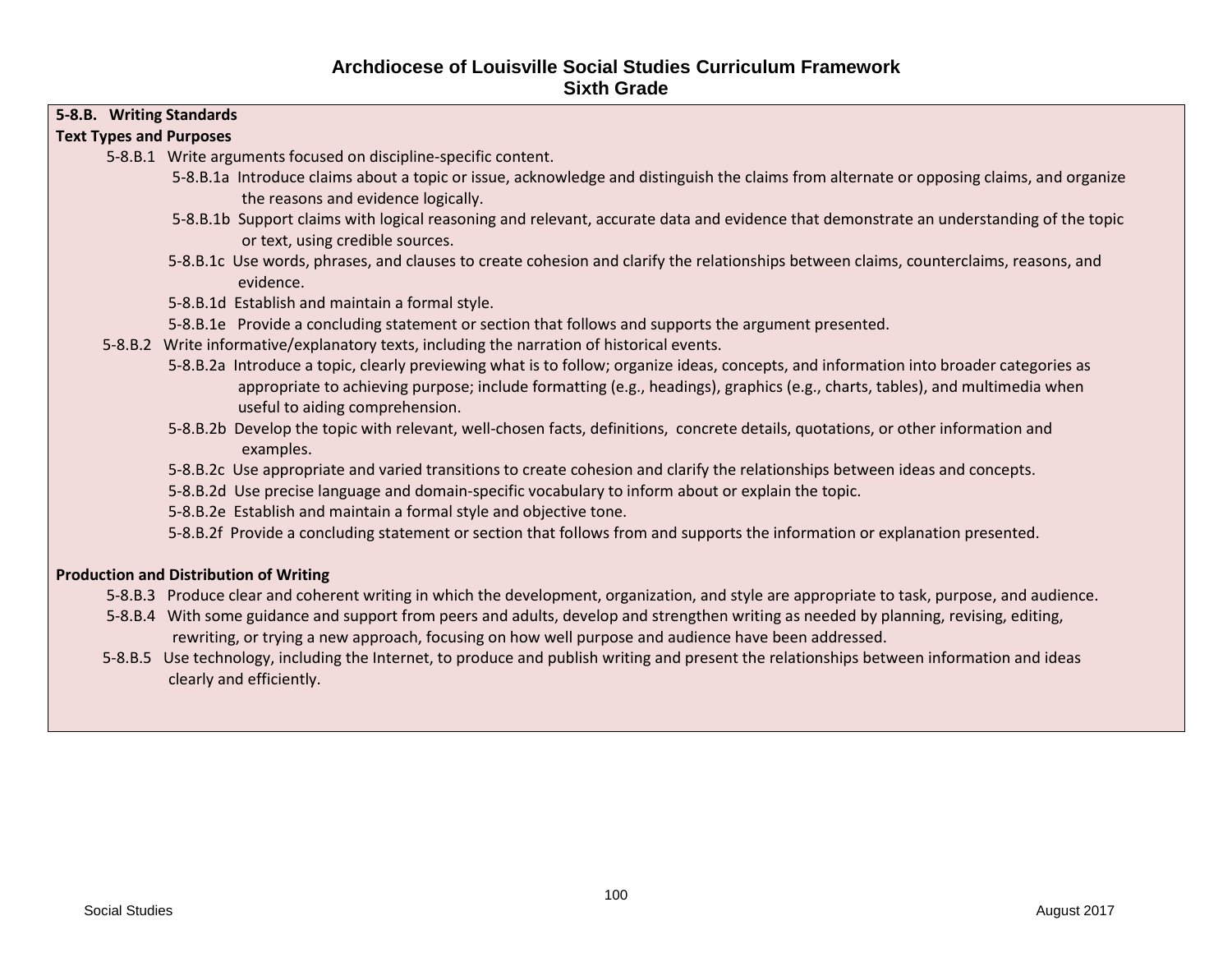#### **Research to Build and Present Knowledge**

- 5-8.B.5 Conduct short research projects to answer a question (including a self-generated question), drawing on several sources and generating additional related, focused questions that allow for multiple avenues of exploration.
- 5-8.B.6 Gather relevant information from multiple print and digital sources, using search terms effectively; assess the credibility and accuracy of each source; quote or paraphrase the data and conclusions of others while avoiding plagiarism and following a standard format for citation.
- 5-8.B.7 Draw evidence from informational texts to support analysis, reflection, and research.

### **Range of Writing**

- 5-8.B.8 Write routinely over extended time frames (time for reflection and revision) and shorter time frames (a single sitting or a day or two) for a range of discipline-specific tasks, purposes, and audiences.
- *NOTE: Students' narrative skills continue to grow in these grades. The Standards require that students be able to incorporate narrative elements effectively into arguments and informative/explanatory texts. In history/social studies, students must be able to incorporate narrative accounts into their analyses of individuals or events of historical importance.*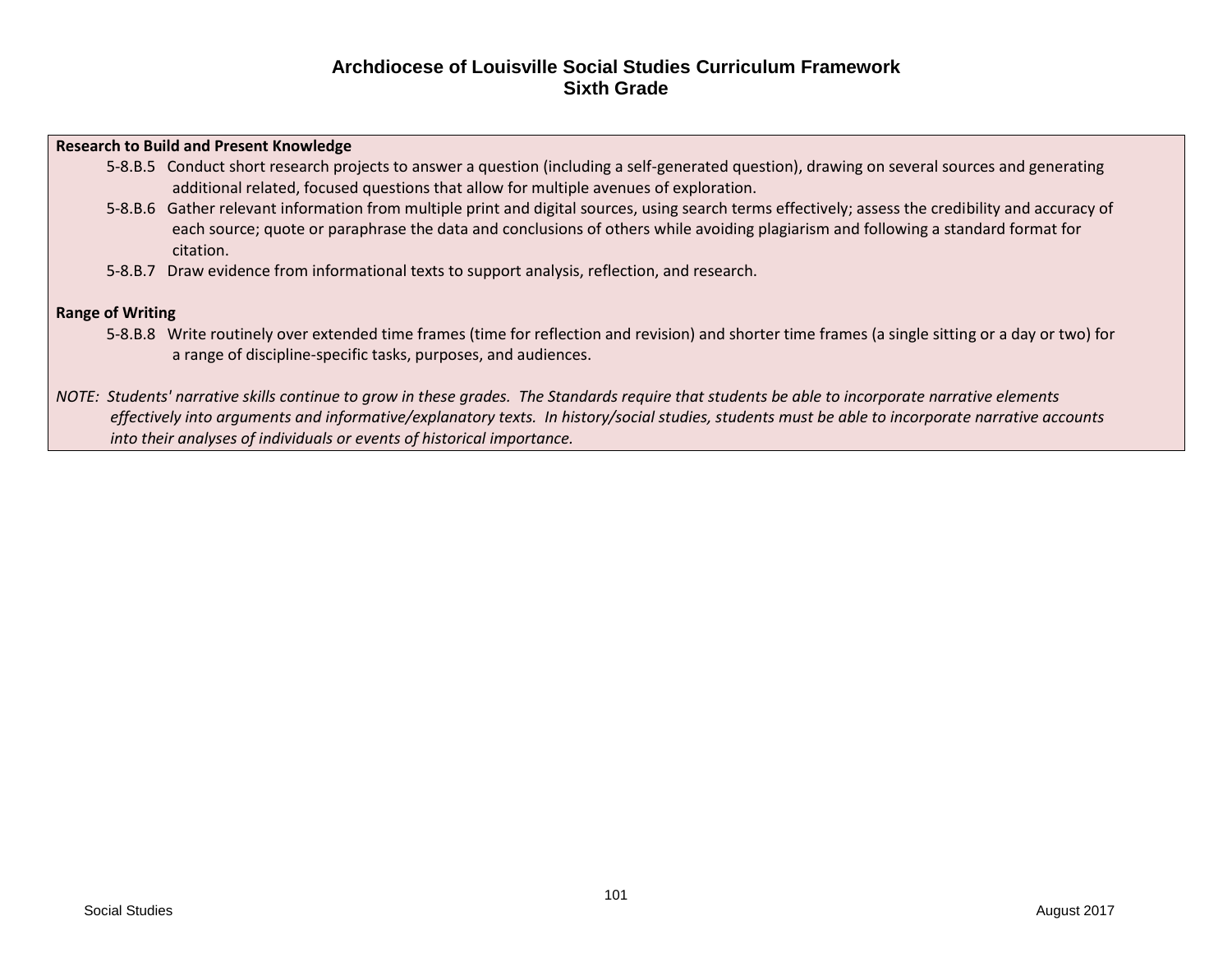### **5-8.C. Speaking and Listening Standards**

#### **Comprehension and Collaboration**

- 5-8.C.1 Prepare for and participate effectively in a range of conversations and collaborations with diverse partners, building on others' ideas and expressing their own clearly and persuasively.
- 5-8.C.2 Integrate and evaluate information presented in diverse media and formats, including visually, quantitatively, and orally.
- 5-8.C.3 Evaluate a speaker's point of view, reasoning, and use of evidence and rhetoric.

### **Presentation of Knowledge and Ideas**

- 5-8.C.4 Present information, findings, and supporting evidence such that listeners can follow the line of reasoning, and the organization, development, and style are appropriate to task, purpose, and audience.
- 5-8.C.5 Make strategic use of digital media and visual displays of data to express information and enhance understanding of presentations.
- 5-8.C.6 Adapt speech to a variety of contexts and communicative tasks, demonstrating command of formal English when indicated or appropriate.

### **5-8.C. Note on Range and Content of Student Speaking and Listening**

*To become college and career ready, students must have ample opportunities to take part in a variety of rich, structured conversations - as part of a whole class, in small groups, and with a partner - built around important content in various domains. They must be able to contribute appropriately to these conversations, to make comparisons and contrasts, and to analyze and synthesize a multitude of ideas in accordance with the standards of evidence appropriate to a particular discipline. Whatever the intended major or profession, high school graduates will depend heavily on their ability to listen attentively to others so that they are able to build on others' meritorious ideas while expressing their own clearly and persuasively.*

*New technologies have broadened and expanded the role that speaking and listening play in acquiring and sharing knowledge and have tightened their link to other forms of communication. The Internet has accelerated the speed at which connections between speaking, listening, reading, and writing can be made, requiring that students be ready to use these modalities nearly simultaneously. Technology itself is changing quickly, creating a new urgency for students to be adaptable in response to change.*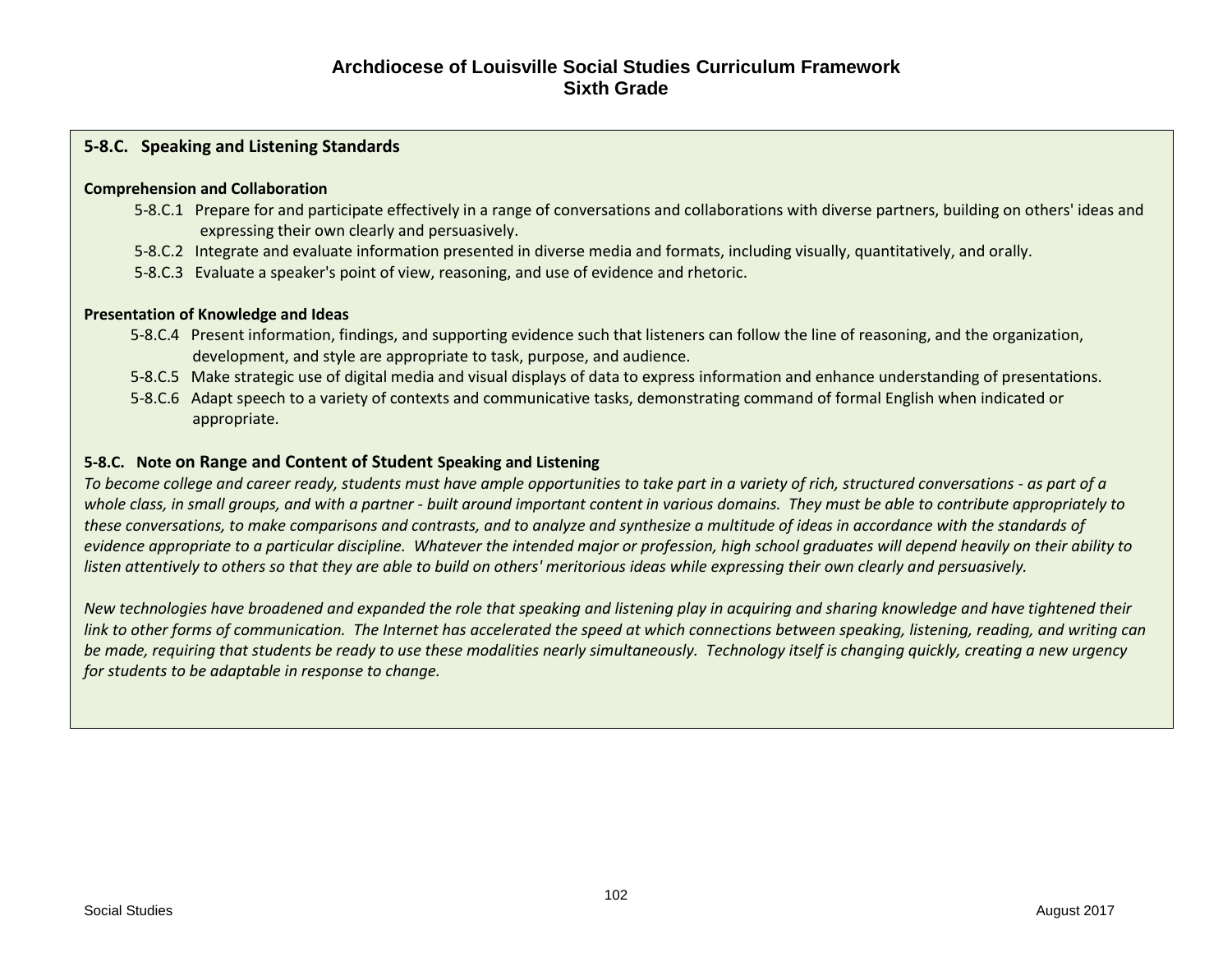# **Seventh Grade**

Grade Seven Social Studies is arranged chronologically and incorporates geography as well as economic, social, and political trends. Students learn about the human experience in the United States from pre-Columbian times until the Civil War, with a focus on people, events, and places. Students learn to see connections across time.

Through the Practices of the Inquiry Arc, students will:

- explore the powers, limitations, and responsibilities that both governments and citizens are afforded
- understand the impacts of economic decisions
- support and develop their explanations with evidence
- turn toward a critical examination of historical events to provide them with the insight necessary to develop and support a claim
- analyze and embrace the disciplinary thinking required of a social scientist

Students will plan, implement, and reflect upon informed action. By the end of seventh grade, students will be able to use evidence to understand and illustrate the importance of cause and effect within civic mindedness, economic decision making, and geographic reasoning and historical thinking.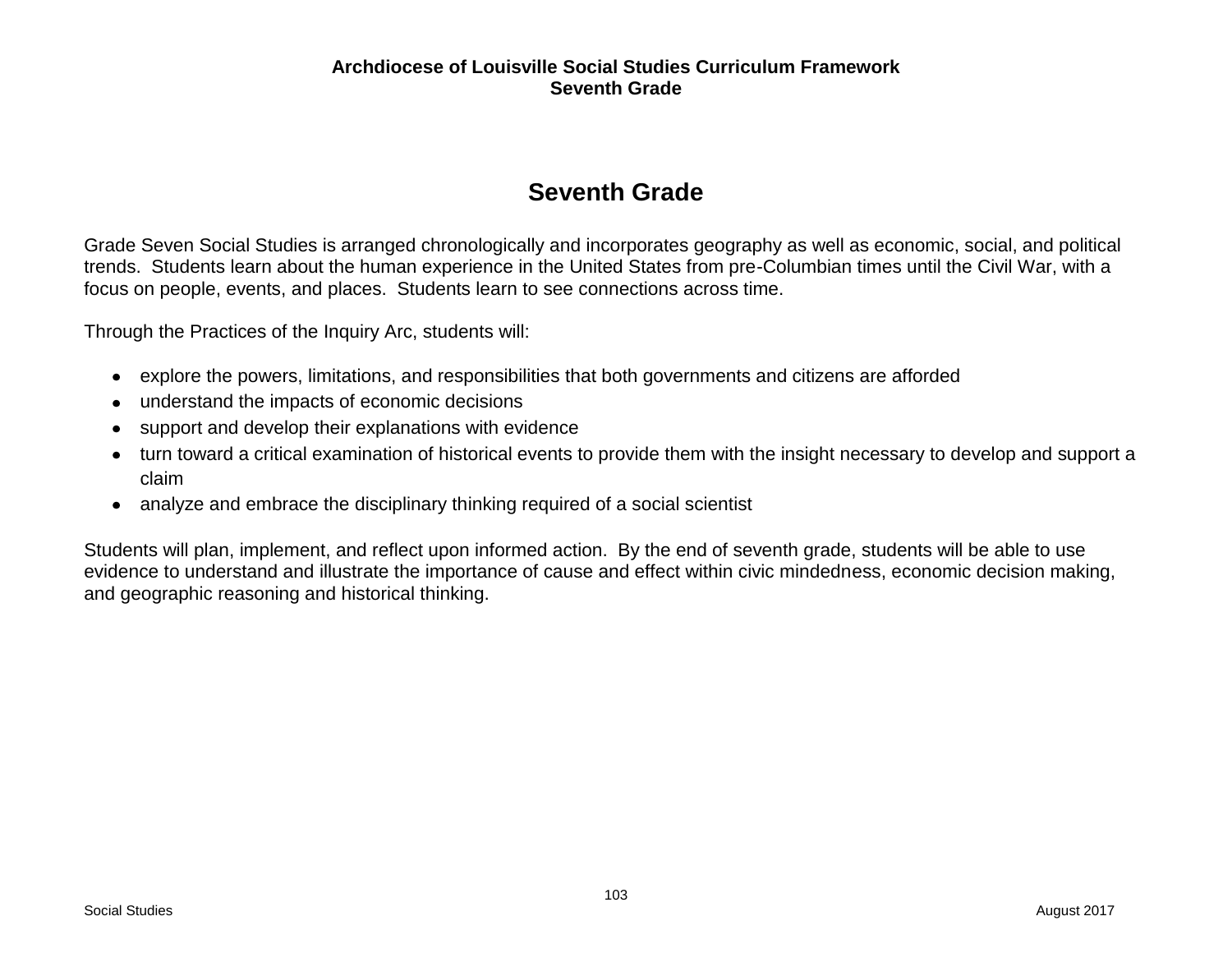| <b>Social Studies Practices - Grade 7</b>                                                                                                                                                                                                                                                                                                                                                                                                                                                                                                                                                                                    |                                                                                                                                                                                                                                                                                                                                                                                                                                                                       |                                                                                                                                                                                                                                                                                                                                                                                                                    |
|------------------------------------------------------------------------------------------------------------------------------------------------------------------------------------------------------------------------------------------------------------------------------------------------------------------------------------------------------------------------------------------------------------------------------------------------------------------------------------------------------------------------------------------------------------------------------------------------------------------------------|-----------------------------------------------------------------------------------------------------------------------------------------------------------------------------------------------------------------------------------------------------------------------------------------------------------------------------------------------------------------------------------------------------------------------------------------------------------------------|--------------------------------------------------------------------------------------------------------------------------------------------------------------------------------------------------------------------------------------------------------------------------------------------------------------------------------------------------------------------------------------------------------------------|
| 7.A. Gathering, Interpreting, and Using<br>Evidence<br>Students will independently and collaboratively:<br>7.A.1 Define and frame questions about the<br>United States that can be answered by gathering,<br>interpreting, and using evidence.<br>7.A.2 Identify, select, and evaluate evidence<br>about events from diverse sources (including                                                                                                                                                                                                                                                                              | 7.B. Chronological Reasoning and Causation<br>Students will independently and collaboratively:<br>7.B.1 Identify how events are related<br>chronologically to one another in time, and<br>explain the ways in which earlier ideas and events<br>may influence subsequent ideas and events.<br>7.B.2 Employ mathematical skills to measure<br>time by years, decades, centuries, and millennia;                                                                        | 7.C. Comparison and Contextualization<br>Students will independently and collaboratively:<br>7.C.1 Identify a region of the early United States<br>by describing multiple characteristics common to<br>places within it, and then identify other similar<br>regions (inside and outside the continental United<br>States) with similar characteristics.<br>7.C.2 Describe, compare, and evaluate multiple          |
| written documents, works of art, photographs,<br>charts and graphs, artifacts, oral traditions, and<br>other primary and secondary sources).<br>7.A.3 Analyze evidence in terms of historical<br>context, content, authorship, point of view,<br>purpose, and format; identify bias; explain the<br>role of bias and audience in presenting and<br>analyzing arguments or evidence.<br>7.A.4 Recognize an argument, make inferences,<br>and identify supporting evidence related to a<br>specific social studies topic.<br>7.A.5 Examine arguments related to a specific<br>social studies topic from multiple perspectives. | to calculate time from the fixed points of the<br>calendar system (B.C.E and C.E.); and to interpret<br>the data presented in timelines.<br>7.B.3 Identify and analyze causes and effects,<br>using examples from historical and current<br>events.<br>7.B.4 Recognize, analyze, evaluate, and model<br>dynamics of historical continuity and change over<br>periods of time.<br>7.B.5 Recognize that changing the periodization<br>affects the historical narrative. | historical developments and experiences within<br>the United States in various chronological and<br>geographical contexts.<br>7.C.3 Identify how the relationship between<br>geography, economics, and history helps to<br>define a context for events in the study of the<br>United States.<br>7.C.4 Connect historical developments to<br>specific circumstances of time and place and to<br>the bigger picture. |
| 7.A.6 Recognize that the perspective of the<br>argument's author shapes the selection of<br>evidence used to support it.                                                                                                                                                                                                                                                                                                                                                                                                                                                                                                     |                                                                                                                                                                                                                                                                                                                                                                                                                                                                       |                                                                                                                                                                                                                                                                                                                                                                                                                    |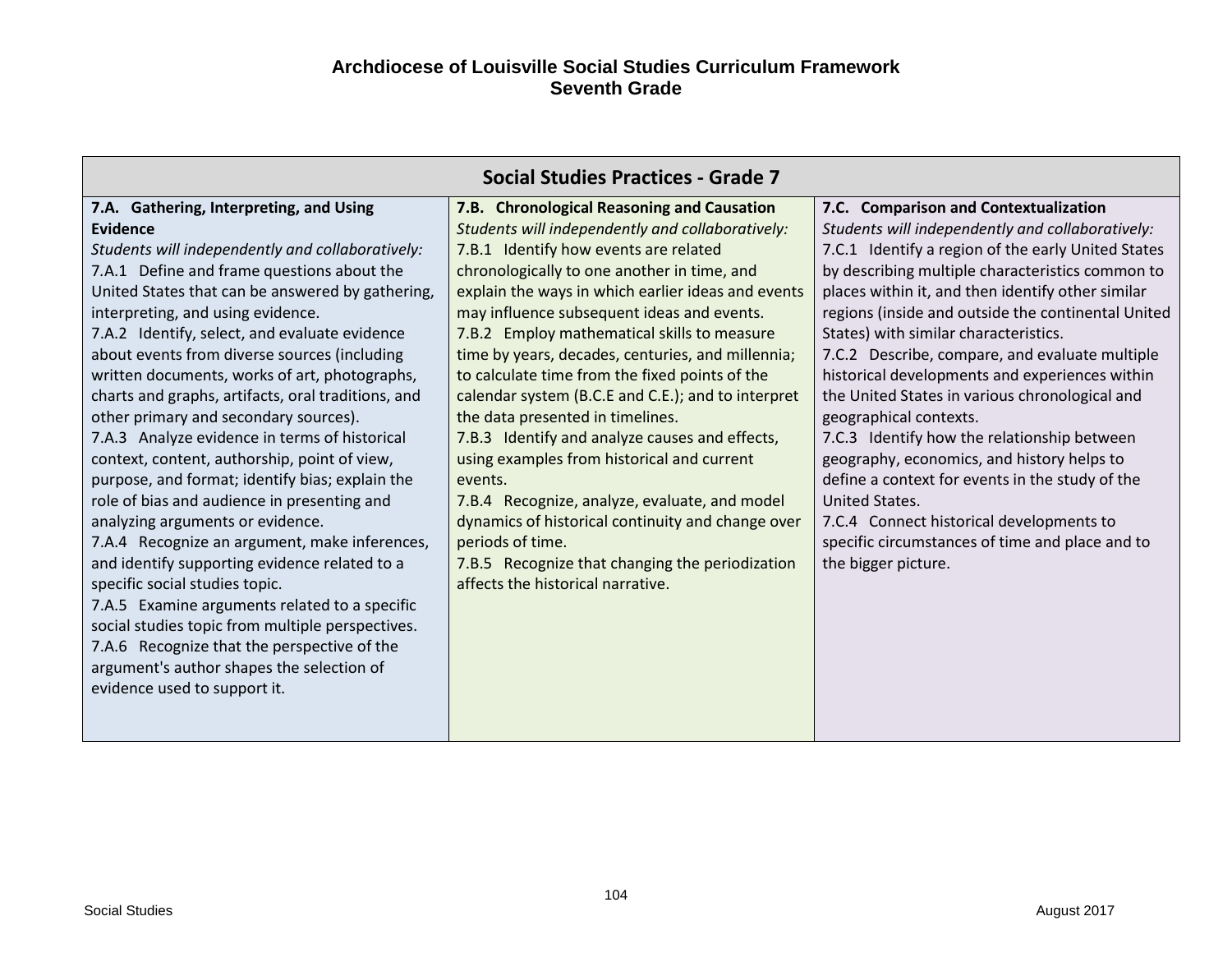| 7.D. Geographic Reasoning                           | 7.E. Economics and Economic Systems              | 7.F. Civic Participation                             |
|-----------------------------------------------------|--------------------------------------------------|------------------------------------------------------|
| Students will independently and collaboratively:    | Students will independently and collaboratively: | Students will independently and collaboratively:     |
| 7.D.1 Use location terms and geographic             | 7.E.1 Explain how economic decisions affect      | 7.F.1 Identify and explain different types of        |
| representations to describe where places in         | different groups of people in the United States. | political systems and ideologies used at various     |
| United States history were in relation to each      | 7.E.2 Identify examples of buyers and sellers in | times in the history of the United States and        |
| other.                                              | product, labor, and financial markets.           | explain the role of individuals and key groups in    |
| 7.D.2 Distinguish human-made features from          | 7.E.3 Describe the role that competition has in  | those political and social systems.                  |
| "environments" and describe the relationship        | the determination of prices and wages; identify  | 7.F.2 Identify, describe, and compare the role of    |
| between human activities and the environment.       | other factors that help to determine prices.     | the individual in social and political participation |
| 7.D.3 Recognize and analyze how characteristics     | 7.E.4 Examine the roles of institutions, such as | in the early history of the United States.           |
| of regions affect the history of the United States. | joint stock companies and banks, and             | 7.F.3 Identify how people in power have acted to     |
| 7.D.4 Characterize and analyze changing             | government policies in the development of the    | extend the concept of freedom, the practice of       |
| interconnections between places and regions.        | United States economy before the Civil War.      | social justice, and the protection of human rights   |
| 7.D.5 Describe how boundaries and definition of     | 7.E.5 Examine data on the state of employment,   | in United States history.                            |
| location are historically constructed.              | unemployment, inflation, total production,       | 7.F.4 Identify how social and political              |
|                                                     | income, and economic growth in the economy.      | responsibilities developed in American society.      |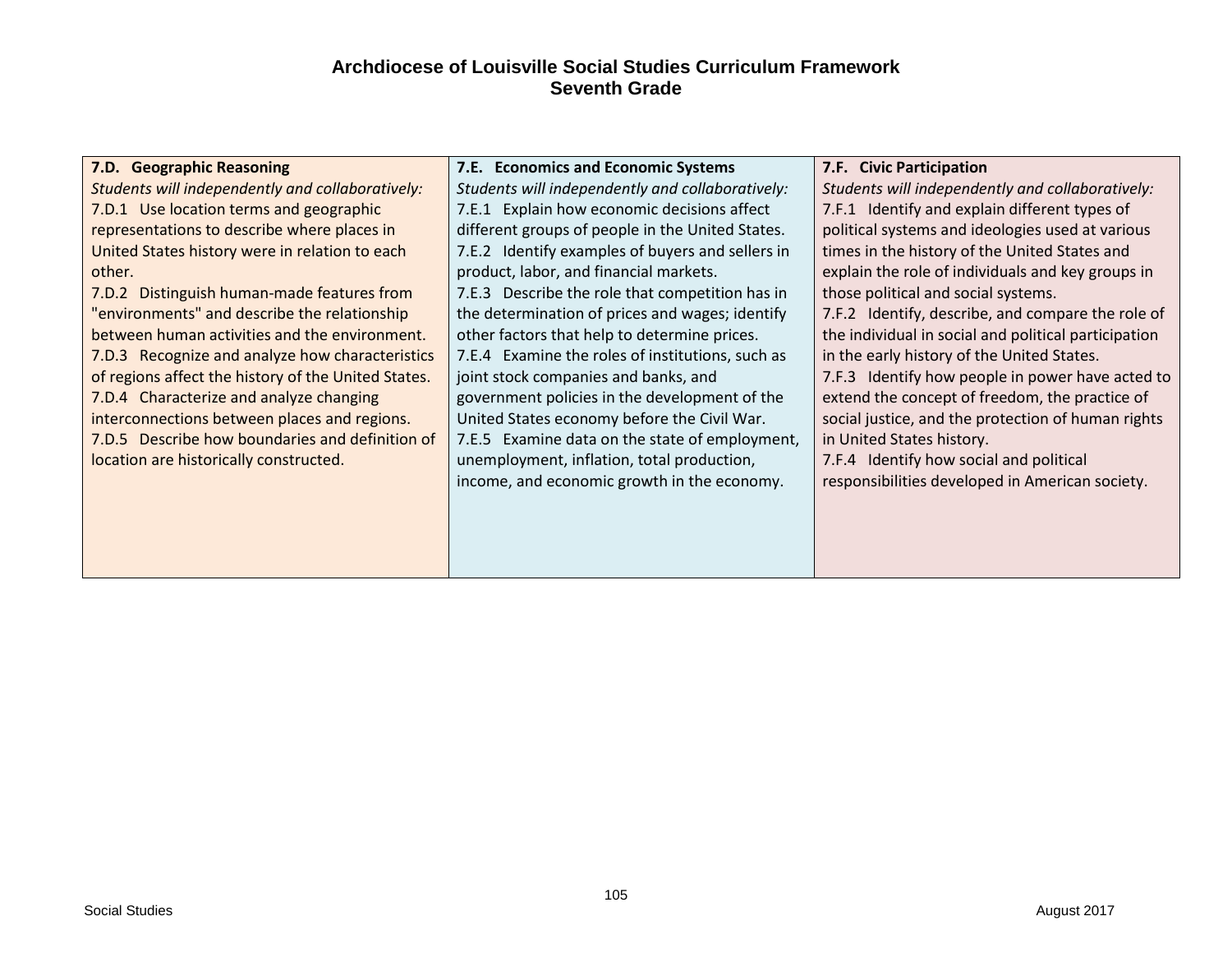| <b>Native Americans</b>                                                                                                                                                                                   |  |
|-----------------------------------------------------------------------------------------------------------------------------------------------------------------------------------------------------------|--|
| 7.NA.1 The physical environment and natural resources of North America influenced the development of the first human settlements and the                                                                  |  |
| culture of Native Americans. Native American societies varied across North America.                                                                                                                       |  |
| 7.NA.1a Geography and climate influenced the migration and cultural development of Native Americans. Native Americans in North<br>America settled into different regions and developed distinct cultures. |  |
| * Students will examine theories of human settlement of the Americas.                                                                                                                                     |  |
| * Students will compare and contrast different Native American culture groups of North America, with a focus on adaptations to their<br>environment.                                                      |  |
| Note: Teachers may identify different culture groups, noting the role of geography, and utilizing local history.                                                                                          |  |
| * For this document, the term "Native Americans" is used with the understanding that it could say "American Indians".                                                                                     |  |
| <b>Guided Questions</b>                                                                                                                                                                                   |  |
| How did the first humans get to the Americas?                                                                                                                                                             |  |
| How do the cultural regions compare? How are they different?<br>$\ast$                                                                                                                                    |  |
| How did geography influence political development?                                                                                                                                                        |  |
| <b>Catholic Identity Connections</b>                                                                                                                                                                      |  |
| We are called to use our environment and its natural resources wisely as we care for creation. (CST - Care for God's Creation)<br>$\ast$                                                                  |  |
| Each person should be treated with dignity and respect. (CST - Life and Dignity of the Human Person)                                                                                                      |  |
| It is important that we learn to work together for the good of all. (CST - Call to Family, Community, and Participation)                                                                                  |  |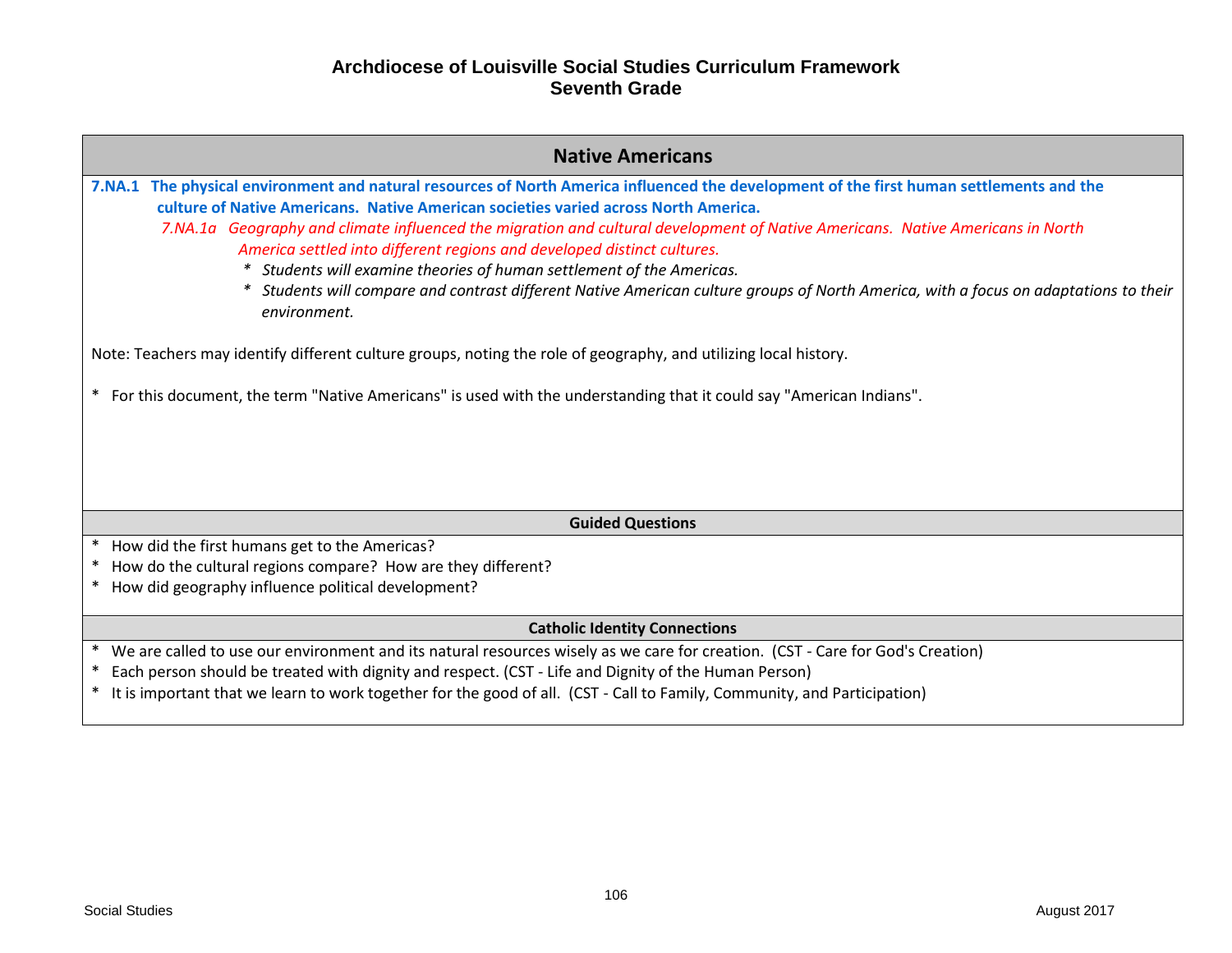| <b>Colonial Developments</b>                                                                                                                                                                                                                                                                                                               |  |
|--------------------------------------------------------------------------------------------------------------------------------------------------------------------------------------------------------------------------------------------------------------------------------------------------------------------------------------------|--|
| 7.CD.1 European exploration of the New World resulted in various interactions with Native Americans in colonization. The American colonies<br>were established for a variety of reasons and developed differently based on economic, social, and geographic factors. Colonial                                                              |  |
| America had a variety of social structures under which not all people were treated equally.                                                                                                                                                                                                                                                |  |
| 7.CD.1a Social, economic, and scientific improvements helped European nations lauch an Age of Exploration.                                                                                                                                                                                                                                 |  |
| * Students will explain the significance of the technological developments and scientific understandings that improved<br>European exploration such as the caravel, magnetic compass, astrolabe, and Mercator projection.                                                                                                                  |  |
| * Students will examine the voyage of Columbus, leading to the Columbian Exchange and the voyages of other explorers.                                                                                                                                                                                                                      |  |
| 7.CD.1b Different European groups had varied interactions and relationships with the Native American societies they encountered.<br>Native American societies suffered from loss of life due to disease and conflct and loss of land due to encroachment of European<br>settlers and differing conceptions of property and land ownership. |  |
| * Students will compare and contrast British interactions with Native Americans.                                                                                                                                                                                                                                                           |  |
| Students will investigate other Native American societies originally found in their locality and their interactions with<br>European groups.                                                                                                                                                                                               |  |
| Students will examine the major reasons why Native American societies declined in population and lost land to the<br>Europeans.                                                                                                                                                                                                            |  |
| 7.CD.1c European nations established colonies in North America for economic, religious, and political reasons. Differences in climate,                                                                                                                                                                                                     |  |
| physical features, access to water, and sources of labor contributed to the development of different economies in the New<br>England, Middle, and Southern Colonies.                                                                                                                                                                       |  |
| * Students will investigate the reasons many Europeans, including Catholics, travelled to North America.                                                                                                                                                                                                                                   |  |
| * Students will investigate the reasons for colonization and the role of geography in the development of each colonial region.<br>* Students will examine the economic, social, and political characteristics of each colonial region, such as triangular trade.                                                                           |  |
| 7.CD.1d Over the course of the 17th and 18th centuries, slavery grew in the colonies. Enslaved Africans utilized a variety of strategies to<br>both survive and resist their conditions.                                                                                                                                                   |  |
| * Students will describe the conditions of the Middle Passage.                                                                                                                                                                                                                                                                             |  |
| Students will explain why and where slavery grew over time in the United States and students will examine the living<br>conditions of slaves.                                                                                                                                                                                              |  |
| Students will investigate different methods enslaved Africans used to survive and resist their conditions.<br>$\ast$                                                                                                                                                                                                                       |  |
| * Students will distinguish between indentured servitude and slavery.                                                                                                                                                                                                                                                                      |  |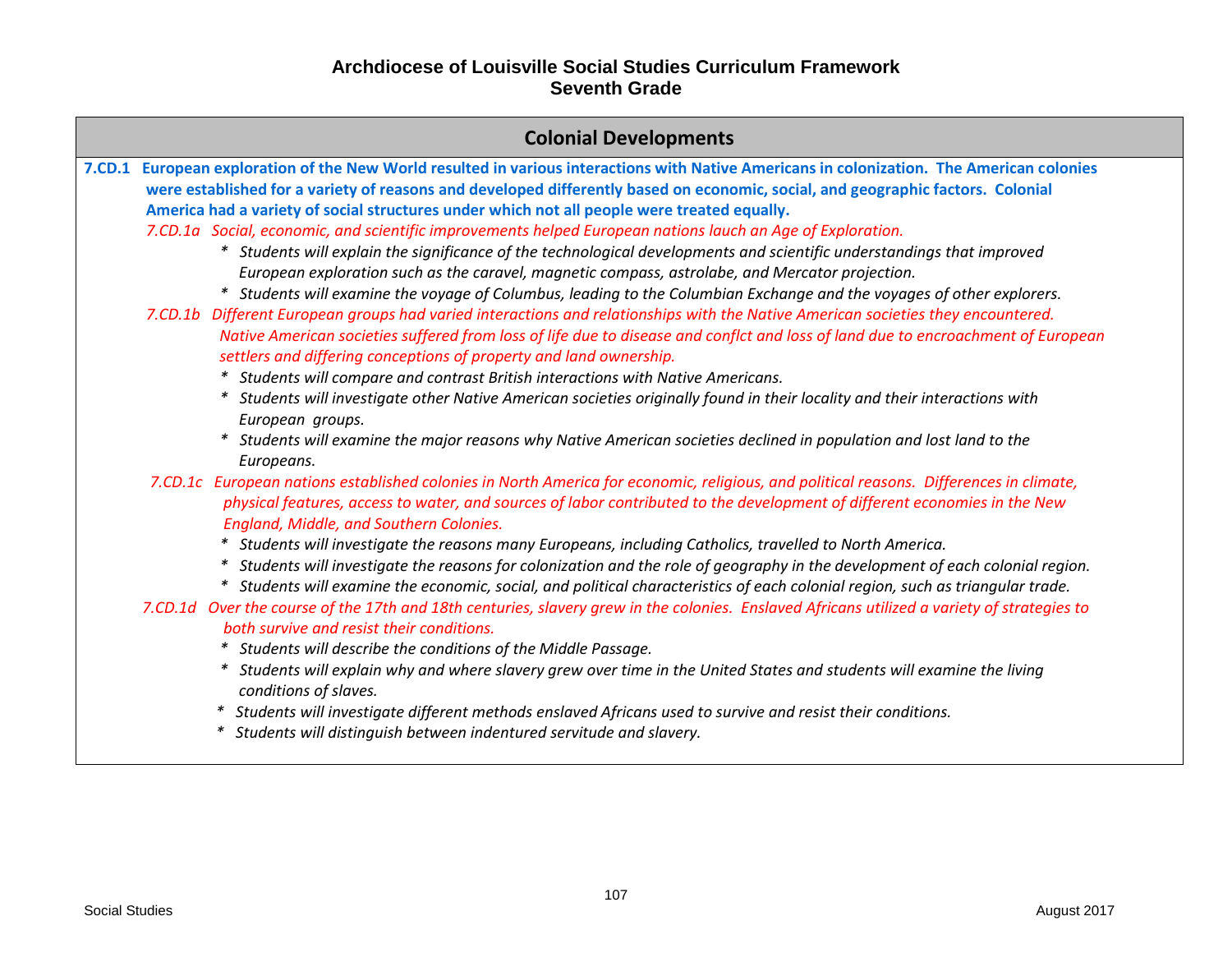| 7.CD. 2 Groups of people left the colonies following the Revolutionary War to settle in the South and West.                                                                    |
|--------------------------------------------------------------------------------------------------------------------------------------------------------------------------------|
| 7.CD.1d Groups of Catholics left Maryland in search of better lives and settled in Kentucky.                                                                                   |
| * Students will explore the settlement of Catholics in Kentucky in the areas near the village of Bardstown.                                                                    |
| Students will explore the creation of the Diocese of Bardstown, the first inland diocese, which stretched from the Great Lakes<br>$^{\ast}$                                    |
| to the Deep South, from the Allegheny Mountains to the Mississippi River.                                                                                                      |
| Students will research significant Catholic figures in Kentucky history, such as Bishop Benedict Joseph Flaget, Mother                                                         |
| Catherine Spalding, and John Lancaster.                                                                                                                                        |
|                                                                                                                                                                                |
|                                                                                                                                                                                |
| <b>Guided Questions</b>                                                                                                                                                        |
| * Why did Europeans begin to sail west?                                                                                                                                        |
| Why were Africans chosen as slaves?                                                                                                                                            |
| How do the three colonial regions compare? How are they different?                                                                                                             |
|                                                                                                                                                                                |
|                                                                                                                                                                                |
| <b>Catholic Identity Connections</b>                                                                                                                                           |
| Jesus taught us to treat others with respect and dignity (ex. treatment of Native Americans and slaves on the Middle Passage). (CST - Life<br>and Dignity of the Human Person) |
| We are called to resolve conflicts through peacerful means (ex. Maryland served as a Catholic refuge). (CST - Life and Dignity of the Human<br>Person)                         |
| We must determine ways to be active and productive members of society. (CST - Call to Family, Community, and Participation)                                                    |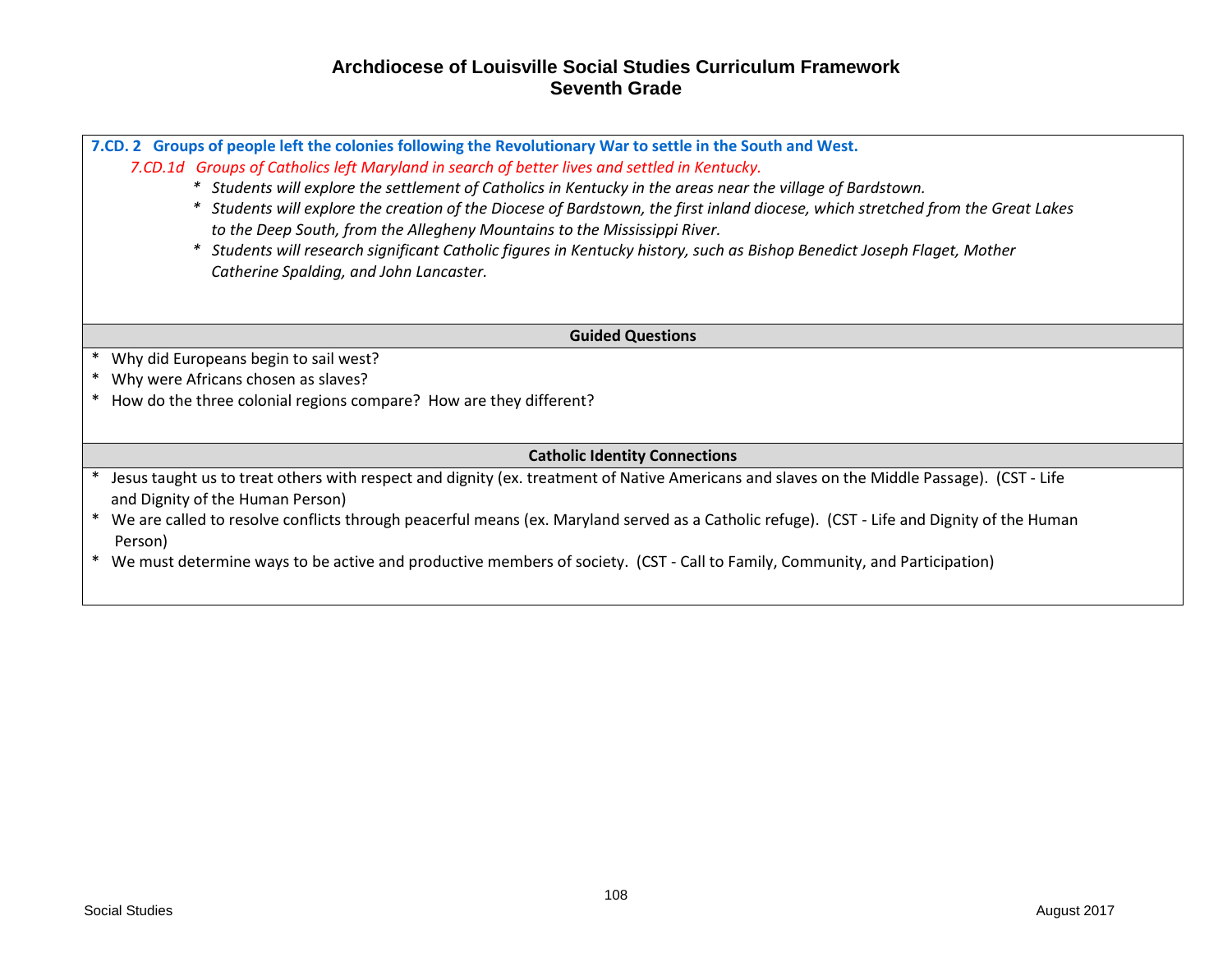| <b>American Independence</b>                                                                                                                                                                                                                                                                                                                                                                                                                       |  |
|----------------------------------------------------------------------------------------------------------------------------------------------------------------------------------------------------------------------------------------------------------------------------------------------------------------------------------------------------------------------------------------------------------------------------------------------------|--|
| 7.AI.1 Growing tensions over political power and economic issues sparked a movement for independence from Great Britian.<br>7.Al.1a Conflicts between France and Great Britain in the 17th and 18th centuries in North America altered the relationship between the<br>colonies and Great Britain.                                                                                                                                                 |  |
| * Students will locate battles fought between France and Great Britain during the 17th and 18th centuries.<br>* Students will examine how Native Americans attempted to maintain a diplomatic balance between themselves and the<br>French and the English settlers.                                                                                                                                                                               |  |
| * Students will examine the changing economic relationship between the colonies and Great Britain, including mercantilism and<br>the practice of salutary neglect.<br>* Students will identify the issues stemming from the Zenger Trial that affected the development of individual rights in colonial                                                                                                                                            |  |
| America.                                                                                                                                                                                                                                                                                                                                                                                                                                           |  |
| 7.AI.1b Stemming from the French and Indian War, the British government enacted and attempted to enforce new political and<br>economic policies in the colonies. These policies triggered varied colonial responses, including protests and dissent.<br>* Students will investigate plans for colonial unification made before the war.                                                                                                            |  |
| * Students will examine actions taken by the British, including the Proclamation of 1763, the Quartering Act, the Stamp Act, the<br>Tea Act, and the Coercive Acts, and colonial responses to those actions.<br>* Students will compare British and colonial patriot portrayals of the Boston Massacre, using historical evidence.                                                                                                                 |  |
| * Students will compare the proportions of loyalists and patriots in different regions.<br>* Students will examine the events at Lexington and Concord as the triggering events for the Revolutionary War.                                                                                                                                                                                                                                         |  |
| 7.AI.1c Influenced by Enlightenment ideas and their rights as Englishmen, American colonial leaders outlined their grievances against<br>British policies and actions in the Declaration of Independence.<br>* Students will examine the influence Enlightenment ideas such as natural rights and social contract and ideas expressed in                                                                                                           |  |
| Thomas Paine's "Common Sense" had on colonial leaders in their debates on independence.<br>* Students will examine the Declaration of Independence and the arguments for independence stated within it.                                                                                                                                                                                                                                            |  |
| 7.AI.1d The outcome of the American Revolution was influenced by military strategies, geographic considerations, the involvement of<br>Native American groups in the war, and aid from other nations. The Treaty of Paris (1783) established the terms of peace.<br>* Students will explore the different military strategies used by the Americans and their allies, including various Native American<br>groups, during the American Revolution. |  |
| * Students will examine the strategic importance of the New York colony. Students will examine the American victory at the<br>Battle of Saratoga in terms of its effects on American and British morale and on European views on American prospects for<br>victory in the Revolution.                                                                                                                                                              |  |
| * Students will examine the terms of the Treaty of Paris, determine what boundary was set for the United States, and illustrate<br>this on a map.                                                                                                                                                                                                                                                                                                  |  |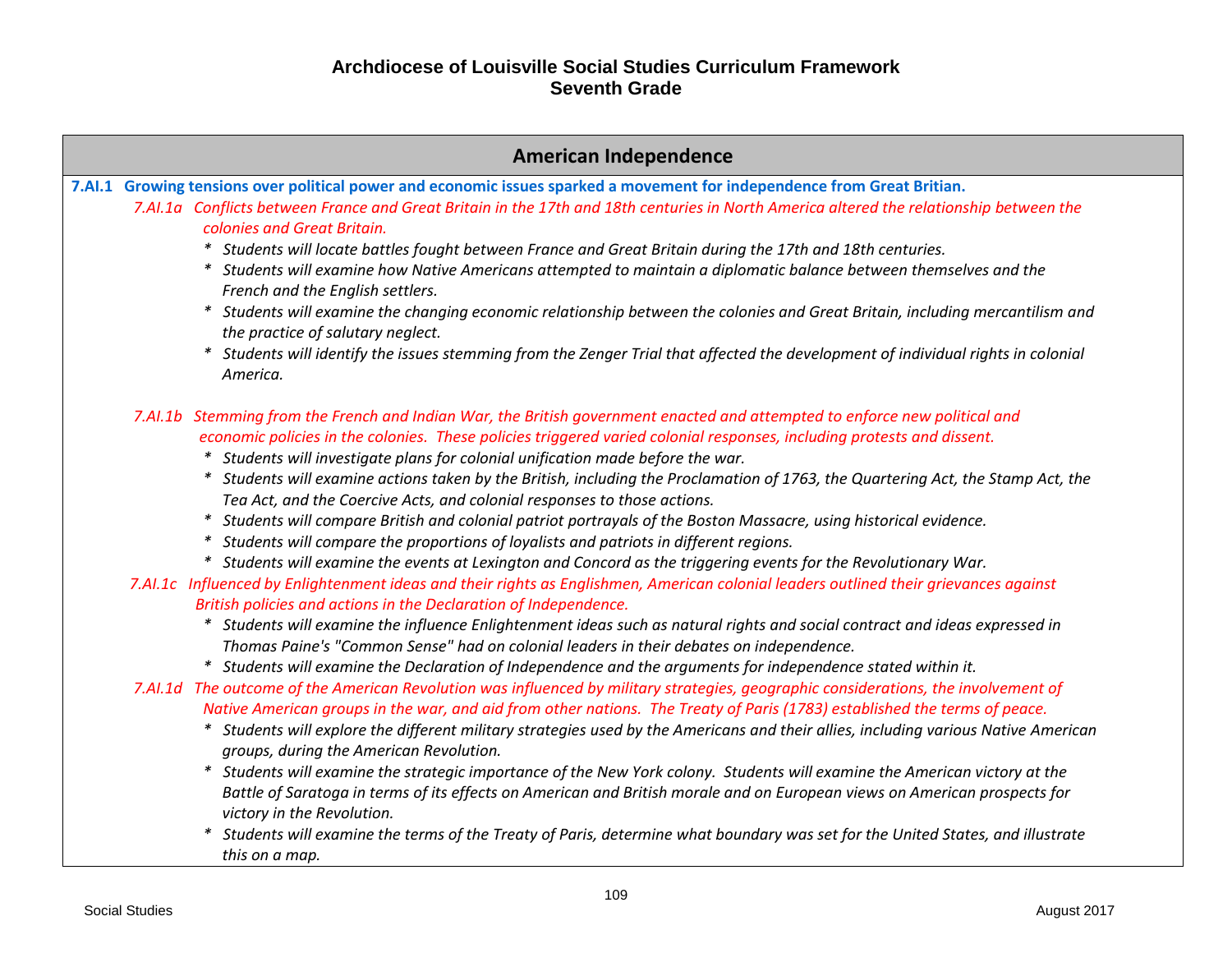|   | <b>Guided Questions</b>                                                                                                                    |
|---|--------------------------------------------------------------------------------------------------------------------------------------------|
|   | What are similarities between the Patriots and Loyalists? What are differences?                                                            |
| ∗ | What made George Washington an effective leader?                                                                                           |
|   | How did the military tactics evolve through the war?                                                                                       |
|   |                                                                                                                                            |
|   | <b>Catholic Identity Connections</b>                                                                                                       |
|   | We each have not only rights, but we also have responsibilities. (CST - Rights and Responsibilities)                                       |
|   | We are called to the pursuit of justice and peace (ex. Carol was a Catholic signer of the Declaration of Independence). (CST - Solidarity) |
|   | God calls us to help those who are in need of our care and assistance. ex. Catholic view of a just war). (CST - Option for the Poor and    |
|   | Vulnerable)                                                                                                                                |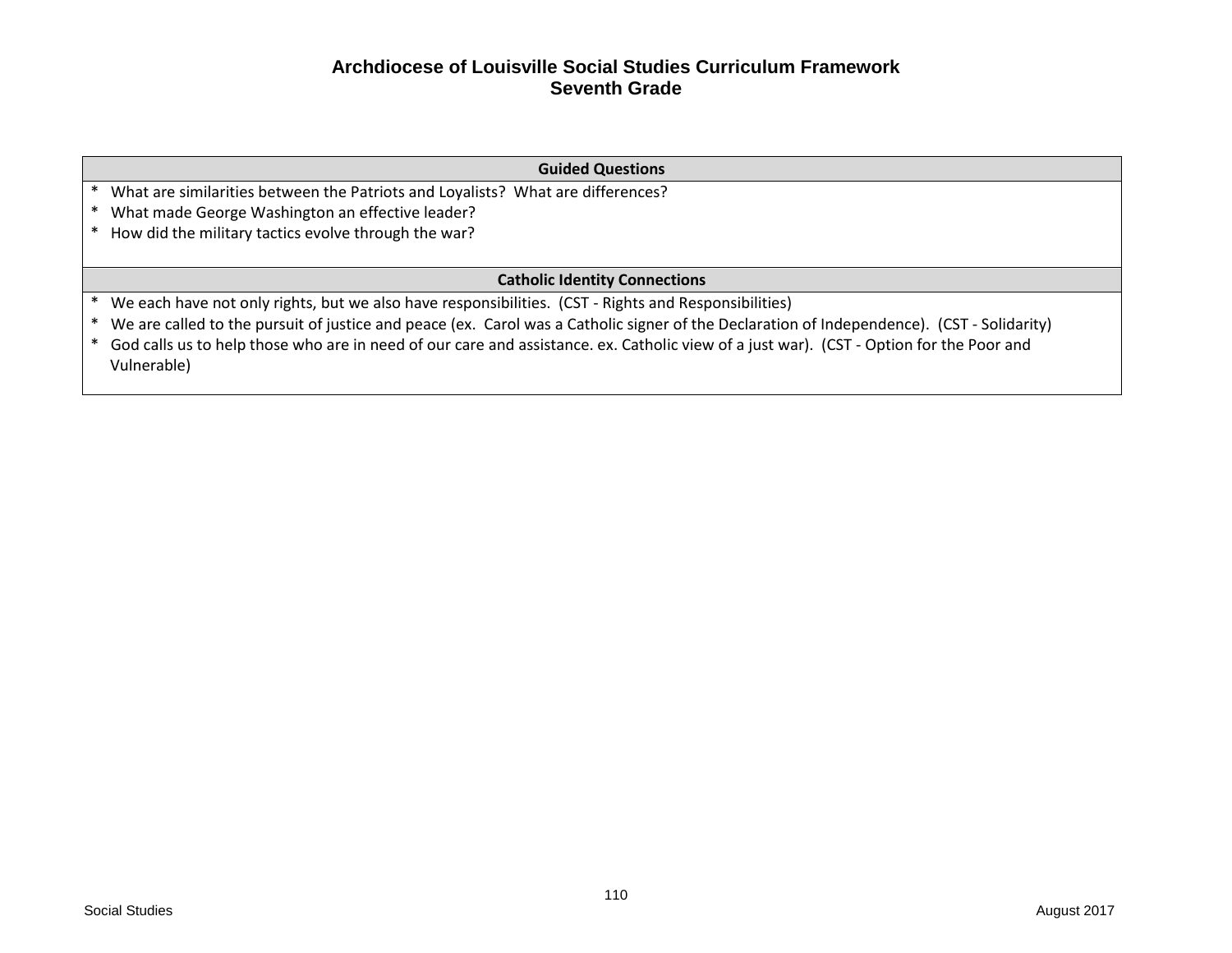| <b>Historical Development of the Constitution</b>                                                                                                                                                                                                                                                                                                                                                    |
|------------------------------------------------------------------------------------------------------------------------------------------------------------------------------------------------------------------------------------------------------------------------------------------------------------------------------------------------------------------------------------------------------|
| 7.HC.1 The newly independent states faced political and economic struggles under the Articles of Confederation. These challenges resulted<br>in a Constitutional Convention, a debate over ratification, and the eventual adoption of the Bill of Rights.<br>7.HC.1a Throughout the American Revolution, the colonies struggled to address their differing social, political, and economic interests |
| and to establish unity. The Articles of Confederation created a form of government that loosely united the states, but<br>allowed states to maintain a large degree of sovereignty.<br>* Students will examine the differences in state laws and economies.                                                                                                                                          |
| 7.HC.1b The lack of a strong central government under the Articles of Confederation presented numerous challenges. A convention<br>was held to revise the Articles, the result of which was the Constitution. The Constitution established a democratic republic<br>with a stronger central government.                                                                                              |
| * Students will investigate the successes and failures of the Articles of Confederation, determine why many felt a new plan<br>of government was needed, and explain how the United States Constitution attempted to address the weaknesses of the<br>Articles.                                                                                                                                      |
| 7.HC.1c Advocates for and against a strong central government were divided on issues of States rights, role/limits of federal power,<br>and guarantees of individual freedoms. Compromises were needed between the states in order to ratify the Constitution.<br>* Students will examine, from multiple perspectives, arguments regarding the balance of power between the federal and              |
| state governments, the power of government, and the rights of individuals.<br>* Students will examine how key issues were resolved during the Constitutional Convention, including:                                                                                                                                                                                                                  |
| - state representation in Congress (Great Compromise or bicameral legislature)<br>- the balance of power between the federal and state governments (establishment of the three branches)                                                                                                                                                                                                             |
| - the counting of the enslaved African American community for purposes of congressional representation and taxation<br>(the Three-Fifths Compromise)                                                                                                                                                                                                                                                 |
| <b>Guided Questions</b>                                                                                                                                                                                                                                                                                                                                                                              |
| What were weaknesses of the Articles of Confederation?<br>What were the reasons for the Constitutional Convention?                                                                                                                                                                                                                                                                                   |
| How was the Constitution written?                                                                                                                                                                                                                                                                                                                                                                    |
| <b>Catholic Identity Connections</b>                                                                                                                                                                                                                                                                                                                                                                 |
| * The rights of people mus be protected (ex. Bill of Rights and freedom of religion). (CST - Rights and Responsibilities)                                                                                                                                                                                                                                                                            |
| * We are called to live our lives in harmony and collaboration (ex. laws are made that are necessary and proper). (CST - Life and Dignity of the<br>Human Person)                                                                                                                                                                                                                                    |
| Loving our neighbor is fundamental to human existence (ex. Catholic immigration). (CST - Solidarity)                                                                                                                                                                                                                                                                                                 |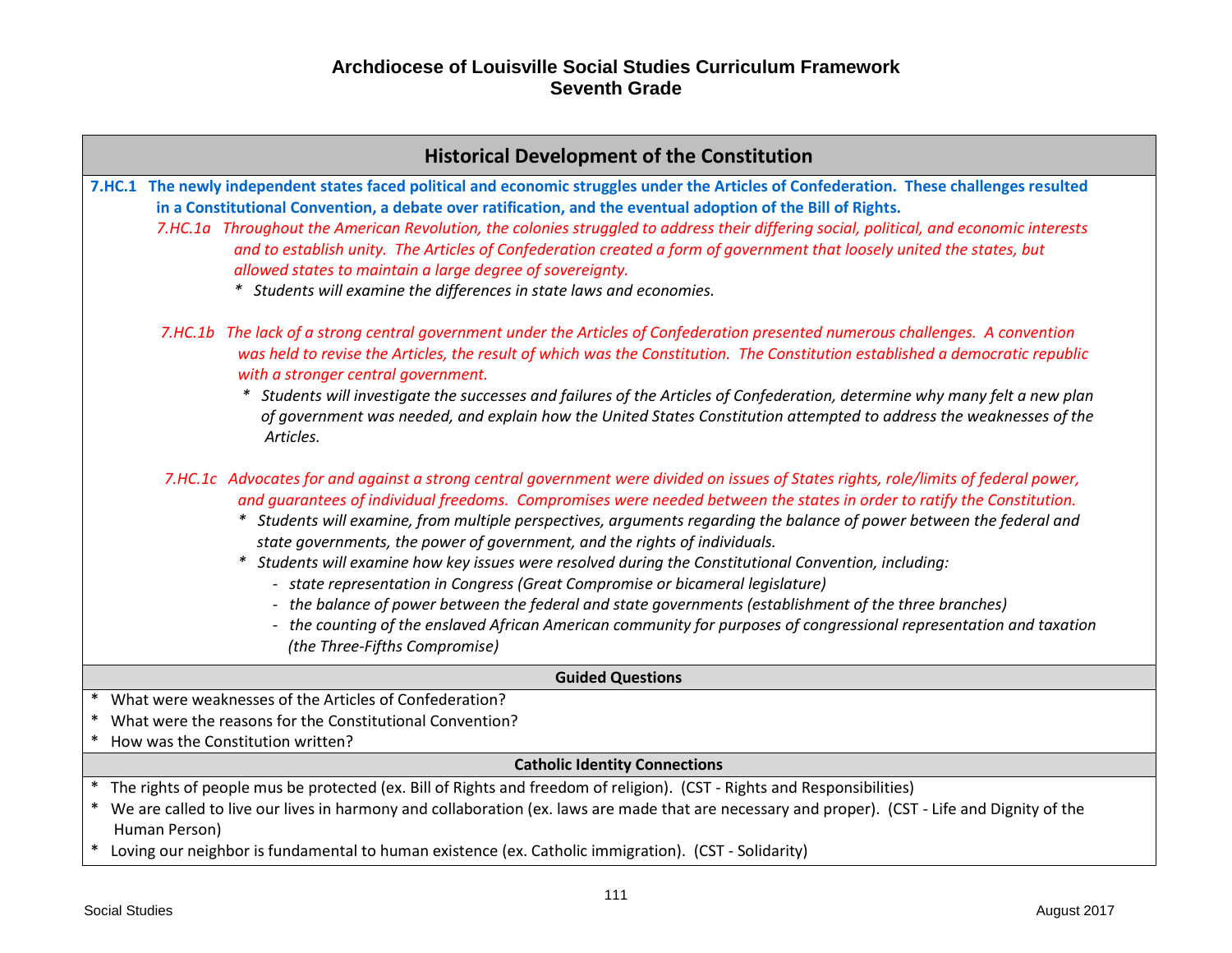| 7.CP.1 The United States Constitution serves as the foundation of the United States government and outlines the rights of citizens.<br>The Constitution is considered a living document that can respond to political and social changes.<br>7.CP.1a The Constitution outlined a federalist system of government that shares powers between the federal, state, and local<br>governments.<br>Students will identify powers granted to the federal government and examine the language used to grant powers to the<br>states.<br>7.CP.1b The Constitution established three branches of government as well as a system of checks and balances that guides the<br>relationship between the branches. Individual rights of citizens are addressed in the Bill of Rights.<br>* Students will compare and contrast the powers granted to Congress, the president, and the Supreme Court by the<br>Constitution.<br>* Students will examine how checks and balances work by tracing how a bill becomes a law.<br>* Students will identify the individual rights of citizens that are protected by the Bill of Rights.<br>7.CP.1c While the Constitution provides a formal process for change through amendments, the Constitution can respond to change in<br>other ways.<br>* Students will examine the process for amending the Constitution.<br>* Students will examine the evolution of the unwritten constitution, such as Washington's creation of the presidential cabinet<br>and the development of political parties.<br>7.CP.1d Foreign and domestic disputes tested the strength of the Constitution, particularly the separation of powers, the system of<br>checks and balances, and the issue of states' rights. The United States sought to implement isolationism while protecting the<br>Western Hemisphere from European interference.<br>* Students will examine events of the early nation including Hamilton's economic plan, the Louisiana Purchase, the Supreme<br>Court decision in Marbury v. Madison, and the War of 1812 in terms of testing the strength of the Constitution.<br>* Students will examine the Monroe Doctrine and its effects on foreign policy. |  | <b>The Constitution in Practice</b> |  |
|---------------------------------------------------------------------------------------------------------------------------------------------------------------------------------------------------------------------------------------------------------------------------------------------------------------------------------------------------------------------------------------------------------------------------------------------------------------------------------------------------------------------------------------------------------------------------------------------------------------------------------------------------------------------------------------------------------------------------------------------------------------------------------------------------------------------------------------------------------------------------------------------------------------------------------------------------------------------------------------------------------------------------------------------------------------------------------------------------------------------------------------------------------------------------------------------------------------------------------------------------------------------------------------------------------------------------------------------------------------------------------------------------------------------------------------------------------------------------------------------------------------------------------------------------------------------------------------------------------------------------------------------------------------------------------------------------------------------------------------------------------------------------------------------------------------------------------------------------------------------------------------------------------------------------------------------------------------------------------------------------------------------------------------------------------------------------------------------------------------------------------------------------------------------------------------|--|-------------------------------------|--|
|                                                                                                                                                                                                                                                                                                                                                                                                                                                                                                                                                                                                                                                                                                                                                                                                                                                                                                                                                                                                                                                                                                                                                                                                                                                                                                                                                                                                                                                                                                                                                                                                                                                                                                                                                                                                                                                                                                                                                                                                                                                                                                                                                                                       |  |                                     |  |
|                                                                                                                                                                                                                                                                                                                                                                                                                                                                                                                                                                                                                                                                                                                                                                                                                                                                                                                                                                                                                                                                                                                                                                                                                                                                                                                                                                                                                                                                                                                                                                                                                                                                                                                                                                                                                                                                                                                                                                                                                                                                                                                                                                                       |  |                                     |  |
|                                                                                                                                                                                                                                                                                                                                                                                                                                                                                                                                                                                                                                                                                                                                                                                                                                                                                                                                                                                                                                                                                                                                                                                                                                                                                                                                                                                                                                                                                                                                                                                                                                                                                                                                                                                                                                                                                                                                                                                                                                                                                                                                                                                       |  |                                     |  |
|                                                                                                                                                                                                                                                                                                                                                                                                                                                                                                                                                                                                                                                                                                                                                                                                                                                                                                                                                                                                                                                                                                                                                                                                                                                                                                                                                                                                                                                                                                                                                                                                                                                                                                                                                                                                                                                                                                                                                                                                                                                                                                                                                                                       |  |                                     |  |
|                                                                                                                                                                                                                                                                                                                                                                                                                                                                                                                                                                                                                                                                                                                                                                                                                                                                                                                                                                                                                                                                                                                                                                                                                                                                                                                                                                                                                                                                                                                                                                                                                                                                                                                                                                                                                                                                                                                                                                                                                                                                                                                                                                                       |  |                                     |  |
|                                                                                                                                                                                                                                                                                                                                                                                                                                                                                                                                                                                                                                                                                                                                                                                                                                                                                                                                                                                                                                                                                                                                                                                                                                                                                                                                                                                                                                                                                                                                                                                                                                                                                                                                                                                                                                                                                                                                                                                                                                                                                                                                                                                       |  |                                     |  |
|                                                                                                                                                                                                                                                                                                                                                                                                                                                                                                                                                                                                                                                                                                                                                                                                                                                                                                                                                                                                                                                                                                                                                                                                                                                                                                                                                                                                                                                                                                                                                                                                                                                                                                                                                                                                                                                                                                                                                                                                                                                                                                                                                                                       |  |                                     |  |
|                                                                                                                                                                                                                                                                                                                                                                                                                                                                                                                                                                                                                                                                                                                                                                                                                                                                                                                                                                                                                                                                                                                                                                                                                                                                                                                                                                                                                                                                                                                                                                                                                                                                                                                                                                                                                                                                                                                                                                                                                                                                                                                                                                                       |  |                                     |  |
|                                                                                                                                                                                                                                                                                                                                                                                                                                                                                                                                                                                                                                                                                                                                                                                                                                                                                                                                                                                                                                                                                                                                                                                                                                                                                                                                                                                                                                                                                                                                                                                                                                                                                                                                                                                                                                                                                                                                                                                                                                                                                                                                                                                       |  |                                     |  |
|                                                                                                                                                                                                                                                                                                                                                                                                                                                                                                                                                                                                                                                                                                                                                                                                                                                                                                                                                                                                                                                                                                                                                                                                                                                                                                                                                                                                                                                                                                                                                                                                                                                                                                                                                                                                                                                                                                                                                                                                                                                                                                                                                                                       |  |                                     |  |
|                                                                                                                                                                                                                                                                                                                                                                                                                                                                                                                                                                                                                                                                                                                                                                                                                                                                                                                                                                                                                                                                                                                                                                                                                                                                                                                                                                                                                                                                                                                                                                                                                                                                                                                                                                                                                                                                                                                                                                                                                                                                                                                                                                                       |  |                                     |  |
|                                                                                                                                                                                                                                                                                                                                                                                                                                                                                                                                                                                                                                                                                                                                                                                                                                                                                                                                                                                                                                                                                                                                                                                                                                                                                                                                                                                                                                                                                                                                                                                                                                                                                                                                                                                                                                                                                                                                                                                                                                                                                                                                                                                       |  |                                     |  |
|                                                                                                                                                                                                                                                                                                                                                                                                                                                                                                                                                                                                                                                                                                                                                                                                                                                                                                                                                                                                                                                                                                                                                                                                                                                                                                                                                                                                                                                                                                                                                                                                                                                                                                                                                                                                                                                                                                                                                                                                                                                                                                                                                                                       |  |                                     |  |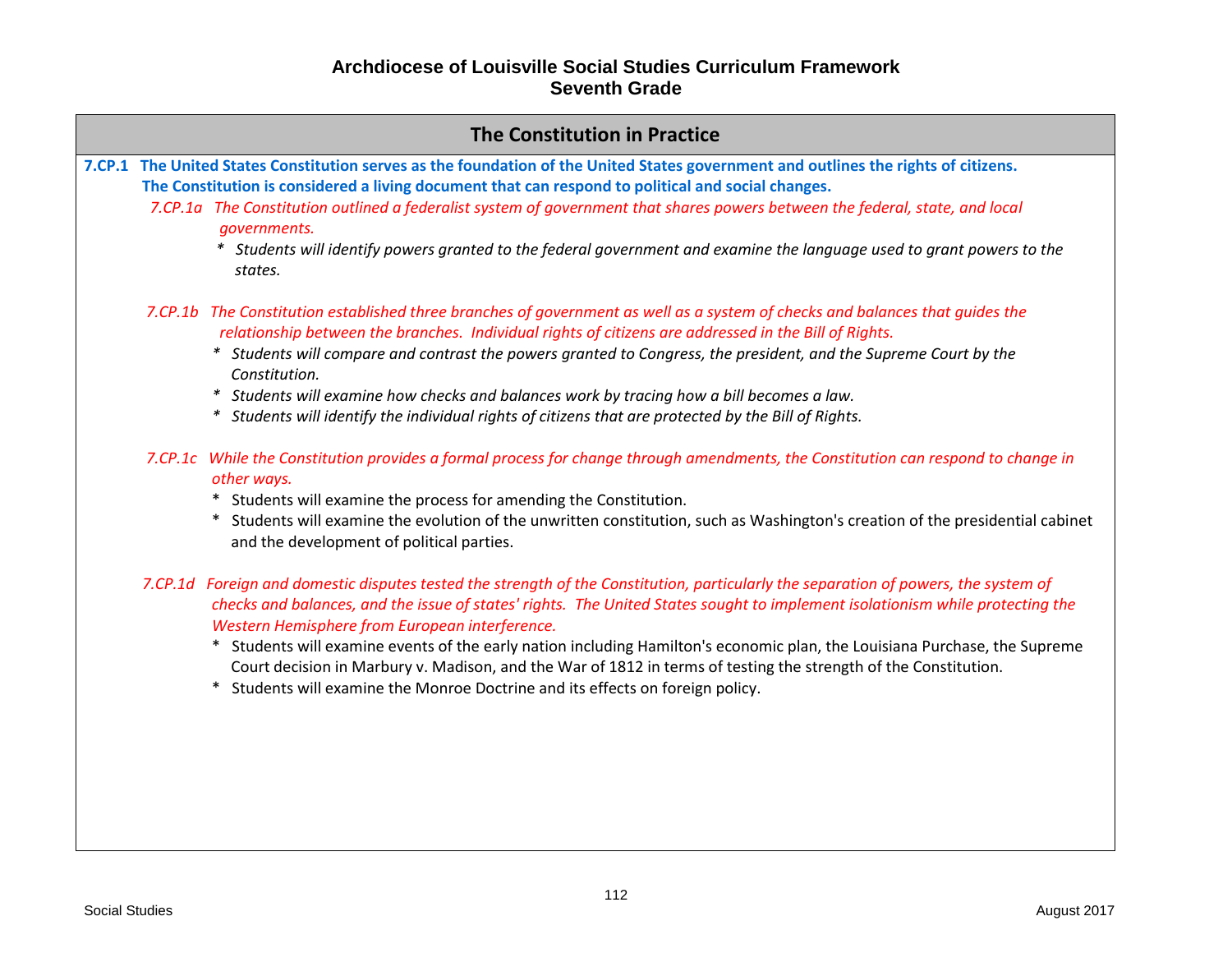| <b>Guided Questions</b>                                                                                                                                    |  |  |
|------------------------------------------------------------------------------------------------------------------------------------------------------------|--|--|
| * Why did political parties form?                                                                                                                          |  |  |
| What were the implications of the Adams/Jefferson election?<br>$\ast$                                                                                      |  |  |
| * Why didn't George Washington seek a third term?                                                                                                          |  |  |
| <b>Catholic Identity Connections</b>                                                                                                                       |  |  |
| * Through collaboration and community, we live the lives we are called to live (ex. Sisters of Charity of Nazareth are co-founded in 1812).<br>(CST        |  |  |
| - Call to Family, Community, and Participation)                                                                                                            |  |  |
| * It is our responsibility to treat others fairly and with respect (ex. slavery was legal, but was it right - legal vs. moral). (CST - Life and Dignity of |  |  |
| the Human Person)                                                                                                                                          |  |  |
| * We have an obligation to care for others (ex. establishment of Catholic schools). (CST - Solidarity)                                                     |  |  |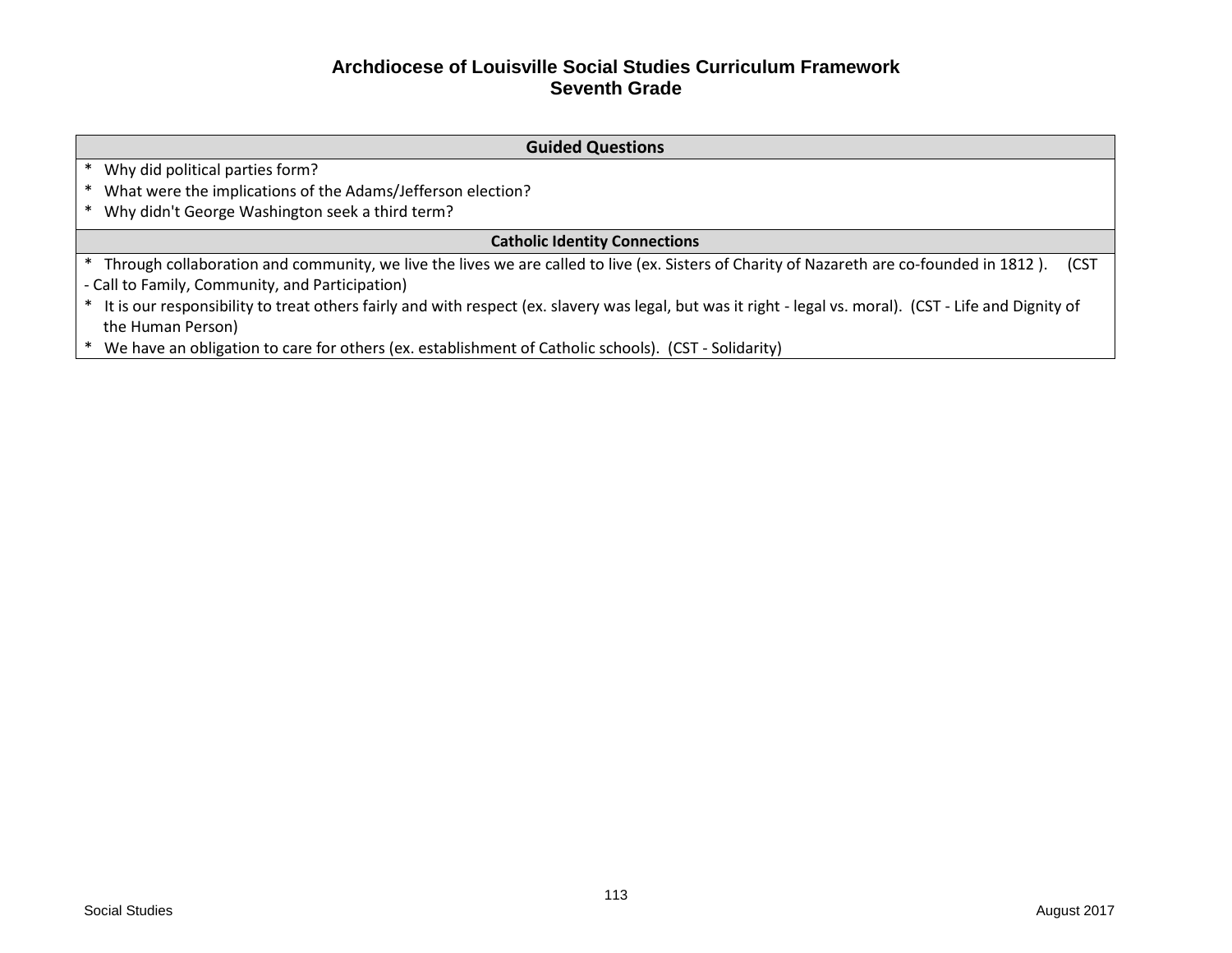| <b>Westward Expansion</b>                                                                                                                                                                                                                    |
|----------------------------------------------------------------------------------------------------------------------------------------------------------------------------------------------------------------------------------------------|
| Driven by political and economic motives, the United States expanded its physical boundaries to the Pacific Ocean between 1800 and 1860.<br><b>7.WE.1</b><br>This settlement displaced Native Americans as the frontier was pushed westward. |
| 7.WE.1a Some Native Americans who aligned with the British during the American Revolution lost land and were forced to move.                                                                                                                 |
| * Students will identify Native American groups that had to adapt after the British lost the Revolutionary War.                                                                                                                              |
| 7.WE.1b Conflict and compromise with foreign nations occurred regarding the physical expansion of the United States during the 19th                                                                                                          |
| century. American values and beliefs, such as Manifest Destiny and the need for resources, increased westward expansion and<br>settlement.                                                                                                   |
| * Students will compare and evaluate the ways in which the Louisiana Purchase, Florida, Texas, and territories from the Mexican<br>Cession were acquired by the United States.                                                               |
| Students will examine the development of the Industrial Revolution.<br>∗                                                                                                                                                                     |
| 7.WE.1c Westward expansion provided opportunities for some groups while harming others.                                                                                                                                                      |
| * Students will examine new ways of transportation.                                                                                                                                                                                          |
| * Students will examine the growth of suffrage for white men during Andrew Jackson's administration.                                                                                                                                         |
| * Students will examine the conditions faced on the Trail of Tears by the Cherokee and the effect that the removal had on their<br>people and culture.                                                                                       |
| Students will examine examples of Native American resistance to western encroachment, including the Seminole Wars and<br>$\ast$<br>Cherokee judicial efforts.                                                                                |
| Students will examine immigration for political, economic, or religious reasons.<br>∗                                                                                                                                                        |
|                                                                                                                                                                                                                                              |
| <b>Guided Questions</b>                                                                                                                                                                                                                      |
| * What were reasons that the American System promoted westward movement?                                                                                                                                                                     |
| How did the spread of cotton and slavery affect westward movement?                                                                                                                                                                           |
| How did the Texas Revolution and the Mexican War increase westward movement?                                                                                                                                                                 |
| <b>Catholic Identity Connections</b>                                                                                                                                                                                                         |
| We have a responsibility to help people in their time of need (ex. Catholic Irish and German immigrants). (CST - Option for the Poor and Vulnerable)                                                                                         |
| Human life is sacred and we are called to treat others fairly and with respect (ex. Trail of Tears). (CST - Life and Dignity of the Human Person)                                                                                            |
| We have a responsibility to protect the rights of others (ex. Manifest Destiny). (CST - Rights and Responsibilities)                                                                                                                         |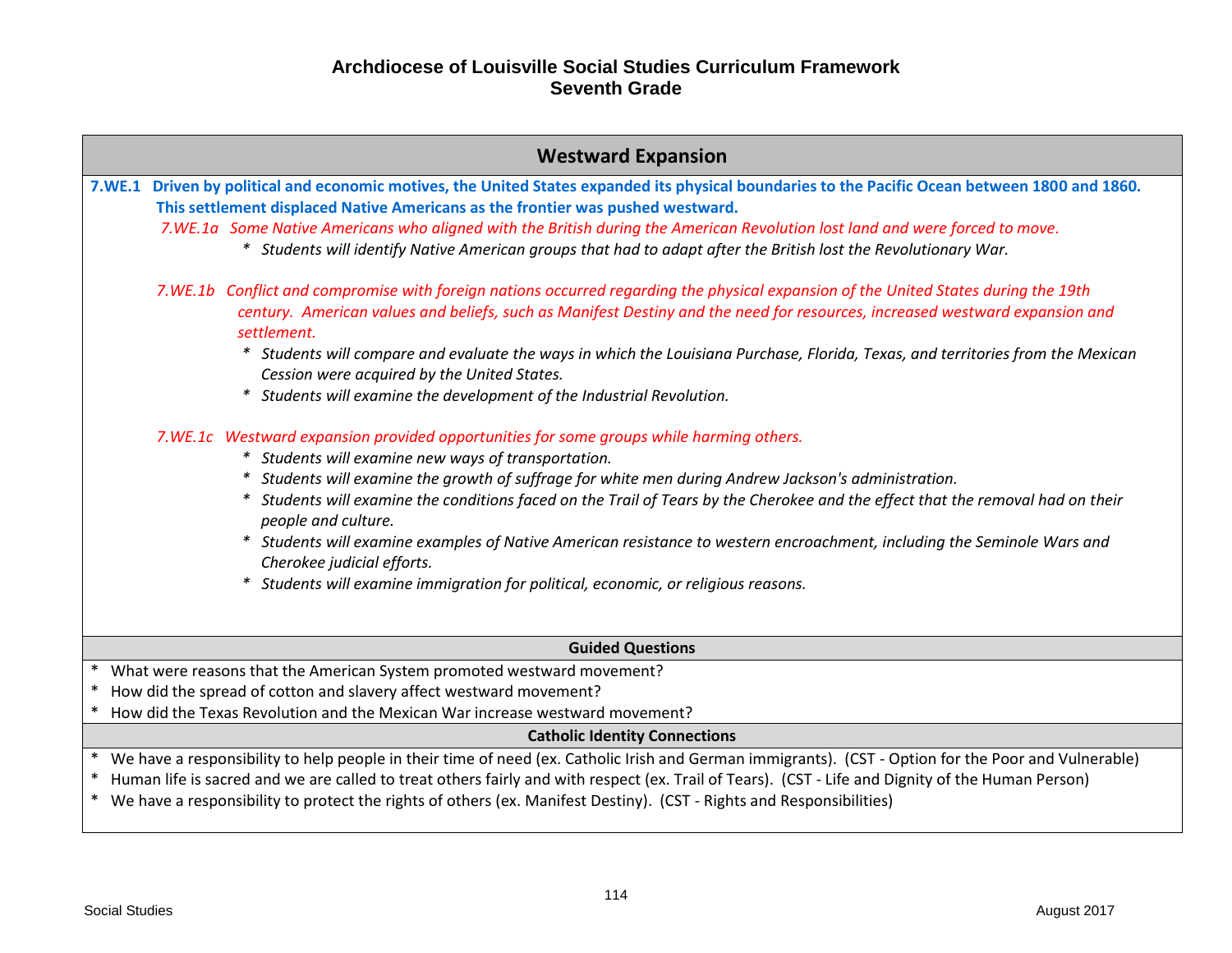| <b>Reform Movements</b>                                                                                                                                                                                                      |  |
|------------------------------------------------------------------------------------------------------------------------------------------------------------------------------------------------------------------------------|--|
| 7.RM.1 Social, political, and economic inequalities sparked various reform movements and resistance efforts.                                                                                                                 |  |
| 7.RM.1a The Second Great Awakening inspired reform movements.                                                                                                                                                                |  |
| * Students will investigate examples of early 19th-century reform efforts, such as education, prisons, temperance, and mental<br>health care, and examine the circumstances that led to the need for reform.                 |  |
| 7.RM.1b Enslaved African Americans resisted slavery in various ways in the 19th century. The abolitionist movement also worked to<br>raise awareness of and generate resistance to the institution of slavery.               |  |
| * Students will examine ways in which enslaved Africans organized and resisted their conditions.                                                                                                                             |  |
| * Students will explore the efforts of William Lloyd Garrison, Frederick Douglass, and Harriet Tubman to abolish slavery.<br>* Students will examine the effects of "Uncle Tom's Cabin" on the public perception of slavery. |  |
| * Students will investigate Kentucky's role in the abolition movement, including the locations of Underground Railroad stations.                                                                                             |  |
| 7.RM.1c Women joined the movements for abolition and temperance and organized to advocate for women's property rights, fair<br>wages, education, and political equality.                                                     |  |
| * Students will examine the efforts of women to acquire more rights.                                                                                                                                                         |  |
| * Students will explain the significance of the Seneca Falls Convention and the Declaration of Sentiments.                                                                                                                   |  |
| <b>Guided Questions</b>                                                                                                                                                                                                      |  |
|                                                                                                                                                                                                                              |  |
| What were ways slaves resisted their conditions?<br>What were the working conditions in the factories?                                                                                                                       |  |
| How did women acquire more rights in the mid-1800s?                                                                                                                                                                          |  |
|                                                                                                                                                                                                                              |  |
| <b>Catholic Identity Connections</b>                                                                                                                                                                                         |  |
| * We have a responsibility to care for those who need our help. (CST - Option for the Poor and Vulnerable)                                                                                                                   |  |
| * It is important that as citizens we lend support to the peaceful resolution of confict (ex. Second Great Awakening - Bloody Monday in 1855). (CST -<br>Life and Dignity of the Human Person)                               |  |
| The dignity of work and the rights of workers must be protected. (CST - The Dignity of Work and the Rights of Workers)                                                                                                       |  |
|                                                                                                                                                                                                                              |  |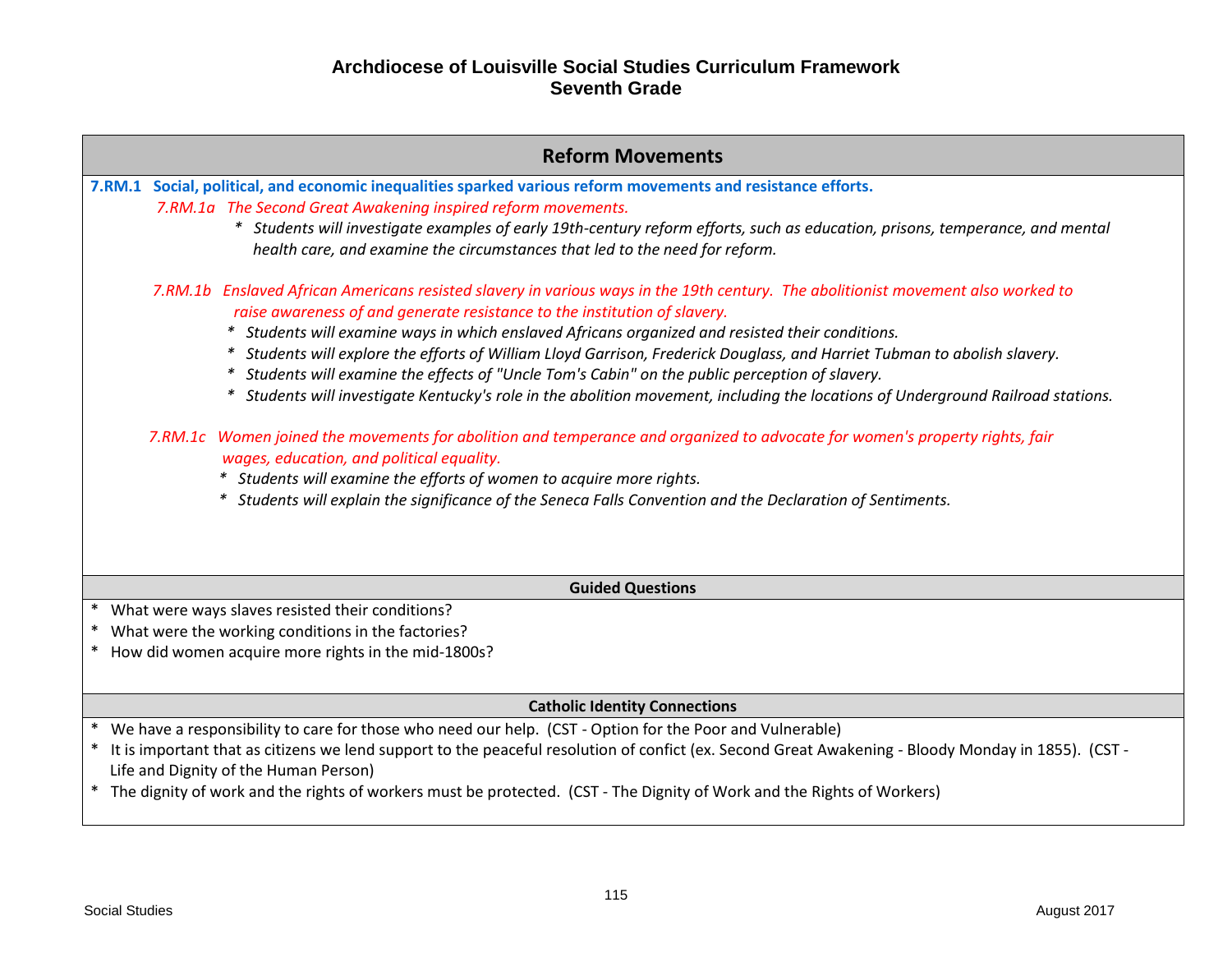| <b>A Nation Divided</b>                                                                                                                                                                                                                                                                                                                                                                                                                                                                                                                                                                                                                                                                                               |
|-----------------------------------------------------------------------------------------------------------------------------------------------------------------------------------------------------------------------------------------------------------------------------------------------------------------------------------------------------------------------------------------------------------------------------------------------------------------------------------------------------------------------------------------------------------------------------------------------------------------------------------------------------------------------------------------------------------------------|
| 7.ND.1 Westward expansion, the industrialization of the North, and the increase of slavery in the South contributed to the growth of<br>sectionalism. Constitutional conflicts between advocates of states' rights and supporters of federal power increased tensions in the<br>nation; attempts to compromise ultimately failed to keep the nation together, leading to the Civil War.<br>7.ND.1a Early United States industrialization affected different parts of the country in different ways. Regional economic differences<br>and values, as well as different conceptions of the Constitution, laid the basis for tensions between states' rights advocates and<br>supporters of a strong federal government. |
| * Students will examine regional economic differences as they related to industrialization.                                                                                                                                                                                                                                                                                                                                                                                                                                                                                                                                                                                                                           |
| 7.ND.1b As the nation expanded geographically, the question of slavery in new territories and states led to increased sectional tensions.<br>Attempts at compromise ended in failure.<br>Students will examine attempts at resolving conflicts over whether new territories would permit slavery, including the<br>∗<br>Missouri Compromise, the Compromise of 1850, and the Kansas-Nebraska Act.<br>Students will examine growing sectional tensions, including the decision in "Dred Scott v. Sanford" (1857) and the founding of                                                                                                                                                                                   |
| the Republican Party.                                                                                                                                                                                                                                                                                                                                                                                                                                                                                                                                                                                                                                                                                                 |
| 7.ND.1c Perspectives on the causes of the Civil War varied based on geographic region, but the election of a Republican president was<br>one of the immediate causes for the secession of the Southern states.<br>* Students will examine both long- and short-term causes of the Civil War.                                                                                                                                                                                                                                                                                                                                                                                                                          |
| Students will identify which states seceded to form the Confederate States of America and will explore the reasons presented<br>∗<br>for secession. Students will also identify the states that remained in the Union.                                                                                                                                                                                                                                                                                                                                                                                                                                                                                                |
| Students will examine the role of Kentucky in the Civil War, including its contributions to the war effort and the controversy<br>over the draft.                                                                                                                                                                                                                                                                                                                                                                                                                                                                                                                                                                     |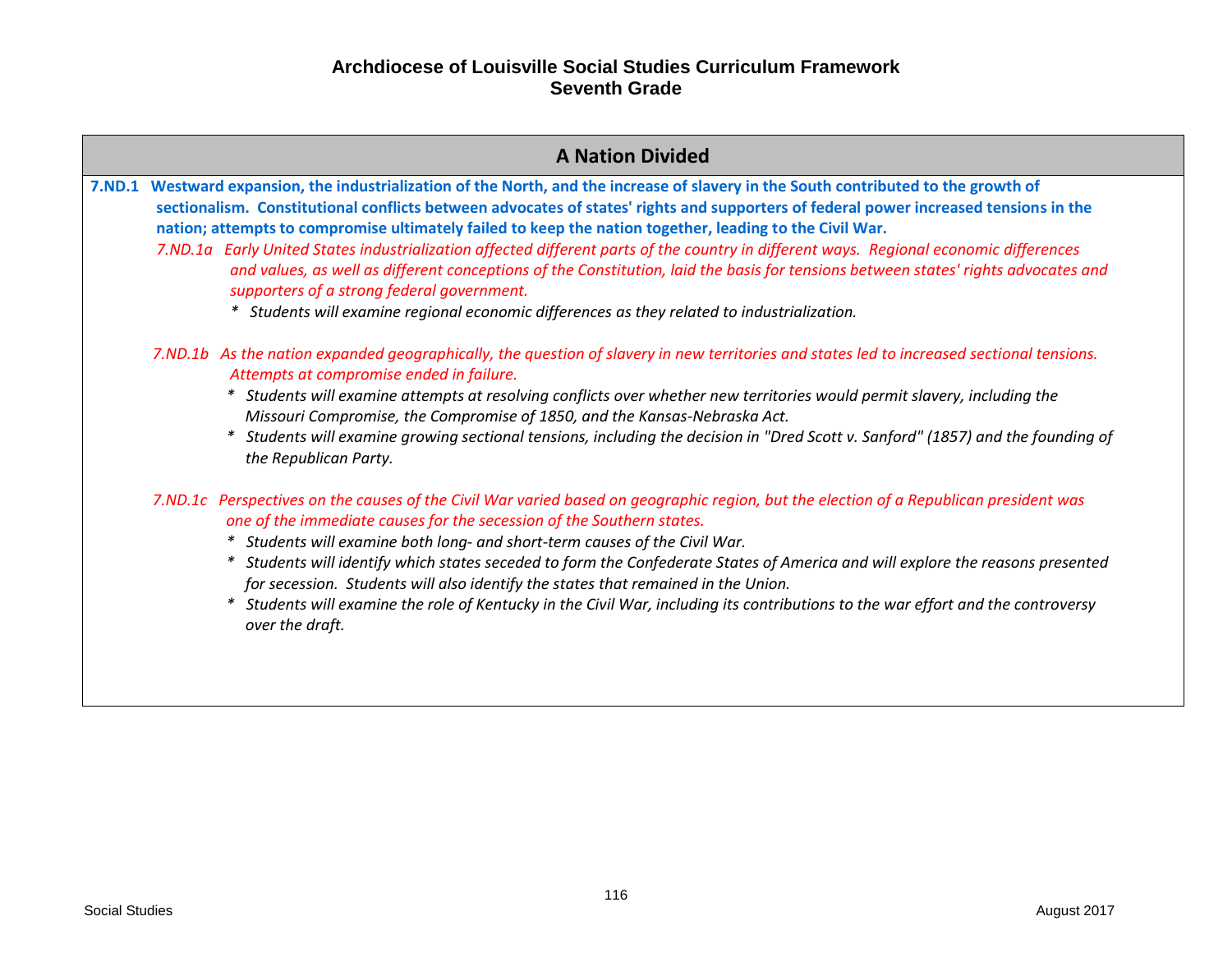| $\ast$<br>$^{\ast}$                          | 7.ND.1d The course and outcome of the Civil War were influenced by strategic leaders from both the North and the South, decisive<br>battles, and military strategy and technology that utilized the region's geography.<br>* Students will compare the advantages and disadvantages of the North and the South at the outset of the Civil War.<br>* Students will examine the goals and content of Lincoln's Emancipation Proclamation.<br>Students will examine how the use of various technologies affected the conduct and outcome of the Civil War.<br>Students will examine the enlistment of freed slaves and how this helped to change the course of the Civil War.<br>* Students will examine the topography and geographic conditions at Gettysburg and Antietam, and analyze the military<br>strategies employed by the North and South at Gettysburg or Antietam.<br>7.ND.1e The Civil War affected human lives, physical infrastructure, economic capacity, and governance of the United States.<br>* Students will examine the roles of women, civilians, and free African Americans during the Civil War.<br>* Students will examine the aftermath of the war in terms of destruction, effect on population, and economic capacity by<br>comparing effects of the war on the North and South<br>* Students will explain how events of the Civil War led to the establishment of federal supremacy. |
|----------------------------------------------|------------------------------------------------------------------------------------------------------------------------------------------------------------------------------------------------------------------------------------------------------------------------------------------------------------------------------------------------------------------------------------------------------------------------------------------------------------------------------------------------------------------------------------------------------------------------------------------------------------------------------------------------------------------------------------------------------------------------------------------------------------------------------------------------------------------------------------------------------------------------------------------------------------------------------------------------------------------------------------------------------------------------------------------------------------------------------------------------------------------------------------------------------------------------------------------------------------------------------------------------------------------------------------------------------------------------------------------------------------------------------------------------------------------|
|                                              |                                                                                                                                                                                                                                                                                                                                                                                                                                                                                                                                                                                                                                                                                                                                                                                                                                                                                                                                                                                                                                                                                                                                                                                                                                                                                                                                                                                                                  |
|                                              | <b>Guided Questions</b>                                                                                                                                                                                                                                                                                                                                                                                                                                                                                                                                                                                                                                                                                                                                                                                                                                                                                                                                                                                                                                                                                                                                                                                                                                                                                                                                                                                          |
| Is war ever justifiable?<br>$\ast$<br>$\ast$ | * What issues led to the start of the Civil War?<br>What was the purpose of the Emancipation Proclamation?<br>What were the responses after the war in the North and the South?                                                                                                                                                                                                                                                                                                                                                                                                                                                                                                                                                                                                                                                                                                                                                                                                                                                                                                                                                                                                                                                                                                                                                                                                                                  |
|                                              | <b>Catholic Identity Connections</b>                                                                                                                                                                                                                                                                                                                                                                                                                                                                                                                                                                                                                                                                                                                                                                                                                                                                                                                                                                                                                                                                                                                                                                                                                                                                                                                                                                             |
| Option for the Poor and Vulnerable)          | * We have an obligation to do all we can to protect the rights of others (ex. Catholic soldiers on both sides of the Civil War). (CST - Solidarity)<br>* As one human family, we are called to care for one another (ex. nuns serving as nurses in the Civil War in places such as Nazareth, Kentucky). (CST -<br>* It is our responsibility to treat others fairly and with respect. (CST - Life and Dignity of the Human Person)                                                                                                                                                                                                                                                                                                                                                                                                                                                                                                                                                                                                                                                                                                                                                                                                                                                                                                                                                                               |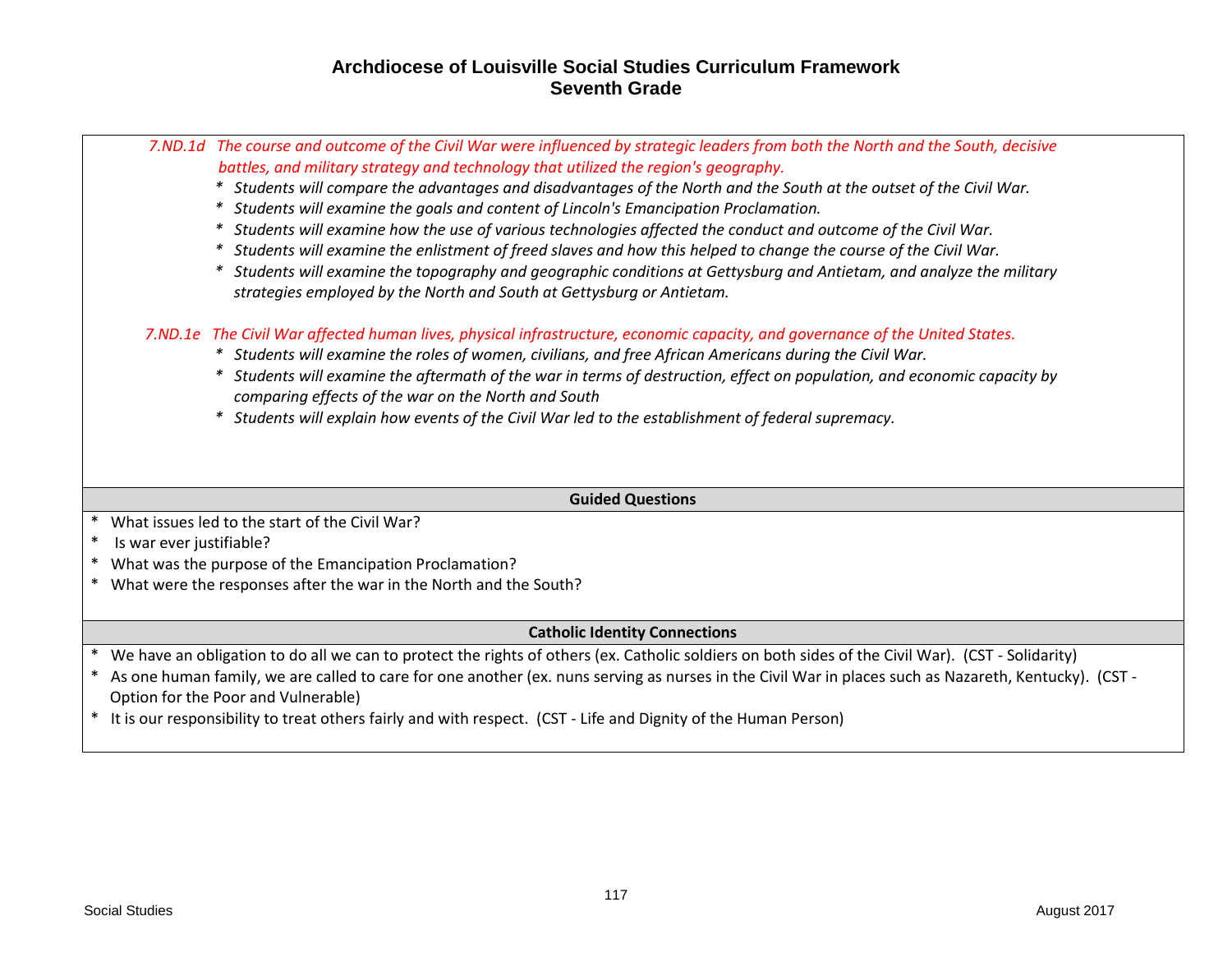# **Connections to Reading Standards for Literacy in History/Social Studies - Grades 5-8**

### **5-8.A. Reading Standards for Informational Text**

#### **Key Ideas and Details**

- 5-8.A.1 Cite specific textual evidence to support analysis of primary and secondary sources.
- 5-8.A.2 Determine the central ideas or information of a primary or secondary source; provide an accurate summary of the source distinct from prior knowledge or opinions.
- 5-8.A.3 Identify key steps in a text's description of a process related to history/social studies (e.g., how a bill becomes a law, how interest rates are raised or lowered).

### **Craft and Structure**

- 5-8.A.4 Determine the meanings of words and phrases as they are used in a text, including vocabulary specific to domains related to history/social studies.
- 5-8.A.5 Describe how a text presents information (e.g., sequentially, comparatively, causally).
- 5-8.A.6 Identify aspects of a text that reveal an author's point of view or purpose (e.g., loaded language, inclusion or avoidance of particular facts).

### **Integration of Knowledge and Ideas**

- 5-8.A.7 Integrate visual information (e.g., in charts, graphs, photographs, videos, or maps) with other information in print and digital texts.
- 5-8.A.8 Distinguish between fact, opinion, and reasoned judgment in a text.
- 5-8.A.9 Analyze the relationship between a primary and secondary source on the same topic.

### **Range of Reading and Level of Text Complexity**

5-8.A.10 By the end of grade 8, read and comprehend history/social studies texts in the grades 5-8 text complexity band independently and proficiently.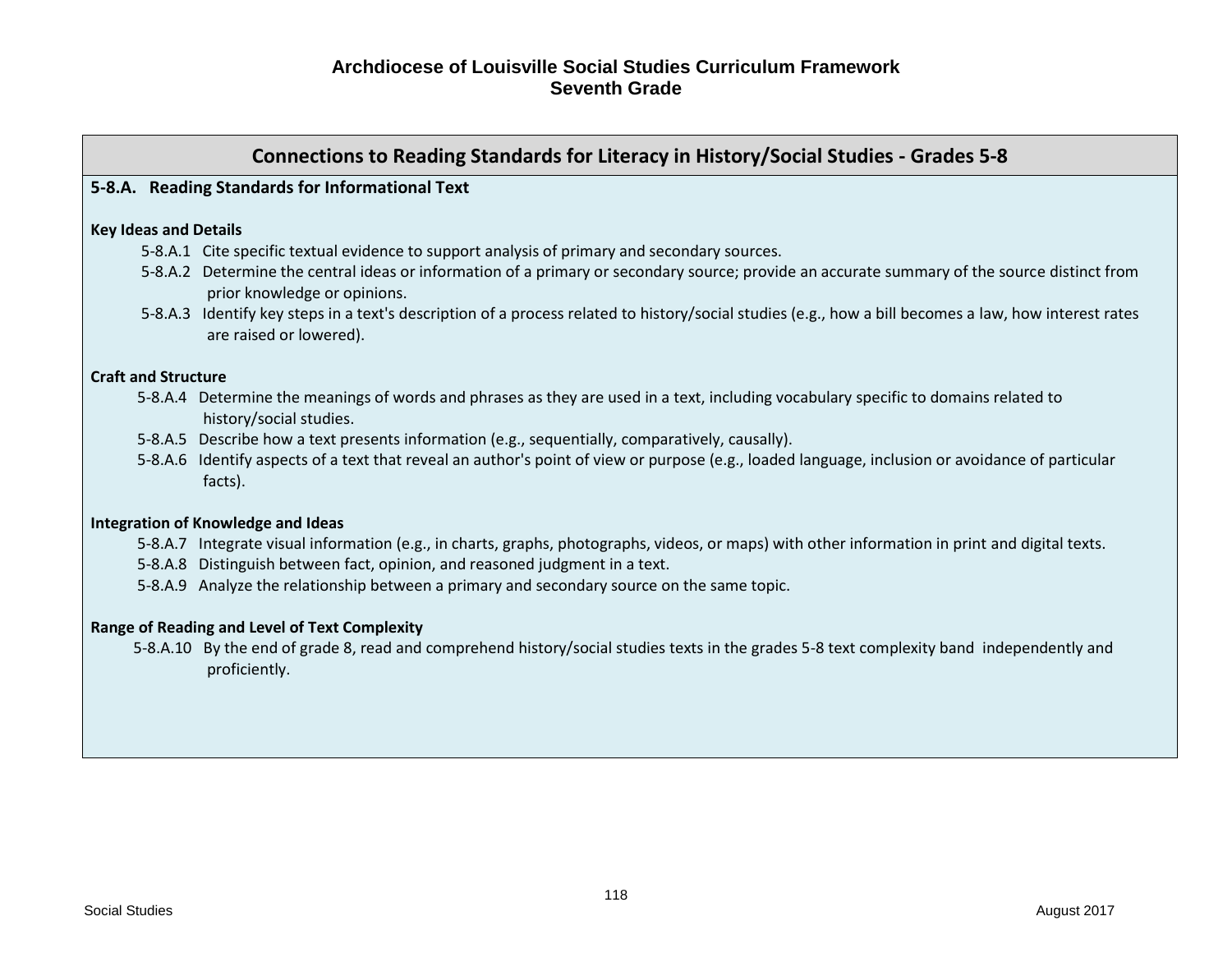### **5-8.B. Writing Standards**

### **Text Types and Purposes**

- 5-8.B.1 Write arguments focused on discipline-specific content.
	- 5-8.B.1a Introduce claims about a topic or issue, acknowledge and distinguish the claims from alternate or opposing claims, and organize the reasons and evidence logically.
	- 5-8.B.1b Support claims with logical reasoning and relevant, accurate data and evidence that demonstrate an understanding of the topic or text, using credible sources.
	- 5-8.B.1c Use words, phrases, and clauses to create cohesion and clarify the relationships between claims, counterclaims, reasons, and evidence.
	- 5-8.B.1d Establish and maintain a formal style.
	- 5-8.B.1e Provide a concluding statement or section that follows and supports the argument presented.
- 5-8.B.2 Write informative/explanatory texts, including the narration of historical events.
	- 5-8.B.2a Introduce a topic, clearly previewing what is to follow; organize ideas, concepts, and information into broader categories as appropriate to achieving purpose; include formatting (e.g., headings), graphics (e.g., charts, tables), and multimedia when useful to aiding comprehension.
	- 5-8.B.2b Develop the topic with relevant, well-chosen facts, definitions, concrete details, quotations, or other information and examples.
	- 5-8.B.2c Use appropriate and varied transitions to create cohesion and clarify the relationships between ideas and concepts.
	- 5-8.B.2d Use precise language and domain-specific vocabulary to inform about or explain the topic.
	- 5-8.B.2e Establish and maintain a formal style and objective tone.
	- 5-8.B.2f Provide a concluding statement or section that follows from and supports the information or explanation presented.

### **Production and Distribution of Writing**

- 5-8.B.3 Produce clear and coherent writing in which the development, organization, and style are appropriate to task, purpose, and audience.
- 5-8.B.4 With some guidance and support from peers and adults, develop and strengthen writing as needed by planning, revising, editing, rewriting, or trying a new approach, focusing on how well purpose and audience have been addressed.
- 5-8.B.5 Use technology, including the Internet, to produce and publish writing and present the relationships between information and ideas clearly and efficiently.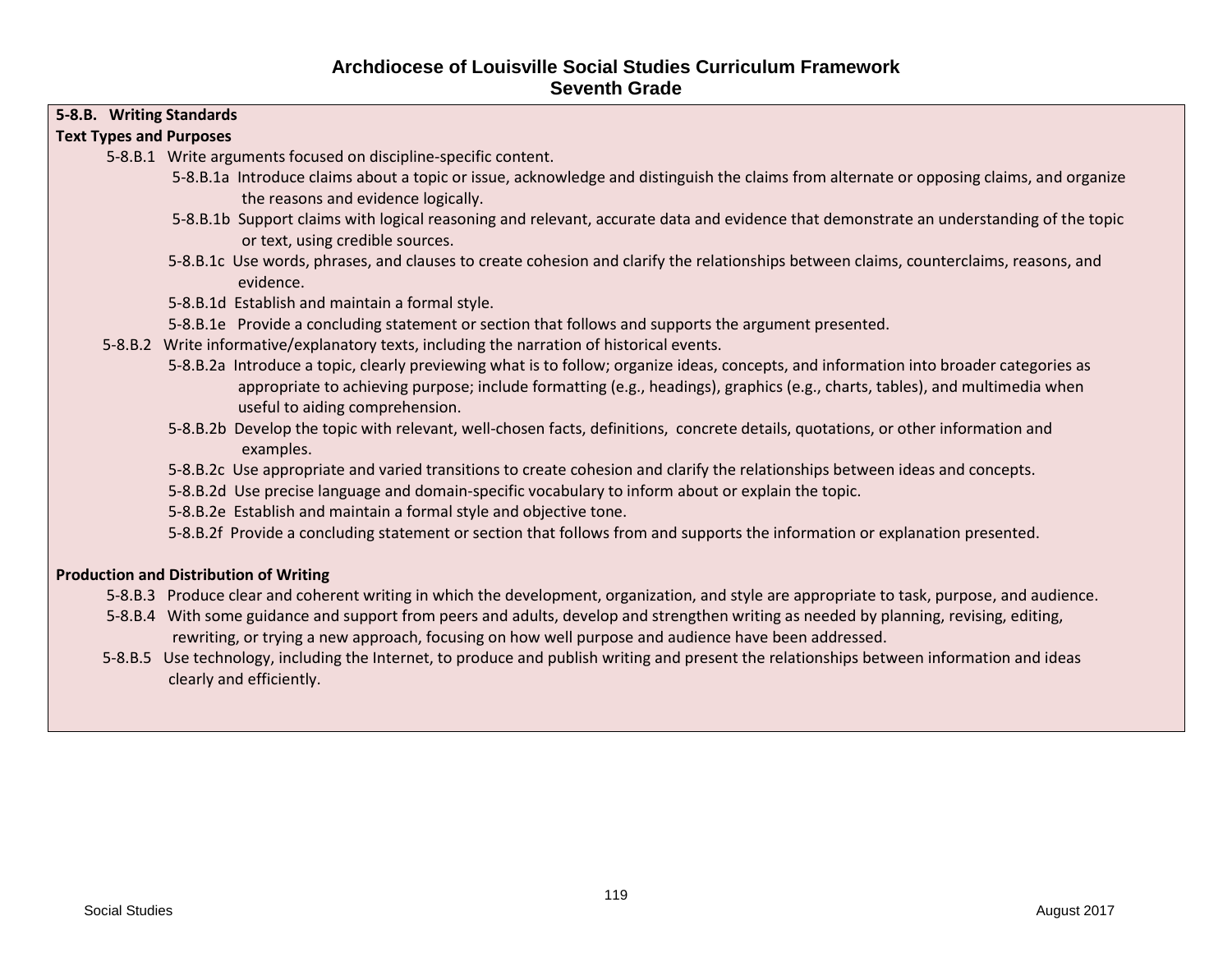#### **Research to Build and Present Knowledge**

- 5-8.B.5 Conduct short research projects to answer a question (including a self-generated question), drawing on several sources and generating additional related, focused questions that allow for multiple avenues of exploration.
- 5-8.B.6 Gather relevant information from multiple print and digital sources, using search terms effectively; assess the credibility and accuracy of each source; quote or paraphrase the data and conclusions of others while avoiding plagiarism and following a standard format for citation.
- 5-8.B.7 Draw evidence from informational texts to support analysis, reflection, and research.

### **Range of Writing**

- 5-8.B.8 Write routinely over extended time frames (time for reflection and revision) and shorter time frames (a single sitting or a day or two) for a range of discipline-specific tasks, purposes, and audiences.
- *NOTE: Students' narrative skills continue to grow in these grades. The Standards require that students be able to incorporate narrative elements effectively into arguments and informative/explanatory texts. In history/social studies, students must be able to incorporate narrative accounts into their analyses of individuals or events of historical importance.*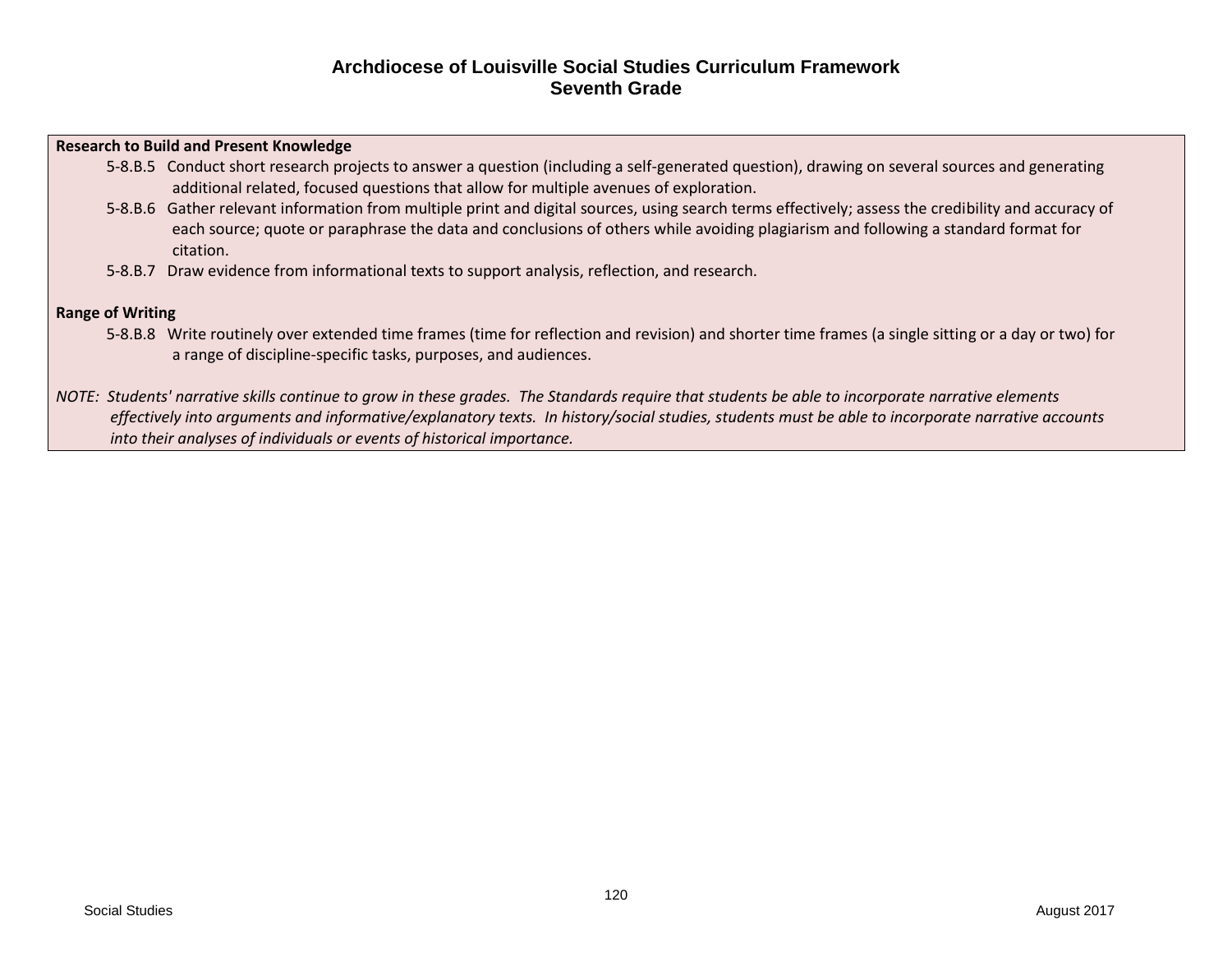### **5-8.C. Speaking and Listening Standards**

#### **Comprehension and Collaboration**

- 5-8.C.1 Prepare for and participate effectively in a range of conversations and collaborations with diverse partners, building on others' ideas and expressing their own clearly and persuasively.
- 5-8.C.2 Integrate and evaluate information presented in diverse media and formats, including visually, quantitatively, and orally.
- 5-8.C.3 Evaluate a speaker's point of view, reasoning, and use of evidence and rhetoric.

### **Presentation of Knowledge and Ideas**

- 5-8.C.4 Present information, findings, and supporting evidence such that listeners can follow the line of reasoning, and the organization, development, and style are appropriate to task, purpose, and audience.
- 5-8.C.5 Make strategic use of digital media and visual displays of data to express information and enhance understanding of presentations.
- 5-8.C.6 Adapt speech to a variety of contexts and communicative tasks, demonstrating command of formal English when indicated or appropriate.

### **5-8.C. Note on Range and Content of Student Speaking and Listening**

*To become college and career ready, students must have ample opportunities to take part in a variety of rich, structured conversations - as part of a whole class, in small groups, and with a partner - built around important content in various domains. They must be able to contribute appropriately to these conversations, to make comparisons and contrasts, and to analyze and synthesize a multitude of ideas in accordance with the standards of evidence appropriate to a particular discipline. Whatever the intended major or profession, high school graduates will depend heavily on their ability to listen attentively to others so that they are able to build on others' meritorious ideas while expressing their own clearly and persuasively.*

*New technologies have broadened and expanded the role that speaking and listening play in acquiring and sharing knowledge and have tightened their link to other forms of communication. The Internet has accelerated the speed at which connections between speaking, listening, reading, and writing can be made, requiring that students be ready to use these modalities nearly simultaneously. Technology itself is changing quickly, creating a new urgency for students to be adaptable in response to change.*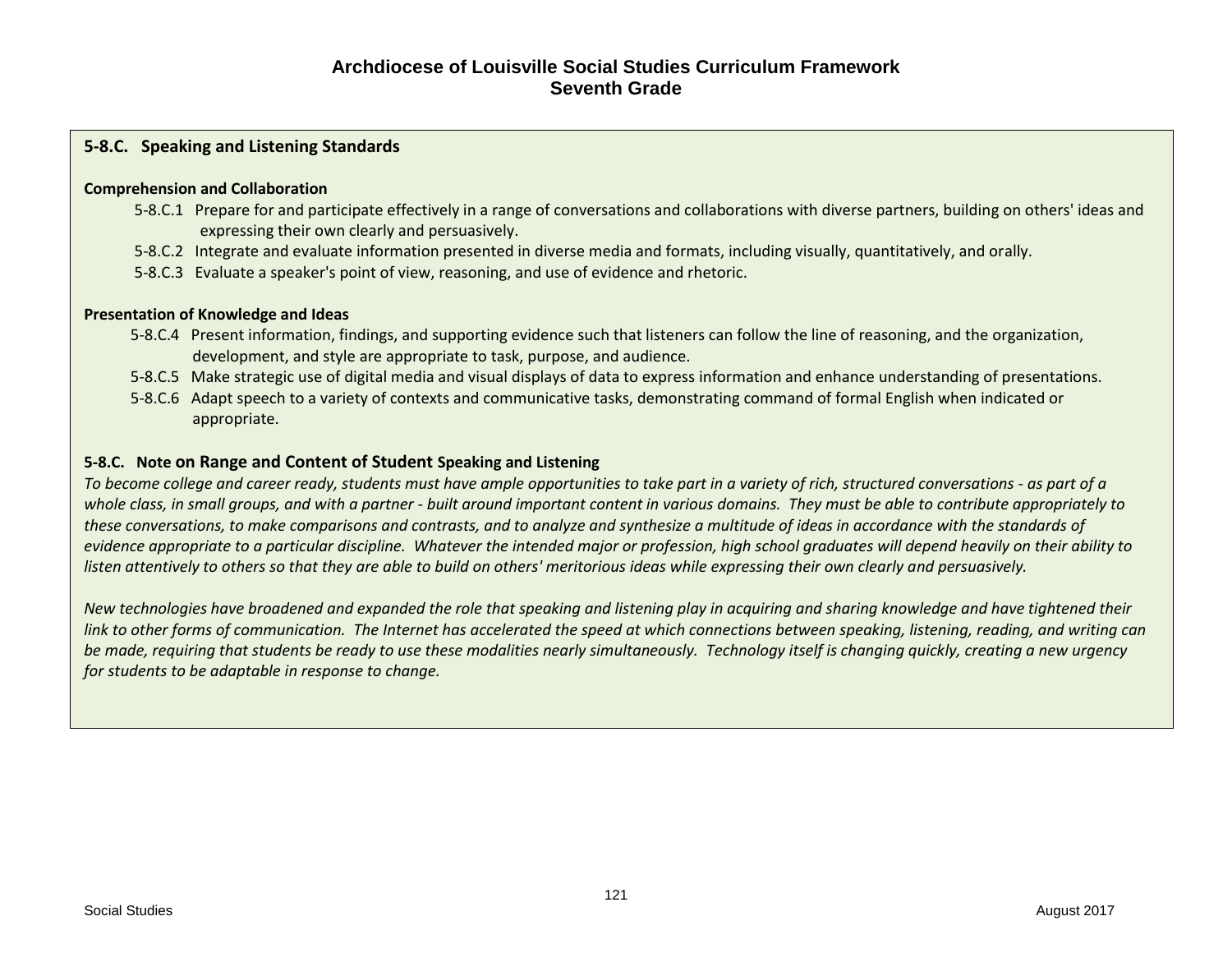THIS PAGE INTENTIONALLY LEFT BLANK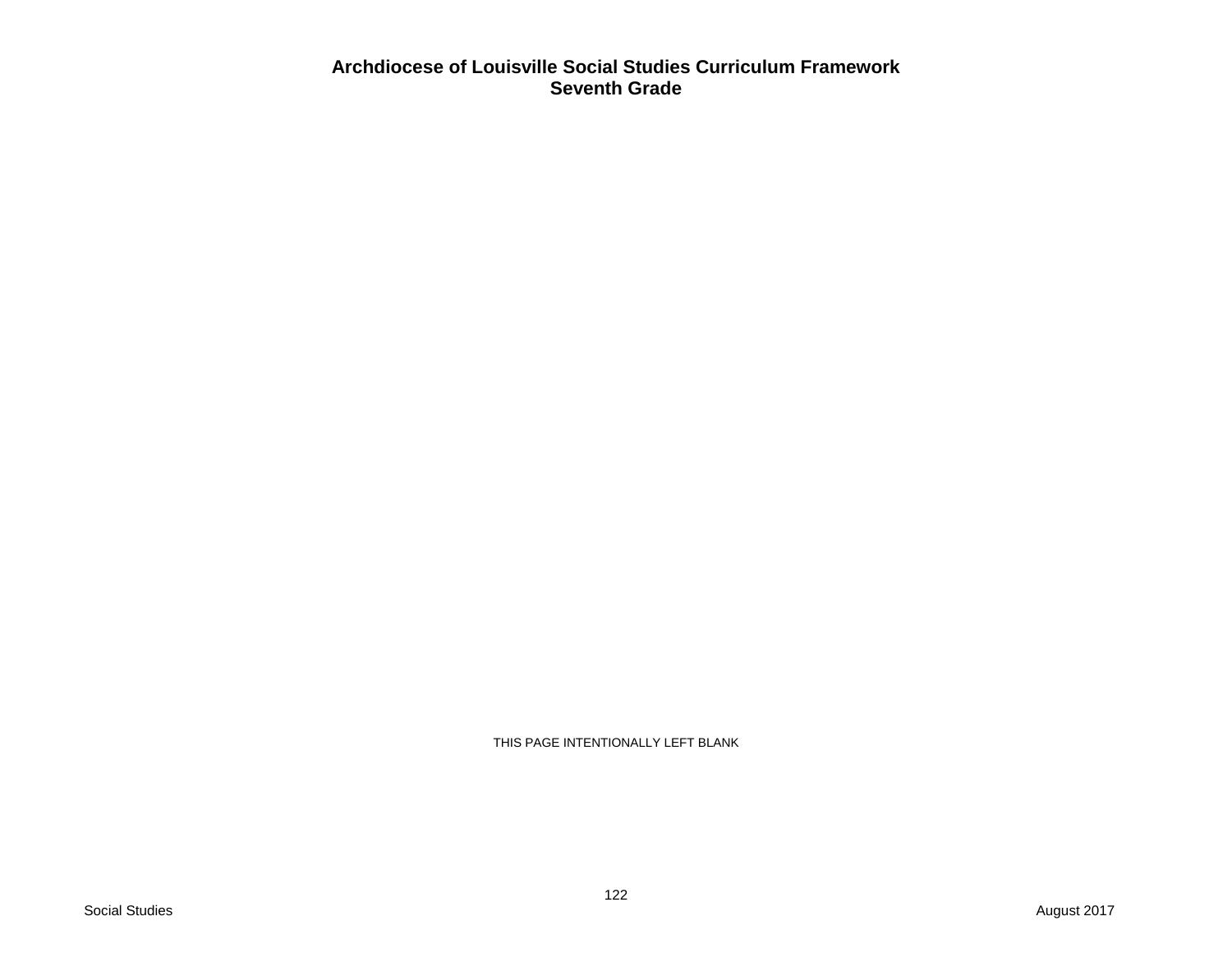Grade Eight Social Studies is arranged chronologically, beginning with Reconstruction and ending at the present, and incorporates geography as well as economic, social, and political trends. Students examine the human experience in the United States from Reconstruction to present day including the opportunity to explore contemporary issues.

The goal in eighth grade is that students will demonstrate civic-mindedness by clearly articulating the significance of civic participation and explaining how these processes are encouraged in order to address and influence societal needs.

Through the Practices of the Inquiry Arc, students will:

- embrace their roles in creating and sustaining change that will have positive implications in their communities, nation, and world
- seek to expand their global perspectives by analyzing how humans interact with their environment in ways that impact culture and create long-term, human-induced change
- explore their functions in this change as they seek to develop an understanding of the role that economic issues and decisions made at all levels play on their nation and their world
- uncover and effectively utilize data that support their analyses and lead to the development of informed opinions that will determine how they choose to participate in change and impact their society

These learners will embrace change and take necessary steps to move this change into action. By the end of eighth grade, students will be able to utilize knowledge about the interconnectedness of geography, economics, and history to actively engage through civic participation.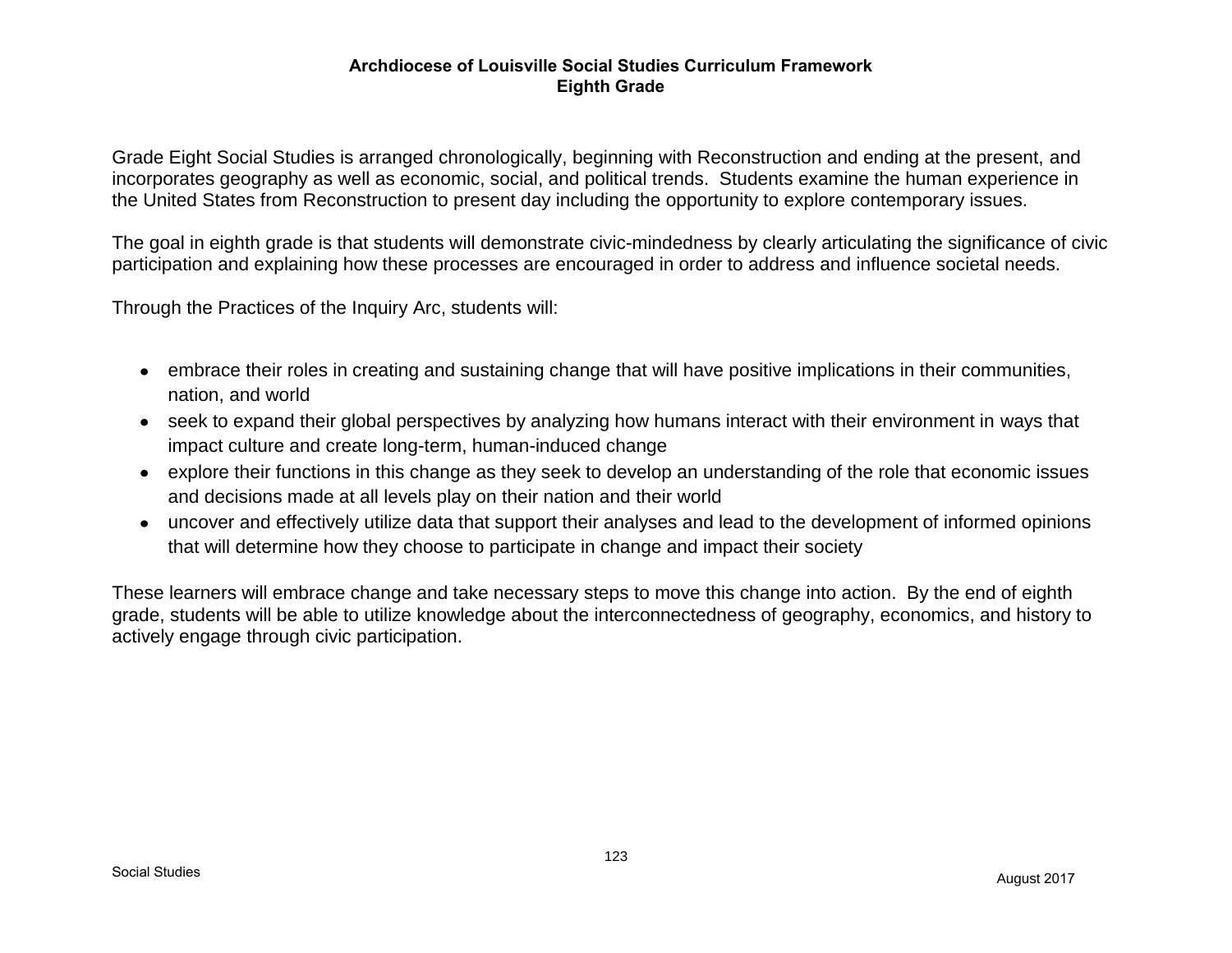| <b>Social Studies Practices - Grade 8</b>                                                                                                                                                                                                                                                                                                                                                                                                                                                                                                                                                                                                                                                                                                                                                                                                                                                                                                                                                                                                                                                                                                 |                                                                                                                                                                                                                                                                                                                                                                                                                                                                                                                                                                                                                                                                                                                                                                                                                                                                                                                                                                                                                                                                                          |                                                                                                                                                                                                                                                                                                                                                                                                                                                                                                                                                                                                                                                                                                                      |
|-------------------------------------------------------------------------------------------------------------------------------------------------------------------------------------------------------------------------------------------------------------------------------------------------------------------------------------------------------------------------------------------------------------------------------------------------------------------------------------------------------------------------------------------------------------------------------------------------------------------------------------------------------------------------------------------------------------------------------------------------------------------------------------------------------------------------------------------------------------------------------------------------------------------------------------------------------------------------------------------------------------------------------------------------------------------------------------------------------------------------------------------|------------------------------------------------------------------------------------------------------------------------------------------------------------------------------------------------------------------------------------------------------------------------------------------------------------------------------------------------------------------------------------------------------------------------------------------------------------------------------------------------------------------------------------------------------------------------------------------------------------------------------------------------------------------------------------------------------------------------------------------------------------------------------------------------------------------------------------------------------------------------------------------------------------------------------------------------------------------------------------------------------------------------------------------------------------------------------------------|----------------------------------------------------------------------------------------------------------------------------------------------------------------------------------------------------------------------------------------------------------------------------------------------------------------------------------------------------------------------------------------------------------------------------------------------------------------------------------------------------------------------------------------------------------------------------------------------------------------------------------------------------------------------------------------------------------------------|
| 8.A. Gathering, Interpreting, and Using<br>Evidence<br>Students will independently and<br>collaboratively:<br>8.A.1 Define and frame questions about the<br>United States and answer them by gathering,<br>interpreting, and using evidence.<br>8.A.2 Identify, describe, and evaluate<br>evidence about events from diverse sources<br>(primary and secondary sources including<br>written documents, works of art,<br>photographs, charts and graphs, artifacts, and<br>oral traditions).<br>8.A.3 Analyze evidence in terms of historical<br>and/or social context, content, authorship,<br>point of view, purpose, and format; identify<br>bias; explain the role of bias, context, and<br>audience in presenting arguments of<br>evidence.<br>8.A.4 Make inferences and draw conclusions<br>from evidence.<br>8.A.5 Recognize an argument and identify<br>evidence that supports the argument;<br>examine arguments related to a specific social<br>studies topic from multiple perspectives;<br>deconstruct arguments, recognizing the<br>perspective of the argument and identifying<br>evidence used to support that perspective. | 8.B. Chronological Reasoning and Causation<br>Students will independently and collaboratively:<br>8.B.1 Articulate how events are related<br>chronologically to one another in time, and<br>explain the ways in which earlier ideas and<br>events may influence subsequent ideas and<br>events.<br>8.B.2 Employ mathematical skills to interpret<br>and create timelines.<br>8.B.3 Identify causes and effects using<br>examples from historical and current events.<br>8.B.4 Identify, analyze, and evaluate the<br>relationships among multiple causes and<br>effects.<br>8.B.5 Distinguish between long-term and<br>immediate causes and effects of an event.<br>8.B.6 Recognize, analyze, and evaluate the<br>dynamics of historical continuity and change<br>over periods of time.<br>8.B.8 Relate patterns of continuity and change<br>to larger historical processes and themes.<br>8.B.7 Recognize that the historical narrative is a<br>product of its period of time.<br>8.B.9 Identify and describe models of historical<br>periods that historians use to categorize events. | 8.C. Comparison and Contextualization<br>Students will independently and collaboratively:<br>8.C.1 Identify and compare multiple perspectives on a<br>given historical experience (religion, gender, class, and<br>race).<br>8.C.2 Describe, compare, and evaluate multiple<br>historical developments (within societies, across and<br>between societies; in various chronological and<br>geographical contexts).<br>8.C.3 Describe the relationship between geography,<br>economics, and history as a context for events and<br>movements in the United States.<br>8.C.4 Connect historical developments to specific<br>circumstances of time and place and to broader<br>regional, national, or global processes. |
|                                                                                                                                                                                                                                                                                                                                                                                                                                                                                                                                                                                                                                                                                                                                                                                                                                                                                                                                                                                                                                                                                                                                           |                                                                                                                                                                                                                                                                                                                                                                                                                                                                                                                                                                                                                                                                                                                                                                                                                                                                                                                                                                                                                                                                                          |                                                                                                                                                                                                                                                                                                                                                                                                                                                                                                                                                                                                                                                                                                                      |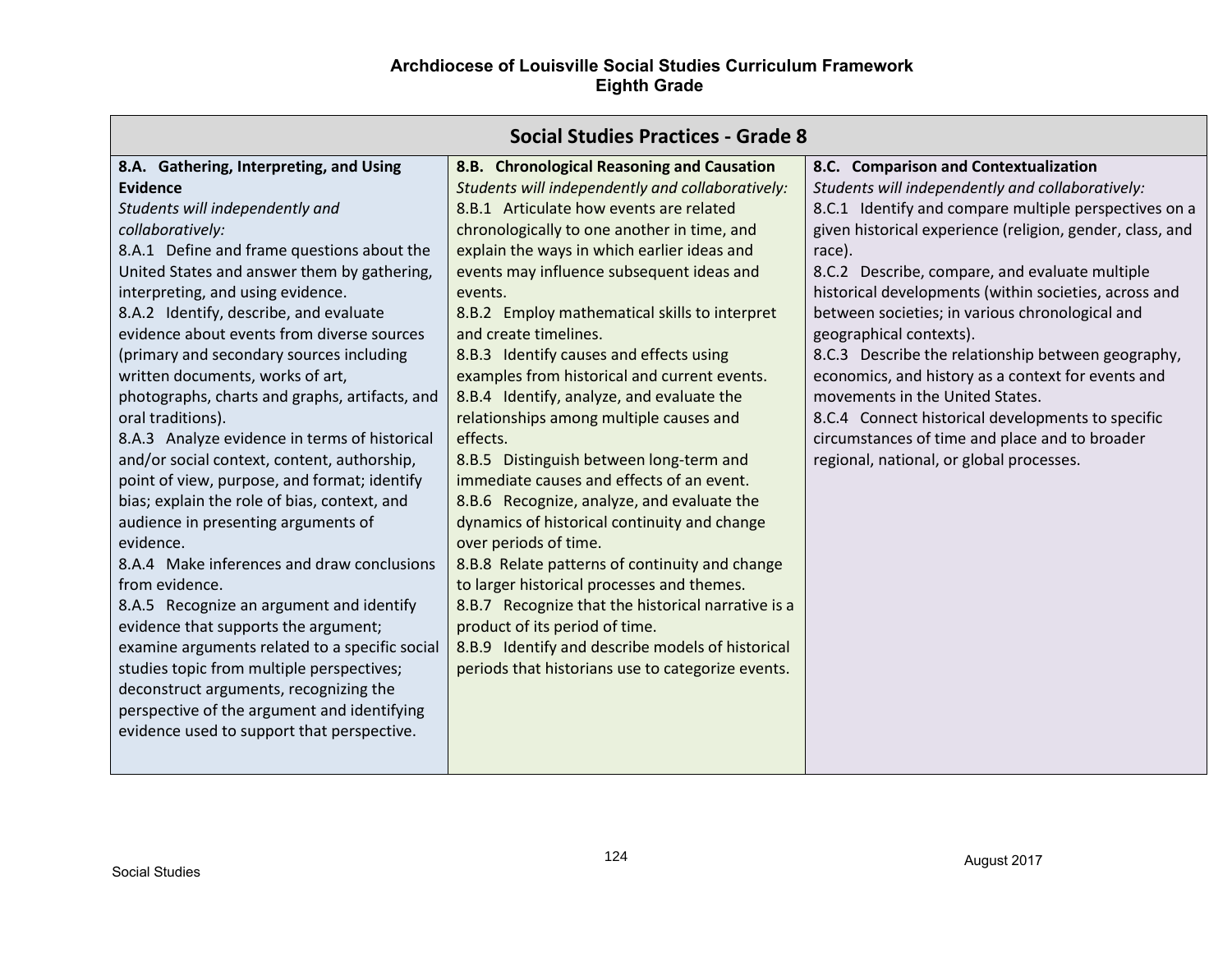| 8.D. Geographic Reasoning                      | 8.E. Economics and Economic Systems               | 8.F. Civic Participation                                                               |
|------------------------------------------------|---------------------------------------------------|----------------------------------------------------------------------------------------|
| Students will independently and                | Students will independently and collaboratively:  | Students will independently and collaboratively:                                       |
| collaboratively: 8.D.1 Use location terms and  | 8.E.1 Explain how economic decisions affect       | 8.F.1 Demonstrate respect for the rights of others in                                  |
| geographic representations such as maps,       | the well-being of individuals, businesses, and    | discussions and classroom debates; respectfully                                        |
| photographs, satellite images, and models to   | society; evaluate alternative approaches or       | disagree with other viewpoints. Use techniques and                                     |
| describe where places are in relation to each  | solutions to economic issues in terms of benefits | strategies to be an active and engaged member of                                       |
| other and connections between places;          | and costs for different groups of people.         | class discussions of fellow classmates' views and                                      |
| evaluate the benefits of particular places for | 8.E.2 Explain the roles of buyers and sellers in  | statements.                                                                            |
| purposeful activities.                         | product, labor, and financial markets.            | 8.F.2 Participate in activities that focus on a                                        |
| 8.D.2 Identify, describe, and analyze how      | 8.E.3 Describe the role of competition in the     | classroom, school, community, state, or national issue                                 |
| environments affect human activities and       | determination of prices and wages in a market     | or problem.                                                                            |
| how human activities affect physical           | economy.                                          | 8.F.3 Participate in persuading, negotiating, and                                      |
| environments in the United States.             | 8.E.4 Examine the roles of institutions such as   | compromising in the resolution of conflicts and                                        |
| 8.D.3 Recognize and analyze how                | corporations, non-profit organizations, and labor | differences; introduce and examine the elements of a                                   |
| characteristics (cultural, economic, and       | unions in a market economy in the United          | debate.                                                                                |
| physical-environmental) of regions affect the  | States.                                           | 8.F.4 Identify situations in which social actions are                                  |
| history of the United States.                  | 8.E.5 Use appropriate data to evaluate the        | required and determine an appropriate course of                                        |
| 8.D.4 Characterize and analyze changing        | state of employment, unemployment, inflation,     | action.                                                                                |
| interconnections between places and regions.   | total production, income, and economic growth     | 8.F.5 Work to influence those in positions of power to                                 |
| 8.D.5 Describe the spatial organization of     | in the economy.                                   | strive for extensions of freedom, social justice, and                                  |
| place, considering the historical, social,     | 8.E.6 Explain how government policies affect      | human rights on a national and global level.                                           |
| political, and economic implication of that    | the economy.                                      | 8.F.6 Understand the social and political                                              |
| organization. Identify and describe how        |                                                   | responsibilities associated with citizenship in a                                      |
| boundaries and definition of location are      |                                                   | democratic society.                                                                    |
| historically constructed.                      |                                                   | 8.F.7 Identify and explain different types of political                                |
|                                                |                                                   | systems and ideologies in United States history and                                    |
|                                                |                                                   | explain the roles of individuals and key groups in those                               |
|                                                |                                                   | political and social systems.                                                          |
|                                                |                                                   | 8.F.8 Identify, describe, and contrast the role of                                     |
|                                                |                                                   | individuals in opportunities for social and political                                  |
|                                                |                                                   | participation as an agent of change in different                                       |
|                                                |                                                   |                                                                                        |
|                                                |                                                   |                                                                                        |
|                                                |                                                   | societies and communities, as well as at different<br>times, in United States history. |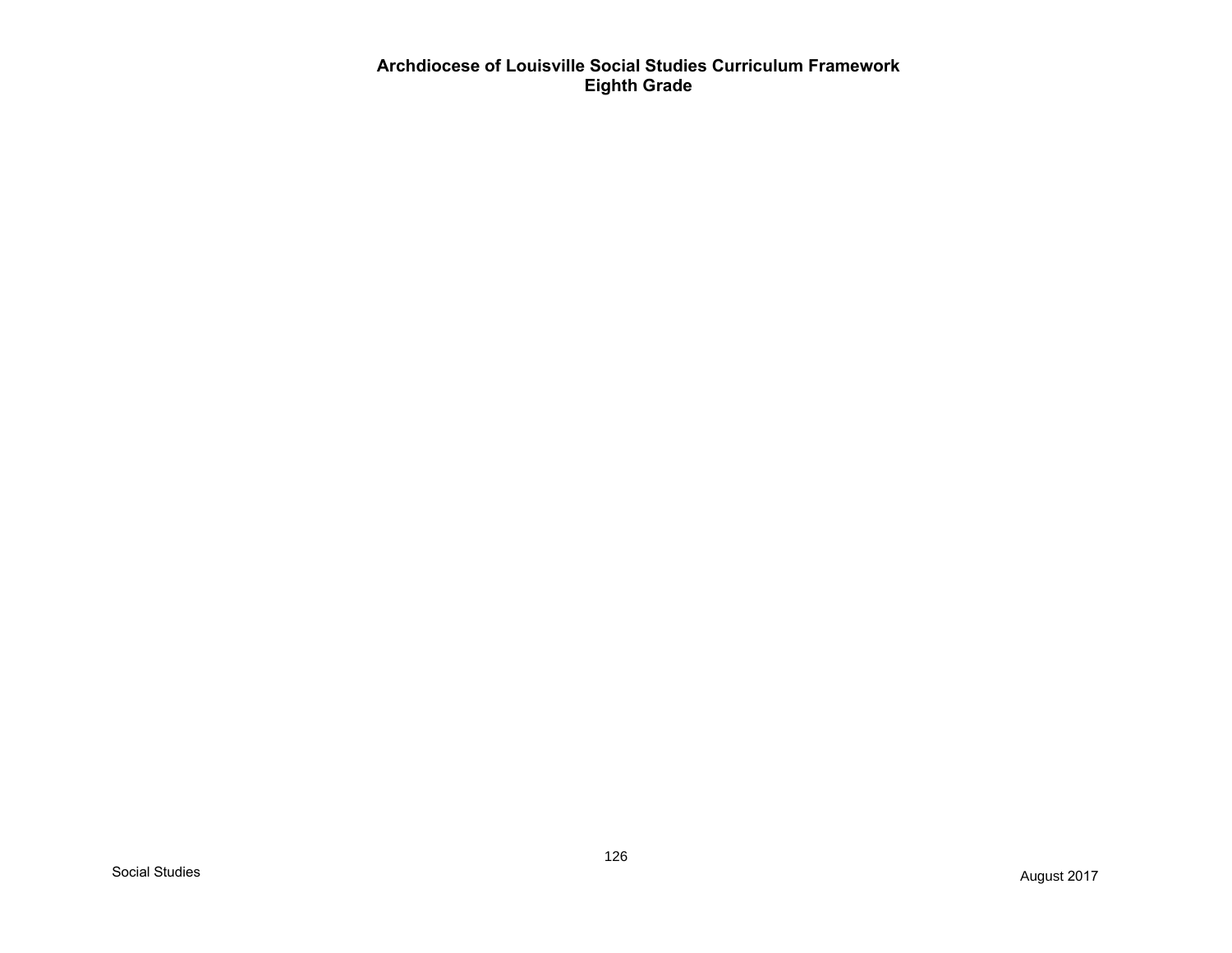|        | Reconstruction                                                                                                                                                                                                                                                                                                                                                                                                                                                                                                                                                                                                                                                                                                                                                                                                                                                                                                                                                                                                                                                                                                                                                                                                                                                                                                                                                                                                                                                                                                                                                        |  |  |
|--------|-----------------------------------------------------------------------------------------------------------------------------------------------------------------------------------------------------------------------------------------------------------------------------------------------------------------------------------------------------------------------------------------------------------------------------------------------------------------------------------------------------------------------------------------------------------------------------------------------------------------------------------------------------------------------------------------------------------------------------------------------------------------------------------------------------------------------------------------------------------------------------------------------------------------------------------------------------------------------------------------------------------------------------------------------------------------------------------------------------------------------------------------------------------------------------------------------------------------------------------------------------------------------------------------------------------------------------------------------------------------------------------------------------------------------------------------------------------------------------------------------------------------------------------------------------------------------|--|--|
|        | 8.R.1 Regional tensions following the Civil War complicated efforts to heal the nation and to redefine the status of African Americans.<br>8.R.1a Different approaches toward and policies for Reconstruction highlight the challenges faced in reunifying the nation.<br>* Students will compare and contrast the differences between Reconstruction under Lincoln's plan, Johnson's plan, and Congressional<br>(Radical) Reconstruction.                                                                                                                                                                                                                                                                                                                                                                                                                                                                                                                                                                                                                                                                                                                                                                                                                                                                                                                                                                                                                                                                                                                            |  |  |
|        | 8.R.1b Freed African Americans created new lives for themselves in the absence of slavery. Constitutional amendments and federal legislation<br>sought to expand the rights and protect the citizenship of African Americans.<br>Students will examine the Reconstruction amendments (13th, 14th, and 15th) in terms of the rights and protections provided to African<br>Americans.<br>Students will examine the purpose, successes, and the extent of its success of the Freedmen's Bureau.<br>∗<br>Students will examine the effects of the sharecropping system on African Americans.<br>∗<br>Students will examine the reasons for the migration of African Americans to the North.<br>∗<br>Students will examine the rise of African Americans in government.<br>∗<br>8.R.1c Federal initiatives begun during Reconstruction were challenged on many levels, leading to negative impacts on the lives of African<br>Americans.<br>Students will explore methods used by Southern state governments to affect the lives of African Americans, including the passage of<br>$\ast$<br>Black Codes, poll taxes, and Jim Crow laws.<br>Students will explore the responses of some Southerners to the increased rights of African Americans, noting the development of<br>$\ast$<br>organizations such as the Ku Klux Klan and White Leagues.<br>* Students will examine the ways in which the federal government failed to follow up on its promises to freed African Americans.<br>Students will examine the effects of the "Plessy v. Ferguson" ruling.<br>$\ast$ |  |  |
|        | <b>Guided Questions</b>                                                                                                                                                                                                                                                                                                                                                                                                                                                                                                                                                                                                                                                                                                                                                                                                                                                                                                                                                                                                                                                                                                                                                                                                                                                                                                                                                                                                                                                                                                                                               |  |  |
| $\ast$ | How did the government structure create challenges for Reconstruction?                                                                                                                                                                                                                                                                                                                                                                                                                                                                                                                                                                                                                                                                                                                                                                                                                                                                                                                                                                                                                                                                                                                                                                                                                                                                                                                                                                                                                                                                                                |  |  |
|        | * To what extent are the challenges of Reconstruction still present in our society?                                                                                                                                                                                                                                                                                                                                                                                                                                                                                                                                                                                                                                                                                                                                                                                                                                                                                                                                                                                                                                                                                                                                                                                                                                                                                                                                                                                                                                                                                   |  |  |
| $\ast$ | Did federal Reconstruction initiatives infringe on states' rights?                                                                                                                                                                                                                                                                                                                                                                                                                                                                                                                                                                                                                                                                                                                                                                                                                                                                                                                                                                                                                                                                                                                                                                                                                                                                                                                                                                                                                                                                                                    |  |  |
|        | <b>Catholic Identity Connections</b>                                                                                                                                                                                                                                                                                                                                                                                                                                                                                                                                                                                                                                                                                                                                                                                                                                                                                                                                                                                                                                                                                                                                                                                                                                                                                                                                                                                                                                                                                                                                  |  |  |
| $\ast$ | We have a responsibility to care for the poor and vulnerable. (CST - Option for the Poor and Vulnerable)                                                                                                                                                                                                                                                                                                                                                                                                                                                                                                                                                                                                                                                                                                                                                                                                                                                                                                                                                                                                                                                                                                                                                                                                                                                                                                                                                                                                                                                              |  |  |
| $\ast$ | Each person should be treated with dignity and respect. (CST - Life and Dignity of the Human Person)                                                                                                                                                                                                                                                                                                                                                                                                                                                                                                                                                                                                                                                                                                                                                                                                                                                                                                                                                                                                                                                                                                                                                                                                                                                                                                                                                                                                                                                                  |  |  |
|        | * We each have not only rights, but we also have responsibilities. (CST - Rights and Responsibilities)                                                                                                                                                                                                                                                                                                                                                                                                                                                                                                                                                                                                                                                                                                                                                                                                                                                                                                                                                                                                                                                                                                                                                                                                                                                                                                                                                                                                                                                                |  |  |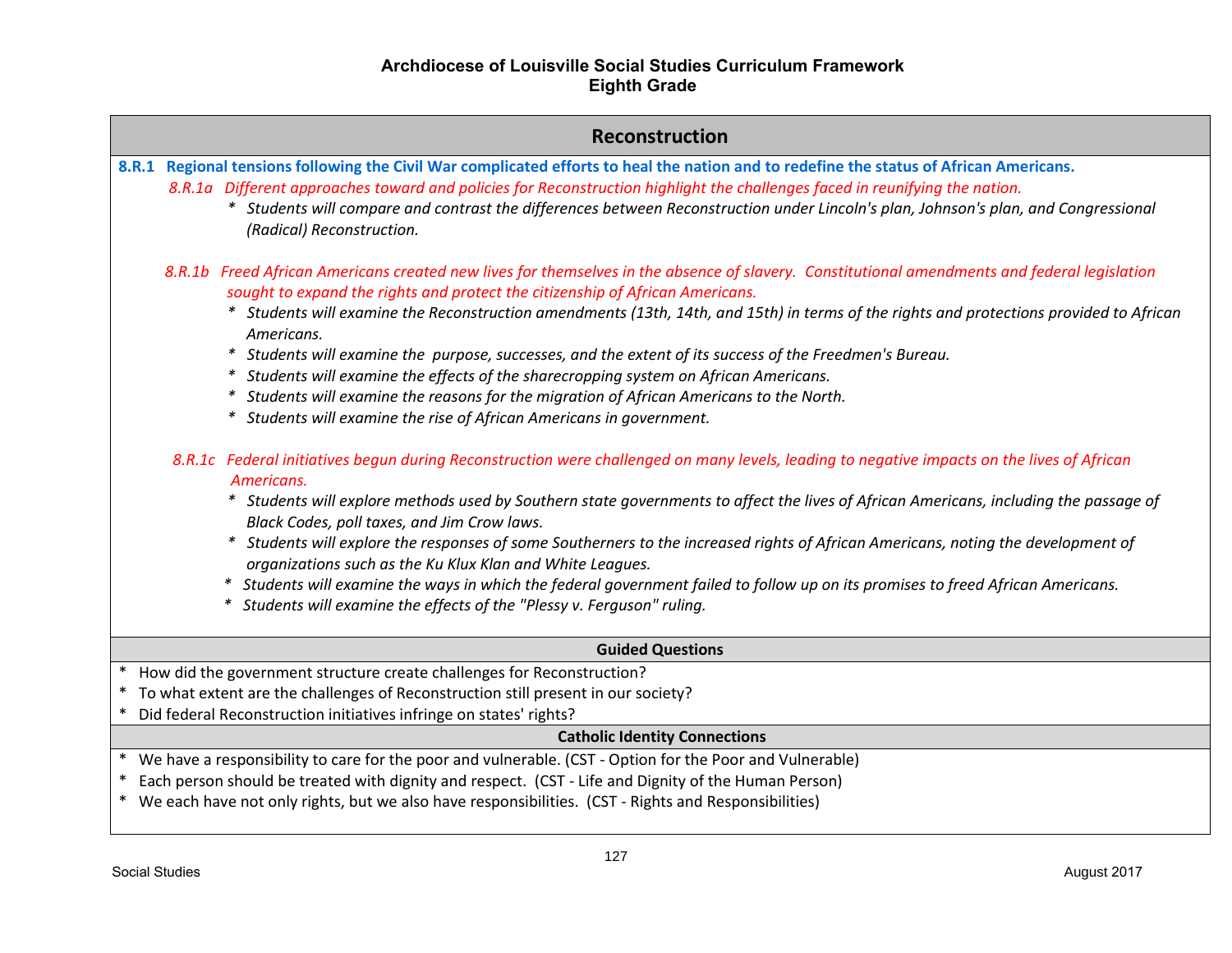|            | <b>A Changing Society</b>                                                                                                                                                                               |  |
|------------|---------------------------------------------------------------------------------------------------------------------------------------------------------------------------------------------------------|--|
|            | 8.CS.1 Industrialization and immigration contributed to the urbanization of America. Problems resulting from these changes sparked the                                                                  |  |
|            | Progressive movement and increased calls for reform.                                                                                                                                                    |  |
|            | 8.CS.1a Technological developments changed the modes of production, and access to natrual resources facilitated increased                                                                               |  |
|            | industialization. The demand for labor in urban industrial areas resulted in increased migration from rural areas and a rapid<br>increase in immigration to the United States.                          |  |
|            | Students will identify groups of people who moved into urban areas, and examine where they came from and the reasons for                                                                                |  |
|            | their migration into the cities. Students will explore the immigrant experience at Ellis Island.                                                                                                        |  |
|            | * Students will compare and contrast immigrant experiences in locations such as ethnic neighborhoods in cities, rural                                                                                   |  |
|            | settlements in the Midwest, Chinese communities in the Far West, and Mexican communities in the Southwest.                                                                                              |  |
|            | 8.CS.1b Population density, diversity, technologies, and industry in urban areas shaped the social, cultural, and economic lives of<br>people.                                                          |  |
|            | * Students will examine the population growth of U.S. cities and the technologies and industires which eccouraged this growth.                                                                          |  |
|            | Students will examine the living conditions in urban areas with a focus on increasing population density and the effects that<br>this growth had on the social, cultural, and economic lives of people. |  |
|            | 8.CS.1c Increased urbanization and industrialization contributed to increasing conflicts over immigration, influenced changes in labor<br>conditions, and led to political corruption.                  |  |
|            | * Students will examine nativism and anti-immigration policies, including the Chinese Exclusion Act, the Gentlemen's                                                                                    |  |
| Agreement, |                                                                                                                                                                                                         |  |
|            | and immigration legislation of the 1920s.                                                                                                                                                               |  |
|            | * Students will explore the growth and effects of child labor and sweatshops.                                                                                                                           |  |
|            | Students will explore the development of political machines, such as Boss Tweed and Tammany Hall.                                                                                                       |  |
|            | 8.CS.1d In response to shifts in working conditions, laborers organized and employed a variety of strategies in an attempt to improve<br>their conditions.                                              |  |
|            | * Students will examine the goals and tactics of specific labor unions such as the Knights of Labor, the American Federation of<br>Labor, and the Industrial Workers of the World.                      |  |
|            | Students will examine key labor events such as the Haymarket affair, the Pullman Strike, and the International Ladies<br>$\ast$<br>Garment Workers' Union strike.                                       |  |
|            |                                                                                                                                                                                                         |  |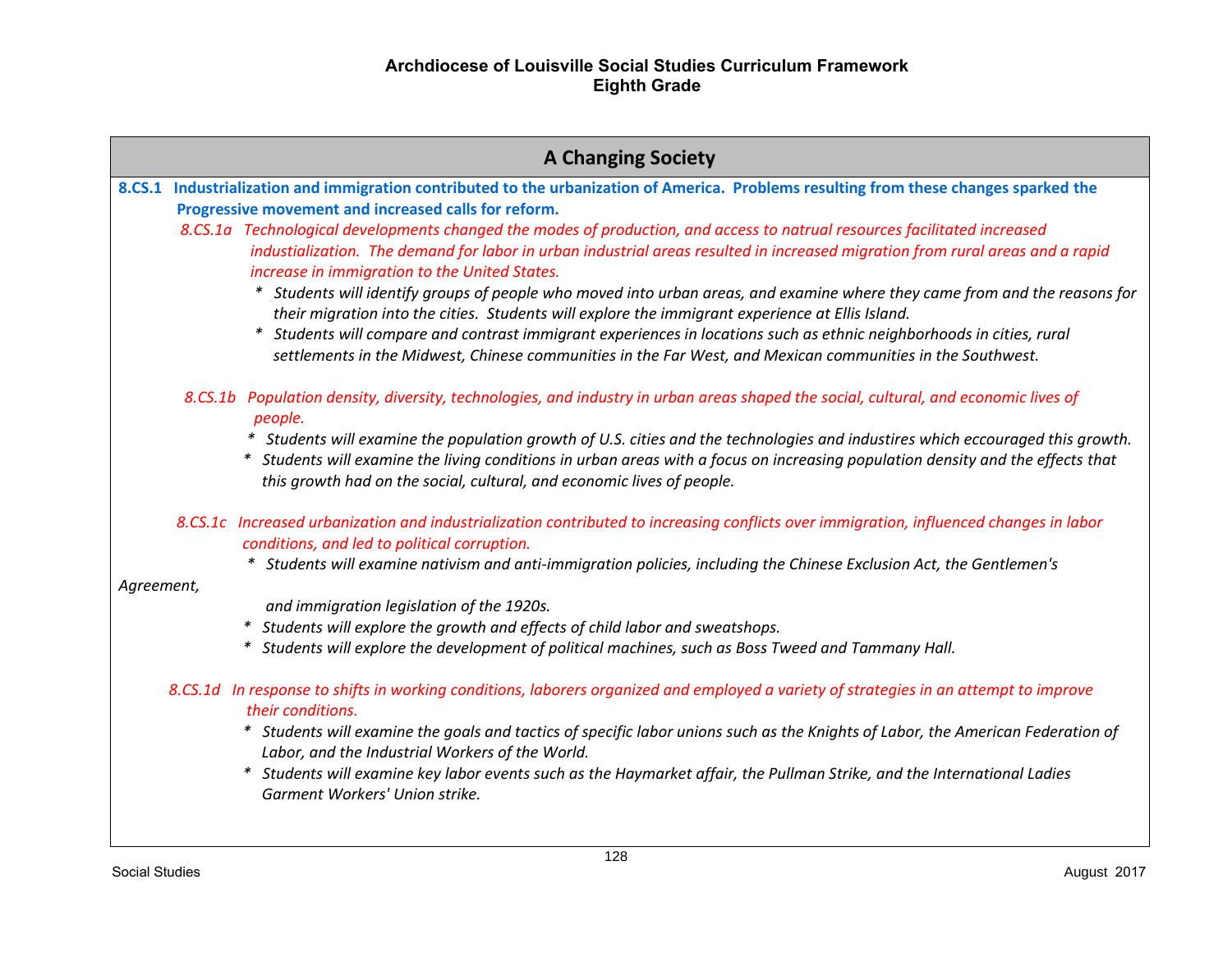| 8.CS.1e Progressive reformers sought to address political and social issues at the local, state, and federal levels of government between<br>1890 and 1920. These efforts brought renewed attention to women's rights and the suffrage movement and spurred the creation<br>of government reform policies.<br>Students will examine the Populist Party as a reform effort by farmers in response to industrialization.<br>* Students will investigate reformers and muckrakers such as Jane Addams, Florence Kelley, W. E. B. du Bois, Marcus Garvey,<br>Ida Tarbell, Eugene V. Debs, Jacob Riis, Booker T. Washington, and Upton Sinclair. Student investigations should include the<br>key issues in the individual's work and the actions that individual took or recommended to address those issues.<br>Students will explore leaders and activities of the temperance and woman's suffrage movements.<br>Students will examine state and federal government responses to reform efforts, including the passage of the 17th<br>amendment, child labor and minimum wage laws, antitrust legislation, and food and drug regulations. |
|-----------------------------------------------------------------------------------------------------------------------------------------------------------------------------------------------------------------------------------------------------------------------------------------------------------------------------------------------------------------------------------------------------------------------------------------------------------------------------------------------------------------------------------------------------------------------------------------------------------------------------------------------------------------------------------------------------------------------------------------------------------------------------------------------------------------------------------------------------------------------------------------------------------------------------------------------------------------------------------------------------------------------------------------------------------------------------------------------------------------------------------------|
| <b>Guided Questions</b>                                                                                                                                                                                                                                                                                                                                                                                                                                                                                                                                                                                                                                                                                                                                                                                                                                                                                                                                                                                                                                                                                                                 |
| How did industrialization change American cities?                                                                                                                                                                                                                                                                                                                                                                                                                                                                                                                                                                                                                                                                                                                                                                                                                                                                                                                                                                                                                                                                                       |
| How did immigration change American cities?                                                                                                                                                                                                                                                                                                                                                                                                                                                                                                                                                                                                                                                                                                                                                                                                                                                                                                                                                                                                                                                                                             |
| How did industrialization and immigration impact the quality of life for Americans?                                                                                                                                                                                                                                                                                                                                                                                                                                                                                                                                                                                                                                                                                                                                                                                                                                                                                                                                                                                                                                                     |
| <b>Catholic Identity Connections</b>                                                                                                                                                                                                                                                                                                                                                                                                                                                                                                                                                                                                                                                                                                                                                                                                                                                                                                                                                                                                                                                                                                    |
| The dignity of work and the rights of workers must be protected. (CST - The Dignity of Work and the Rights of Workers)                                                                                                                                                                                                                                                                                                                                                                                                                                                                                                                                                                                                                                                                                                                                                                                                                                                                                                                                                                                                                  |
| As refugees settled in Louisville, Catholic Charities provided support. (CST - Option for the Poor and Vulnerable)                                                                                                                                                                                                                                                                                                                                                                                                                                                                                                                                                                                                                                                                                                                                                                                                                                                                                                                                                                                                                      |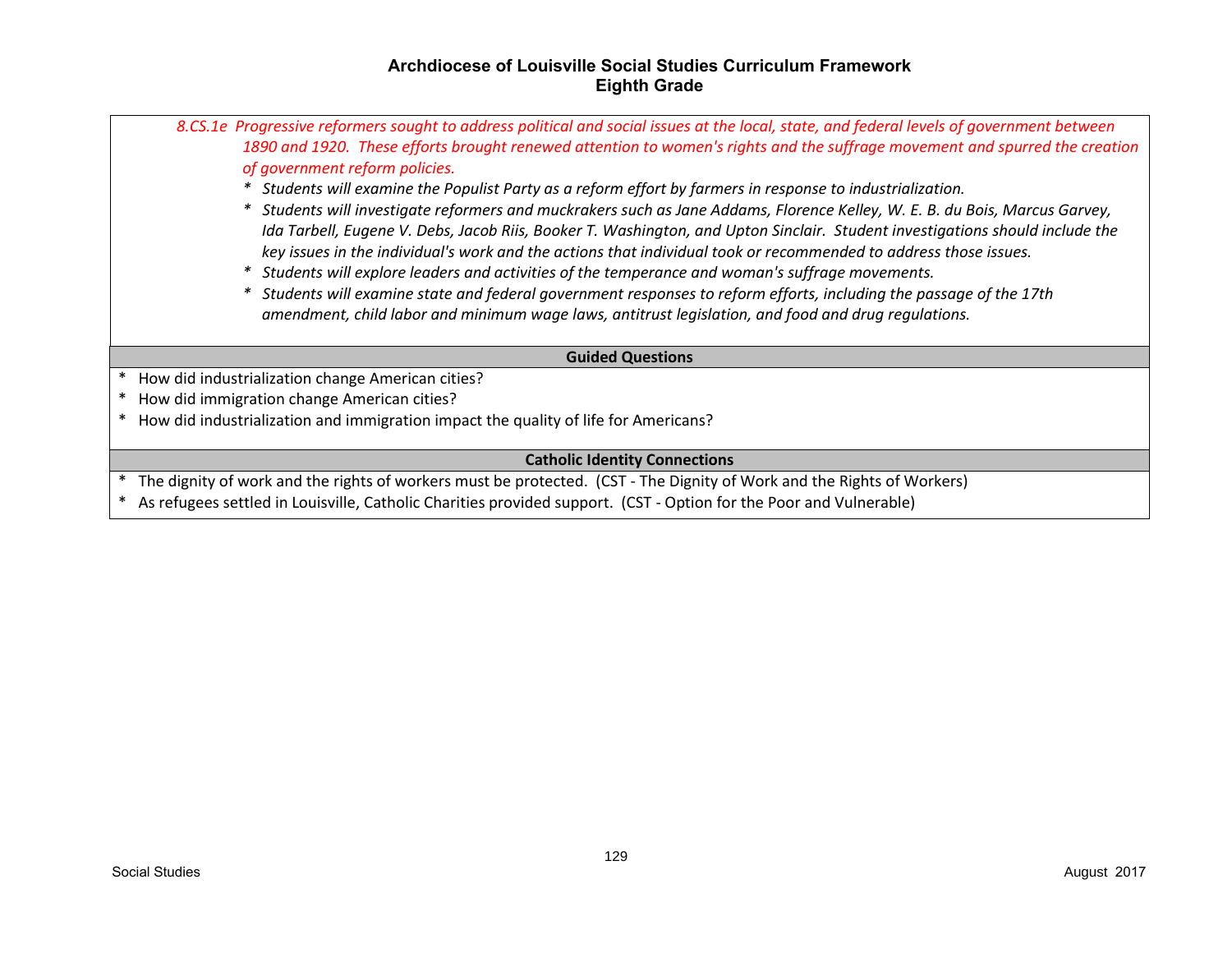| <b>Expansion and Imperialism</b>                                                                                                                                                                                              |
|-------------------------------------------------------------------------------------------------------------------------------------------------------------------------------------------------------------------------------|
| 8.EI.1 Beginning in the second half of the 19th century, economic, political, and cultural factors contributed to a push for westward expansion                                                                               |
| and more aggressive United States foreign policy.                                                                                                                                                                             |
| 8.El.1a Continued westward expansion contributed to increased conflicts with Native Americans.                                                                                                                                |
| * Students will examine the effects of the transcontinental railroad on the movement toward westward expansion.                                                                                                               |
| * Students will examine examples of Native American resistance to the western encroachment, including the Sioux Wars and the<br>flight and surrender of Chief Joseph and the Nez Perce.                                       |
| * Students will examine policies toward Native Americans, such as the displacement of Native Americans from traditional lands,                                                                                                |
| creation of reservations, efforts to assimilate Native Americans through the creation of boarding schools, the Dawes Act, and<br>the Indian Reorganization Act and the Native Americans' various responses to these policies. |
| 8.EI.1b The Spanish-American War contributed to the rise of the United States as an imperial power.                                                                                                                           |
| * Students will examine examples of yellow journalism that contributed to United States entry into the Spanish-American War,                                                                                                  |
| including the portrayal of the sinking of the USS Maine.                                                                                                                                                                      |
| * Students will explain how the events and outcomes of the Spanish-American War contributed to the shift to imperialism in                                                                                                    |
| United States foreign policy.                                                                                                                                                                                                 |
| 8.El.1c Interest in Pacific trade contributed to an increase in United States foreign interactions.                                                                                                                           |
| * Students will assess the events surrounding the annexation of Hawaii.                                                                                                                                                       |
| * Students will examine the purpose and effects of the Open Door Policy.                                                                                                                                                      |
| 8.EI.1d The Roosevelt Corollary expanded the Monroe Doctrine and increased United States involvement in the affairs of Latin America.                                                                                         |
| This led to resentment of the United States among many in Latin America.                                                                                                                                                      |
| * Students will evaluate the United States actions taken under the Roosevelt Corollary and their effects on relationships between                                                                                             |
| the United States and Latin American nations, including the building of the Panama Canal.                                                                                                                                     |
| <b>Guided Questions</b>                                                                                                                                                                                                       |
| Should the United States continue to make reparations for their actions towards Native Americans?                                                                                                                             |
| Is the Unites States still an imperial power?                                                                                                                                                                                 |
| How did the role of the United States in the world change in the 19th century?                                                                                                                                                |
|                                                                                                                                                                                                                               |
|                                                                                                                                                                                                                               |
|                                                                                                                                                                                                                               |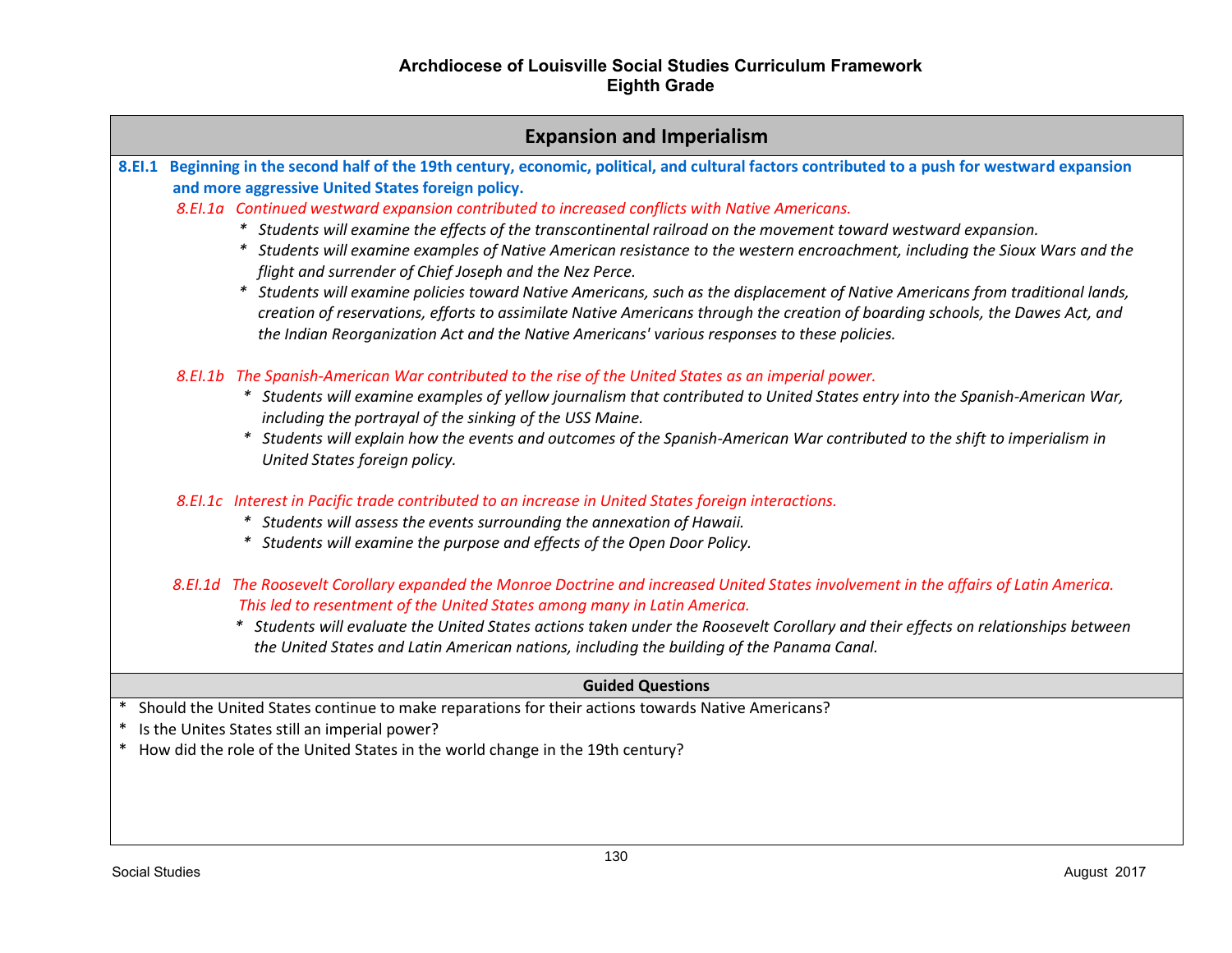### **Catholic Identity Connections**

- \* The dignity of each person is fundamental to a moral vision for society. (CST Life and Dignity of the Human Person)
- \* We are called to resolve conflicts through peaceful means. (CST Life and Dignity of the Human Person)
- \* Each person has a responsibility to look out for those who are more vulnerable. (CST Option for the Poor and Vulnerable)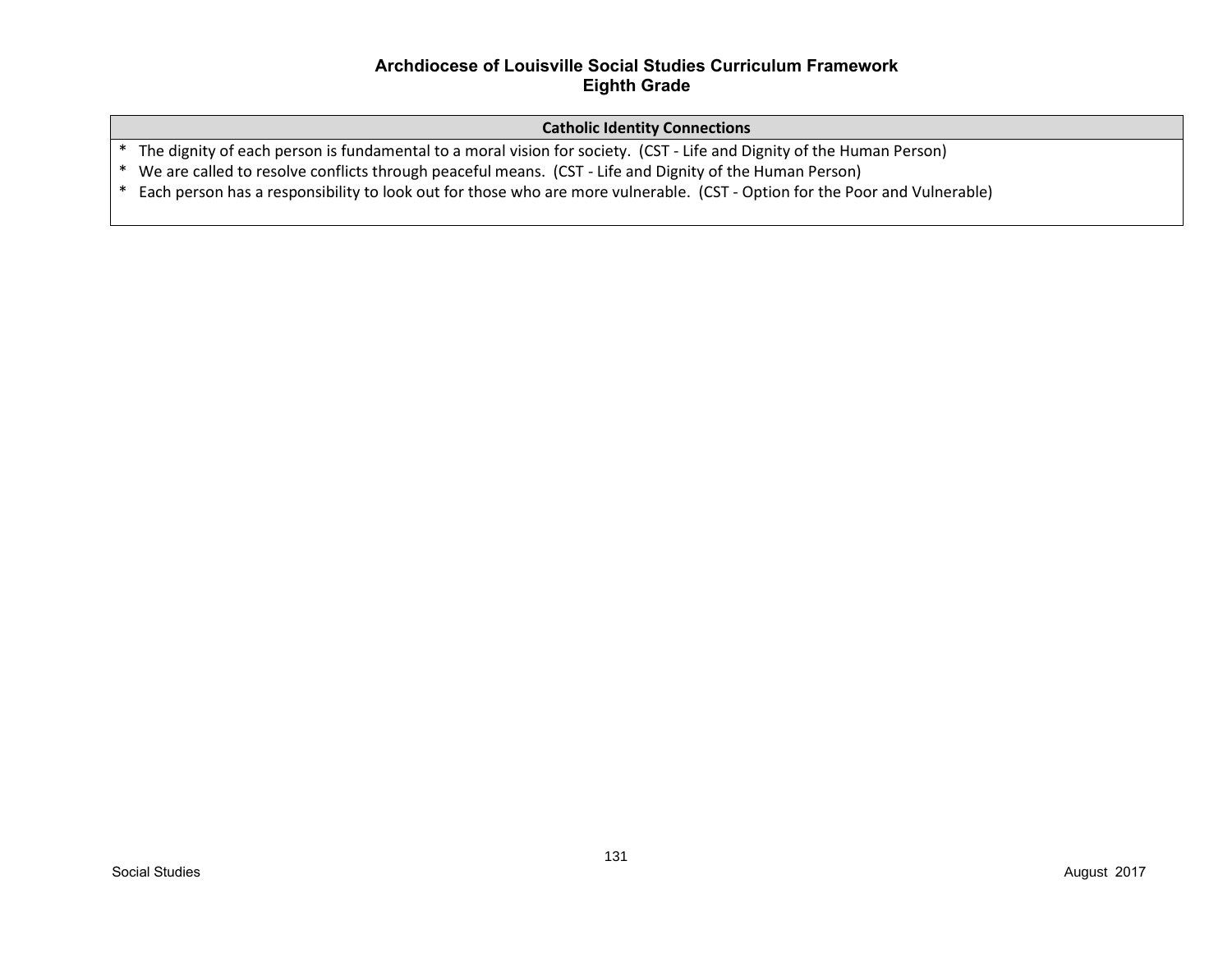| <b>World War I and the Roaring Twenties</b>                                                                                                                                                                                                                                                                                      |
|----------------------------------------------------------------------------------------------------------------------------------------------------------------------------------------------------------------------------------------------------------------------------------------------------------------------------------|
| 8. WWI.1 Various diplomatic, economic, and ideological factors contributed to the United States decision to enter World War I. Involvement in<br>the war significantly altered the lives of Americans. Postwar America was characterized by economic prosperity, technological<br>innovations, and changes in the workplace.     |
| 8. WWI.1a International, economic, and military developments swayed opinion in favor of the United States siding with the Allies and<br>entering World War I. Domestic responses to World War I limited civil liberties within the United States.                                                                                |
| * Students will examine an overview of the causes of World War I, focusing on the factors leading to United States entry into<br>the war.                                                                                                                                                                                        |
| * Students will examine examples of war propaganda and its effects on support for United States involvement in the war.<br>* Students will examine the restrictions placed on citizens after United States entry into the war, including the Espionage Act<br>(1917) and the Sedition Act (1918).                                |
| 8. WWI.1b New military technologies changed military strategy in World War I and resulted in an unprecendented number of<br>casualties.                                                                                                                                                                                          |
| * Students will examine the effects of the changes in military technologies used during World War I, including trench<br>warfare, chemical weapons, machine guns, and aircraft.                                                                                                                                                  |
| 8. WWI.1c Following extensive political debate, the United States refused to ratify the Treaty of Versailles. The United States then<br>sought to return to prewar policies by focusing on domestic rather than international matters.                                                                                           |
| * Students will examine Wilson's Fourteen Points and investigate why the United States Senate refused to support the<br>Treaty of Versailles, focusing on opposition to the League of Nations.                                                                                                                                   |
| 8.WW.1d After World War I, the United States entered a period of economic prosperity and cultural change. This period is known as the<br>Roaring Twenties. During this time, new opportunities for women were gained, and African Americans engaged in various<br>efforts to distinguish themselves and celebrate their culture. |
| * Students will investigate the efforts of women suffragists and explain the historical significance of the 19th amendment.<br>* Students will examine the reasons for and effects of prohibition on American society.                                                                                                           |
| * Students will examine examples of World War I and postwar race relations, such as the East St. Louis riots, the Silent March,<br>and the Tulsa riots.                                                                                                                                                                          |
| Students will explore the changes in American culture after World War I, such as an examination of the Harlem<br>Renaissance.                                                                                                                                                                                                    |
|                                                                                                                                                                                                                                                                                                                                  |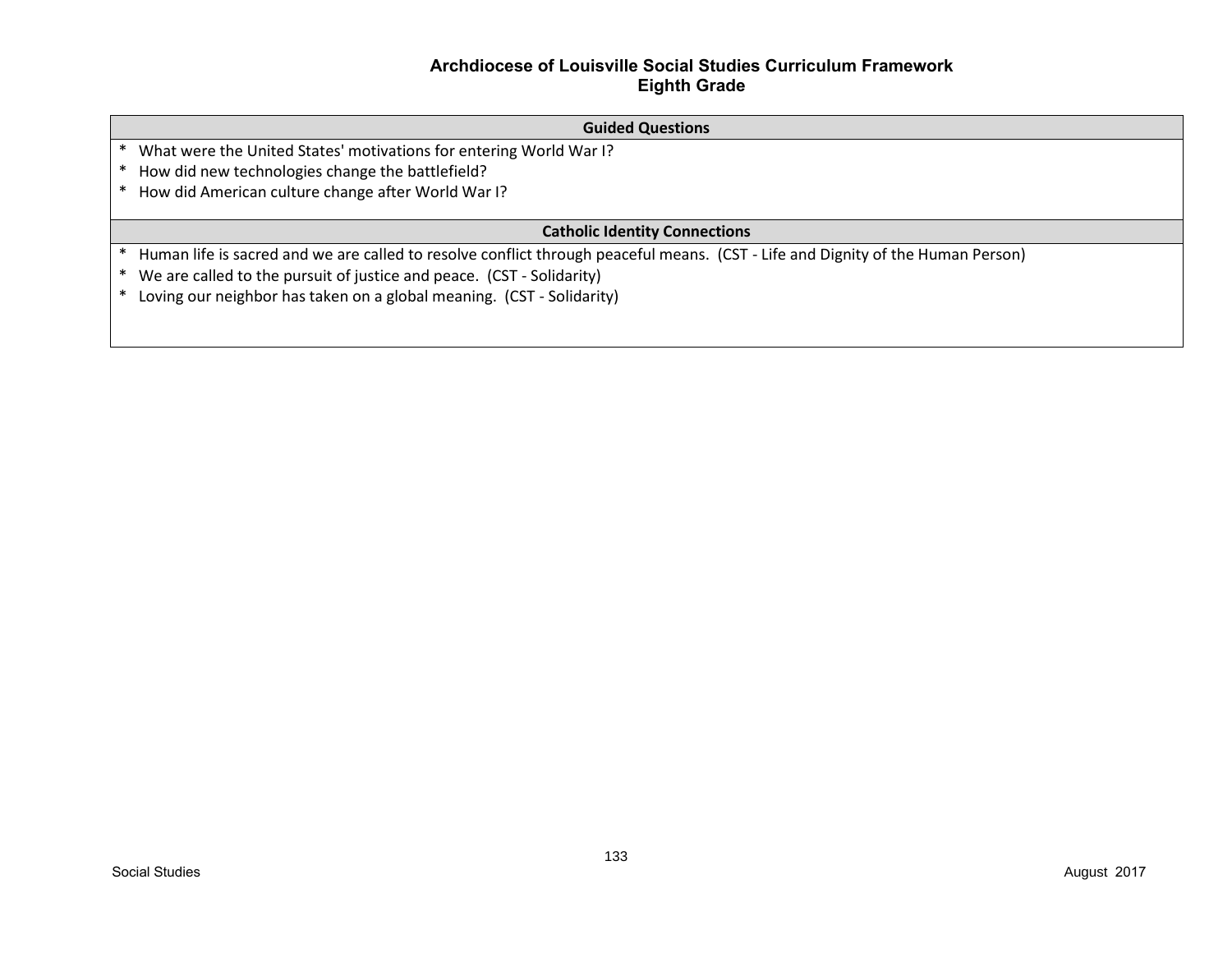| <b>Great Depression</b>                                                                                                                                                                                                                                                                                                                                                                                                                                                                                                                                                                                                                                                                                                                                                                                                                                                                                                                                                                                                                                                                                                                                                                                           |  |
|-------------------------------------------------------------------------------------------------------------------------------------------------------------------------------------------------------------------------------------------------------------------------------------------------------------------------------------------------------------------------------------------------------------------------------------------------------------------------------------------------------------------------------------------------------------------------------------------------------------------------------------------------------------------------------------------------------------------------------------------------------------------------------------------------------------------------------------------------------------------------------------------------------------------------------------------------------------------------------------------------------------------------------------------------------------------------------------------------------------------------------------------------------------------------------------------------------------------|--|
| 8.GD.1 Economic and environmental disasters in the 1930s created hardships for many Americans. Amidst much debate about the                                                                                                                                                                                                                                                                                                                                                                                                                                                                                                                                                                                                                                                                                                                                                                                                                                                                                                                                                                                                                                                                                       |  |
| appropriate<br>role of government, President Franklin D. Roosevelt helped to create intensive government interventions in the United States<br>economy and society.                                                                                                                                                                                                                                                                                                                                                                                                                                                                                                                                                                                                                                                                                                                                                                                                                                                                                                                                                                                                                                               |  |
| 8.GD.1a Risky investing, protectionism, and overproduction led to the collapse of the stock market, a wave of bank failures, and a long<br>and severe downturn in the economy called the Great Depression.<br>* Students will examine how the economic practices of the 1920s contributed to the coming of the Great Depression.                                                                                                                                                                                                                                                                                                                                                                                                                                                                                                                                                                                                                                                                                                                                                                                                                                                                                  |  |
| 8.GD.1b The Great Depression and the Dust Bowl affected American businesses and families.<br>* Students will examine the effects of the Great Depression on American families in terms of the loss of jobs, wealth, and<br>homes, noting varying effects based on class, race, and gender. Students will explore the conditions in rural and urban<br>communities during the Great Depression.<br>* Students will explore the man-made and environmental conditions that led to the Dust Bowl, the economic as well as<br>cultural<br>consequences of the Dust Bowl, and federal government efforts to address the problem.<br>8.GD.1c President Roosevelt issued the New Deal in an attempt to revive the economy and help Americans deal with the hardships of the<br>Great Depression. These New Deal reforms had a long-lasting effect on the role of government in American society and its<br>economic life, but did not resolve all of the hardships Americans faced.<br>* Students will identify key programs adopted under the New Deal, including the creation of the Federal Deposit Insurance<br>Corporation and the Securities and Exchange Commission, and the adoption of the Social Security Act. |  |
| <b>Guided Questions</b>                                                                                                                                                                                                                                                                                                                                                                                                                                                                                                                                                                                                                                                                                                                                                                                                                                                                                                                                                                                                                                                                                                                                                                                           |  |
| Which was the greatest contributing factor the Great Depression: a lifestyle of excess or a lack of government oversight?<br>$\ast$                                                                                                                                                                                                                                                                                                                                                                                                                                                                                                                                                                                                                                                                                                                                                                                                                                                                                                                                                                                                                                                                               |  |
| How did American life change during the Great Depression?                                                                                                                                                                                                                                                                                                                                                                                                                                                                                                                                                                                                                                                                                                                                                                                                                                                                                                                                                                                                                                                                                                                                                         |  |
| How did the role of the government change as a result of the Great Depression?<br>$\ast$                                                                                                                                                                                                                                                                                                                                                                                                                                                                                                                                                                                                                                                                                                                                                                                                                                                                                                                                                                                                                                                                                                                          |  |
| <b>Catholic Identity Connections</b>                                                                                                                                                                                                                                                                                                                                                                                                                                                                                                                                                                                                                                                                                                                                                                                                                                                                                                                                                                                                                                                                                                                                                                              |  |
| As one human family, we are called to look out for one another. (CST - Solidarity)<br>* We have an obligation to help people in their time of need so that they can experience economic justice. (CST - Option for the Poor and<br>Vulnerable)                                                                                                                                                                                                                                                                                                                                                                                                                                                                                                                                                                                                                                                                                                                                                                                                                                                                                                                                                                    |  |
| It is important that we feel that we are productive members of our society. (CST - Dignity of Work and the Rights of Workers)                                                                                                                                                                                                                                                                                                                                                                                                                                                                                                                                                                                                                                                                                                                                                                                                                                                                                                                                                                                                                                                                                     |  |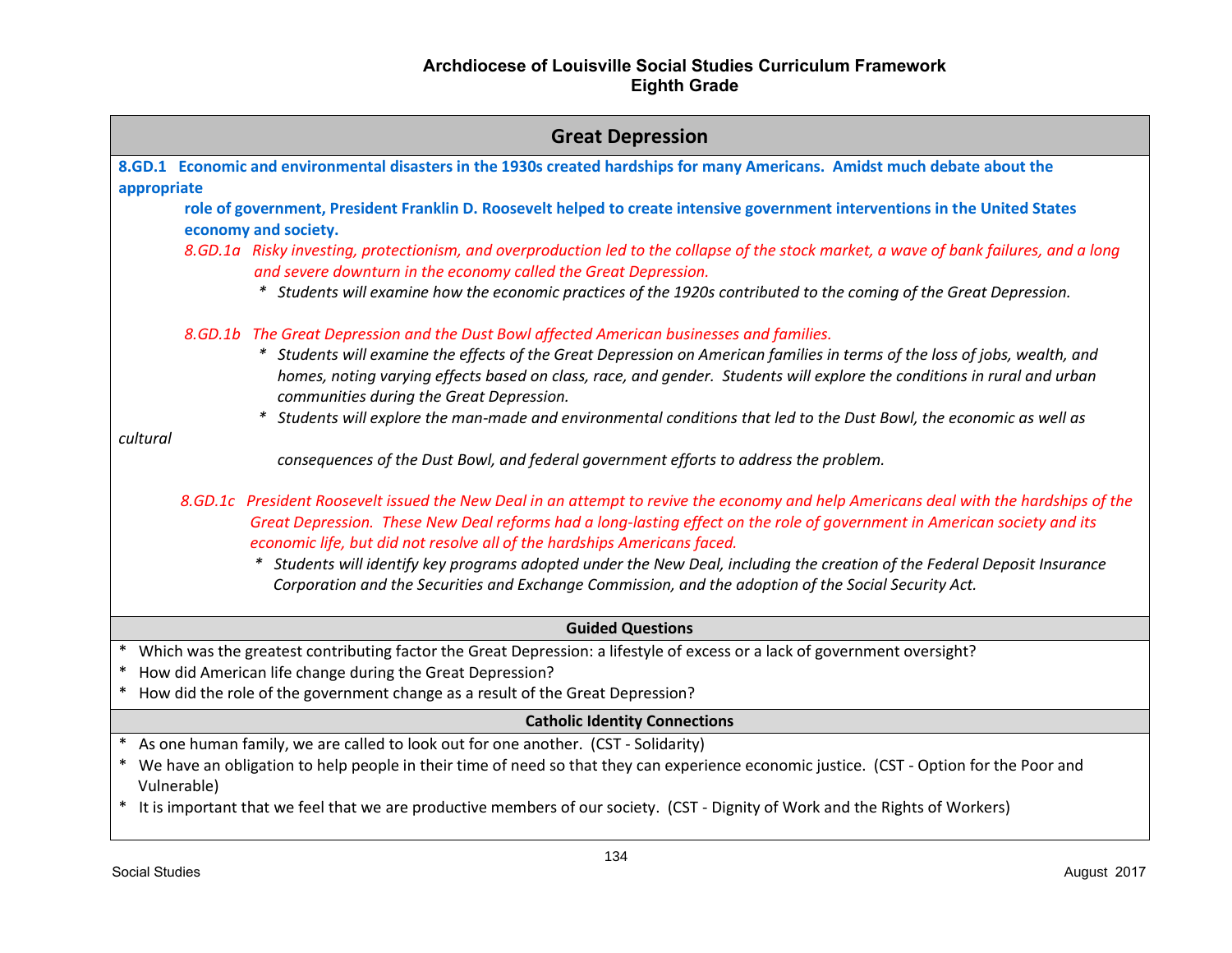| World War II                                                                                                                                                                                                                                                                                                                                                                                                                                                                                                                                                                                                                                                                                                                                                                                                                                                                                                                                                                                                                                                                                                                             |
|------------------------------------------------------------------------------------------------------------------------------------------------------------------------------------------------------------------------------------------------------------------------------------------------------------------------------------------------------------------------------------------------------------------------------------------------------------------------------------------------------------------------------------------------------------------------------------------------------------------------------------------------------------------------------------------------------------------------------------------------------------------------------------------------------------------------------------------------------------------------------------------------------------------------------------------------------------------------------------------------------------------------------------------------------------------------------------------------------------------------------------------|
| 8. WWII.1 The aggression of the Axis powers threatened United States security and led to its entry into World War II. The nature and<br>consequences of warfare during World War II transformed the United States and the global community. The damage from total<br>warfare and atrocities such as the Holocaust led to a call for international efforts to protect human rights and prevent future wars.<br>8. WWII.1a Worldwide economic depression, militant nationalism, the rise of totalitarian rule, and the unsuccessful efforts of the<br>League of Nations to preserve peace contributed to the outbreak of war in Europe and Asia.<br>* Students will examine how the worldwide economic depression and militant nationalism resulted in the rise of totalitarian<br>rule.                                                                                                                                                                                                                                                                                                                                                   |
| 8. WWII.1b From 1939 to 1941, the United States government tried to maintain neutrality while providing aid to Britain but was drawn<br>into the war by the Japanese attack on Pearl Harbor. The United States fought a war on multiple fronts. At home, the<br>economy was converted to war production, and essential resources were rationed to ensure adequate supplies for military<br>use.<br>* Students will examine American involvement in World War II, including the American strategy in the Pacific and the<br>invasion of Normandy on D-Day.<br>* Students will examine the impact of segregation in the military and the contributions of minorities to the war effort (e.g.,<br>the Tuskegee Airmen and the Navajo Code Talkers).<br>* Students will investigate the effects of the war on the American economy and day-to-day life.<br>* Students will examine the internment of Japanese Americans in light of perceived national security concerns versus<br>constitutional rights, including the decision in "Korematsu v. United States" (1944).<br>* Students will examine the role of Kentuckians in World War II. |
| 8. WWII.1c The nature and consequences of warfare during World War II transformed the United States and the global community. The<br>damage from total warfare and human atrocities, including the Holocaust, led to a call for an international organization to<br>prevent future wars and protect human rights.<br>* Students will examine the role of air power by the allies, including the use of the atomic bombs on Hiroshima and<br>Nagasaki.<br>* Students will investigate the Holocaust and explain the historical significance of the Nuremberg trials.<br>Students will examine the structure and work of the United Nations.<br>*                                                                                                                                                                                                                                                                                                                                                                                                                                                                                          |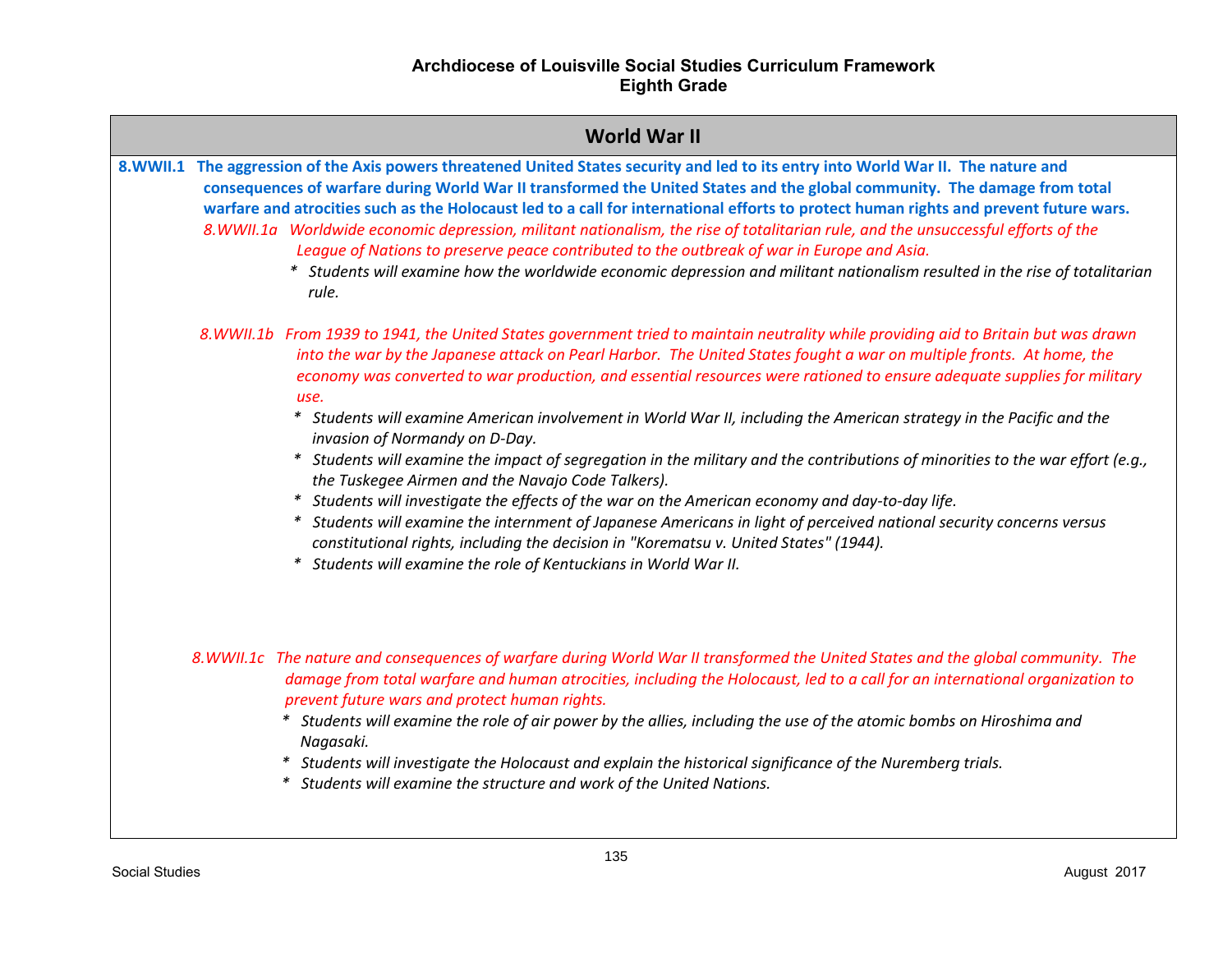| <b>Guided Questions</b>                                                                                                                          |
|--------------------------------------------------------------------------------------------------------------------------------------------------|
| What were the contributing factors for the bombing of Pearl Harbor?<br>∗                                                                         |
| What was the impact of propaganda before and during World War II?<br>∗                                                                           |
| How did World War II bring the global community together to work for human rights?<br>∗                                                          |
| Is there such a thing as a "Just War"?<br>∗                                                                                                      |
| <b>Catholic Identity Connections</b>                                                                                                             |
| We are called to the pursuit of justice and peace. (CST - Solidarity)<br>$\ast$                                                                  |
| It is important that as citizens, we lend support to the resolution of conflicts by peaceful means. (CST - Life and Dignity of the Human Person) |
| The rights of people must be protected. (CST - Rights and Responsibilities)<br>∗                                                                 |
|                                                                                                                                                  |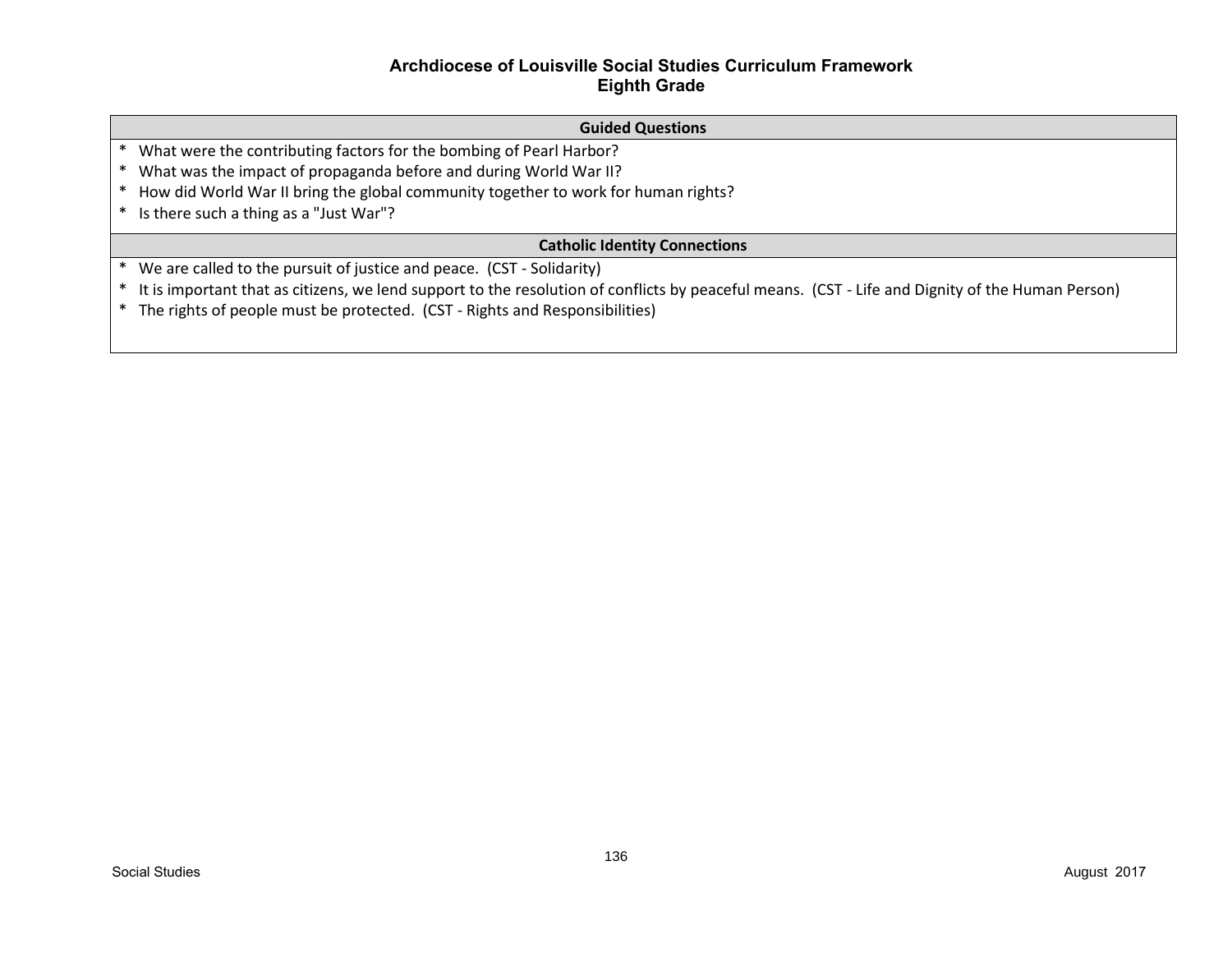|        | <b>Foreign Policy</b>                                                                                                                                                                                                                                                                                                                                                                                                                                                                                                                                                                                                                                                                                                                                                                                                                                                                                                                                                    |
|--------|--------------------------------------------------------------------------------------------------------------------------------------------------------------------------------------------------------------------------------------------------------------------------------------------------------------------------------------------------------------------------------------------------------------------------------------------------------------------------------------------------------------------------------------------------------------------------------------------------------------------------------------------------------------------------------------------------------------------------------------------------------------------------------------------------------------------------------------------------------------------------------------------------------------------------------------------------------------------------|
| 8.FP.1 | The period after World War II has been characterized by an ideological and political struggle, first between the United States and<br>communism during the Cold War, then between the United States and forces of instability in the Middle East. Increased economic<br>interdependence/competition and environmental concerns are challenges faced by the United States.<br>8.FP.1a The Cold War was an ongoing struggle between the two nuclear superpowers, the United States and the Soviet Union. The Cold<br>War shaped the reconstruction of national boundaries and political alliances across the globe.<br>* Students will locate on a map the nations that were aligned with the United States, those aligned with the Soviet Union, and<br>the non-aligned nations.<br>Students will examine the term "nuclear superpower" and the threat of nuclear weapons as a cause and as an effect of the<br>arms race between the United States and the Soviet Union. |
|        | 8.FP.1b The United States based its military and diplomatic policies from 1945 to 1990 on a policy of containment of communism.<br>Students will examine the policy of containment and its application in the postwar period, including the Marshall Plan, the<br>Korean War, the Cuban Missile Crisis, and the Vietnam War.                                                                                                                                                                                                                                                                                                                                                                                                                                                                                                                                                                                                                                             |
|        | 8.FP.1c Following the end of the Cold War, the United States sought to define a new role in global affairs, but the legacies of Cold War<br>actions continue to affect United States foreign policy today.<br>* Students will examine the changing relationships between the United States and foreign countries/regions such as:<br>- Middle East beginning in 1950<br>- China beginning in 1950<br>- Afghanistan beginning in the 1980s<br>- Russia beginning in 1990<br>- Countries in the Western Hemisphere, focusing on NAFTA, Cuba, and Mexico<br>- European Union                                                                                                                                                                                                                                                                                                                                                                                                |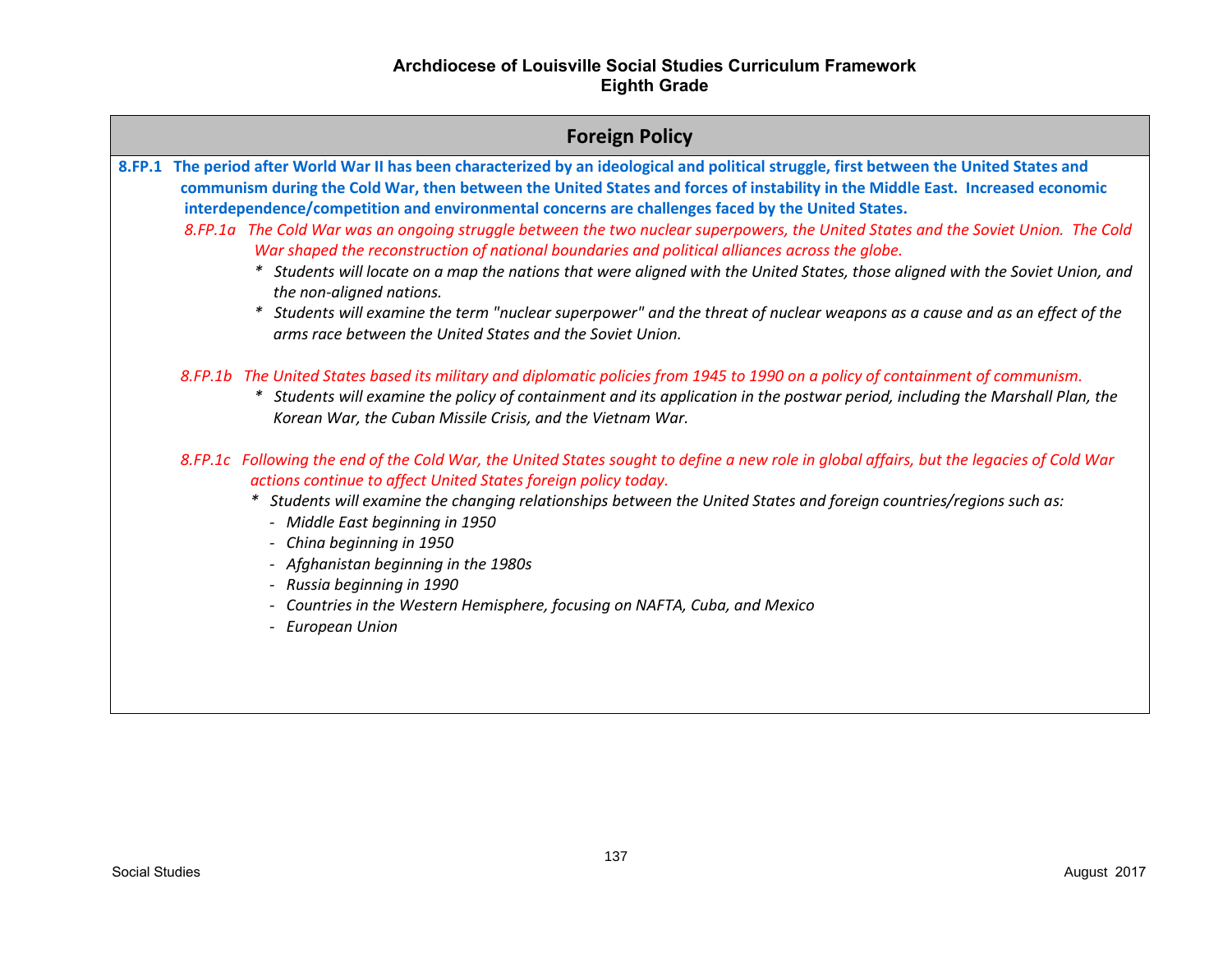| 8.FP.1d<br>and military attacks on suspected terrorist locations.                                              | Terrorist groups not representing any nation entered and reshaped global military and political alliances and conflicts.<br>American foreign and domestic policies responded to terrorism in a variety of ways.<br>* Students will examine the terrorist attack of September 11, 2001, its effects on national security, and the United States<br>responses to it, including the USA Patriot Act, the formation of the Department of Homeland Security, the War on Terror, |
|----------------------------------------------------------------------------------------------------------------|----------------------------------------------------------------------------------------------------------------------------------------------------------------------------------------------------------------------------------------------------------------------------------------------------------------------------------------------------------------------------------------------------------------------------------------------------------------------------|
| 8.FP.1e Increased globalization has led to increased economic interdependence and competition.                 |                                                                                                                                                                                                                                                                                                                                                                                                                                                                            |
| and Kentucky economies.                                                                                        | Students will examine the increased economic interdependence and its impact on the United States                                                                                                                                                                                                                                                                                                                                                                           |
|                                                                                                                | Students will examine the roles of multinational corporations and their influence on the world economy.                                                                                                                                                                                                                                                                                                                                                                    |
| <b>Guided Questions</b>                                                                                        |                                                                                                                                                                                                                                                                                                                                                                                                                                                                            |
| What ideological differences have shaped our relationships with other countries and groups since World War II? |                                                                                                                                                                                                                                                                                                                                                                                                                                                                            |
| Has U.S. foreign policy really changed since the end of the Cold War?                                          |                                                                                                                                                                                                                                                                                                                                                                                                                                                                            |
| What are the effects of globalization on the U.S. economy?                                                     |                                                                                                                                                                                                                                                                                                                                                                                                                                                                            |
|                                                                                                                |                                                                                                                                                                                                                                                                                                                                                                                                                                                                            |
|                                                                                                                | <b>Catholic Identity Connections</b>                                                                                                                                                                                                                                                                                                                                                                                                                                       |
| * There is interdependence found in a global society. (CST - Solidarity)                                       |                                                                                                                                                                                                                                                                                                                                                                                                                                                                            |
| We have a responsibility to protect the rights of others. (CST - Rights and Responsibilities)                  |                                                                                                                                                                                                                                                                                                                                                                                                                                                                            |
| Each person is called to active participation. (CST - Call to Family, Community, and Participation)            |                                                                                                                                                                                                                                                                                                                                                                                                                                                                            |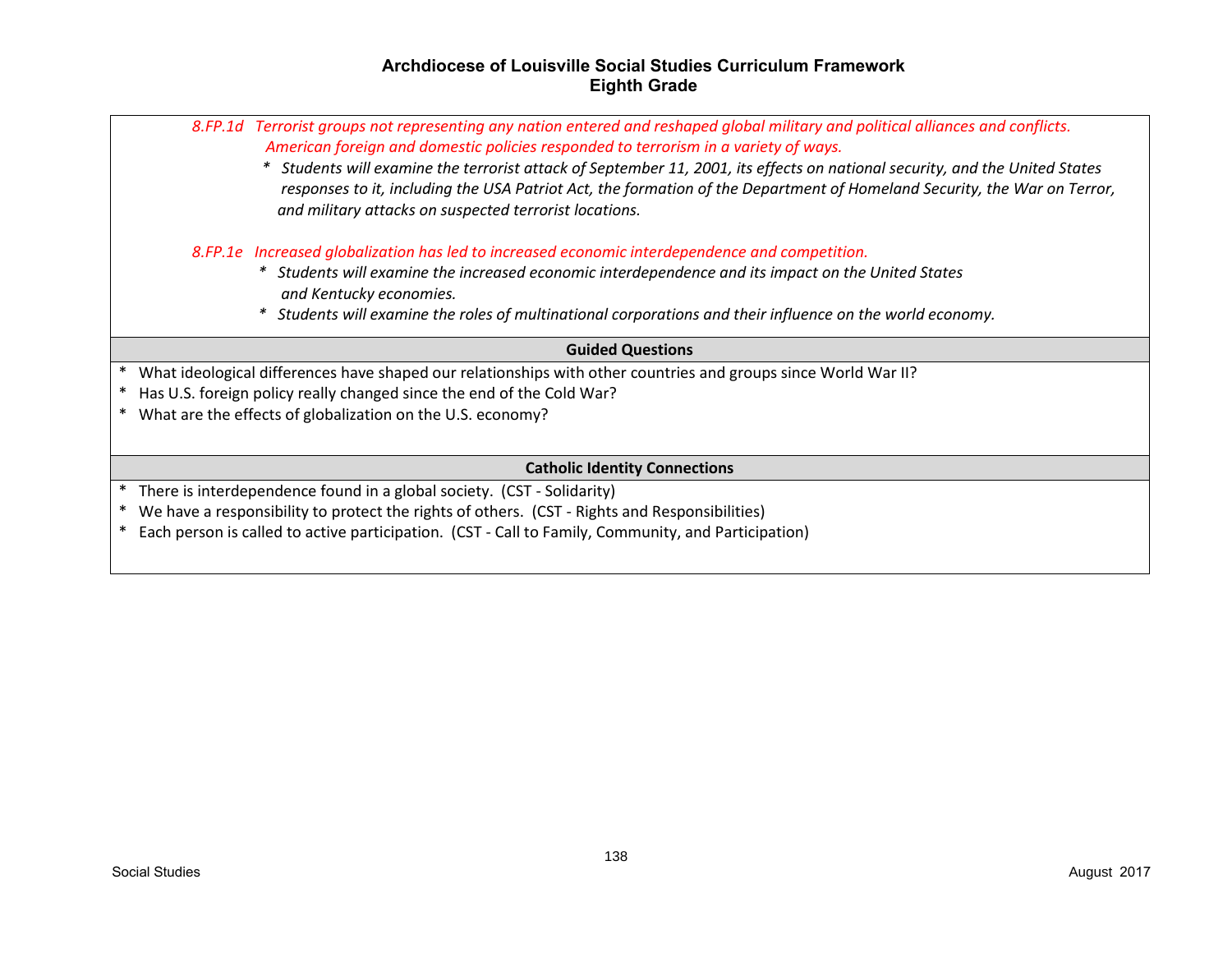| <b>Demographic Change</b>                                                                                                                                                                                                                                                                                                                                                                                                                                                                                     |  |
|---------------------------------------------------------------------------------------------------------------------------------------------------------------------------------------------------------------------------------------------------------------------------------------------------------------------------------------------------------------------------------------------------------------------------------------------------------------------------------------------------------------|--|
| 8.DG.1 After World War II, the population of the United States rose sharply as a result of both natural increases and immigration. Population<br>movements resulted in changes to the American landscape and shifting political power. An aging population is affecting the economy<br>and straining public resources.<br>8.DG.1a After World War II, the United States experienced various shifts in population and demographics that resulted in social,<br>political, and economic consequences.           |  |
| * Students will explore the short-term and long-term effects of the baby boom generation on the economy, including increases<br>in the construction of homes and schools and increased demands on both Social Security and health care.<br>* Students will examine the effects of suburbanization, including urban decay, suburban growth, and shifts in the farming<br>industry.                                                                                                                             |  |
| * Students will examine the population shift from the Midwest and northern industrial states to the Sun Belt, including its<br>effects on political power.                                                                                                                                                                                                                                                                                                                                                    |  |
| 8.DG.1b The postwar United States experienced increasing immigration, debates over immigration policy, and an increase in cultural<br>diversity.<br>* Students will examine migration and immigration trends in Kentucky such as the increase in Spanish-speaking, South Asian,<br>East Asian, Middle Eastern, and African populations and the contributions of these groups.<br>* Students will examine the effects of immigration legislation and policy, including recent debates over immigration policy. |  |
| 8.DG.1c Pollution, population growth, the consumption of natural resources, clearing of land for human sustenance, and large-scale<br>industrialization have put added stress on the global environment.<br>* Students will explore the effects of pollution, industrialization, and population growth on the environment.                                                                                                                                                                                    |  |
| <b>Guided Questions</b>                                                                                                                                                                                                                                                                                                                                                                                                                                                                                       |  |
| How have population shifts impacted the U.S. economy?<br>How has cultural diversity defined the U.S.?<br>How have demographic changes strained the environment?                                                                                                                                                                                                                                                                                                                                               |  |
| <b>Catholic Identity Connections</b>                                                                                                                                                                                                                                                                                                                                                                                                                                                                          |  |
| As people age, it is our responsibility to see that they are cared for. (CST - Life and Dignity of the Human Person)<br>$\ast$<br>We are called to use natural resources wisely as we care for creation. (CST - Care for God's Creation)<br>It is important that we learn to live a life of harmony and respect for others. (CST - Solidarity)                                                                                                                                                                |  |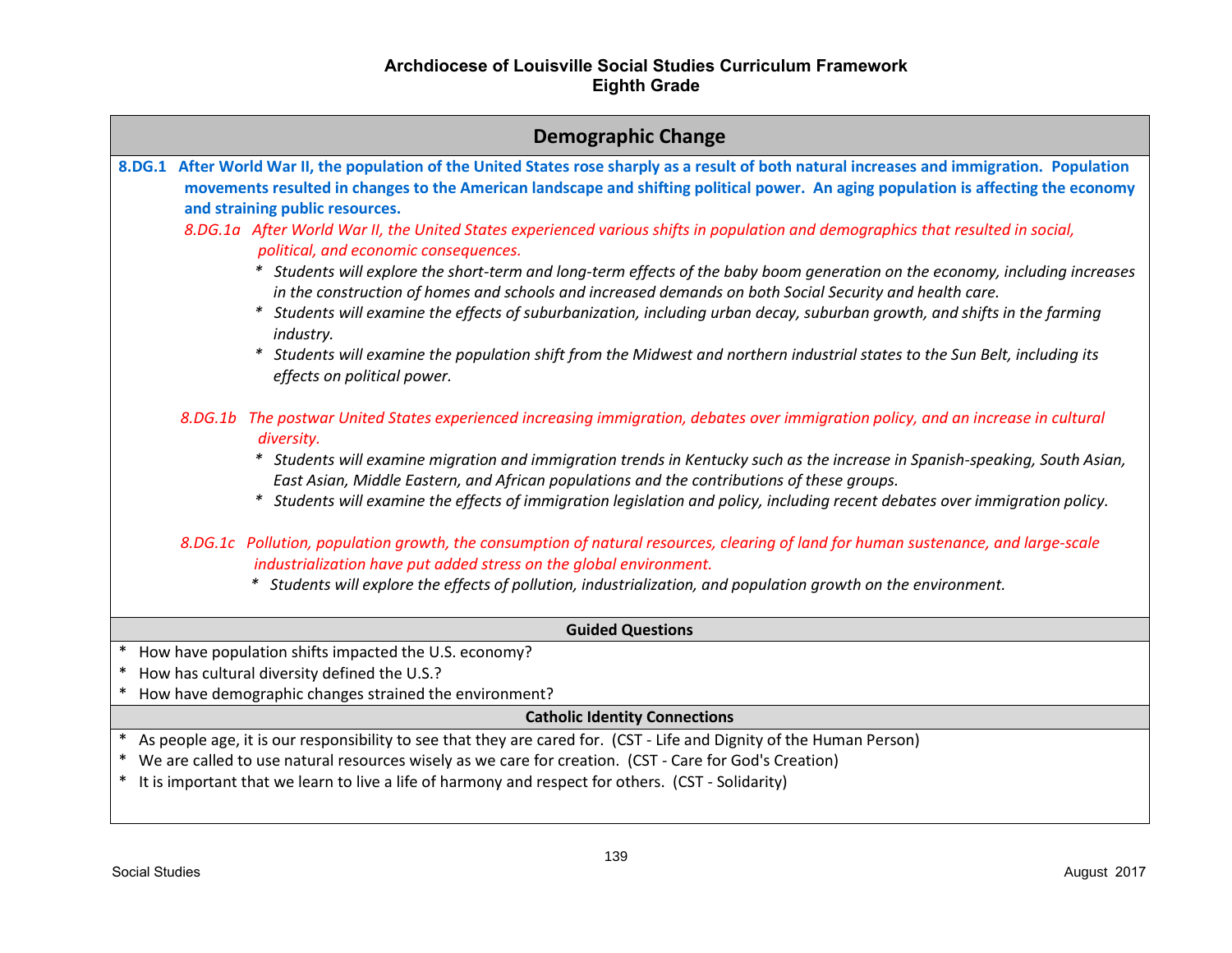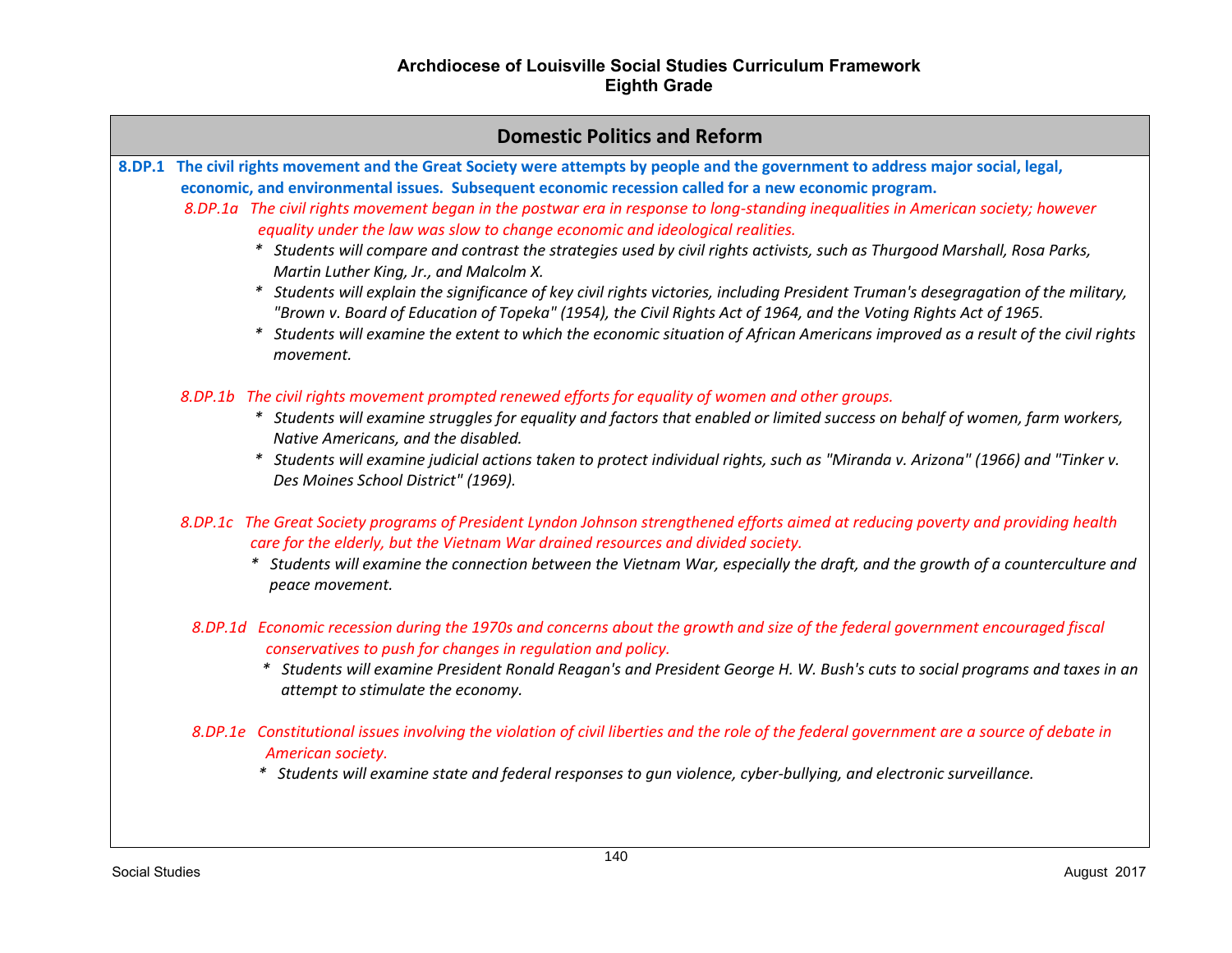| <b>Guided Questions</b>                                                                                                     |
|-----------------------------------------------------------------------------------------------------------------------------|
| How do individual and public responses/perceptions set the tone for social movements?                                       |
| How does government policy respond to social issues?                                                                        |
| How does the government balance liberty and security?                                                                       |
|                                                                                                                             |
| <b>Catholic Identity Connections</b>                                                                                        |
| * It is our responsibility to treat others fairly and with respect. (CST - Life and the Dignity of the Human Person)        |
| We must determine ways to be active and productive members of society. (CST - Call to Family, Community, and Participation) |
|                                                                                                                             |
|                                                                                                                             |
|                                                                                                                             |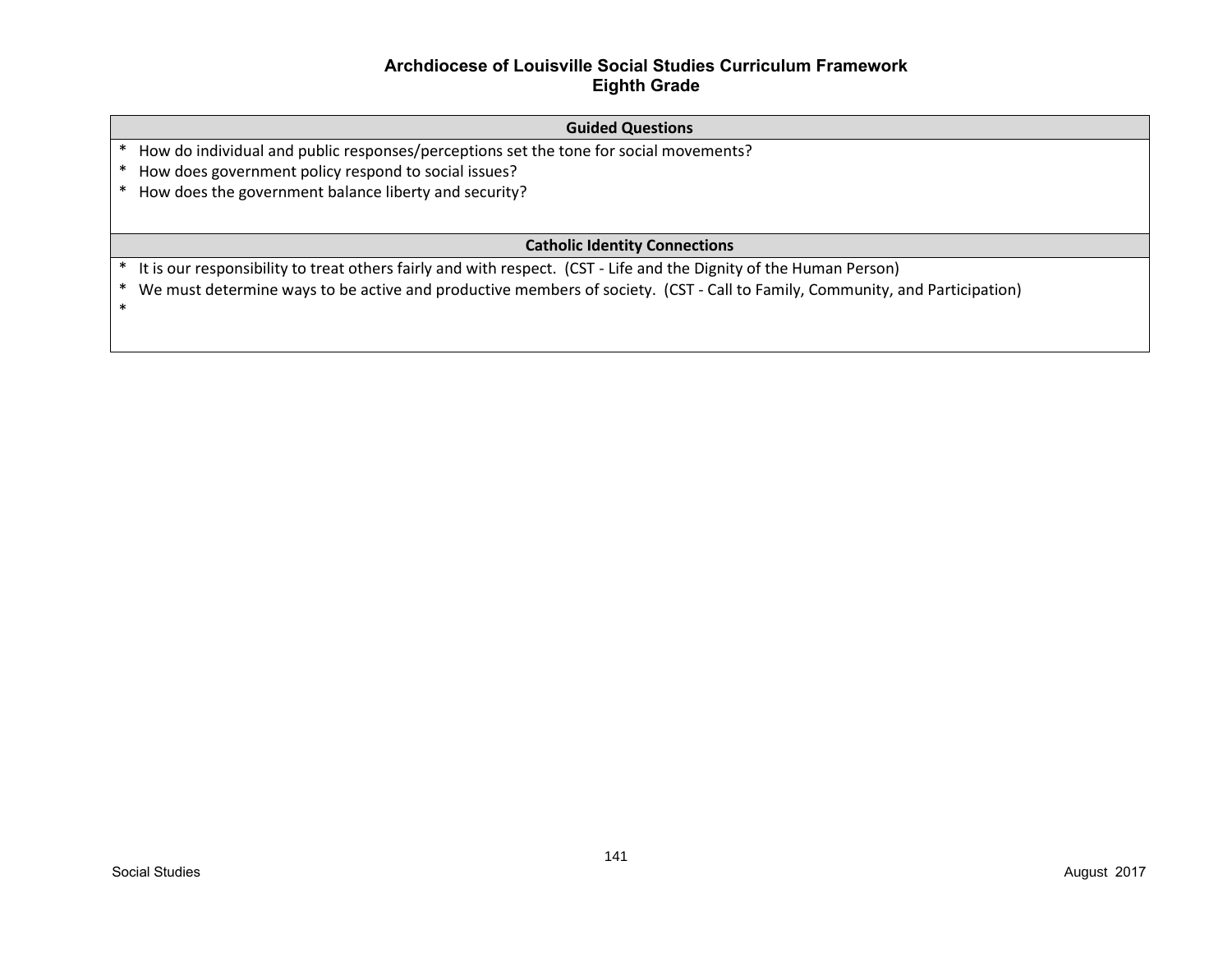# **Connections to Reading Standards for Literacy in History/Social Studies - Grades 5-8**

### **5-8.A. Reading Standards for Informational Text**

#### **Key Ideas and Details**

- 5-8.A.1 Cite specific textual evidence to support analysis of primary and secondary sources.
- 5-8.A.2 Determine the central ideas or information of a primary or secondary source; provide an accurate summary of the source distinct from prior knowledge or opinions.
- 5-8.A.3 Identify key steps in a text's description of a process related to history/social studies (e.g., how a bill becomes a law, how interest rates are raised or lowered).

### **Craft and Structure**

- 5-8.A.4 Determine the meanings of words and phrases as they are used in a text, including vocabulary specific to domains related to history/social studies.
- 5-8.A.5 Describe how a text presents information (e.g., sequentially, comparatively, causally).
- 5-8.A.6 Identify aspects of a text that reveal an author's point of view or purpose (e.g., loaded language, inclusion or avoidance of particular facts).

### **Integration of Knowledge and Ideas**

- 5-8.A.7 Integrate visual information (e.g., in charts, graphs, photographs, videos, or maps) with other information in print and digital texts.
- 5-8.A.8 Distinguish between fact, opinion, and reasoned judgment in a text.
- 5-8.A.9 Analyze the relationship between a primary and secondary source on the same topic.

### **Range of Reading and Level of Text Complexity**

5-8.A.10 By the end of grade 8, read and comprehend history/social studies texts in the grades 5-8 text complexity band independently and proficiently.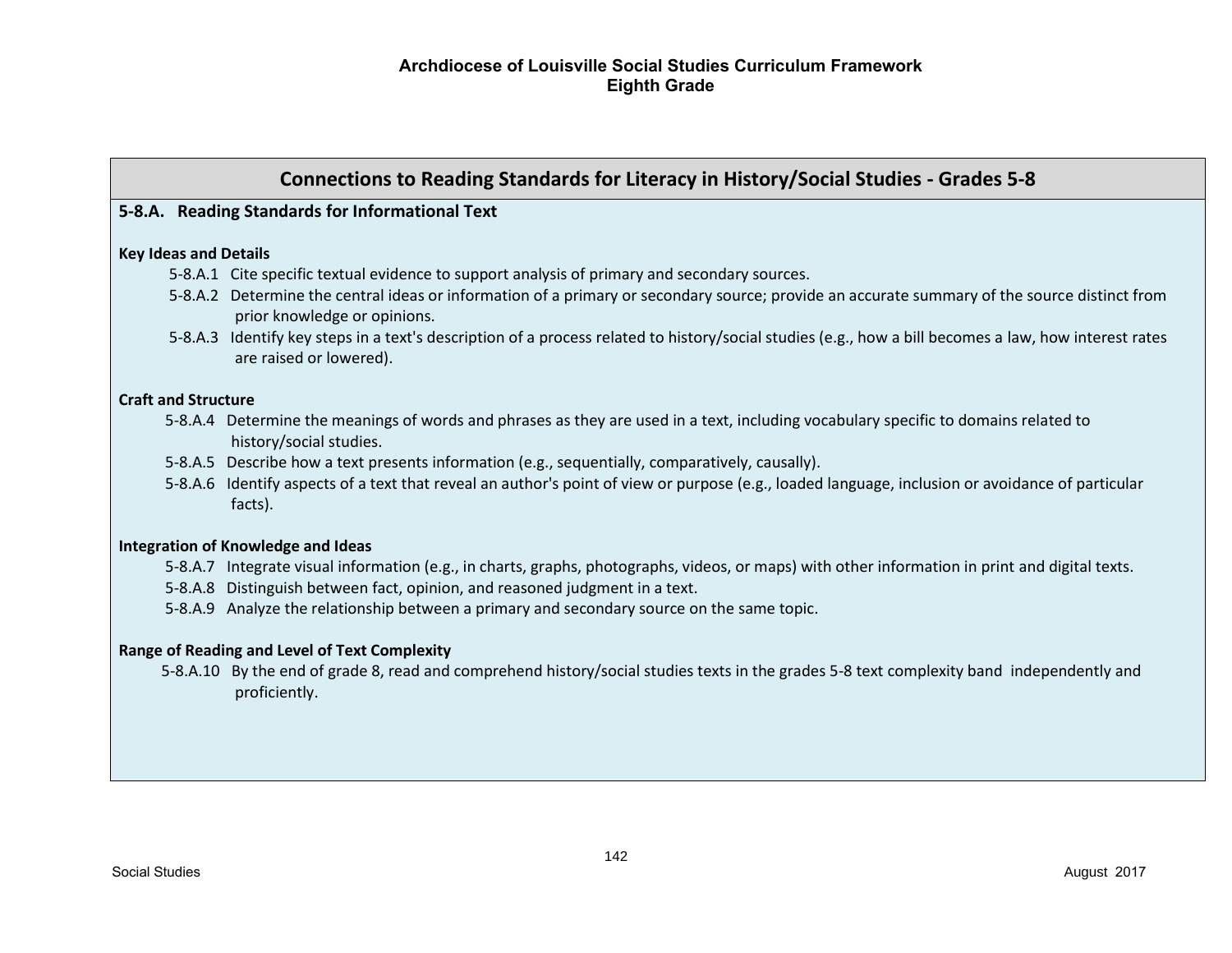#### **5-8.B. Writing Standards**

### **Text Types and Purposes**

- 5-8.B.1 Write arguments focused on discipline-specific content.
	- 5-8.B.1a Introduce claims about a topic or issue, acknowledge and distinguish the claims from alternate or opposing claims, and organize the reasons and evidence logically.
	- 5-8.B.1b Support claims with logical reasoning and relevant, accurate data and evidence that demonstrate an understanding of the topic or text, using credible sources.
	- 5-8.B.1c Use words, phrases, and clauses to create cohesion and clarify the relationships between claims, counterclaims, reasons, and evidence.
	- 5-8.B.1d Establish and maintain a formal style.
	- 5-8.B.1e Provide a concluding statement or section that follows and supports the argument presented.
- 5-8.B.2 Write informative/explanatory texts, including the narration of historical events.
	- 5-8.B.2a Introduce a topic, clearly previewing what is to follow; organize ideas, concepts, and information into broader categories as appropriate to achieving purpose; include formatting (e.g., headings), graphics (e.g., charts, tables), and multimedia when useful to aiding comprehension.
	- 5-8.B.2b Develop the topic with relevant, well-chosen facts, definitions, concrete details, quotations, or other information and examples.
	- 5-8.B.2c Use appropriate and varied transitions to create cohesion and clarify the relationships between ideas and concepts.
	- 5-8.B.2d Use precise language and domain-specific vocabulary to inform about or explain the topic.
	- 5-8.B.2e Establish and maintain a formal style and objective tone.
	- 5-8.B.2f Provide a concluding statement or section that follows from and supports the information or explanation presented.

### **Production and Distribution of Writing**

- 5-8.B.3 Produce clear and coherent writing in which the development, organization, and style are appropriate to task, purpose, and audience.
- 5-8.B.4 With some guidance and support from peers and adults, develop and strengthen writing as needed by planning, revising, editing, rewriting, or trying a new approach, focusing on how well purpose and audience have been addressed.
- 5-8.B.5 Use technology, including the Internet, to produce and publish writing and present the relationships between information and ideas clearly and efficiently.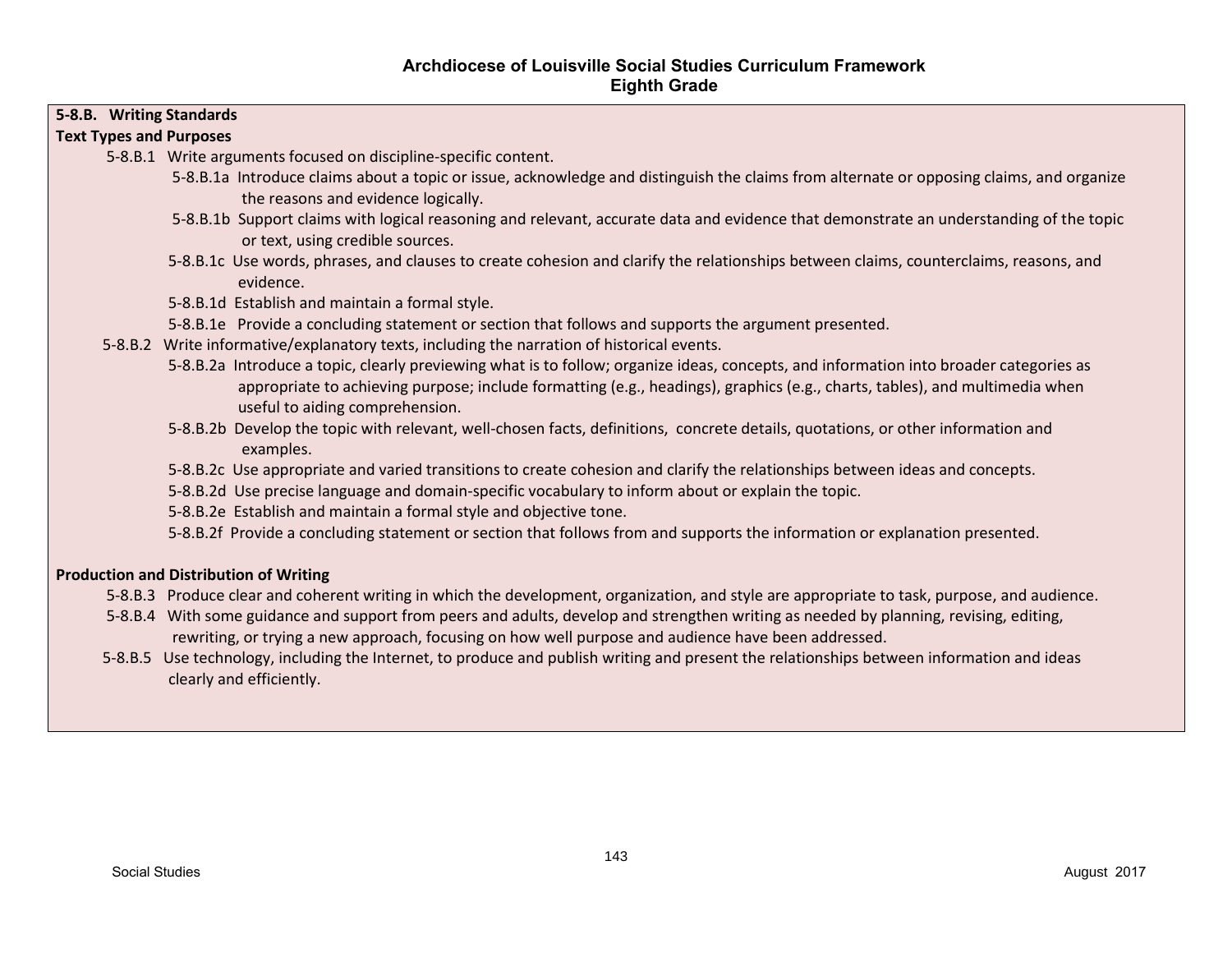| <b>Research to Build and Present Knowledge</b>                                                                                                                                                                                                                                                        |
|-------------------------------------------------------------------------------------------------------------------------------------------------------------------------------------------------------------------------------------------------------------------------------------------------------|
| 5-8.B.5 Conduct short research projects to answer a question (including a self-generated question), drawing on several sources and generating<br>additional related, focused questions that allow for multiple avenues of exploration.                                                                |
|                                                                                                                                                                                                                                                                                                       |
| 5-8.B.6 Gather relevant information from multiple print and digital sources, using search terms effectively; assess the credibility and accuracy of<br>each source; quote or paraphrase the data and conclusions of others while avoiding plagiarism and following a standard format for<br>citation. |
| Draw evidence from informational texts to support analysis, reflection, and research.<br>$5 - 8.8.7$                                                                                                                                                                                                  |
|                                                                                                                                                                                                                                                                                                       |
| <b>Range of Writing</b>                                                                                                                                                                                                                                                                               |
| 5-8.B.8 Write routinely over extended time frames (time for reflection and revision) and shorter time frames (a single sitting or a day or two) for<br>a range of discipline-specific tasks, purposes, and audiences.                                                                                 |
|                                                                                                                                                                                                                                                                                                       |
| NOTE: Students' narrative skills continue to grow in these grades. The Standards require that students be able to incorporate narrative elements<br>effectively into arguments and informative/explanatory texts. In history/social studies, students must be able to incorporate narrative accounts  |

 *into their analyses of individuals or events of historical importance.*